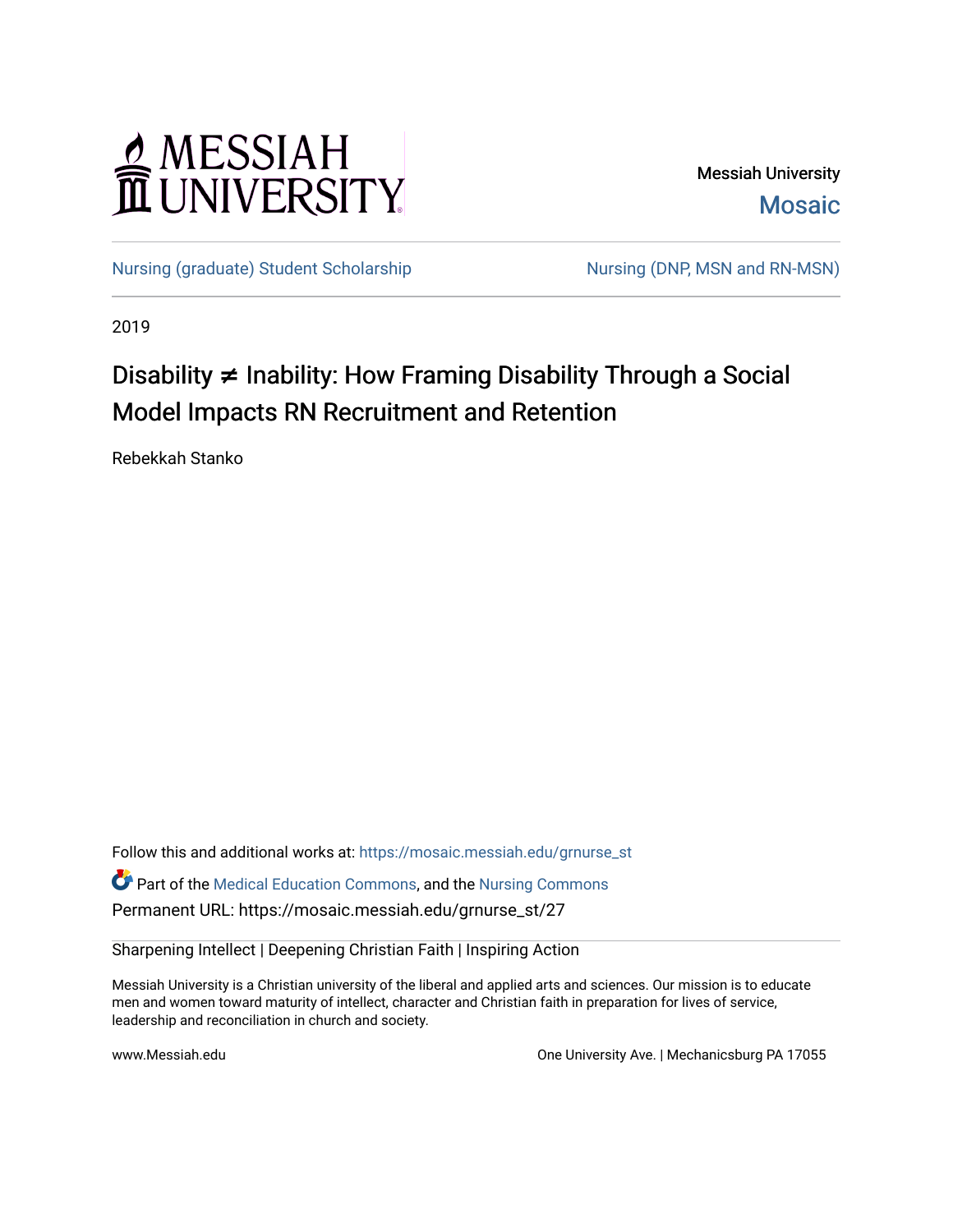# DISABILITY≠INABILITY: HOW FRAMING DISABILITY THROUGH A SOCIAL MODEL IMPACTS RN RECRUITMENT AND RETENTION

An Evidence-based Practice Capstone Project Submitted to the Faculty of the Graduate Program in Nursing In Partial Fulfillment of the Requirements for the Degree Master of Science in Nursing

Rebekkah L. Stanko

Messiah College

December, 2019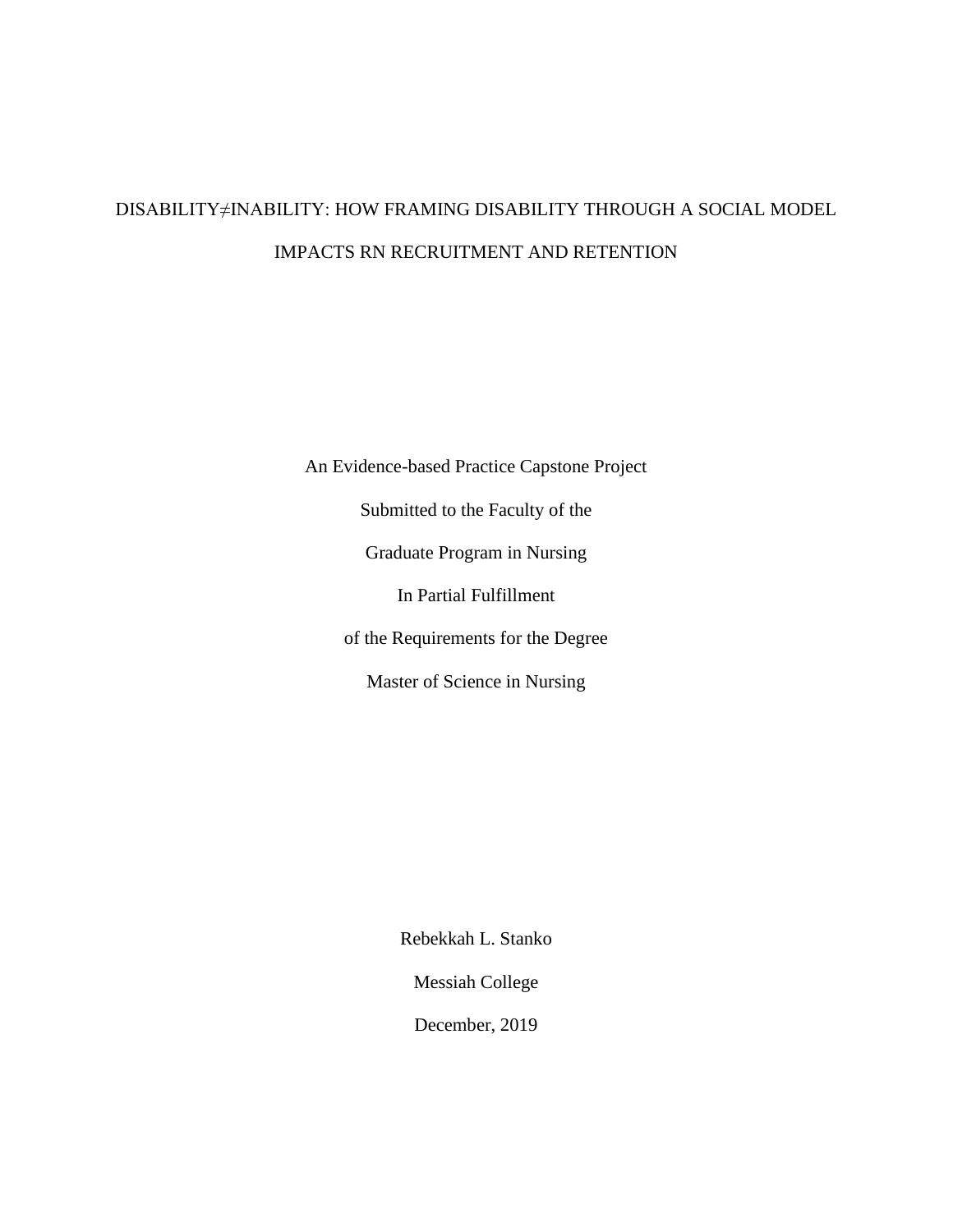Copyright 2019

Rebekkah L. Stanko

All rights reserved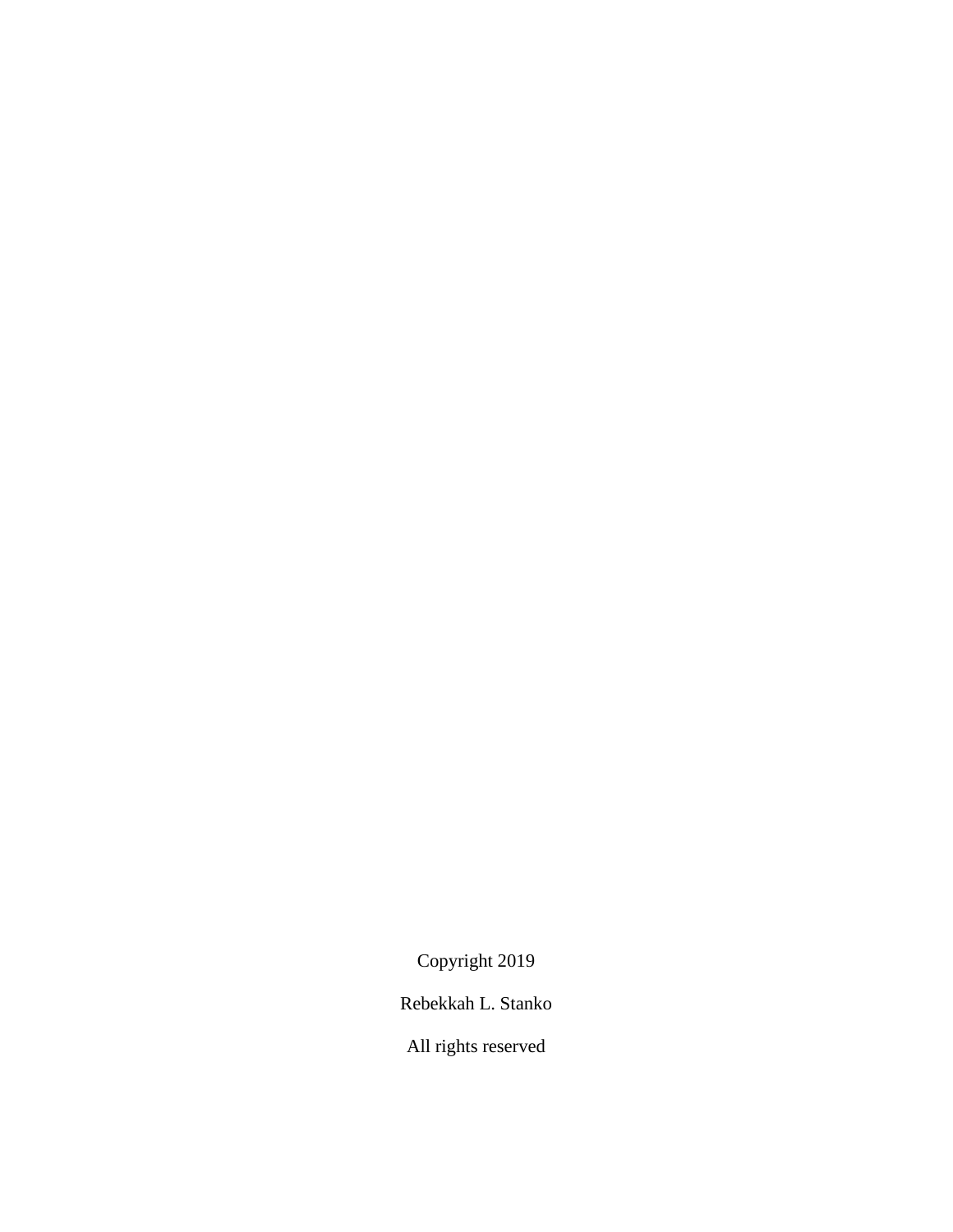Messiah College School of Graduate Studies Graduate Program in Nursing

We hereby approve the Capstone Project of

Rebekkah L. Stanko

Candidate for the degree of Master of Science in Nursing

\_\_\_\_\_\_\_\_\_\_\_\_\_\_\_\_\_\_\_ \_\_\_\_\_\_\_\_\_\_\_\_\_\_\_\_\_\_\_\_\_\_\_\_\_\_\_\_\_\_\_\_\_\_\_\_\_\_\_\_

\_\_\_\_\_\_\_\_\_\_\_\_\_\_\_\_\_\_\_ \_\_\_\_\_\_\_\_\_\_\_\_\_\_\_\_\_\_\_\_\_\_\_\_\_\_\_\_\_\_\_\_\_\_\_\_\_\_\_\_

\_\_\_\_\_\_\_\_\_\_\_\_\_\_\_\_\_\_\_ \_\_\_\_\_\_\_\_\_\_\_\_\_\_\_\_\_\_\_\_\_\_\_\_\_\_\_\_\_\_\_\_\_\_\_\_\_\_\_\_

 Dr. Louann Zinsmeister PhD, RN, CNE, Capstone Advisor

Dr. Louann Zinsmeister PhD, RN, CNE, Director of Graduate Program in Nursing

Dr. Kimberly Fenstermacher PhD, CRNP, Chairperson, Department of Nursing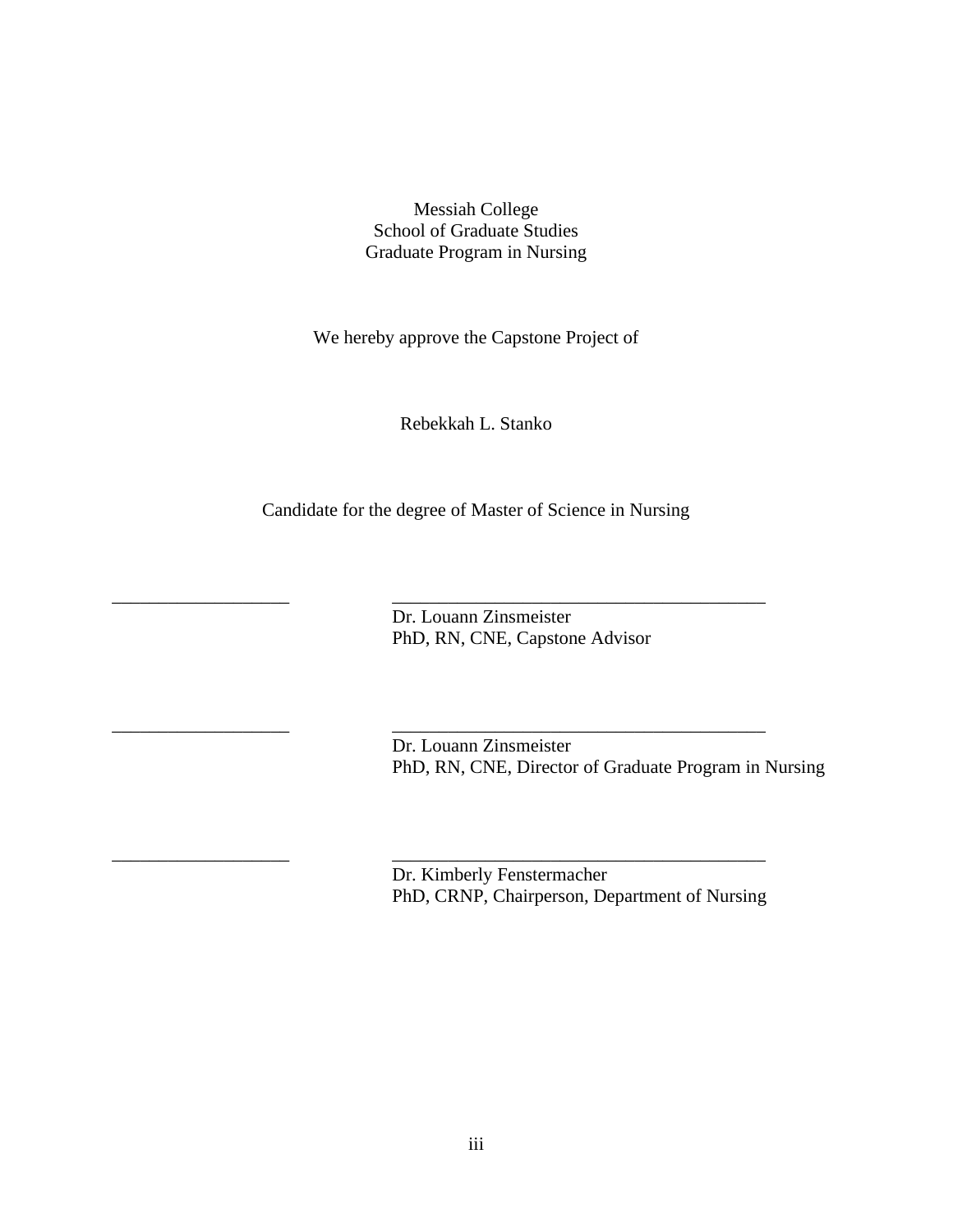Title of Capstone Project: Disability≠Inability: How framing disability through a social model impacts RN recruitment and retention. Author: Rebekkah L. Stanko

| Capstone Advisor: | Dr. Louann Zinsmeister, PhD, RN, CNE                                                          |
|-------------------|-----------------------------------------------------------------------------------------------|
|                   | Capstone Approvers: Dr. Louann Zinsmeister, PhD, RN, CNE<br>Kimberly Fenstermacher, PhD, CRNP |

Registered nurses with disabilities are a minority group within the profession of nursing; though the exact number of nurses with disabilities is unknown, it is projected to be about 1 in 5, and is estimated to increase as the nursing population ages. As more nurses develop physical disabilities, related to age or the demanding nature of nursing work, health care organizations should develop methods to recruit and retain these nurses within the profession. The recruitment and retention of registered nurses with disabilities is mandated by the Americans with Disabilities Act and the America Nurses Association Code of Ethics, and has a direct impact on combating the nursing staffing crisis. Furthermore, recruitment and retention of these experienced nurses keeps knowledge, and expertise at the bedside and within the profession of nursing. However, nursing has historically viewed disability through the lens of the medical model, a perspective that negates the impact of the environment and focuses on the inabilities and limitations of the individual. This has resulted in a judgmental and exclusive disability culture within nursing that fails to recognize and support contributions of nurses with disabilities to the profession. This capstone project analyzed the literature and concluded that the medical model of disability enhances the barriers to employment for nurses with disabilities, while the social model minimizes these barriers. While further quantitative research is needed, a transition to the social model of disability, which focuses on adaptive and inclusive environments, would likely positively impact the recruitment and retention of these nurses.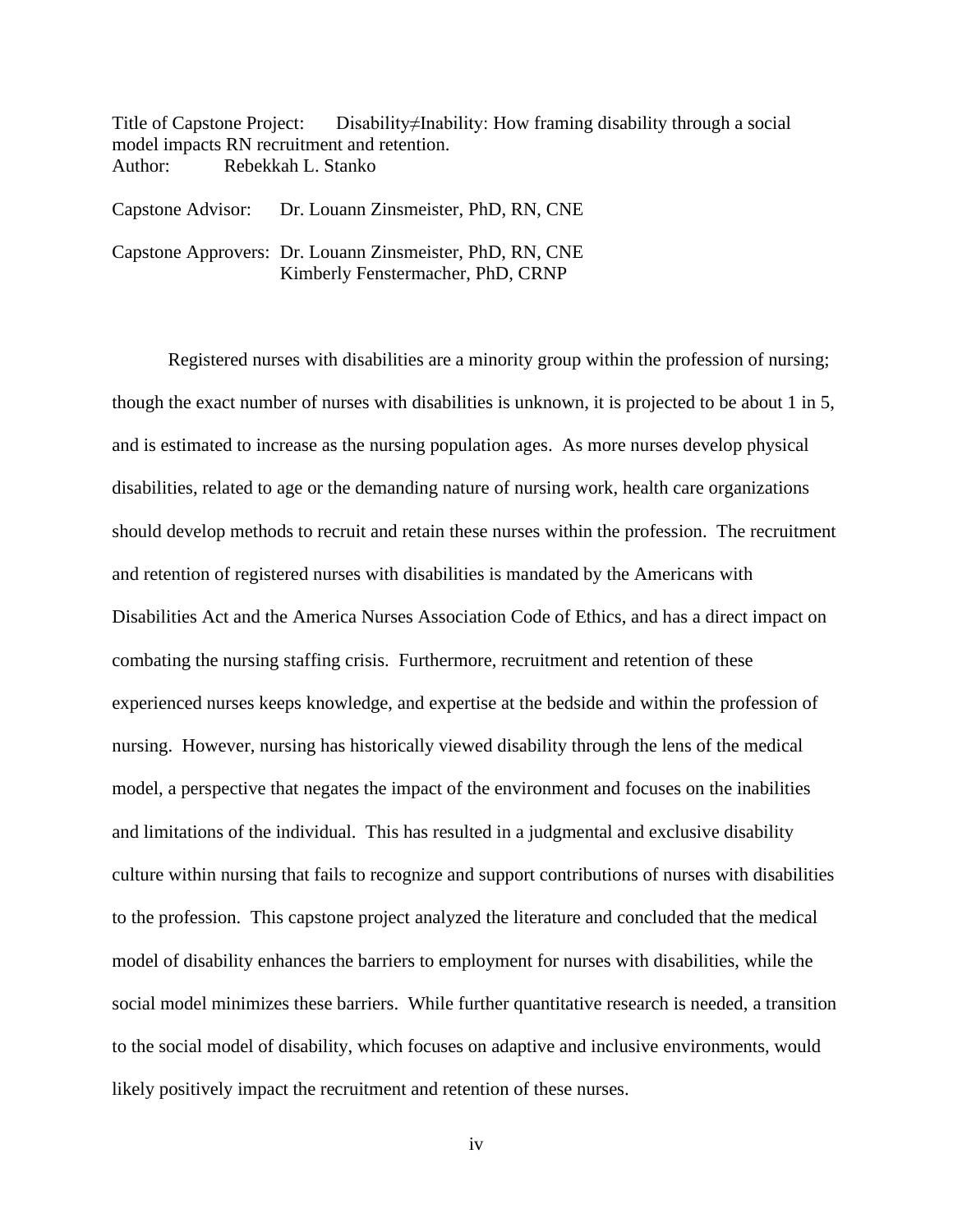Keywords: Americans with Disabilities Act, disability climate, disability culture, medical model of disability, nurse employment, nurse recruitment, nurse retention, physical disability, registered nurse with disability, role of nursing leadership in disability employment, social model of disability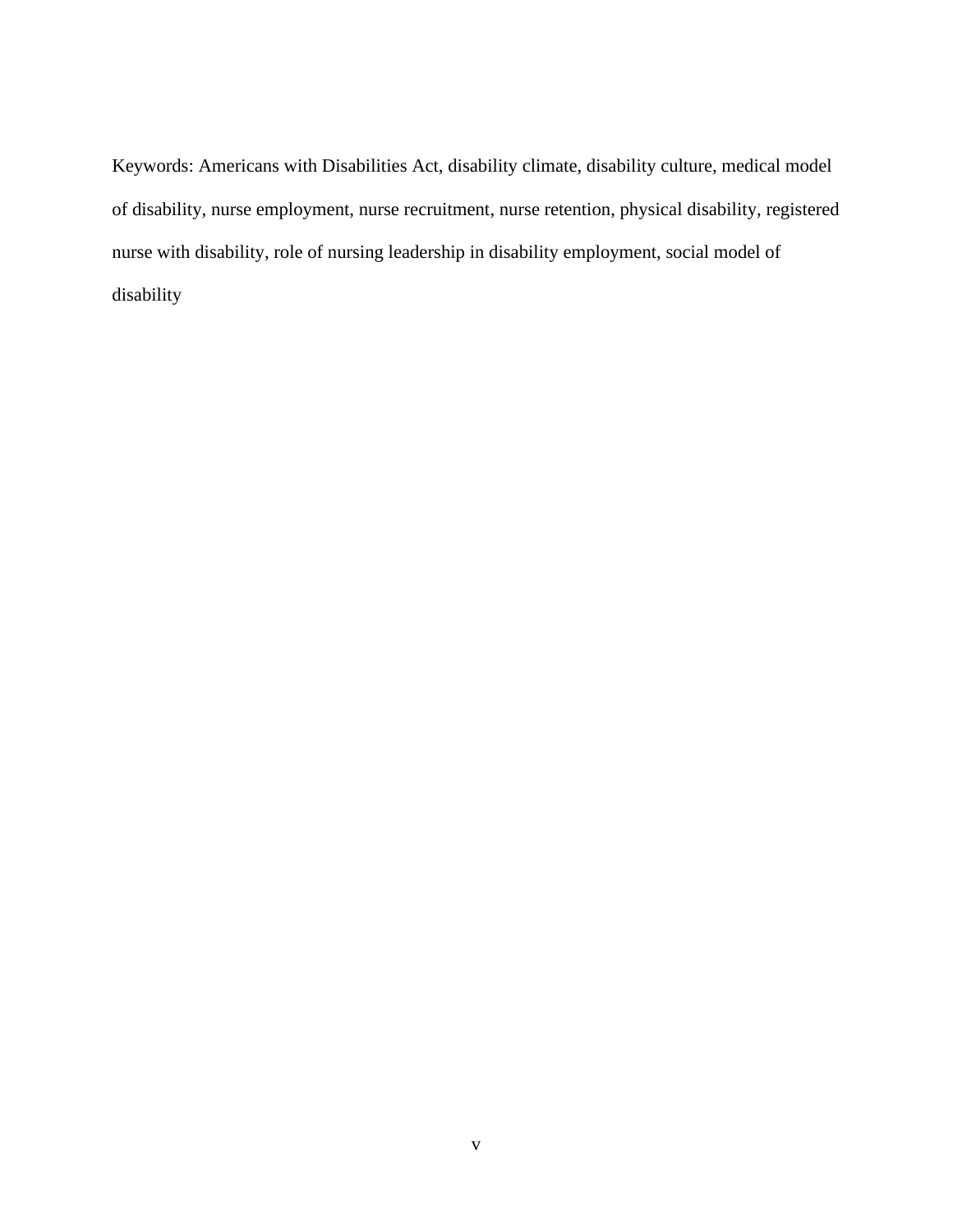#### DEDICATION

I dedicate this project to my undergraduate nursing professor, Ms. Mary Ann Murtha, who took the time to encourage me to register with this office of disabilities as a nursing student. Had Mrs. Murtha not chosen to believe in me, and not encouraged me that a student with a disability could succeed in nursing school and be a competent RN, I would have never made it to the point of pursuing my master's degree.

I dedicate this project to my parents, Scott A. Stanko, Sr. and Lisa A. Stanko, and my boyfriend and better half, Dante D. Cordelli who supported me through this process, and believed in me, even when I didn't think I would ever finish writing.

I dedicate this project to my dog, Ralph, who spent many hours loyally laying next to me while I labored over journal articles and a computer screen.

Finally, I dedicate this project to my youngest sister, Ivanna M. Stanko, who was the inspiration for my PICO question, and who completely embraces the social model of disability. Ivanna, you always say that having a disability doesn't mean you can't do something, it just means you learn differently. May you continue to be an inspiration to everyone who crosses your path.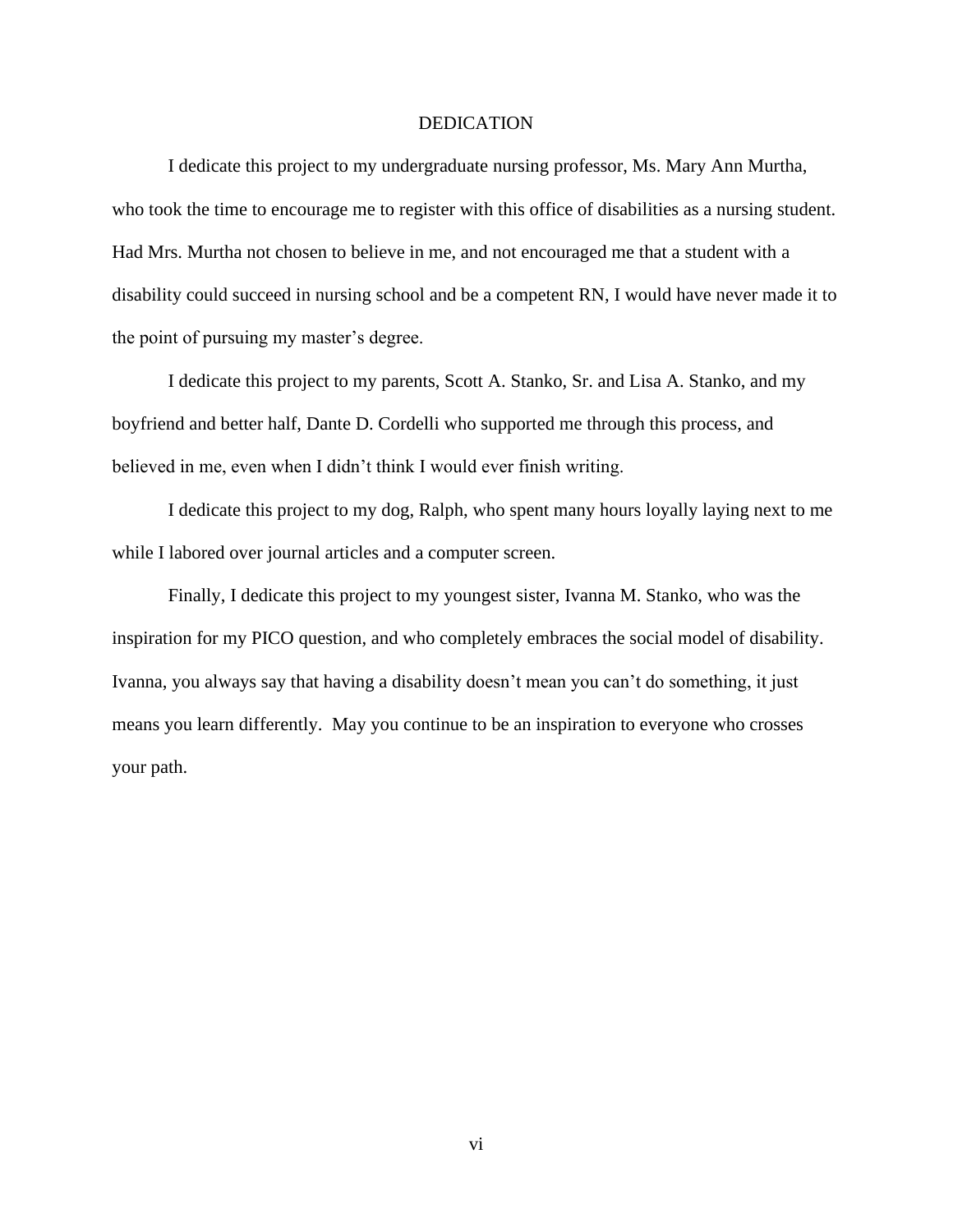#### ACKNOWLEDGEMENTS

I would like to acknowledge Dr. Louann Zinsmeister who was my capstone advisor throughout this project, and who not only supported me during our regular class time, but who was always available to respond to my phone calls, emails, and text messages, even during break weeks. The topic I chose for my PICO question did not prepare me for an easy project; the available evidence was limited, but Dr. Zinsmesiter encouraged me, and believed in the importance of this topic. This completed project is the caliber of work that it is because of Dr. Zinsmeister's continuous support, and constructive feedback.

I would also like to acknowledge Beth Transue, the MSN DNP library coordinator. Without her assistance, I would not have been able to obtain copies of many of the journal articles that enabled me to complete this project.

Finally, I would like to acknowledge Professor Jeff Davis, who indirectly, but significantly, impacted my progress in my MSN program through his compassionate and informative teaching style. I was blessed to be a student in two of his finance classes. Professor Davis' genuine dedication to his students, and to his profession, inspired me to not give up no matter how complex the project was, and to always strive to produce the best final product possible. Professor Davis showed me one person who is dedicated, and passionately committed to a cause can make a positive impact on the lives of many.

vii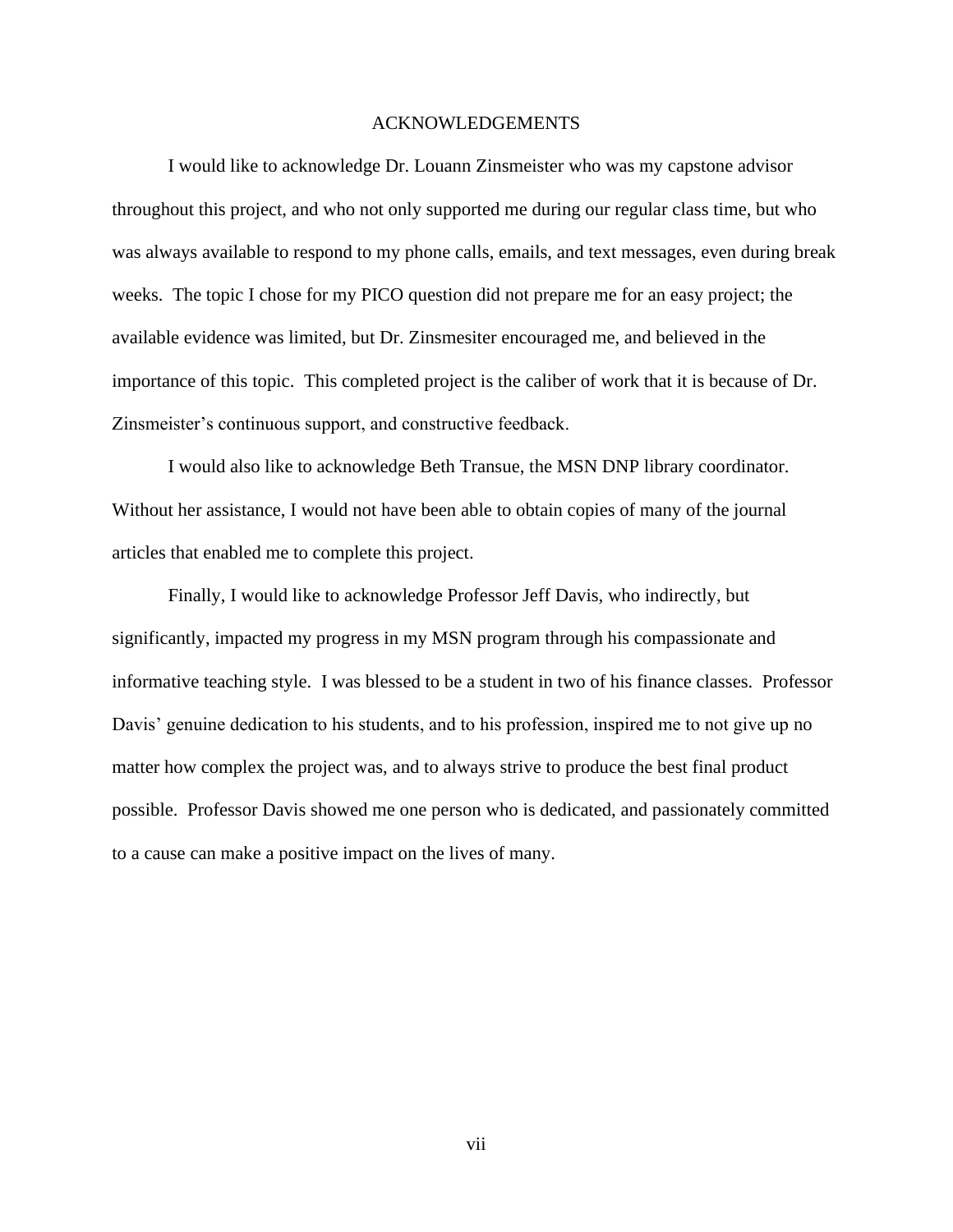## TABLE OF CONTENTS

|                    |                                               | Page         |
|--------------------|-----------------------------------------------|--------------|
| <b>ABSTRACT</b>    |                                               | iv           |
| <b>CHAPTER I</b>   |                                               | 1            |
|                    |                                               | $\mathbf{2}$ |
|                    |                                               | 3            |
|                    |                                               | 10           |
|                    |                                               | 10           |
|                    | Significance to Nursing Administration        | 11           |
|                    | Significance to Patient Care Outcomes         | 12           |
|                    |                                               | 13           |
|                    |                                               | 15           |
| <b>CHAPTER II</b>  |                                               | 16           |
|                    |                                               | 16           |
|                    |                                               | 20           |
|                    |                                               | 21           |
|                    |                                               | 22           |
| <b>CHAPTER III</b> |                                               | 23           |
|                    | Compliance with Legal Regulations and Ethical |              |
|                    |                                               | 24           |
|                    | Addressing the Nursing Staffing Crisis        | 33           |
|                    | Changing How Disabilities are Viewed          | 47           |
|                    |                                               | 66           |
| <b>CHAPTER IV</b>  |                                               | 67           |
|                    |                                               | 68           |
|                    |                                               | 72           |
|                    |                                               | 74           |
| <b>CHAPTER V</b>   |                                               | 75           |
|                    |                                               | 76           |
|                    |                                               | 78           |
|                    |                                               | 79           |
|                    |                                               | 80           |
|                    |                                               | 81           |
|                    |                                               | 81           |
| <b>REFERENCES</b>  |                                               | 83           |
| <b>APPENDICES</b>  |                                               | 88           |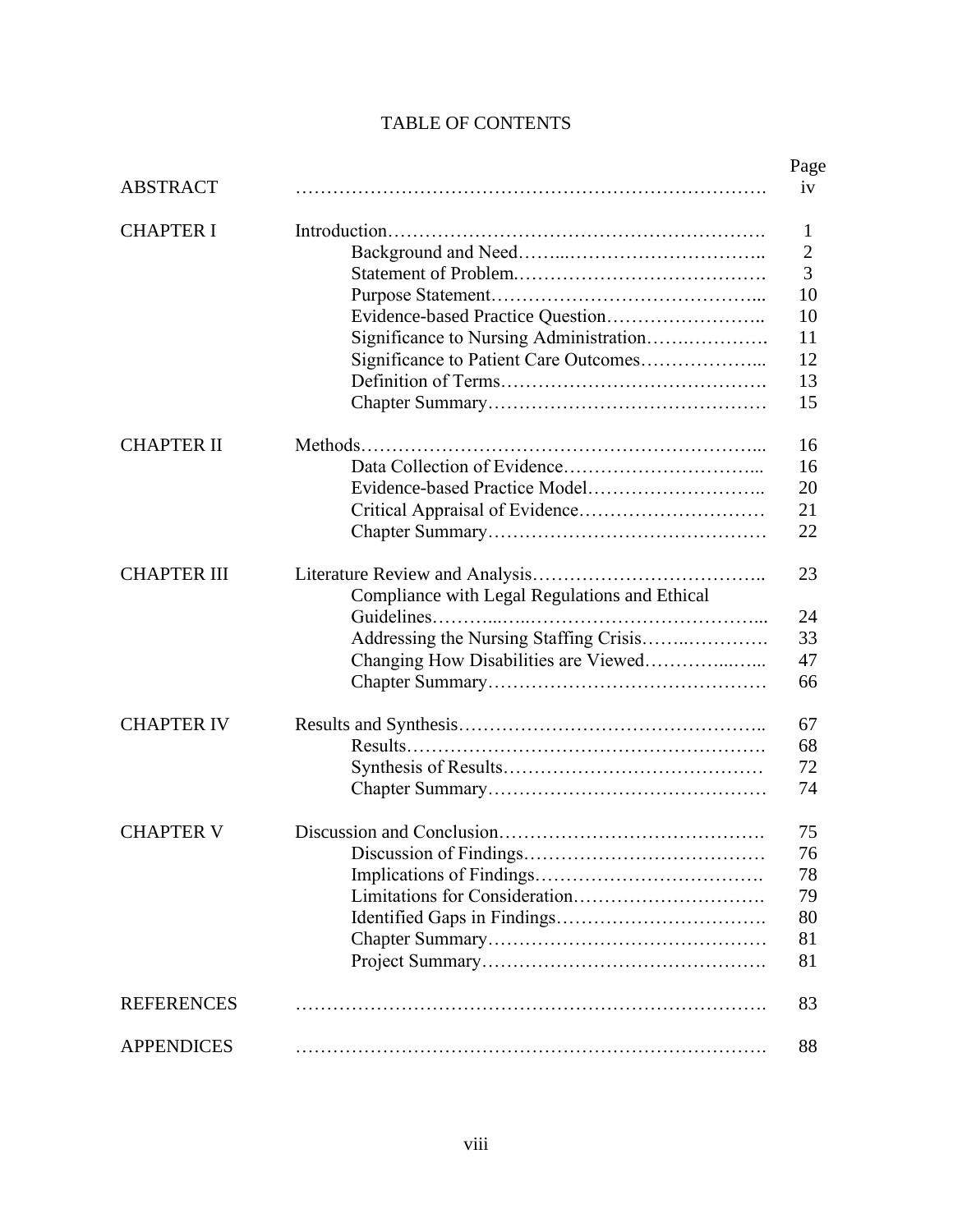# LIST OF TABLES

|                                                                                            | 69 |
|--------------------------------------------------------------------------------------------|----|
| Table 2. [Number of Articles by Level and Quality for Theme: Legal Regulations and Ethical |    |
|                                                                                            | 70 |
| Table 3. [Number of Articles by Level and Quality for Theme: The Nursing Staffing          |    |
|                                                                                            | 71 |
| Table 4. [Number of Articles by Level and Quality for Theme: How Disabilities are          |    |
|                                                                                            | 72 |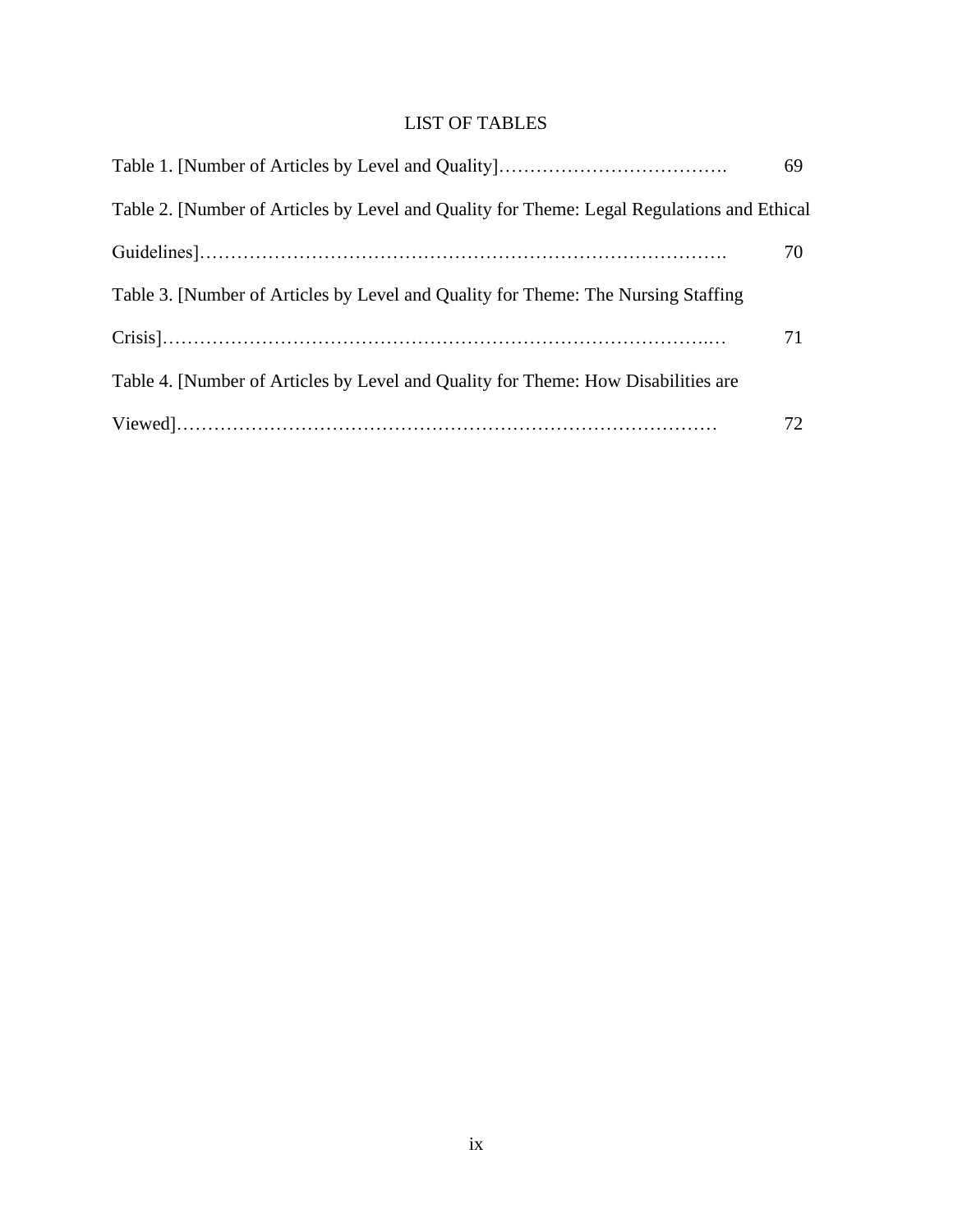## LIST OF FIGURES

| Figure 1. [Flowchart diagram of the process of evidence selection for the literature |    |
|--------------------------------------------------------------------------------------|----|
|                                                                                      | 21 |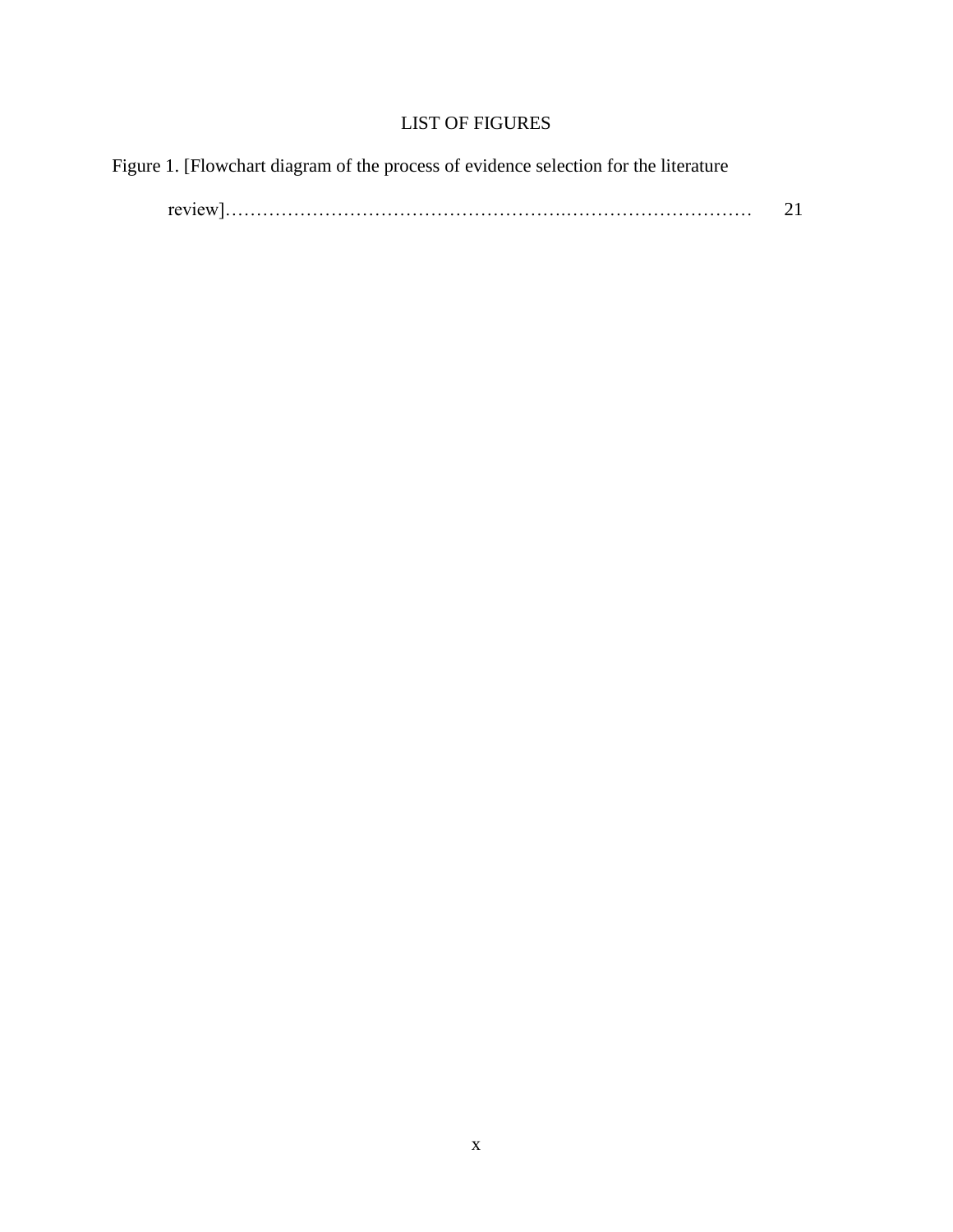## APPENDICES

| 88  |
|-----|
| 109 |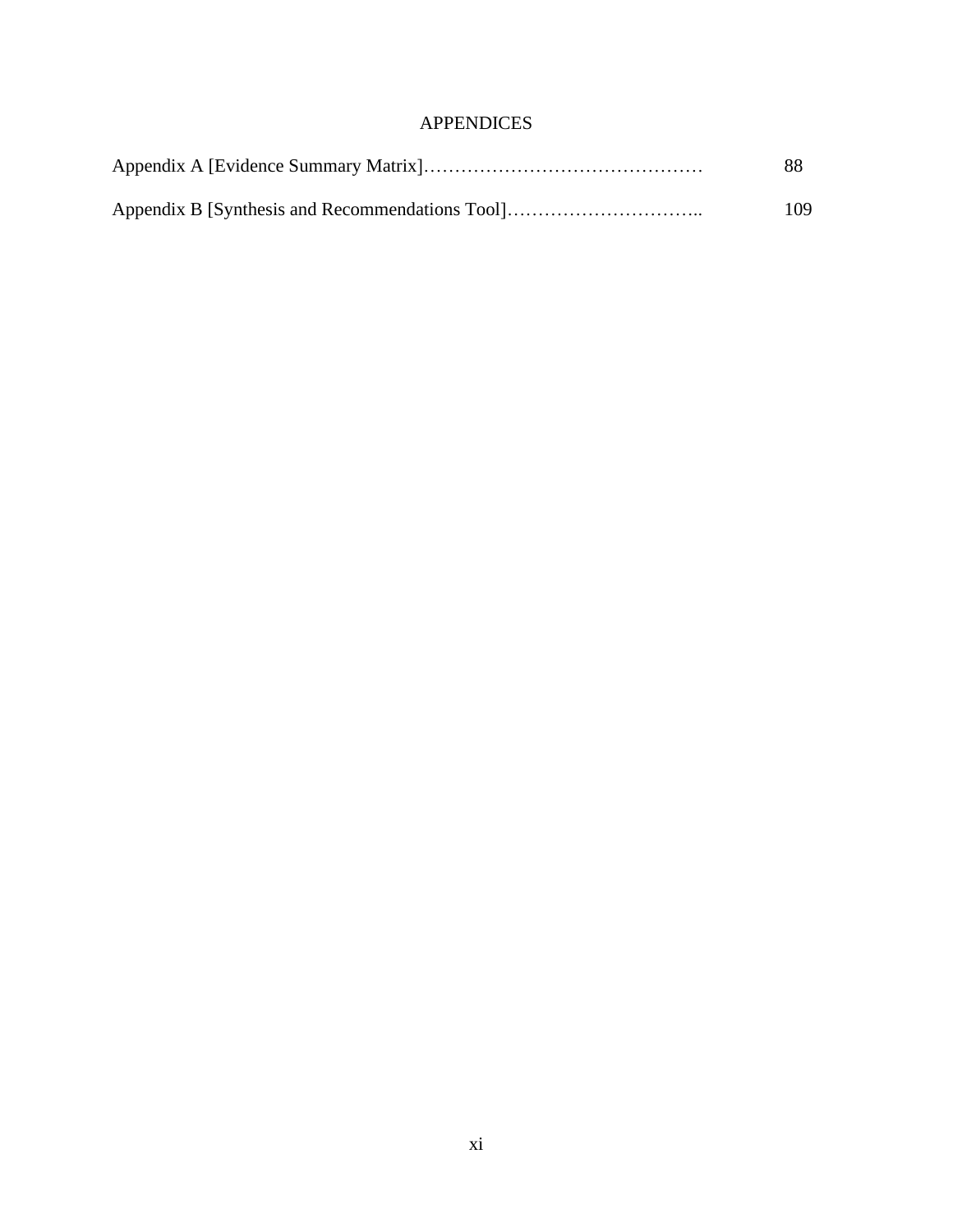#### **CHAPTER I**

#### **INTRODUCTION**

Registered nurses with disabilities are an under-recognized presence within the health care workforce (Matt, 2008). While their exact numbers are unknown, researchers and experts in the field suggest that many of these nurses possess exceptional clinical knowledge and expertise gained through years of experience; their ability to contribute to the profession of nursing exceeds the limitations their disabilities present (Matt, 2008; Matt, Fleming, & Maheady, 2015; Spiva, Hart, & McVay, 2011). In order to continue to provide top quality, effective, and safe patient care, as well as promote fiscal stewardship and workplace diversity, health care organizations across the United States need to develop methods to recruit and retain this nursing minority group (Matt et al., 2015; Schmidt, MacWilliams, & Neal-Boylan, 2016; Spiva, Hart, & McVay, 2011).

Etymologically, the word disability is derived from the Latin prefix dis-, meaning lack of, and the suffix –ability, meaning capacity; thus the literal definition of disability is a lack of ability (Boyles, Bailey, & Mossey, 2008). The model health care professionals use to further define, understand, and characterize 'lack of ability' has a direct impact on how an individual with a disability is viewed and treated by the health care system (Boyles, Bailey, & Mossey, 2008; Hogan, 2019; Smeltzer, 2007). Though several models of disability exist, most models fit into one of two categories: a medical model or a social model (Smeltzer, 2007). The medical model identified disability as a medical impairments that must be treated by medical professionals, while the social model identified disability as a social construct resulting from the environment that could be corrected with proper accommodations or modifications (Smeltzer, 2007; Wasserman et al., 2016).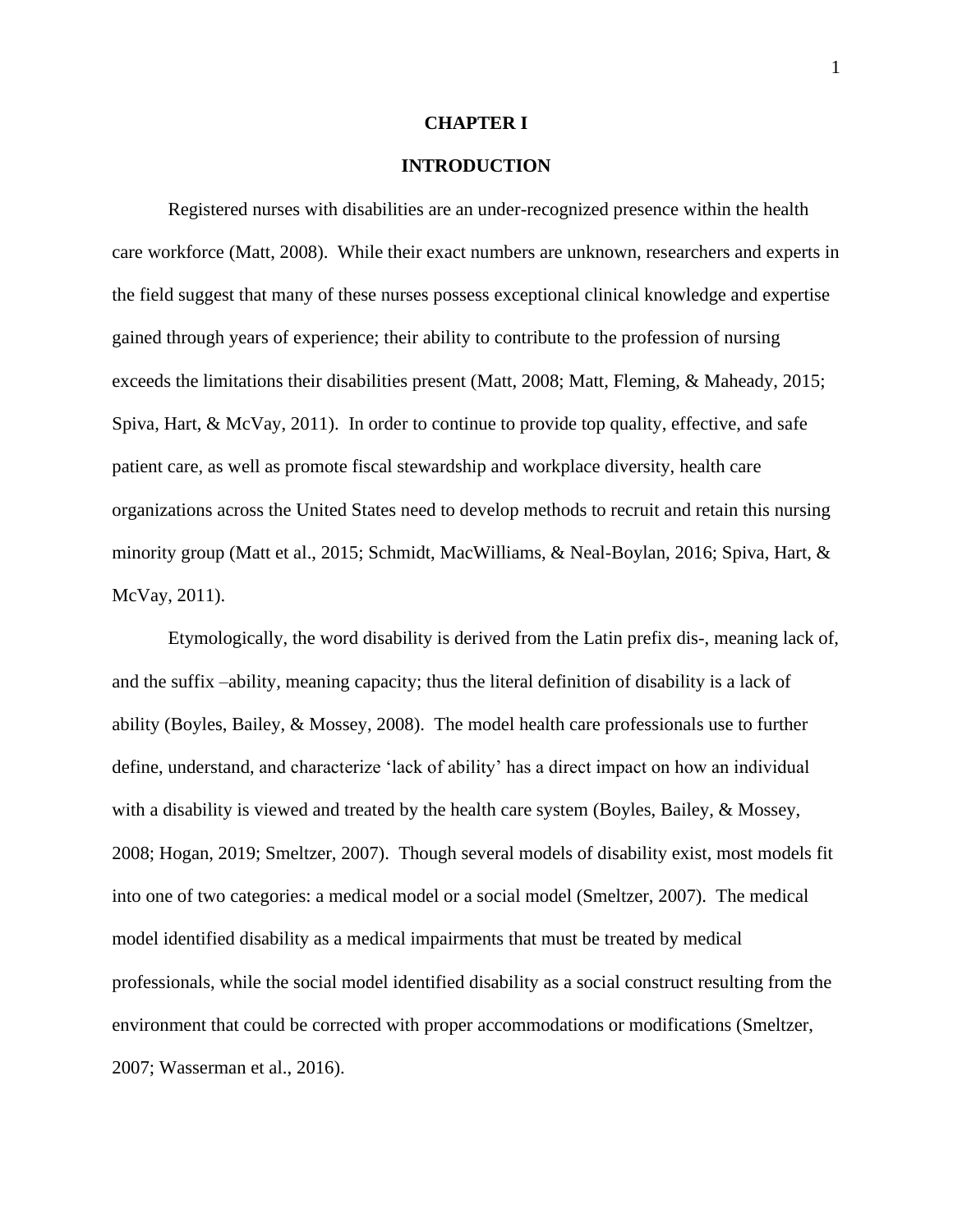#### **Background and Need**

According to Wasserman et al. (2016), as long as man has populated the earth, there have existed humans who lacked physical or sensory abilities. However, disability, or impairment, did not develop into a concept to attend to until 19<sup>th</sup> century scientific thinking began classifying human function and form into categories of abnormal and deviant. Specifically, the need and desire to classify and clarify the relationship between the lack of ability and an individual's limitations resulted in the two primary approaches for conceptualizing disability: the medical model, and the social model. Traditionally, heath care professions, including nursing, have conceptualized their understanding and definition of disability through the medical model (Boyles et al., 2008; Hogan, 2019). The perspective of the medical model of disability is that the root cause of a disability is a functionally limiting medical condition that resides within the individual, and requires adaptation, on the part of the individual, in the form of medical treatment or cure (Boyles et al., 2008; Goering, 2015). The medical model of disability has underestimated and overlooked the contributions of social and environmental factors on the limitations experienced by individuals with disabilities (Wasserman et al., 2016). According to Marks and McCulloh (2016), the medical model of disability has permeated nursing practice, and lead to nurses with disabilities being intrinsically perceived as lacking the capacity to be functionally successful in the nursing profession. Furthermore, through an integrated review of nursing and health care literature, Boyles et al. (2008) concluded that application of the medical model of disability has predisposed disabled individuals to oppression and marginalization.

The prevalence of nurses with disabilities within the US workforce is not captured in any of the national nursing surveys, and no statistical data exist to indicate how widespread disabilities actually are within the nursing profession (Neal-Boylan & Miller, 2016). Nurse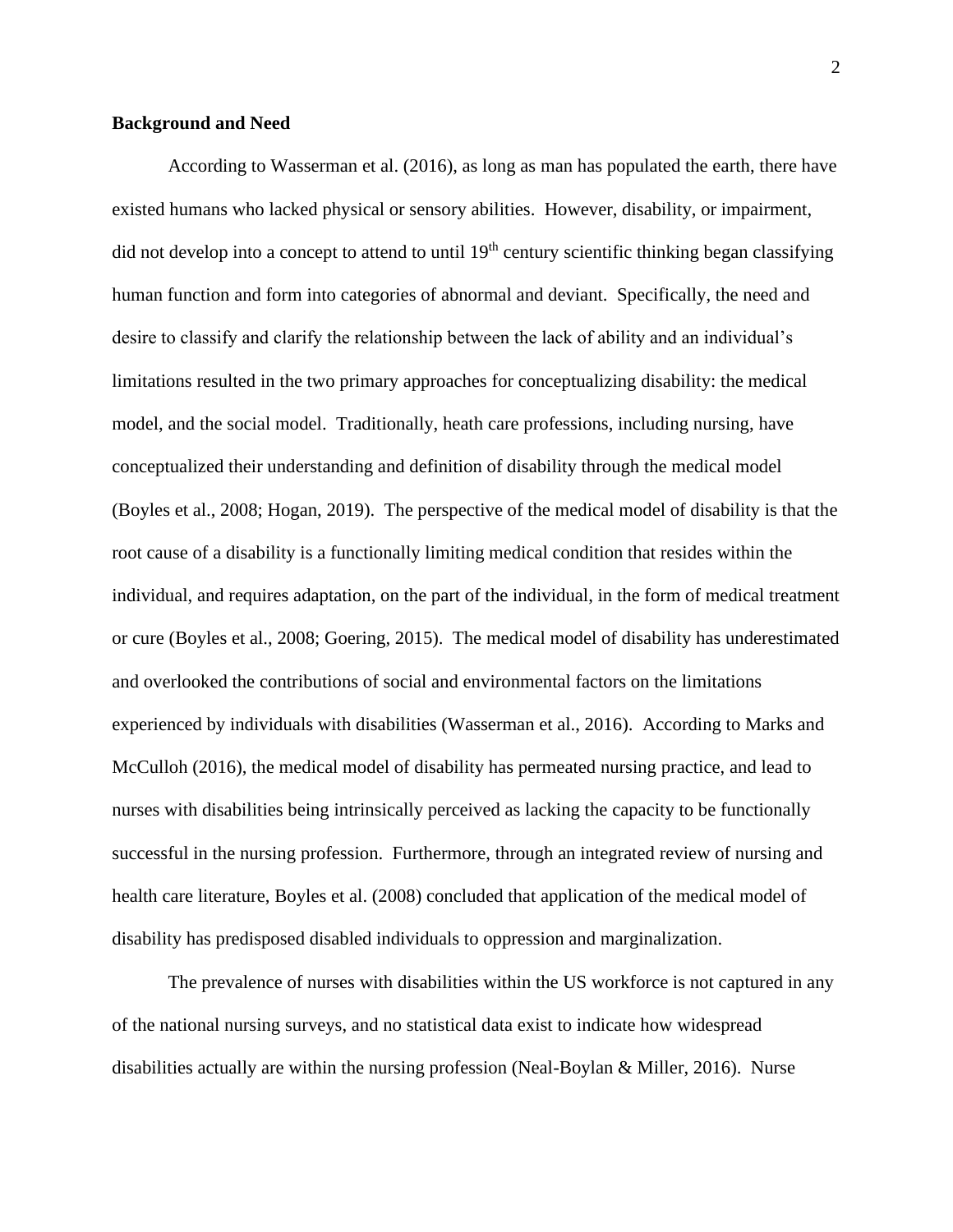recruiters rarely indicated knowledge of ever having interviewed a nurse with a disability because RNs choose to not reveal disabilities (Neal-Boylan & Guillett, 2008a). The best prevalence estimate, based on data from the Center for Disease Control and Prevention (CDC)'s postulation that one out of every four non-institutionalized adults in the US has a disability, is that the number of RNs in the US with disabilities is in excess of 600,000 (ADA National Network, 2019; Okoro et al., 2018). Matt et al. (2015) suggested the number of RNs with disabilities will continue to increase over the next decade given the nature and demographics of the nursing profession. Marks and McCulloh (2016) further suggested that in order to fully accept, accommodate, and therefore recruit and retain, professional nurses with disabilities, the profession of nursing has to recognize the impact of the inhibitive qualities of the environment on the nurse with a disability. Specifically, nursing should transition from a medical model of disability toward a more social model.

#### **Statement of Problem**

The current disability culture and climate, as supported and reinforced by the medical model of disability, do not promote the recruitment and retention of registered nurses with disabilities (Marks & McCulloh, 2016; Matt, Felming, & Maheady, 2015; Wood & Marshall, 2010). The Americans with Disabilities Act and the American Nurses Association (ANA) Code of Ethics are federal and professional regulations that were created to promote a culture of civility, and should protect registered nurses with disabilities who are able to perform their essential job functions, with or without accommodations, from experiencing discrimination in the workplace (ADA National Network, 2019; Neal-Boylan & Miller, 2016). However, through multiple studies, researchers have repeatedly identified a common theme of nurses leaving the nursing profession, often expressing sentiments of being pushed out, because of repeatedly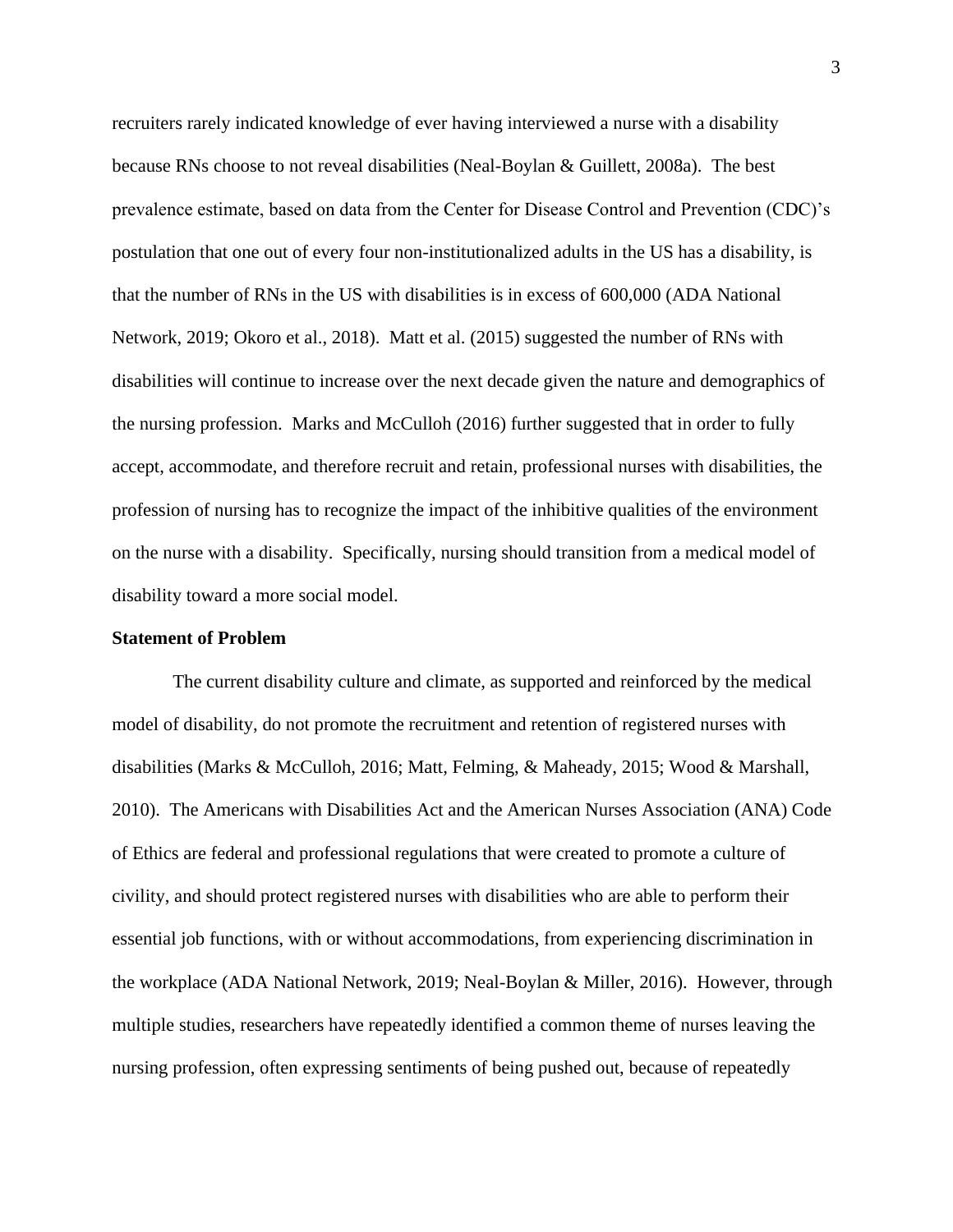facing judgment and excess barriers to employment resulting from being identified as having a disability (Neal-Boylan et al., 2012; Neal-Boylan & Guillett, 2008a; Neal-Boylan & Miller, 2015; Wood & Marshall, 2010). The exit of these nurses from the profession has compounded the current nursing staffing crisis and unnecessarily removed nursing expertise and knowledge from the bedside (Matt, Fleming, & Maheady, 2015; Spiva, Hart, & McVay, 2011). In order for health care organizations to provide safe, quality, and efficient patient care, effective methods to recruit and retain registered nurses with disabilities must be identified and implemented.

#### **Compliance with legal regulations and ethical guidelines**

On July 26, 1990, former president George H.W. Bush signed into law the Americans with Disabilities Act (ADA) as the culmination of a two-decade shift in in federal disability policy; a transformation that demonstrated federal commitment to the social inclusion of people with disabilities, and rejection of the medical model definition of disability (Scotch, 2000). In 2008, the Americans with Disabilities Act Amendment Act (ADAAA) was passed as an effort to further protect employees from discrimination; the amendment allowed for a broader interpretation of disability by including in the legal definition of 'disability' disabling conditions that were in remission or controlled through a form of therapy (US Equal Employment Opportunity Commission, n.d.). The ADA has become known as one of America's most comprehensive pieces of civil rights legislation through inhibiting employers from discriminating against individuals with disabilities under all aspects of the employment process (ADA National Network, 2019). Specifically, under the ADA, an individual with a disability was defined as someone who has (1) a physical or mental impairment that limits major life activities, (2) has a record of this impairment, or (3) is regarded by his or her employer as having an impairment. An individual who meets the above criteria for having a disability is considered a qualified employee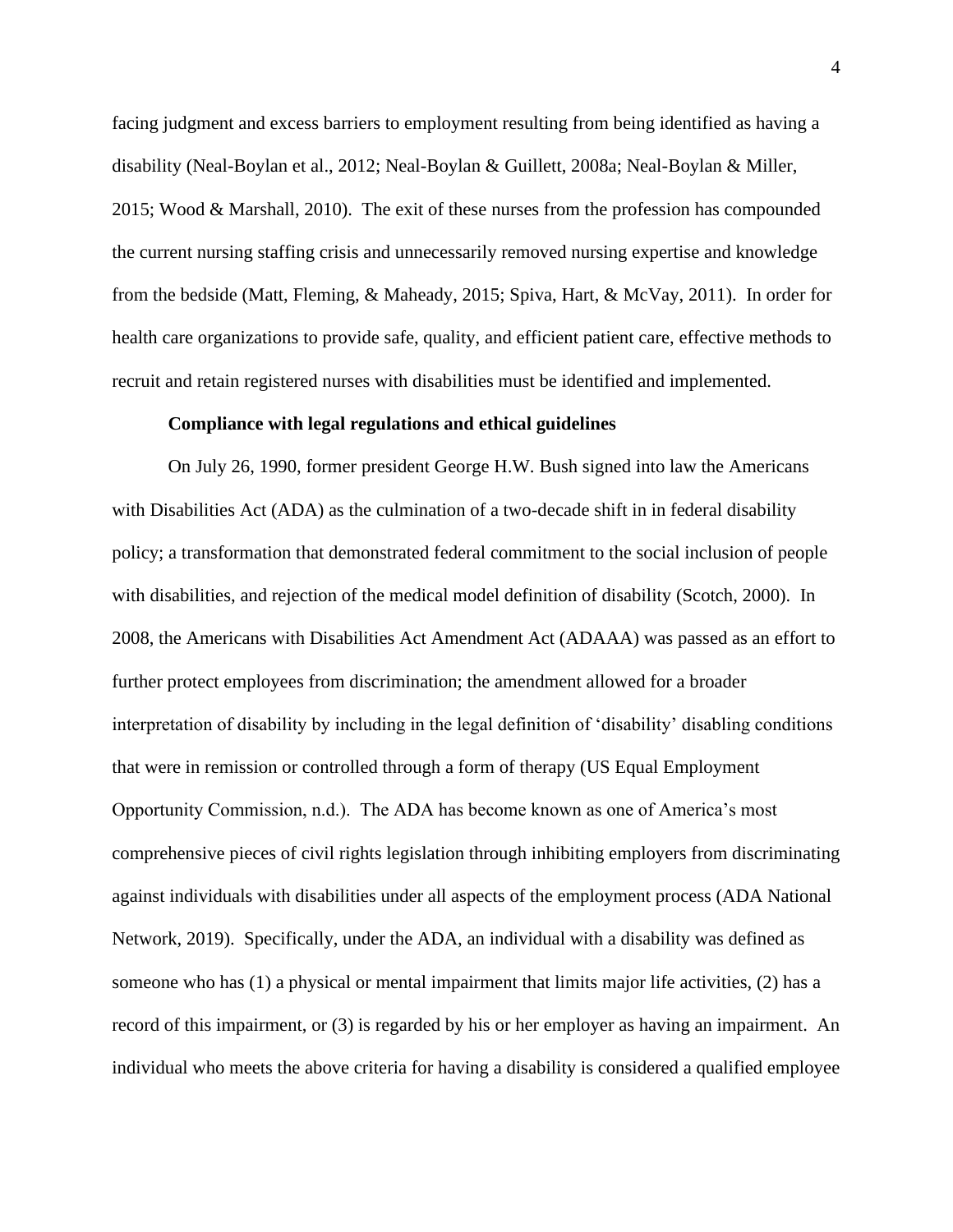if he or she can perform the essential functions of a specified job with or without reasonable accommodation (US Equal Employment Opportunity Commission, n.d.). The regulations of the ADA and the ADAAA have been implemented and mandated nationally across public, state, local, and government organizations that employ 15 or more employees (ADA National Network, 2019).

Beyond the regulations of the ADA, nursing practice is held to the standards of the American Nurses Association (ANA) Code of Ethics. The ANA Center for Ethics and Human Rights developed the Code of Ethics to promote ethical competency and human rights sensitivity of nurses in all practice settings; this document is a social contract between the profession of nursing and the public, and is intended to bind nurses together in support of each other so that all nurses can fulfill their professional obligations (ANA, 2018). The ANA's updated Code of Ethics (2015) outlined the current guiding principles and values of nursing. Specifically, these principles included the necessity to treat others fairly and with respect, promote professional growth and competence, and ensure an ethical and safe work environment which fosters a culture of civility and kindness where colleagues, coworkers, employees, students, and others are treated with dignity and respect.

Despite both legal and ethical mandates for the profession of nursing to be inclusive toward nurses with disabilities, the nursing profession has demonstrated a history of disability exclusion, discrimination, and lack of compliance with the ADA and the Code of Ethics with regard to accommodating the needs of disabled employees (Davis, 2018; Schmidt et al., 2016). Compliance with legal regulations and ethical guidelines are a challenge for the profession of nursing because nursing views disability from the medical model, which defines disability as an incapacity and does not focus on how accommodations could allow for inclusion and full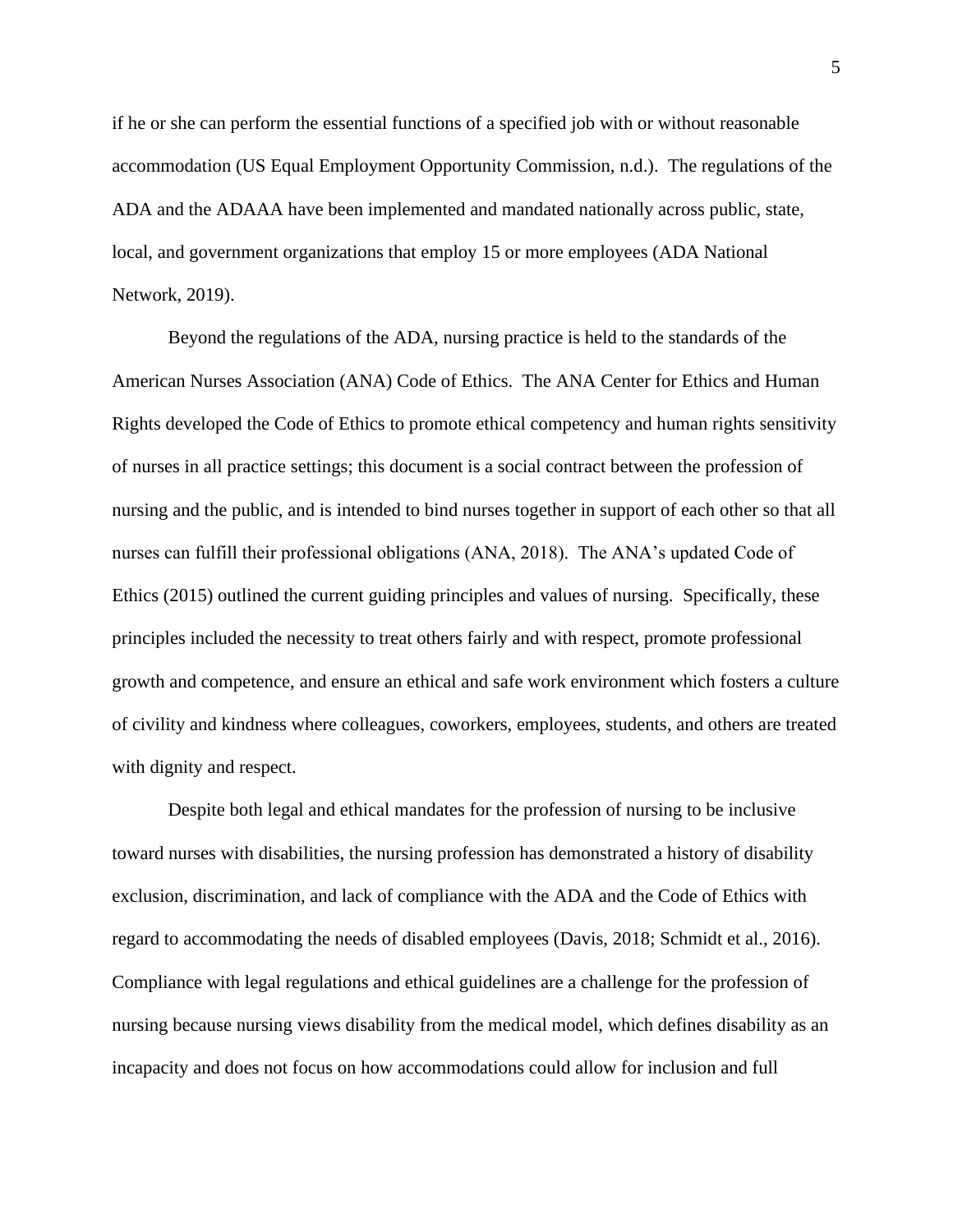functional ability (Goering, 2015; Scotch, 2000). While nurses are competent at providing professional and compassionate care to their patients, they have historically struggled with providing inclusive and supportive care to colleagues (Schmidt et al., 2016). Specifically, while the Code of Ethics has aided professional nurses in identifying core values of nursing practice and provided ethical guidelines for inclusive decision-making, it has failed to generate ethical behaviors and awareness because these are dependent upon a nurse's personal experiences and workplace environment. According to Davis (2018), the Equal Employment Opportunity Commission (EEOC) has documented an increase in the enforcement activity against health care systems for refusing to accommodate the needs of employees with health challenges and disabilities. Further noted, was that the penalties and fees for non-compliance with the ADA (including lost wages, compensatory and punitive damages, prejudgment interest, attorney fees, and litigation costs) often far outweigh the cost of a reasonable accommodation. Moreover, according to Schmidt et al. (2016), the exclusionary behaviors of discrimination and incivility present in the nursing profession that contrast the ADA directives and the ANA Code of Ethics have been linked to increased costs and poorer health outcomes for patients, as well as nurses. Non-compliance yields legal, ethical, and financial ramifications for health care organizations (ANA, 2018; Davis, 2018). Specifically, non-compliance is a form of discrimination, which impedes the professional growth and competence of RNs with disabilities, and directly undermines the ethical heritage of the profession of nursing.

#### **Addressing the nursing staffing crisis**

The general aging of the US population has resulted in patients having progressively complex medical problems with multiple comorbidities, and has yielded an increased demand for skilled and experienced registered nurses (Buerhaus, Skinner, Auerbach, & Staiger, 2017; Robert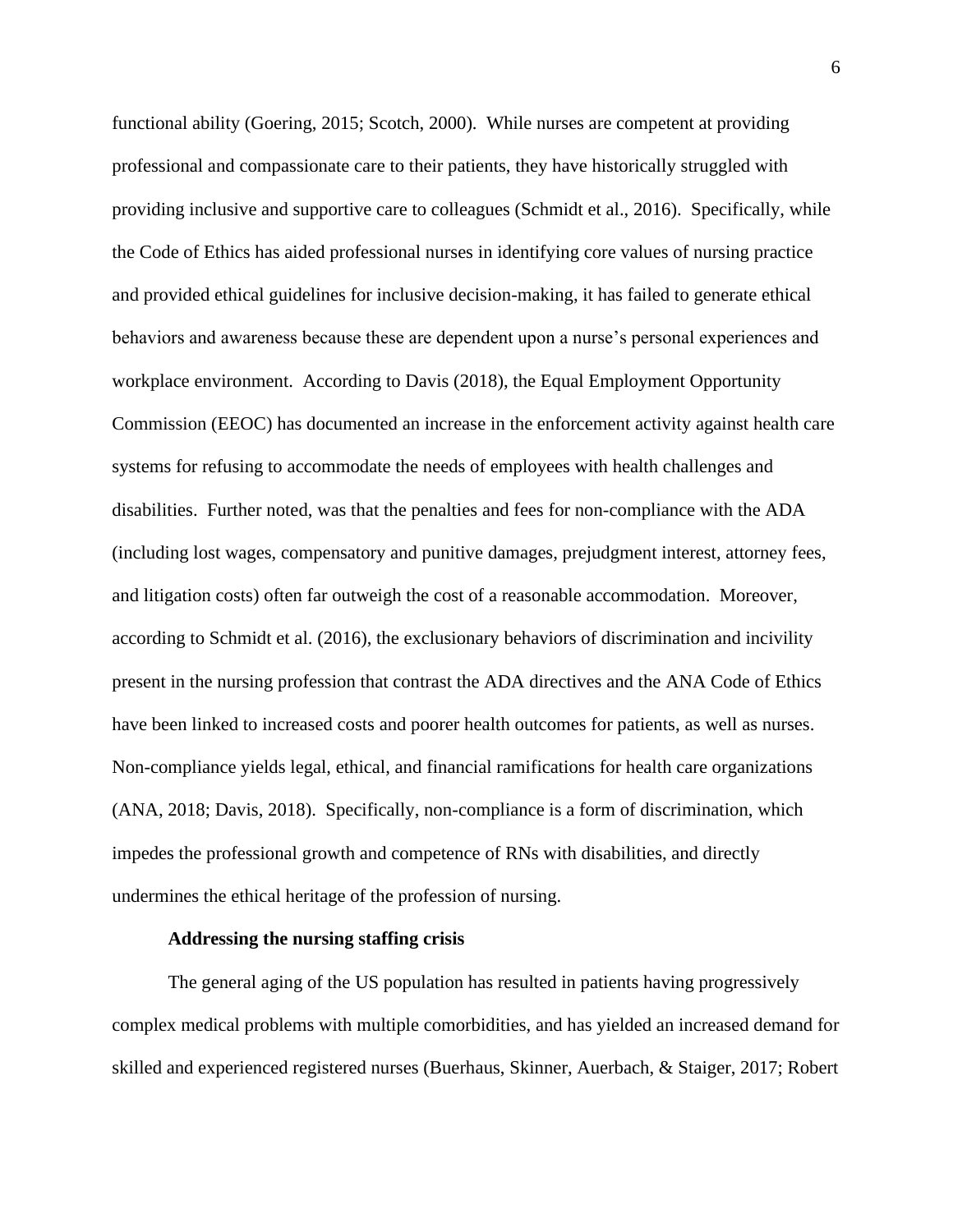Wood Johnson Foundation, 2009). Though the demand for RNs has increased, the profession of nursing continues to experience a staffing crisis, which the American Association of Colleges of Nursing projects will continue through the year 2030 (Rosseter, 2019). The Bureau of Labor Statistics (BLS) (2019) has projected that more than an additional 200,000 RNs will be needed to enter the profession each and every year, through the year 2026, in order to replace retiring nurses and fill newly created positions. RN employment is projected to increase 15%, significantly more than the average of all occupations, between the years 2016 and 2026; because of this, registered nursing is projected to be among the top occupations for job growth by the year 2030 (BLS, 2019).

The complex health care needs of aging patients demand that nurses be experienced and knowledgeable to provide safe, and effective care, yet the nurses that have this knowledge base are leaving the profession at a steadily increasing rate (Smiley et al., 2019). Buerhaus and colleagues (2017) identified one of the primary challenges of the staffing crisis being the accelerated rate of RN retirement. According to their estimates, in 2015, the nursing workforce lost 1.7 million experience-years. As the US population as a whole has aged, so has the nursing workforce (Rosseter, 2019; Smiley et al., 2019). While there are multiple implications of an older RN workforce, Matt, Fleming, and Maheady (2015) suggested that the most significant implication is the increased prevalence of disabilities among registered nurses. Specifically, the natural aging process has effects that impair older nurses' physical capabilities as well as increases susceptibility to permanent injury. Ferguson et al. (2009) suggested that employing experienced nurses with disabilities is an efficient use of resources that could aide in mitigating the effects of the staffing crisis. Neal-Boylan et al. (2012) furthered this statement by indicating that both the staffing shortage and the aging of the workforce mandate that employers consider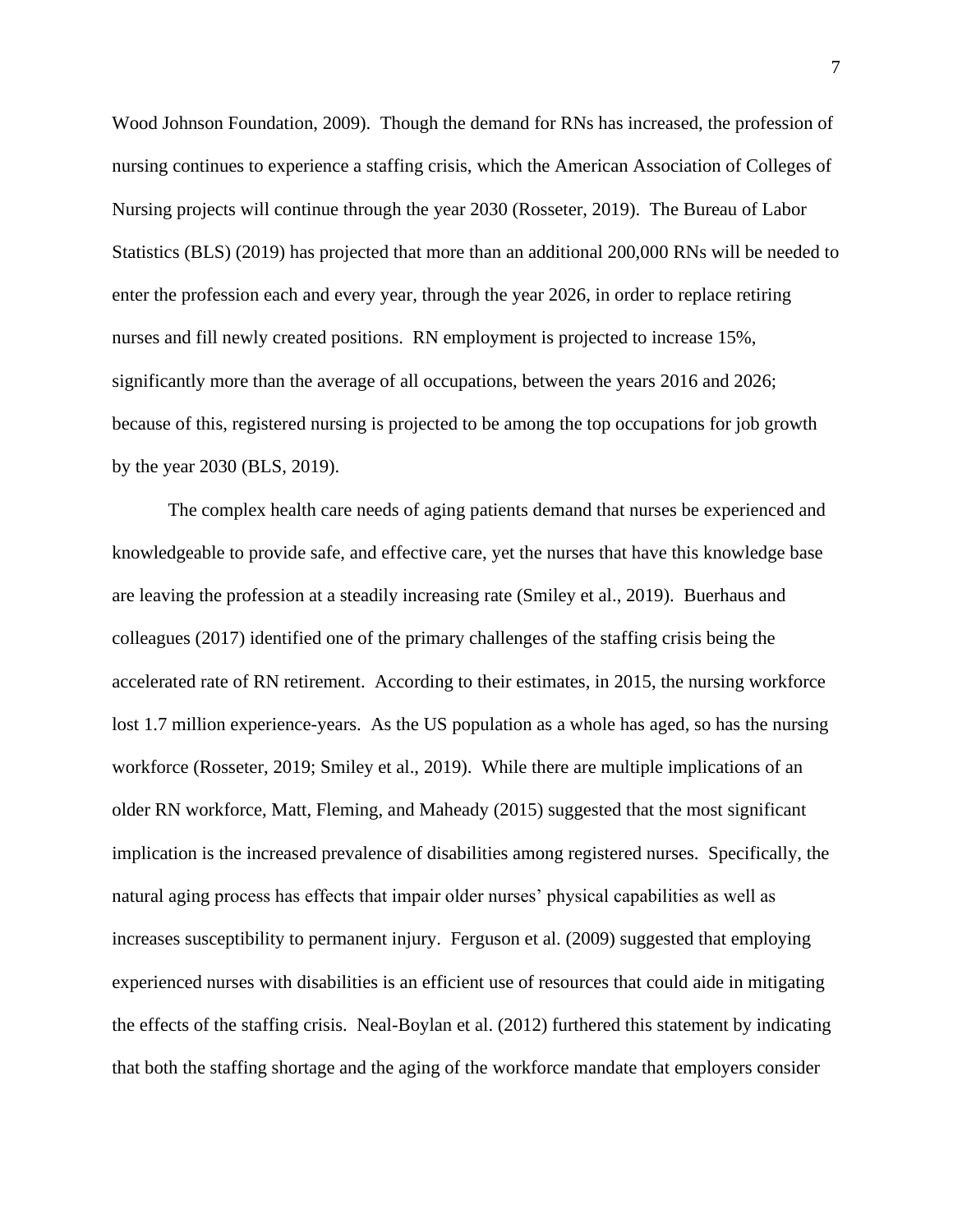how to best support RNs with disabilities in order to maintain their presence in the workforce. Despite the recognized need to recruit and retain nurses with disabilities, experienced nurses with disabilities are not exiting the workforce because they are ready to retire, rather according to multiple surveys and studies (Matt, 2008; Matt, Fleming, & Maheady, 2015; Neal-Boylan et al., 2012; Neal-Boylan & Guillett, 2008a; Neal-Boylan & Miller, 2014; Wood & Marshall, 2010), they are retiring because they face workplace barriers, experience discrimination, and feel forcibly pushed out of the nursing profession.

Matt (2008), and Neal-Boylan and Guillett (2008a) indicated that there exist more barriers than facilitators in hiring and retaining nurses with disabilities. Furthermore, there is an overarching lack of research related to methods to combat the barriers and improve the recruitment and retention of nurses with disabilities (Neal-Boylan & Guillett, 2008a; Neal-Boylan & Miller, 2015). Marks and McCulloh (2016) have suggested that the lack of available accommodations and support are two of the main reasons employees with disabilities leave an organization to seek other employment options. In contrast, nurses with disabilities who have remained in the nursing profession are those that received the accommodations they needed to effectively complete their essential job functions. The medical model of disability does not promote implementation of external accommodations, nor does it recognize the barriers imposed by society and the environment (Boyles et al., 2008). Specifically, the medical model of disability implies minimal from employers in terms of accommodations because, under the medical model, the environment is perceived as a given, not an alterable variable (Scotch, 2000; Wasserman et al., 2016). Scotch (2000) has argued that the medical model of disability is a barrier for employees with disabilities because this model has projected narrow assumptions with regard to what constitutes the normal range of human functioning. More recently, Marks and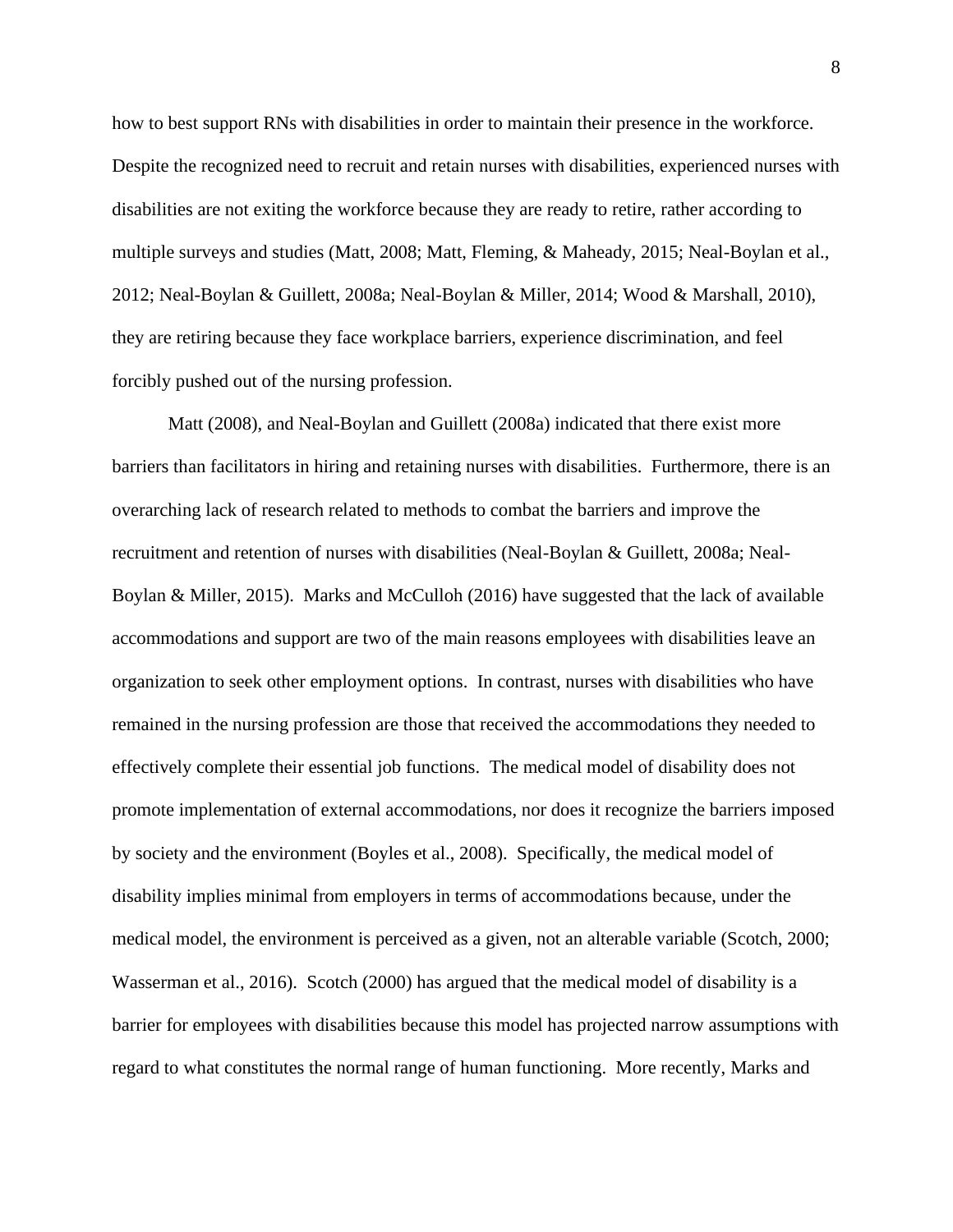McCulloh (2016) have advised that the medical model of disability, because of if it's intrinsic individualistic view of disability, has been prohibitory to the recruitment and retention of nurses with disabilities. Furthermore, Scullion (2009) suggested that the medical model of disability has been a direct contributor to the disability discrimination present in health care.

#### **Changing how disabilities are viewed**

The term 'disability climate' is described as how employees perceive their organization's environment and attitude pertaining to workers who have disabilities, and results from an understanding of the organization's policies, procedures, and practices related to disability (Matt, 2008; Matt & Butterfield, 2006). An organization's disability climate is a direct determinant of: disparities for employees with disabilities, the successful integration of employees with disabilities into the workforce, and the overall functioning of an organization (Matt  $\&$ Butterfield, 2006; Erickson, Von Schrader, Bruyere, & VanLooy, 2014). Matt and Butterfield (2006) concluded that individuals with disabilities seek employment at organizations with positive disability climates.

According to Marks and McCulloh (2016), the nursing profession has failed to view disability from a value-added perspective, and conversely suggested that the recruitment and retention of nurses with disabilities can have positive outcomes for both staff and patients. In particular, the employment of nurses with disabilities may promote a more active sense of disability pride among health professionals, which directly impacts quality of patient care, especially for patients who also identify as having a disability. Schmidt et al. (2016) supported this premise by also stating that a more inclusive disability culture in health care improved both patient and nurse outcomes. Neal-Boylan and Guillett (2008a) suggested that a nursing climate that is more outwardly supportive of recruiting and retaining nurses with disabilities may aide in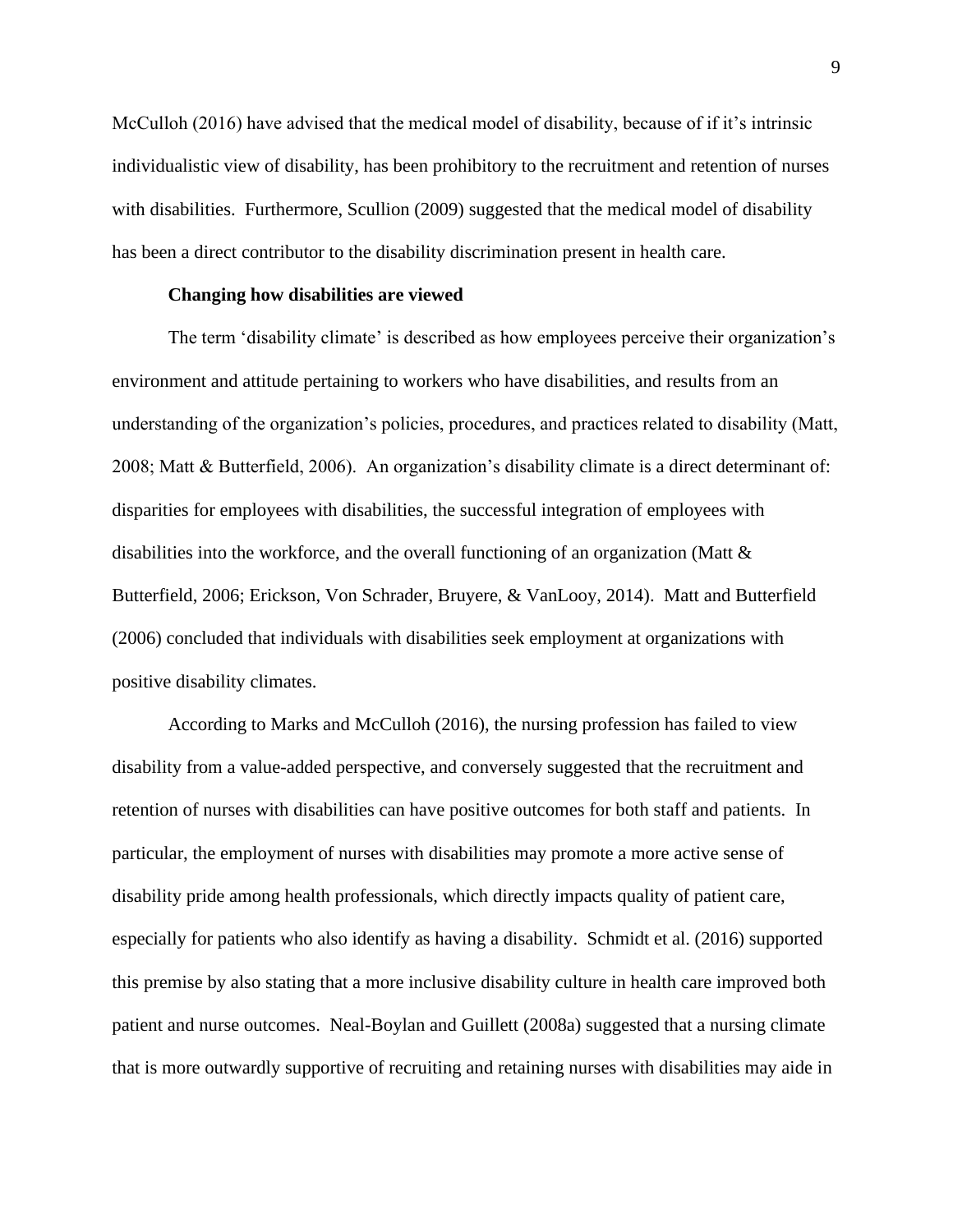leading society and other professions to view nursing as more of a profession and less of a vocation because the emphasis would shift to the value of the knowledge and experience of the nurses with disabilities, as opposed to a nurse's ability to perform physical tasks.

Wood and Marshall (2010) credited the disability climate of health care as being one of the major barriers to the employment of nurses with disabilities. In particular, the attitudes and practices of leaders toward RNs with disabilities have a direct impact on the hiring and retaining of bedside nurses with disabilities, as well as patient care outcomes. Marks and McCulloh (2016) further indicated that the nursing profession has struggled to embrace promoting the full participation, rights, and responsibilities of nurses with disabilities within the profession, and has continually failed to recognize these nurses as partners and peers. The current disability climate of health care parallels the climate that has been shown to result from the application of the medical model of disability: sentiments of exclusion, being undervalued, and treated as if a disability was globally incapacitating (Goering, 2015).

#### **Purpose Statement**

The purpose of this capstone project is to evaluate the literature for best practice for recruitment and retention of personnel with permanent disabilities, and determine if a transition, by the profession of nursing, from conceptualizing disability through the lens of the medical model to the lens of the social model of the disability will improve both the recruitment and retention of RNs who identify as having a permanent disability.

#### **PICO Question**

For practicing registered nurses with a permanent disability, will a transition to viewing disability through the lens of the social model of disability, as opposed to the continuing to view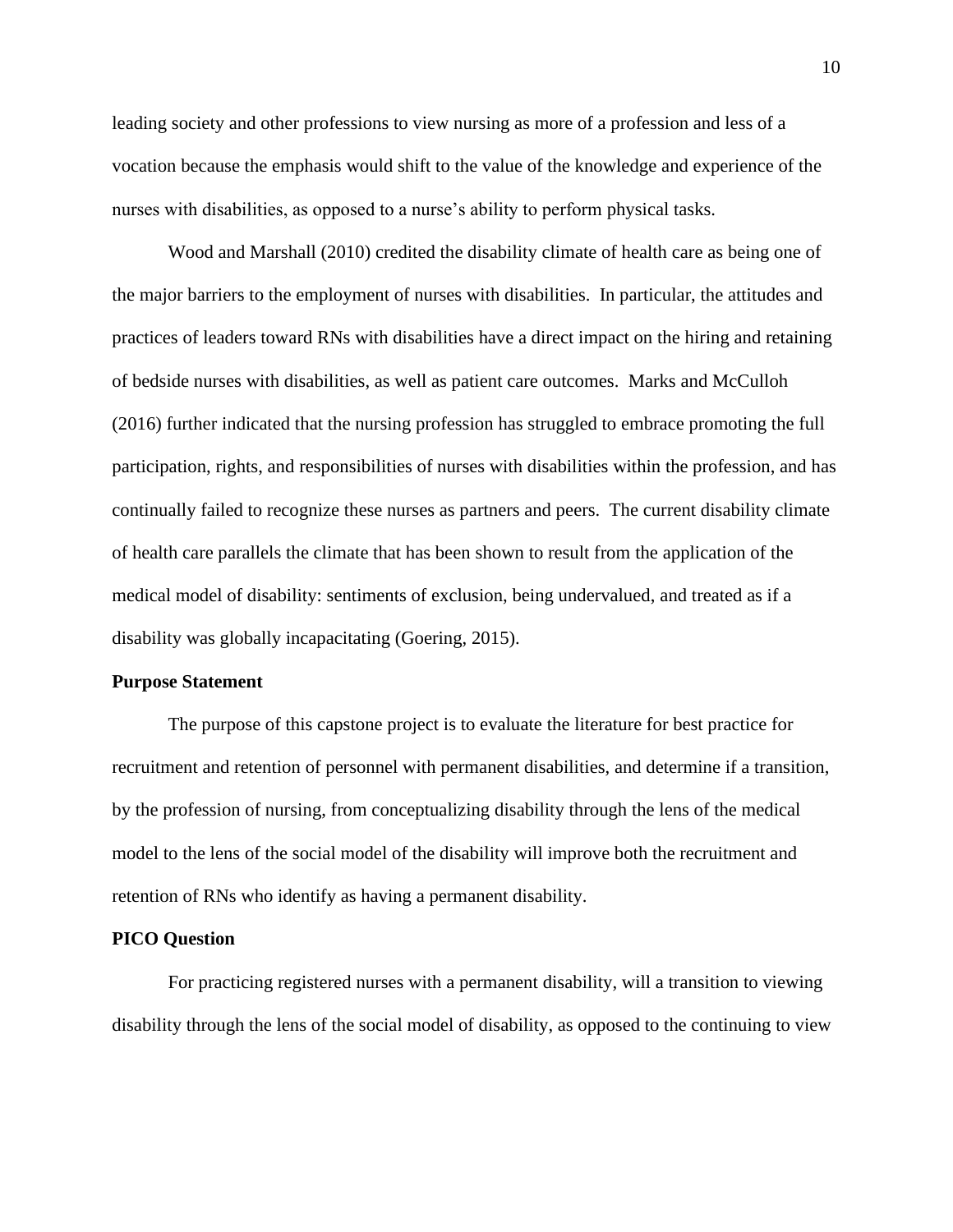disability through the lens of the medical model of disability, positively impact recruitment and retention rates?

#### **Significance to Nursing Administration**

Nursing leaders have a professional obligation to promote best nursing practice and optimal patient care outcomes (Wood & Marshall, 2010). An organization's ability to be compliant with the ADA, and successfully manage employees with disabilities, is reliant upon the administration's knowledge and understanding of the regulations and mandates of the ADA (Davis, 2005; Kaye, Jans, & Jones, 2011). The ADA supports the social model of disability, and provides a complex view of disability and disability-related discrimination as it focuses on the relationship between an individual's impairment and the workplace environment in which the individual must function (Scotch, 2000). Results of research conducted by Kaye et al. (2011) found that a lack of awareness with regards for to how to deal with workers with disabilities and their accommodation needs was among the top three reasons why employers did not hire employees with disabilities.

Nurse administrators play a pivotal role in creating and maintaining an organizational environment that fosters the inclusion of registered nurses with disabilities (Matt, 2008). Specifically, the personal attitudes and opinions held by nursing administrators have had a direct impact on the sentiments of managers, and the recruitment and retention of RNs with disabilities. Furthermore, the influence of nurse administrators, whether positive or negative, has directly affected how nurses with disabilities view their work environment (Neal-Boylan et al., 2012). Davis (2005) suggested that successful disability management requires accepting the contemporary social model. According to Neal-Boylan and Guillett (2008b), any organizational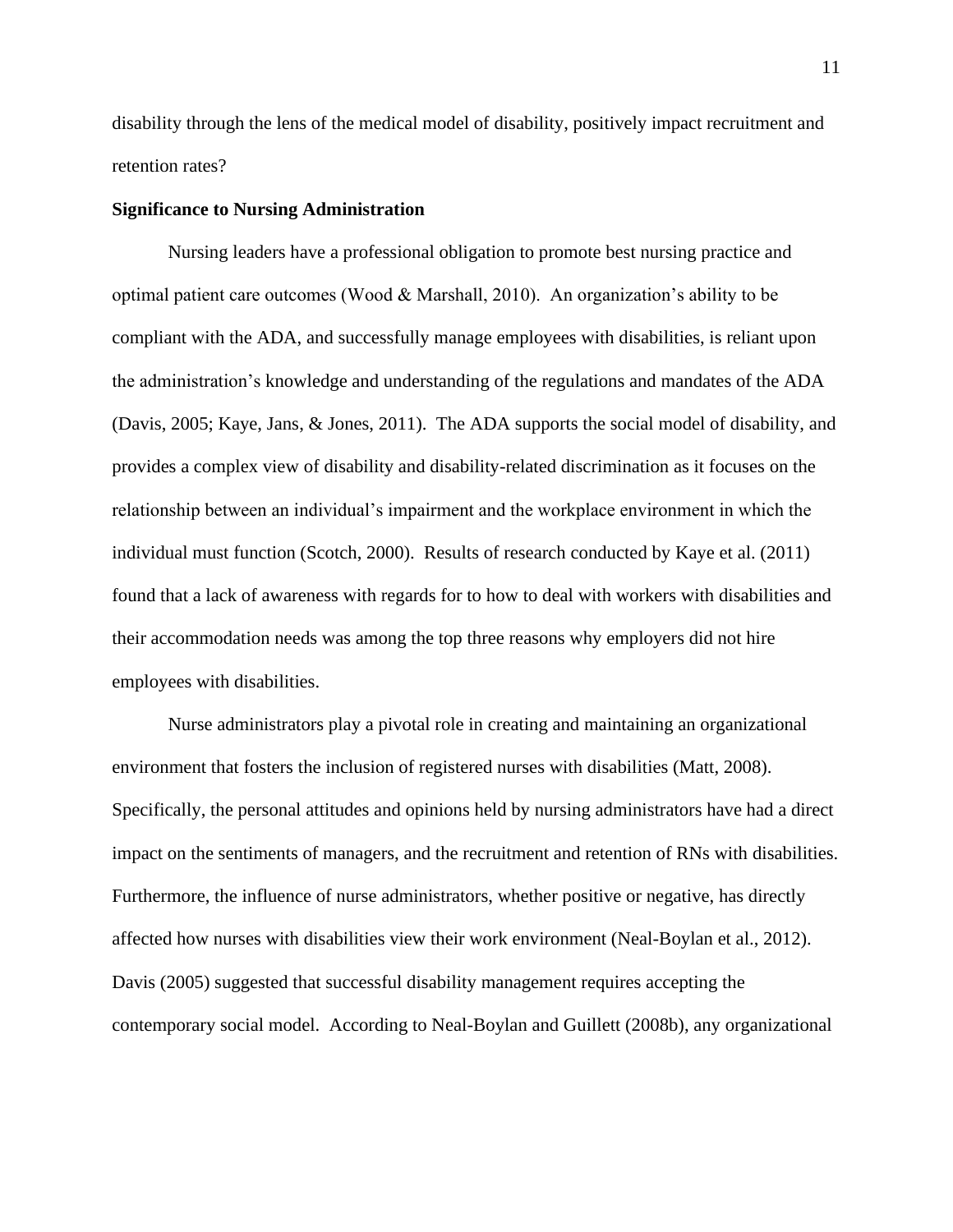change, such as a transition to the social model of disability, will require the formal and visible support of nursing administration.

#### **Significance to Patient Care Outcomes**

A common concern regarding the recruitment and retention of nurses with disabilities is the negative impact on patient care outcomes (Neal-Boylan & Guillett, 2008a; Neal-Boylan & Miller, 2016). However, research and literature review have yielded zero evidence that nurses with disabilities jeopardize patient safety, and there exist no documented incidents of patient injuries specifically having resulted from a nurse's disability. In contrast, the recruitment and retention of RNs with disabilities has been shown to positively impact patient care outcomes (Schmidt et al., 2016). Specifically, health care professionals with disabilities have been found to have a unique wealth of knowledge pertaining to achieving goals through accommodations, which has directly benefited their patients with disabilities (Waliany, 2016). Research by Neal-Boylan et al. (2012) found that patients perceived nurses with disabilities as being more empathetic, and that health care providers who had disabilities were more knowledgeable of disabilities in general, and better prepared than their co-workers without disabilities to assist their patients in obtaining disabilities services and accommodations. These sentiments are further supported in research conducted by Matt (2008), which concluded that having a disability allowed nurses with disabilities to relate to their patients differently through being perceived as more sensitive to their patients' needs than nurses without disabilities were perceived by patients. Matt et al. (2015) suggested that the recruitment and retention of nurses with disabilities is more than just compliance with the law; it is recruitment and retention of talent, ability, experience, and role models that demonstrates to the public a supportive and inclusive health care organization.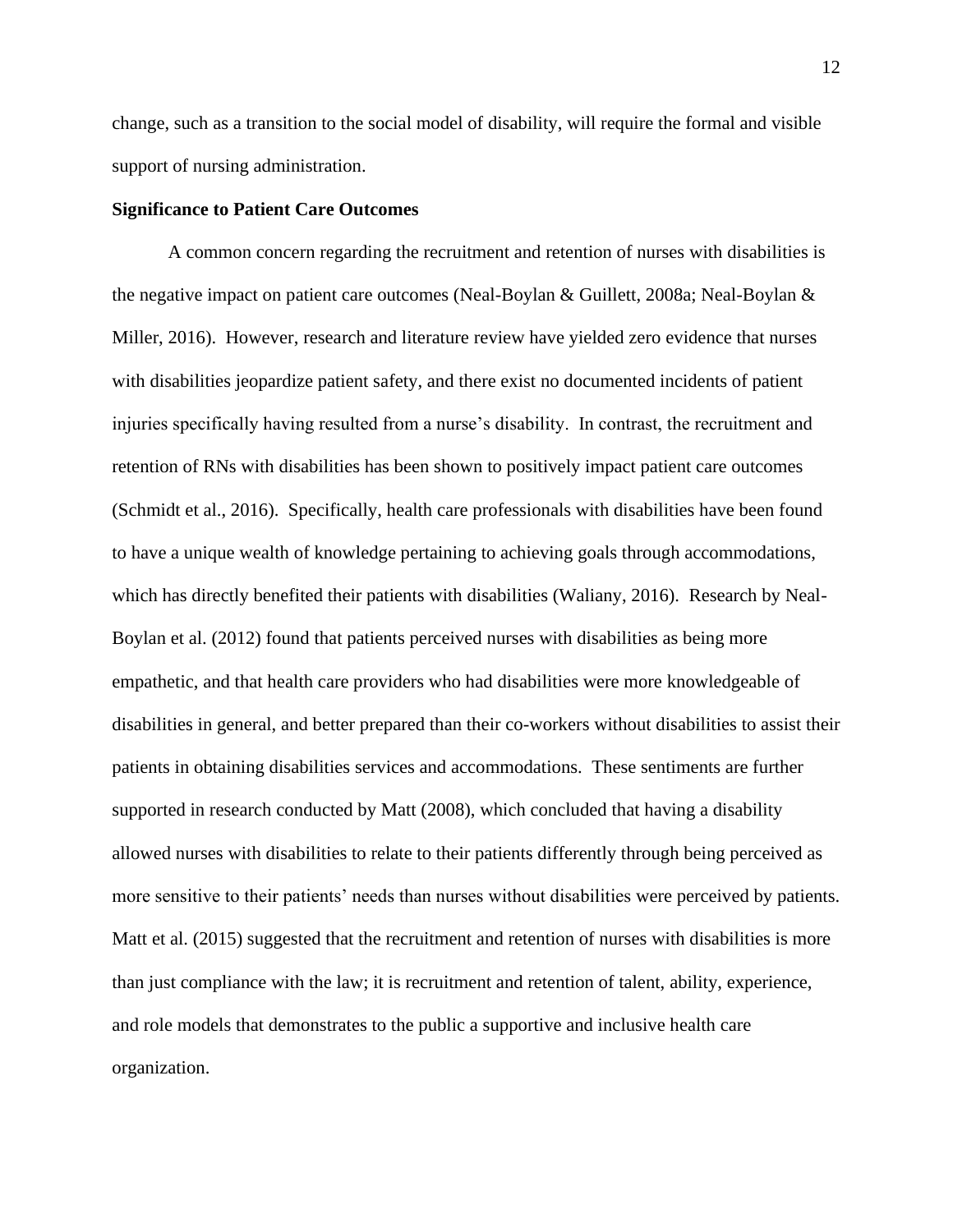#### **Definition of Terms**

**Disability:** A physical or mental impairment that substantially limits one or more major life activities of an individual, a record of such impairment, or being regarded as having such an impairment (Americans with Disabilities Act of 1990, As Amended). *For the sake of this capstone project, disability will refer to a physical disability unless otherwise specified.*

**Disability Culture/Climate:** The shared perception of members of an organization toward the work environment that results from an understanding of the organization's policies, procedures, and practices with respect to employees with disabilities; how attitudes toward workers with disabilities impacts their integration into the workforce (Matt & Butterfield, 2006).

**Disclosure of a disability:** Any indication made by an employee, or recruit, regarding an impairment or condition that substantially limits major life activities or presents a possible need for restrictions or accommodations. Disclosure can be verbal, written, or observed; formal or informal.

**Inclusion:** A sense of belonging: feelings respected, valued, and seen as an individual. Inclusion involves a level of support and commitment from leadership, and colleagues, and allows individuals to do their best work (Schmidt et al., 2016).

**Major life activity:** Activities that are of central importance to most peoples' daily lives (Americans with Disabilities Act of 1990, As Amended). These activities include, but are not limited to: caring for oneself, performing manual tasks, seeing, hearing, eating, sleeping, walking, standing, lifting, bending, speaking, breathing, learning, reading, concentrating, thinking, communicating, working, and major bodily functions.

**Medical Model of Disability:** A model of disability based on the view that disability is caused by disease or trauma, and its resolution/solution is an intervention provided and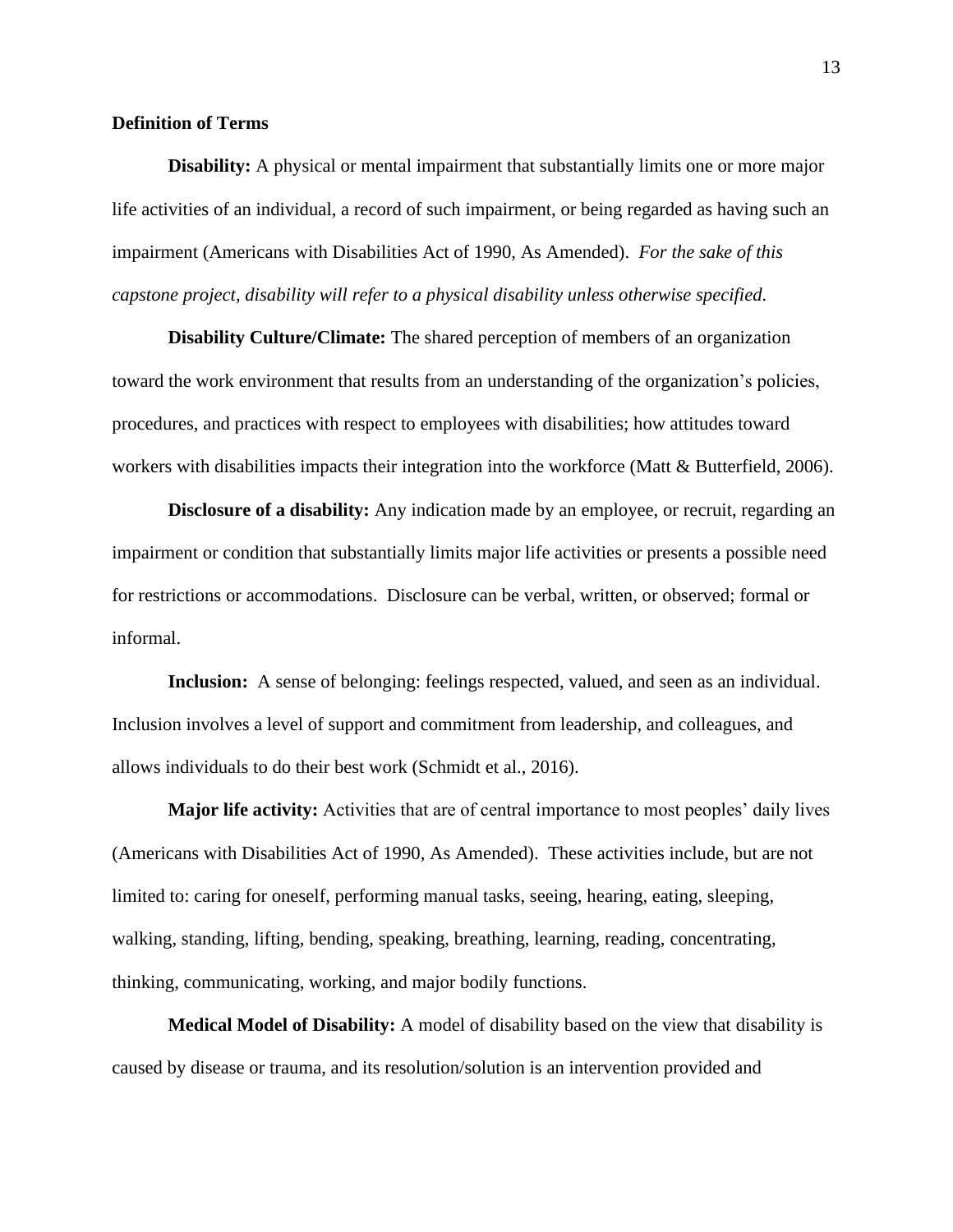controlled by professionals. Under this model, a disability is perceived as a deviation from normal, and the role of the individual with the disability is to accept the care determined by the professionals. Under this model, disability is considered to reside within the individual (Smeltzer, 2007).

**Reasonable accommodations:** Making existing facilities used by employees readily accessible to and usable by individuals with disabilities. This includes but is not limited to: job restructuring, part-time or modified work schedules, reassignment to a vacant position, acquisition or modification of equipment or devices, appropriate adjustment or modifications of examinations, training materials or policies, the provision of qualified readers or interpreters, and other similar accommodations for individuals with disabilities.

**Regarded as having an impairment:** Any instance where an individual establishes that he or she was subject to an action because of an actual or perceived physical or mental impairment whether or not the impairment limits or is perceived to limit major life activity (Americans with Disabilities Act of 1990, As Amended).

**Social Model of Disability:** A model of disability based on the view that that disability is socially constructed, and shaped by environmental factors and social behaviors. Under this model, people with disabilities may be seen as a minority group, and they are limitations are more so based on a discriminatory environment than on their impairments (Scotch, 2000).

**Undue hardship:** Any action requiring significant difficulty or expense to the health care organization, and is determined at the discretion of the health care organization. Factors that are considered include, but are not limited to: the nature and cost of an accommodation, the impact of an accommodation on the operation of the overall facility, financial resources of the employer, type of operations of the company (Americans with Disabilities Act of 1990, As Amended).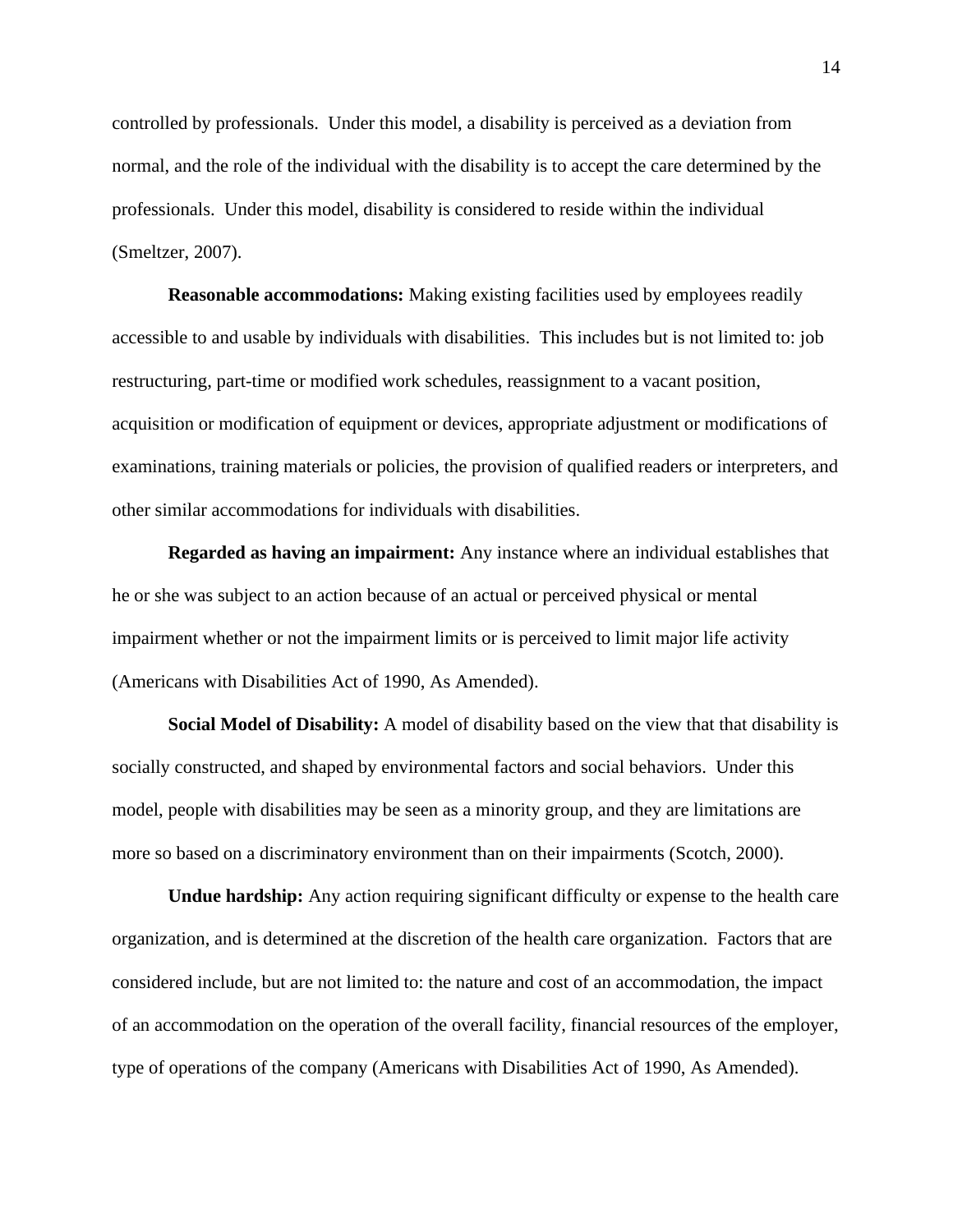**Unreasonable accommodation requests:** Any accommodation request that is not required by the ADA, or causes an undue hardship for the health care organization.

#### **Chapter Summary**

In this chapter, background information on the medical model of disability and the social model of disability with regards to how they relate to the recruitment and retention of registered nurses with disabilities practicing within the nursing profession was provided. A thorough statement of the problem, which identified the three themes of compliance with legal regulations and ethical guidelines, addressing the nursing staffing crisis, and changing how disabilities are viewed, was also provided. A purpose statement, evidence based practice question, the significance to nursing administration, and the significance to patient care outcomes were also indicated. Lastly, a list of definitions specific to this capstone project was also included within the chapter.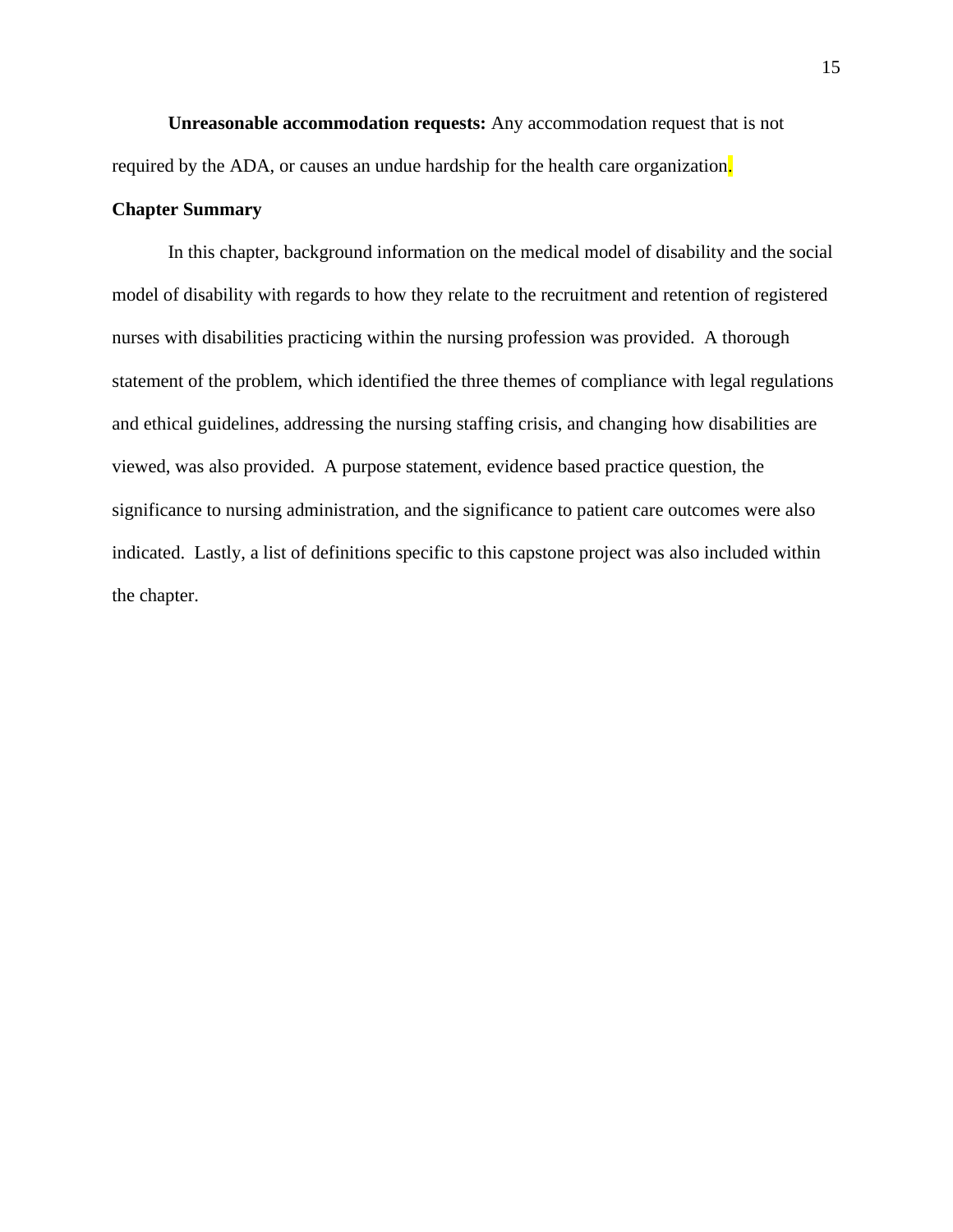#### **CHAPTER II**

#### **METHODS**

The recruitment and retention of registered nurses with disabilities is necessary for the profession of nursing, and for health care organizations across the United States, to continue to provide top quality, effective, and safe patient care, as well as promote fiscal stewardship and workplace diversity (Matt et al., 2015; Schmidt, MacWilliams, & Neal-Boylan, 2016; Spiva, Hart, & McVay, 2011). The medical model of disability, the lens through which health care professions such as nursing currently view disabilities, has underestimated and overlooked the contributions of social and environmental factors on the limitations experienced by individuals with disabilities (Wasserman et al., 2016). In contrast to the medical model, the social model of disability has identified that proper accommodations or modifications can enable staff with disabilities to perform all essential job function (Smeltzer, 2007; Wasserman et al., 2016). This capstone project, as a review of the literature, serves to identify, review, and analyze current evidence to determine if best practice for the recruitment and retention of nurses with disabilities would be a transition away from the medical model of disability and toward conceptualizing disabilities through the social model of disability.

#### **Explanation of Data Collection of Evidence Procedure**

#### **Setting**

Databases used for this capstone project included: Google Scholar, CINAHL Complete, PubMed, Business Source Premier, and psycINFO. Search terms used to obtain sources included various combinations of multiple forms of the following terms: disability, nurse, recruitment, retention, employment, policy, Americans with Disabilities Act, discrimination, workplace climate, medical model of disability, social model of disability. Boolean operators and symbols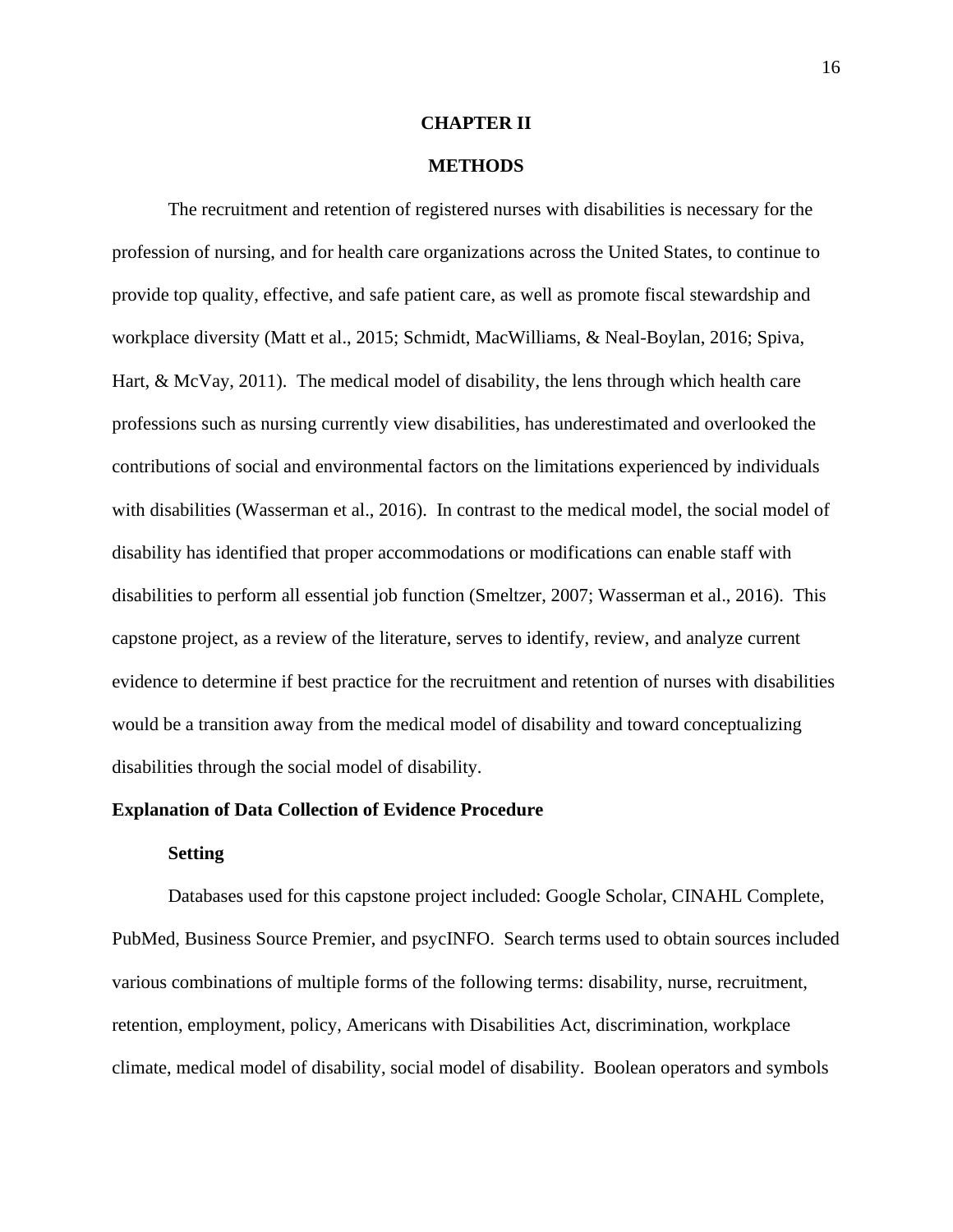were used with the search terms to further refine the data. Additional sources were obtained through evaluation of the reference sections of the sources that were identified via the above search methods. Due to the lack of evidence on the topic, an initial five-year old limitation on publication date was increased to include searches of all evidence dated after the enactment of Americans with Disabilities Act of 1990.

#### **Participants**

Each individual database search yielded between three and greater than 1,000 potential pieces of evidence. Evidence for inclusion in both the introduction chapter, and the review of literature was selected based on strict inclusion and exclusion criteria. Inclusion criteria for sources included in the literature review was limited to the year span from 1990-present. This choice was made based on the date of the implementation of ADA Policy of 1990. The scope of this capstone project was limited to physical disabilities; therefore inclusion criteria included a specific reference to physical disabilities. Sources focused on sensory, behavioral health, or drug and addiction disabilities were excluded. Because of the nature of this project, and it's direct correlation to the ADA Policy, a U.S. Federal mandate, sources were also limited to only include those with the United States as the country of origin. The search of the literature was restricted to sources that were originally printed in English, so not to lose meaning through translation of the material. Due to the nature of this topic, sources included academic journals, scholarly works, official government or professional documents, as well as expert opinion pieces. Excluded from the review of the literature were any sources not specific to the profession of nursing, however these sources were not necessarily excluded from the introduction chapter so as to develop a broader conceptualization of disability in the workplace. Sources related to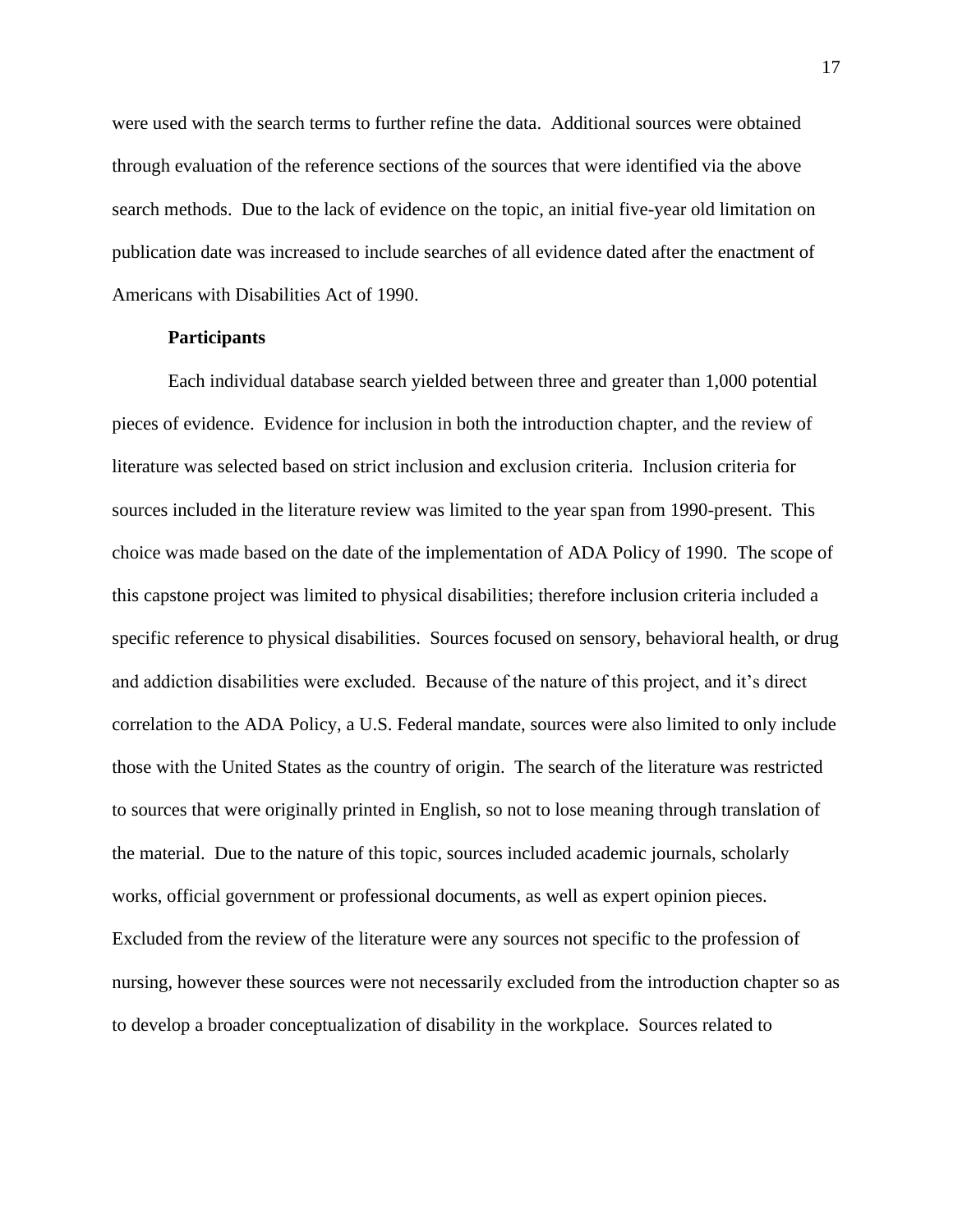retention and disability insurance policies, or insurance benefits, were excluded, as they were not relevant to the PICO question.

#### **Procedure**

With guidance from professional and academic mentors, the student researcher developed and refined an evidence based practice (EBP) question. The initial capstone project was focused on the role of a formal disability policy in the recruitment and retention of nurses with disabilities. The student researcher conducted an extensive internal and external search for research and non-research evidence sources. Investigation began with a broad database search of Google Scholar to identify relevant resources and appropriately narrow search fields. This search provided a deeper understanding of the capstone project topic, as well as identified experts in the field of study, as well as confirmed the overarching lack of evidence on the topic.

Subsequent database searches were conducted within CINAHL Complete, PubMed, psycINFO, and Business Source Premier. CINAHL Complete and PubMed were used to obtain nursing specific sources. PsychINFO was used to obtained nursing specific sources, as well as sources related to the perceptions of staff with disabilities. Business Source Premier was used to obtain sources focused on the administrative components of the capstone project. Rigorous review of the available evidence lead to the finding that a disability policy was one specific component of a larger area of concern: the model through which the profession of nursing viewed and characterized disabilities. Upon reaching that realization, the student researcher refined and amended the EBP question to reflect the current best practice concern. Following this update, the search criterion of the medical model of disability and the social model of disability were added to the search terms. Sources that were specific to only a disability policy, and did not include direct or indirect reference to disability models were then excluded from use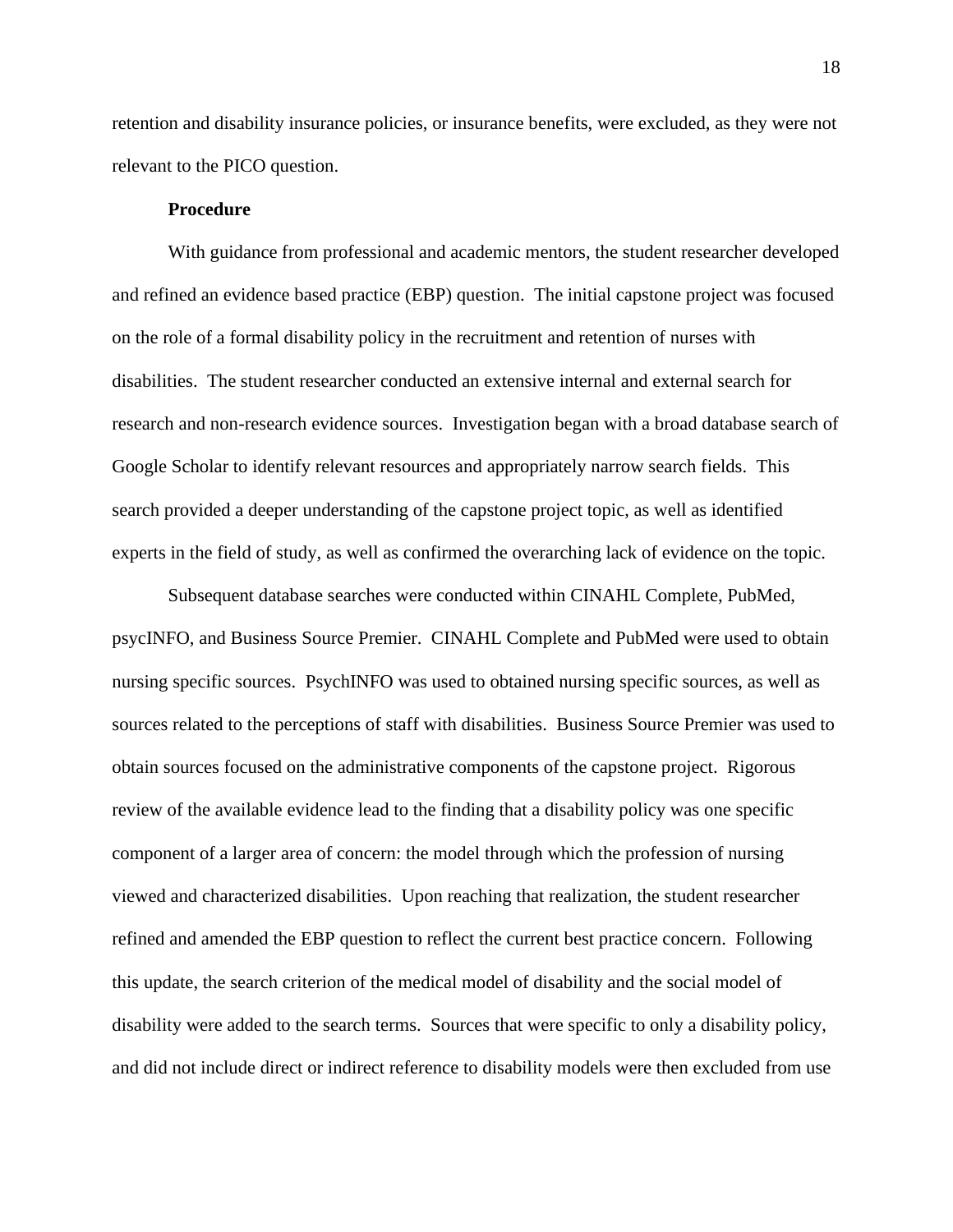in the capstone project. Sources that specifically and directly discussed models of disability were acquired via database searches for consideration in the literature review. Sources that indirectly discussed the topic of models of disability were also considered. Indirect discussion of the models of disability was defined by the student researcher, for this project, as reference to disability culture/climate, perceptions of disability such as discrimination or inclusion, and ethical or legal implications regarding the recruitment and retention of nurses with disabilities.

To organize sources, the student researcher used various color pens and highlighters to identify topics of interest. Three themes were identified: compliance with legal regulations and ethical guidelines, addressing the nursing staffing crisis, and changing how disabilities are viewed. The student researcher labeled sources by which topic(s) they addressed. Blue highlighting of text indicated a reference to the role of nursing administration, and orange highlighting indicated a reference to implications for patient care outcomes. The student researcher evaluated the reference section of all evidence sources and traced relevant citations back to the seminal articles. Where possible, seminal articles were retrieved for consideration in the literature review.

The review of the evidence yielded multiple opinion pieces, and some sources where the citations could not be located within the referenced seminal article. Opinion pieces were considered for inclusion in the literature review and future analysis and critique if the author was determined to be an expert in the field based on review of his or her credentials. Sources where citations did not align with the cited reference article were excluded from consideration for the literature review related to the student researcher's concerns for credibility of the information provided. Once all inclusion and exclusion criteria were met, the student researcher was left with 18 possible pieces of evidence for the literature review. The student researcher reviewed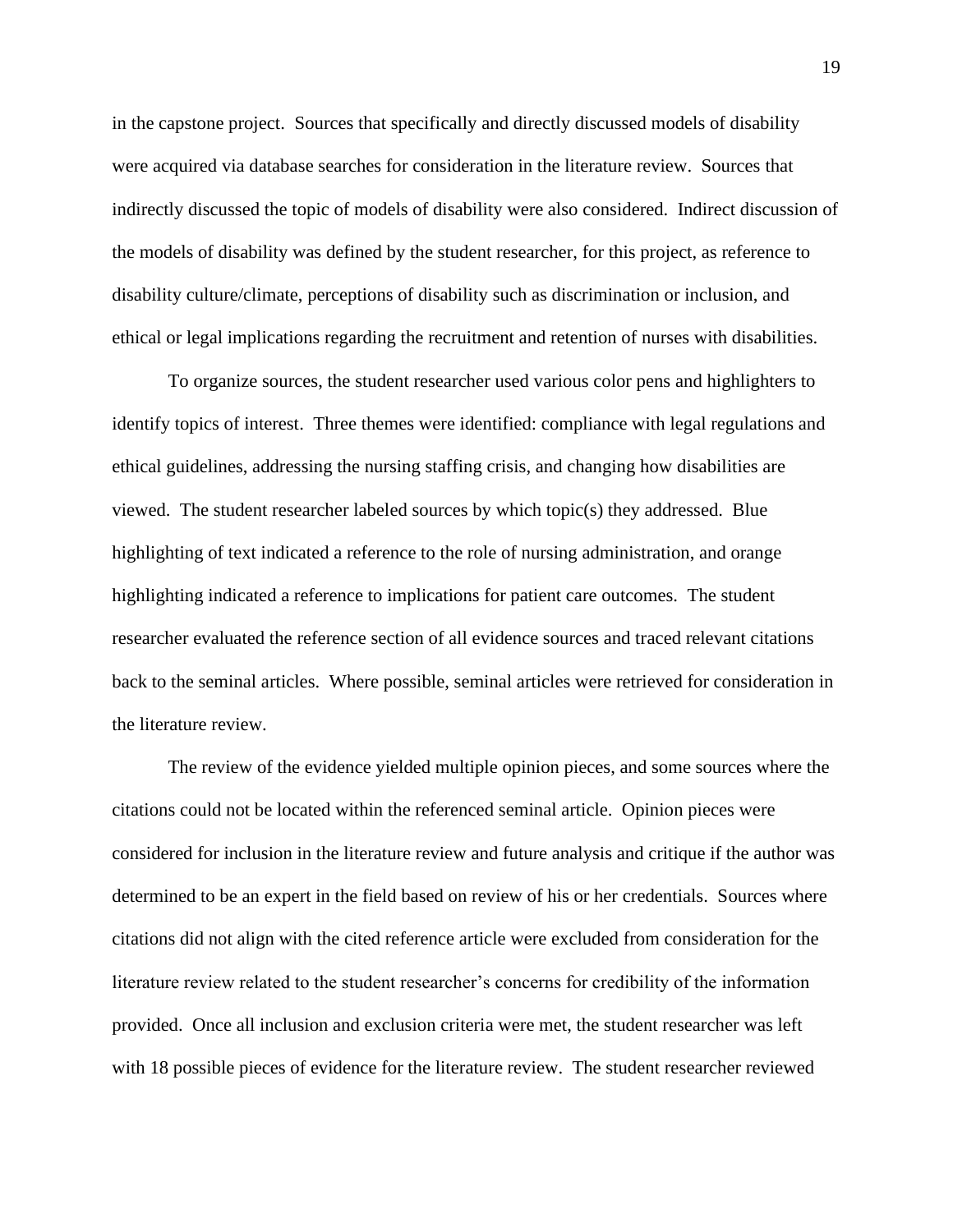these sources for data saturation and overall relevance to the specific EBP topic. Sources that vaguely or briefly mentioned the capstone project topic were excluded based on data saturation criteria if other sources that more explicitly and thoroughly discussed the same topic were available. Secondary sources that discussed findings from a seminal piece of evidence were excluded if the seminal piece of evidence was available to the student researcher. The student researcher used the interlibrary loan system to obtain some of the seminal sources. The final review of the literature included 11 sources (Figure 1).

#### **Explanation of Evidence-based Practice Model**

The search of the literature for this capstone project demonstrated that good evidence exists on the topic of the impact of disability models on the recruitment and retention of nurses with disabilities. However, the evidence that exists is varied and not well synthesized, and the best evidence is not readily available or easily accessible to health care providers. For these reasons, this capstone project was conducted as an evidence synthesizing project as defined by Bonnel and Smith (2014).

Relevant evidence was synthesized using the Johns Hopkins Nursing Evidence-based Practice (JHNEPB) Model and Guidelines, which structured evidence based practice around a three part process of Practice question, Evidence, and Translation (PET), were used as the EBP model for this capstone project (Dearholt  $\&$  Dang, 2012). Specifically, the purpose of this project was to conduct a systematic review and critique of the evidence to determine if a practice change from viewing disability through the lens of the medical model of disability to applying the social model disability would positively impact the recruitment and retention, within the profession of nursing, of RNs with disabilities.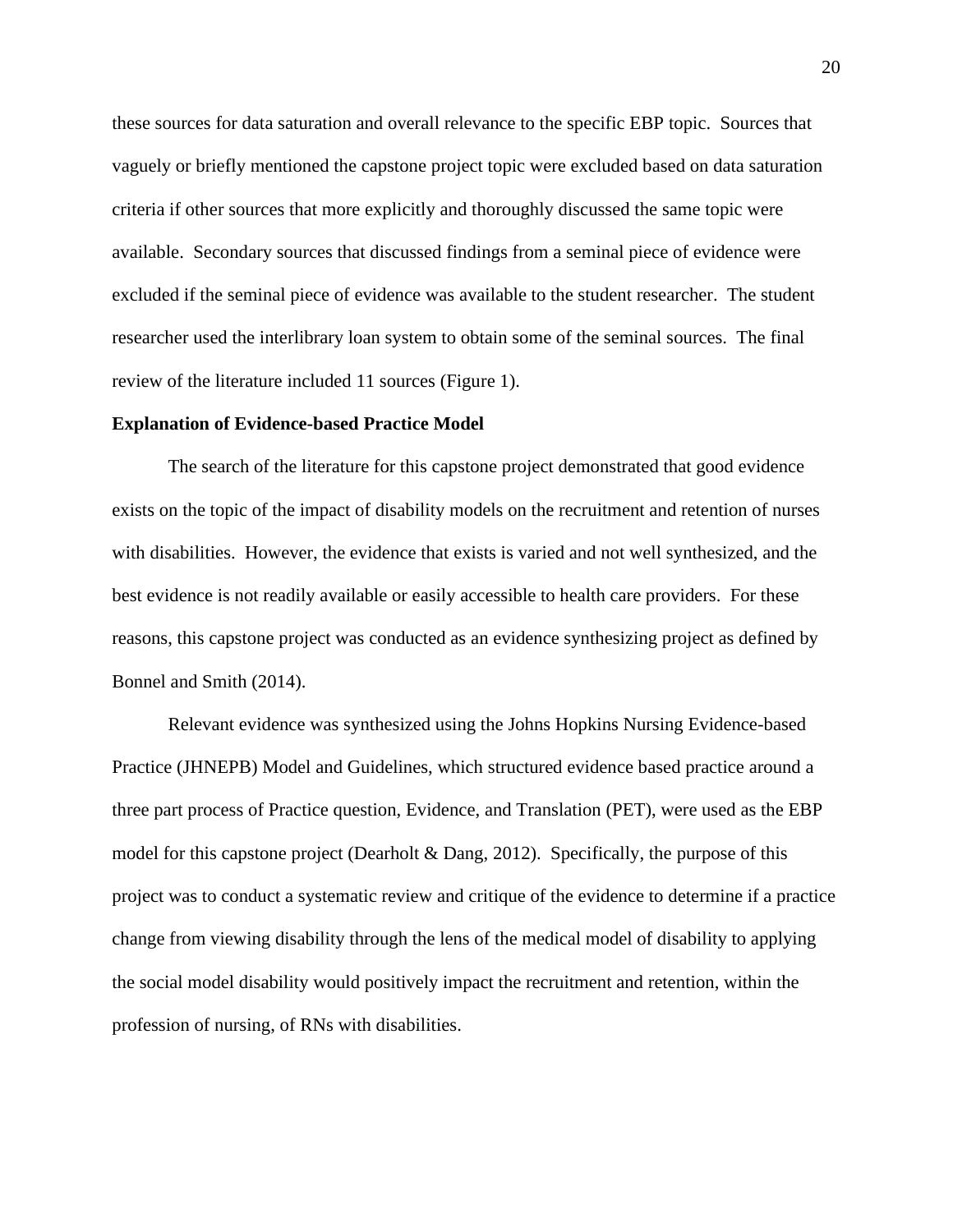

#### **Critical Appraisal of the Evidence**

The student researcher used the JHNEBP Research Evidence Appraisal Tool, and the JHNEBP Non-Research Evidence Appraisal Tool to analyze and appraise all sources of evidence for both level and quality. The level of evidence was ranked I through V, and the quality was rated as high, good, or low-major flaws based on the appraisal tool criterion (Dearholt & Dang,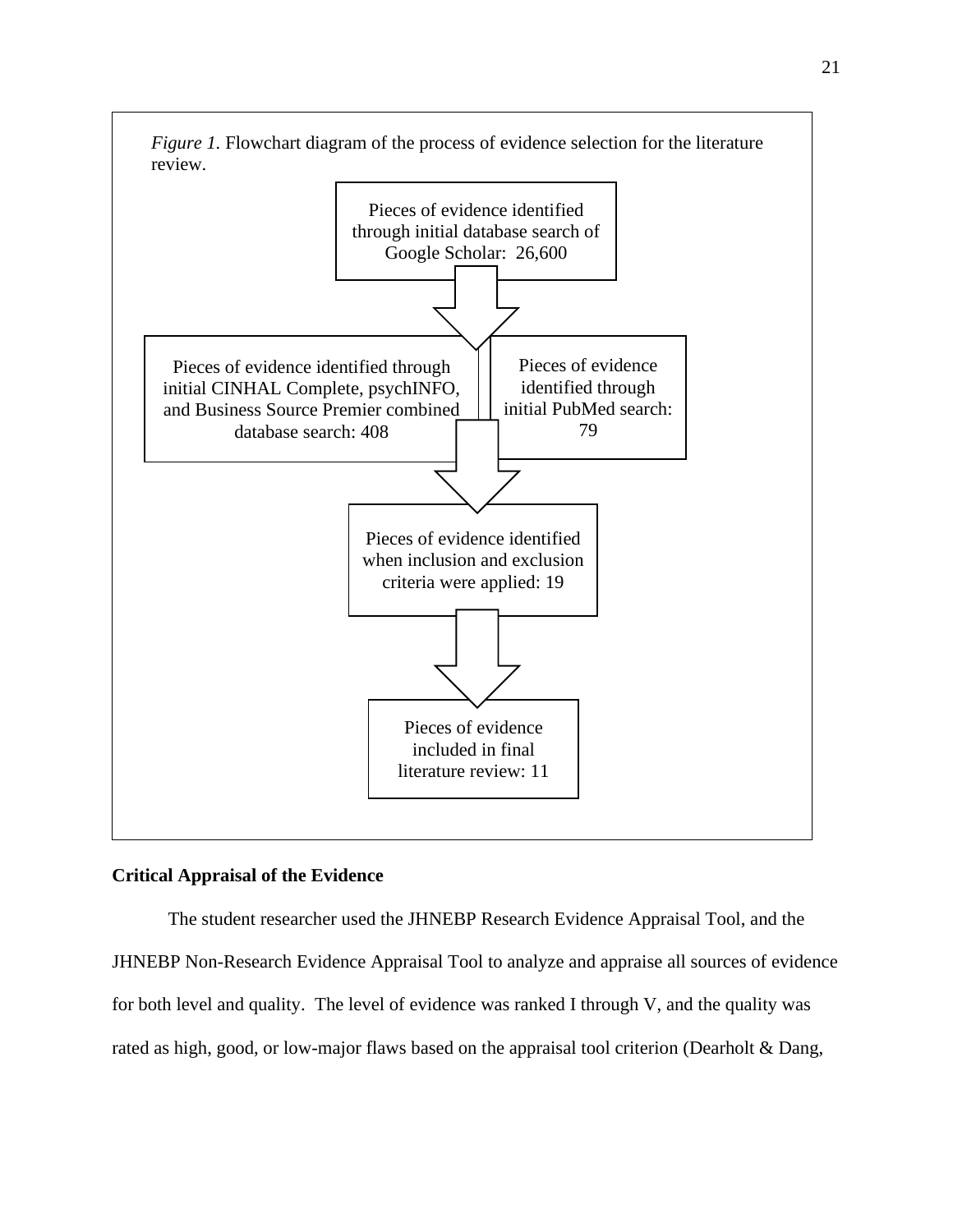2012). Any source with a quality rating of low-major flaws was be discarded and not used for the project.

The student researcher used the JHNEBP Synthesis and Recommendations Tool to organize all relevant findings based on level. The student researcher then analyzed the overall quality for each level of evidence. This process allowed the student researcher to synthesize not only the level and quality of the evidence, but also the quantity, consistency, and applicability of the findings (Dearholt & Dang, 2012).. These findings were then applied to analyze the risks versus benefits of transitioning from a medical model of conceptualization of disability to a social model within the profession of nursing.

#### **Chapter Summary**

In this chapter, the methods used for the capstone project were presented. The data collection process, including the inclusion and exclusion criteria that were applied to this project, was explained. The JHNEBP Model was identified as the method used to critically appraise, critique, and rank the evidence on both level and quality. How the evidence was organized and critically appraised through data analysis and synthesis was also explained. This chapter explained the rigorous methods used to ensure that recommendations for practice change would be grounded in solid evidence.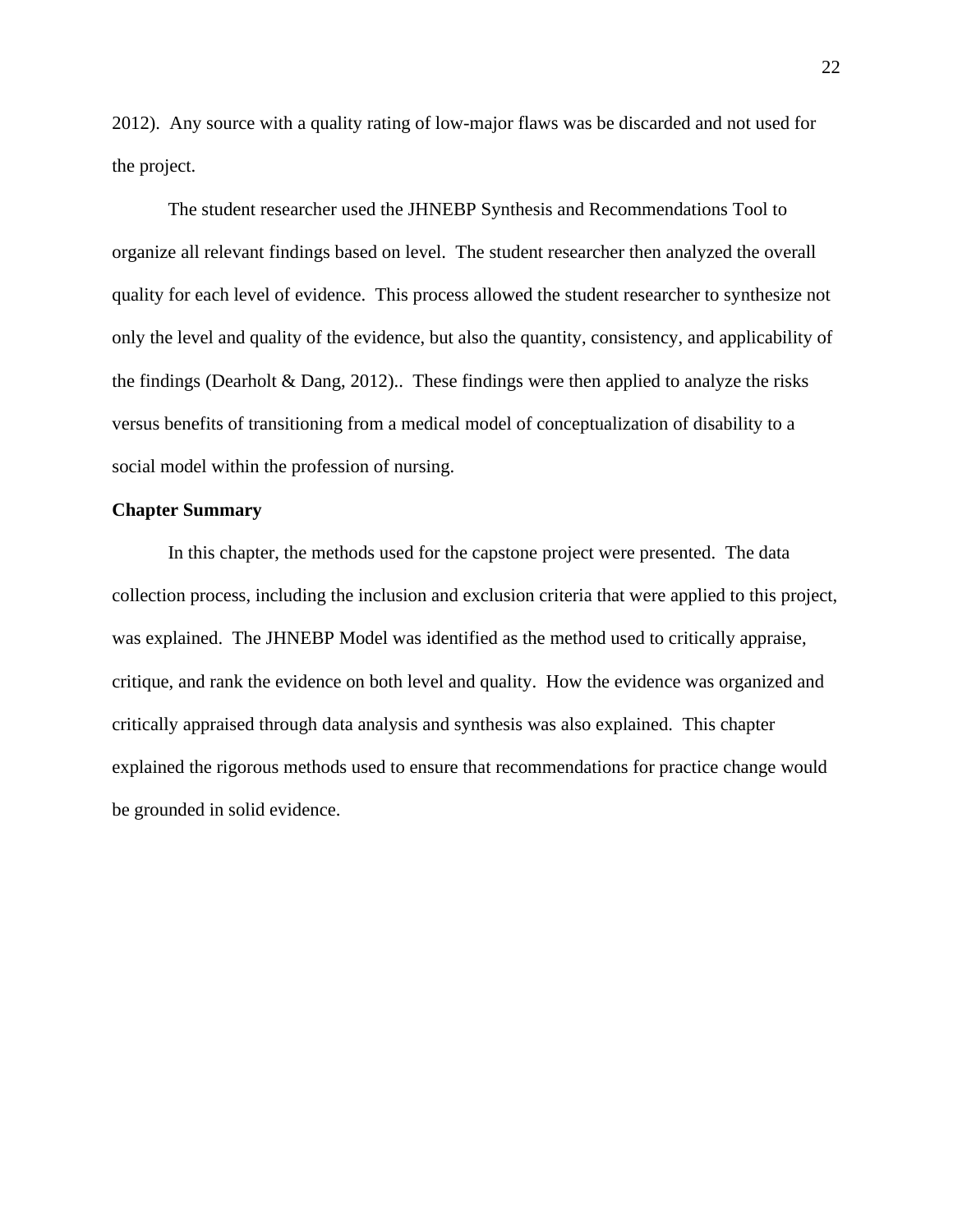#### **CHAPTER III**

#### **LITERATURE REVIEW AND ANALYSIS**

The exact number of registered nurses in the US with disabilities is unknown, but estimated to be in excess of 600,00 (ADA National Network, 2019; Okoro et al., 2018). This number is projected to increase over the next decade given the nature and demographics of the nursing profession (Matt et al, 2015). When experienced nurses with disabilities leave the workforce premature of retirement, not only do they compound the nursing staffing crisis, they take with them years of knowledge, experience, and expertise (Matt, Fleming, & Maheady, 2015; Spiva, Hart, & McVay, 2011). While there exists an overarching lack of research related to methods to combat the barriers, and improve the recruitment and retention of nurses with disabilities, the lack of available accommodations and support have been identified as two of the main reasons employees with disabilities leave an organization to seek other employment options. (Marks and McCulloh, 2016; Neal-Boylan & Guillett, 2008a; Neal-Boylan & Miller, 2015). The profession of nursing has historically been educated and trained to view disabilities through the lens of the medical model, a conceptualization which defines disability as an incapacity and does not focus on how accommodations could allow for inclusion and full functional ability (Goering, 2015; Scotch, 2000). An alternative to the medical model is the social model of disability, which defines disability as part of a continuum of health that can be accommodated for with proper modifications (Davis, 2005). In order for health care organizations to provide safe, quality, and efficient patient care, effective methods to recruit and retain registered nurses with disabilities must be identified and implemented. This capstone project, and review of the literature, was conducted in an effort to determine if best nursing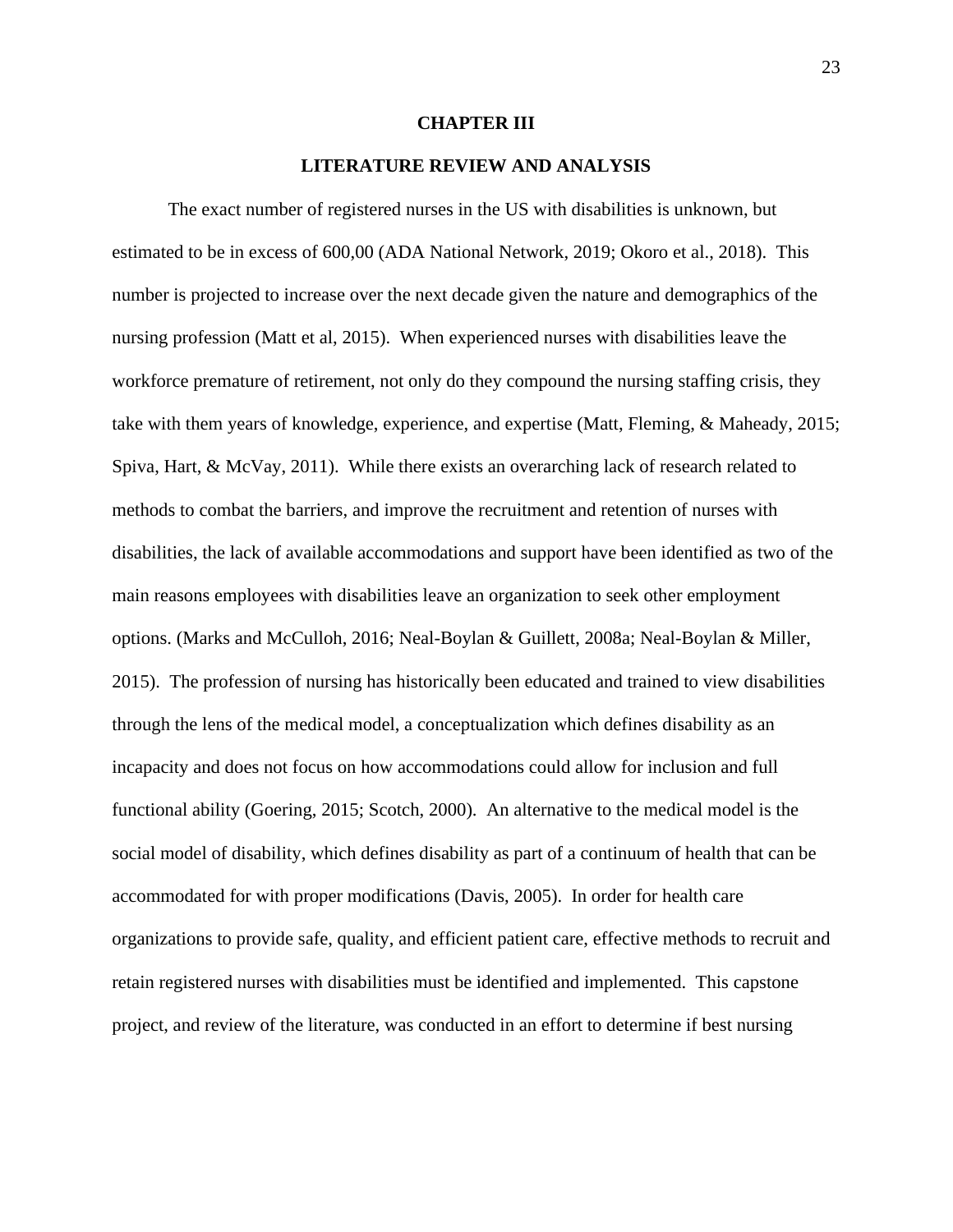practice for the recruitment and retention of registered nurses with disabilities would be a transition from the medical model of conceptualizing disability to the social model.

The literature review will address three areas related to the impact of the medical and social models of disability on the recruitment and retention of registered nurses disabilities within the profession of nursing. The first section will address evidence related to compliance with legal regulations and ethical guidelines. The second section will focus on evidence related to addressing the nursing staffing crisis. Finally, the third section will discuss evidence related to changing how disabilities are viewed within the profession of nursing.

#### **Presentation of evidence reviewed with critical appraisal-level and quality**

#### **Compliance with legal regulations and ethical guidelines**

Neal-Boylan and Miller (2015) provided a legal case review, a non-research piece of evidence, based on a comprehensive review of every legal case involving an RN, or advanced practice registered nurse (APRN), who brought a disability employment discrimination action in federal court under the ADA between the time period of 1995 to 2013. The authors sought to determine what made claims successful, if legal action was effective, and how the implementation of the ADAAA impacted the success of legal action for RNs with disabilities (Neal-Boylan & Miller, 2015). A total of 56 cases involving RNs APRNs with physical or sensory disabilities were reviewed (Neal-Boylan & Miller, 2015). Forty-one of the cases had been decided based on the original ADA of 1990, and 15 were decided based on the ADAAA of 2008; 11 of the cases included injuries sustained in the workplace (Neal-Boylan & Miller, 2015). The cases were classified into five major themes: disability discrimination claims, failure to accommodate claims, retaliation claims, hostile work environment claims, and association claims (Neal-Boylan & Miller, 2015).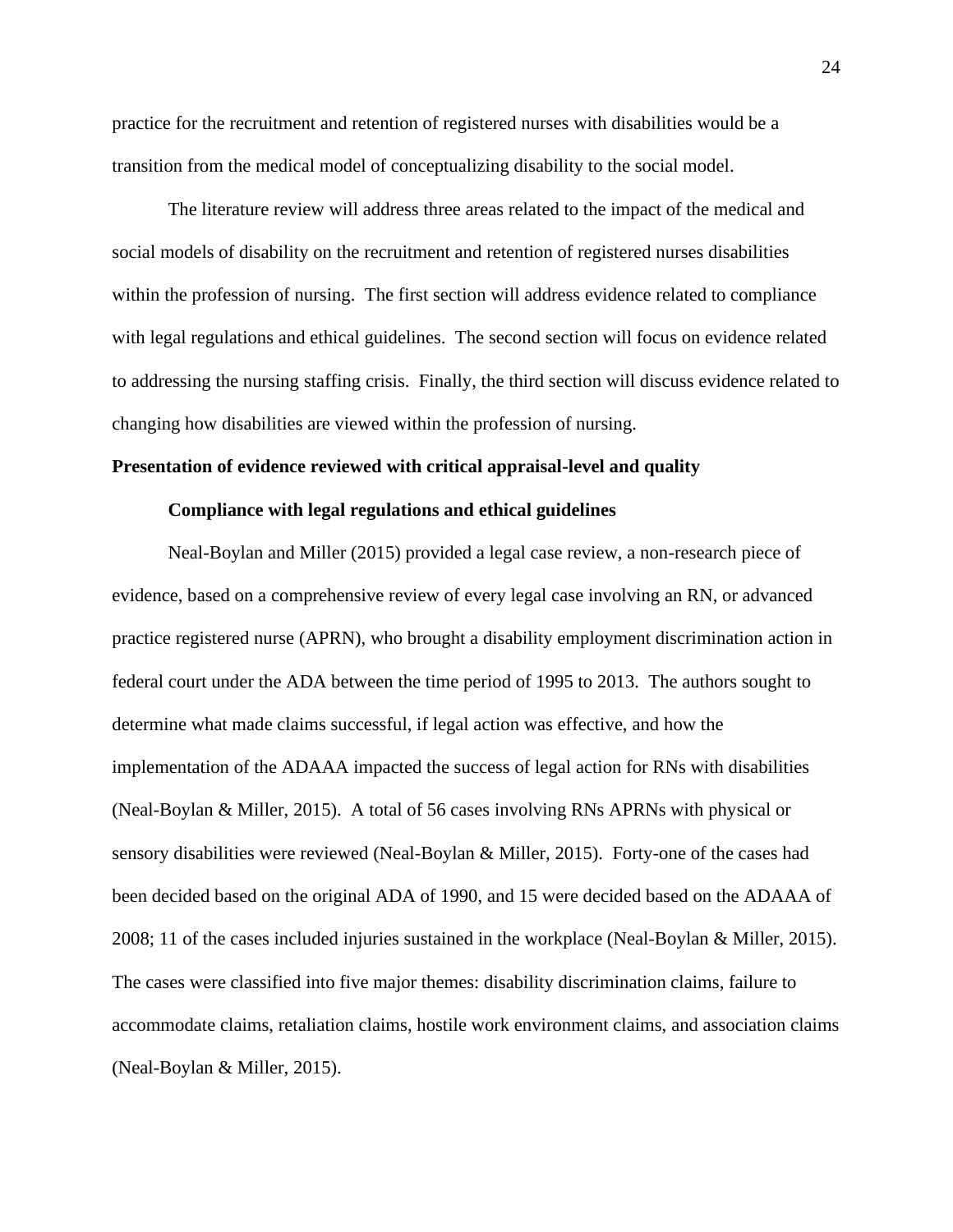Forty-seven of the 56 cases were disability discrimination claims: claims that employee experienced discrimination because of a disability. For this type of claim, the employee had to demonstrate that he or she was disabled, was qualified for the job, and the employer subjected him or her to adverse employment action because of having a disability (Neal-Boylan & Miller, 2015). After demonstrating he or she was disabled, the employee needed to prove he or she was able to perform all essential functions of the job with or without reasonable accommodations. In practice, courts referred to health care employers, typically physicians, to clarify what constituted as essential functions of nursing roles (Neal-Boylan & Miller, 2015). Finally, the employee would have to prove that he or she was subjected to an adverse employment action: a reduction in salary, benefits, seniority, or advantages as a result of being disabled.

Twenty-six of the claims were failure to accommodate claims: claims where the employer failed to provide a reasonable accommodation as required by the ADA and the ADAAA (Neal-Boylan  $\&$  Miller, 2015). The request for an accommodation for a disability is the onus of the employee under the ADA; the employee is not entitled to the accommodation he or she requests, but rather a reasonable accommodation (Neal-Boylan & Miller, 2015). Specifically, if an employer offers a reasonable accommodation, the employee must either accept the accommodation, or demonstrate how and why it was not reasonable. Furthermore, an employer is not obligated to accept an accommodation request that would pose an undue hardship for the organization, nor is an indefinite leave of absence considered a reasonable accommodation.

Seven of the claims were retaliation claims: retaliation against an employee for participation in activities protected under the ADA (Neal-Boylan & Miller, 2015). Under these claims, the employee must prove that he or she participated in an activity protected by the ADA,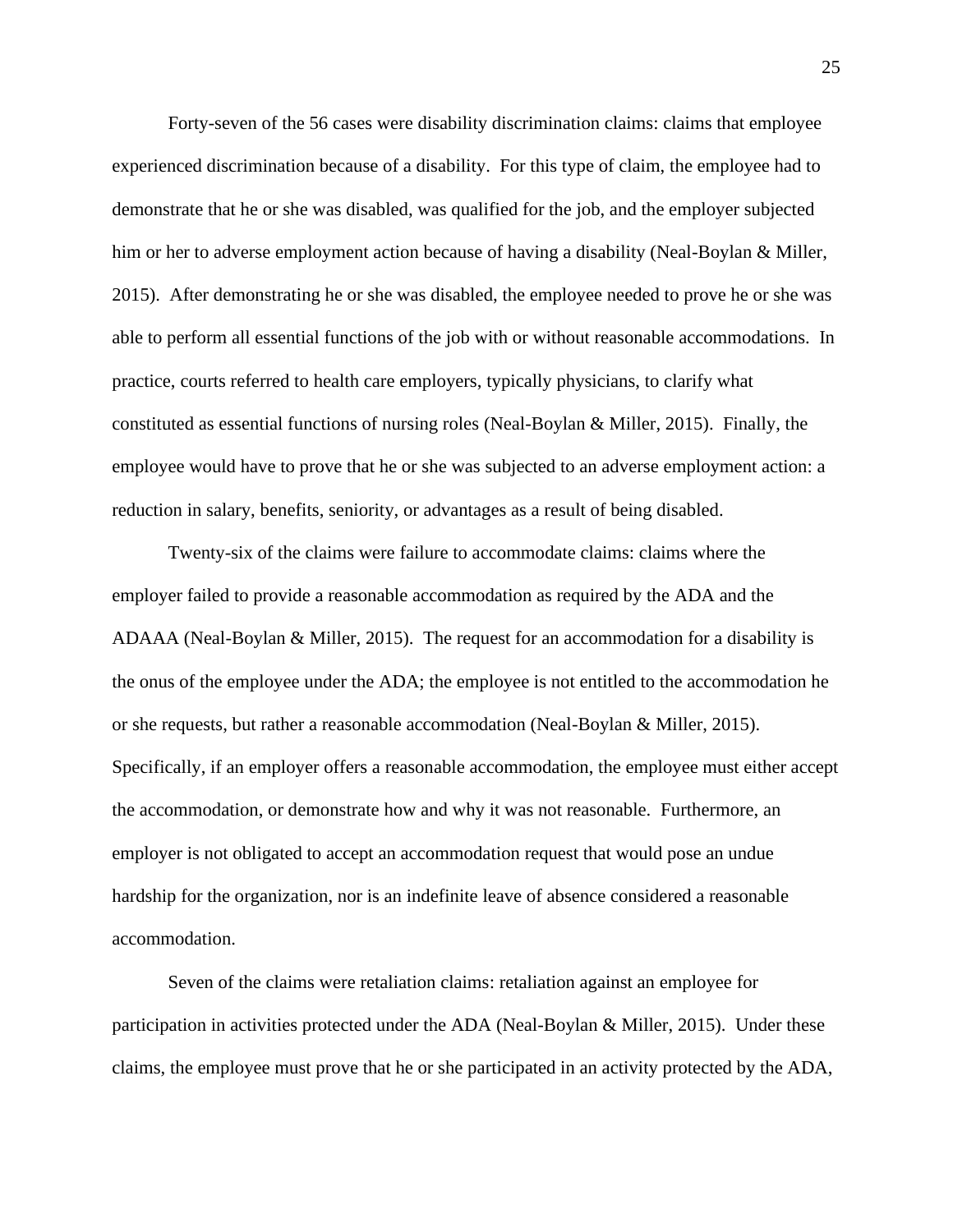suffered an adverse employment action, and the adverse employment action was the result of participation in the protected activity (Neal-Boylan & Miller, 2015). Furthermore, the employer must have had reason to know about the protected activity, and the retaliation must have been severe enough to have a harmful impact on the employee's employment. Though it is difficult to prove the retaliation was the result of participation in the protected activity, juries were found to imply causation if the adverse employment action occurred directly after the protected activity (Neal-Boylan & Miller, 2015).

Four of the claims were hospital work environment claims (Neal-Boylan & Miller, 2015). Under these claims the employee must prove that he or she was a member of a class protected under the ADA, was subjected to harassment, the harassment was due to being a member of an ADA protected class, and the harassment was severe enough to create an environment so hostile that it affected the conditions of employment. The final two claims were association claims: when an employer takes an adverse employment action against an employee because the employee has a known relationship or association with a person the employer knows to have a disability (Neal-Boylan & Miller, 2015). This cause of action is seldom brought to the courts (Neal-Boylan & Miller, 2015).

From their 56 case analysis, Neal-Boylan and Miller (2015) concluded that nurses with disabilities do undergo discrimination in the workplace. Prior to the enactment of the ADAAA, many of the cases brought before the courts went to summary judgment in favor of the defendant, the employer, because the employee failed to prove he or she was disabled under the law (Neal-Boylan & Miller, 2015). However, the passage of the ADAAA in 2008 has made proving disability status significantly easier than it had been. Since the passage of the ADAAA, the cases that have not gone to summary judgment in favor of the employee continued to be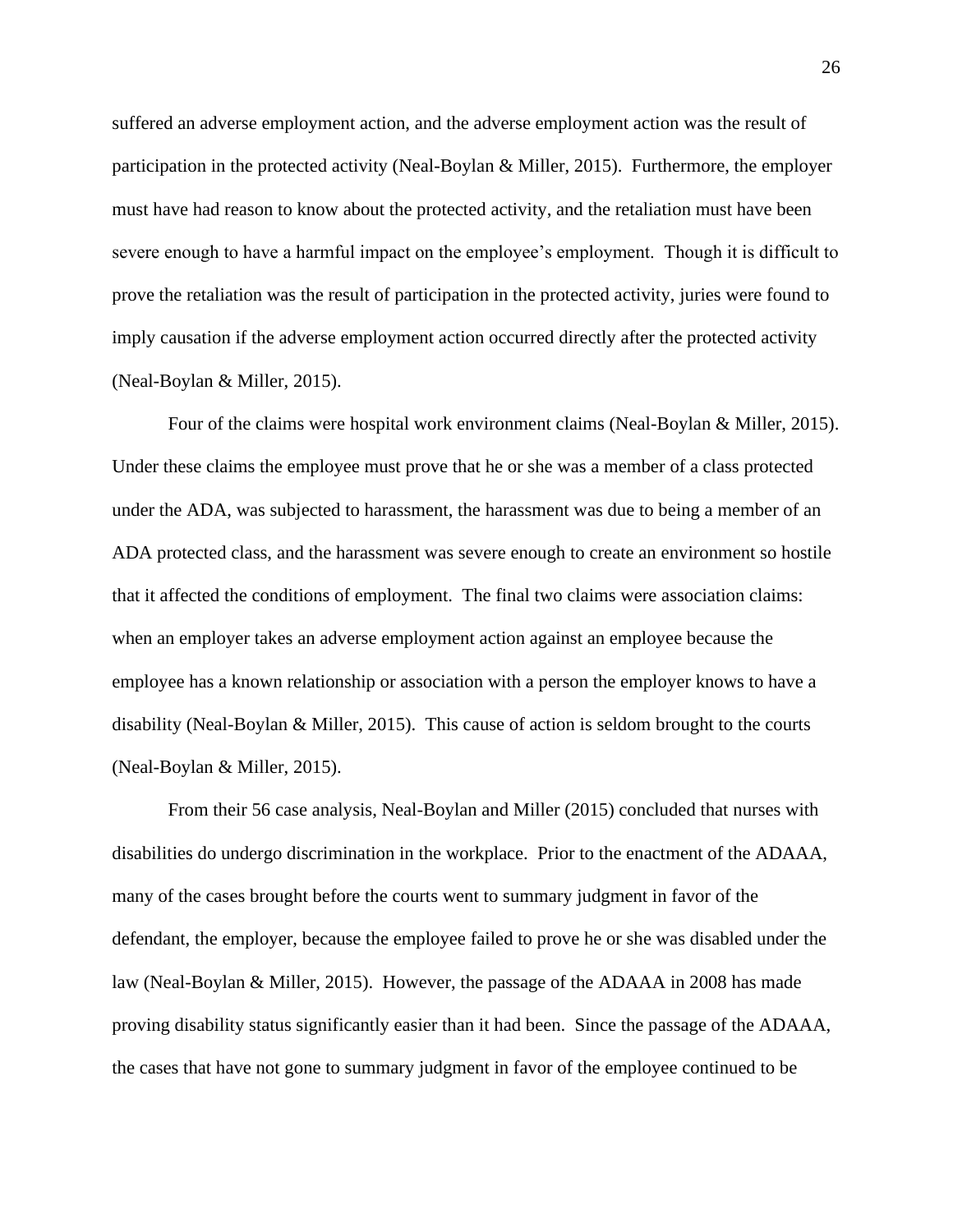cases where the nurse failed to demonstrate disability under the law, or where the matter of essential job function was in question (Neal-Boylan & Miler, 2015). With regard to whether legal action is an effective method to combat job discrimination, Neal-Boylan and Miller (2015) concluded that legal action is a form of deterrence, and since the passage of the ADAAA, employers have been less apt to dispute the presence of a disability. Finally, with regards to the impact of the ADAAA on legal action brought by nurses with disabilities, Neal-Boylan and Miller (2015) concluded that cases filed by nurses since the passage of the ADAAA were more likely to be successful than were cases tried under the original ADA of 1990.

Neal-Boylan and Miller (2015) recommended that nurses become more knowledgeable about their rights and responsibilities related to their disability under the ADAAA. The authors suggested that national nursing organizations should offer legal consultation for nurses with disabilities to help retain and recruit nurses with disabilities within the profession of nursing (Neal-Boylan & Miller, 2015). Furthermore, the authors suggested that instead of physicians determining the essential functions of nursing practice, the profession of nursing should be making those clarifications. Lastly, Neal-Boylan and Miller (2015) recommended that nurse leaders, executives, and administrators gain a clear understanding of disability law to ensure against inadvertent discrimination of nurses and improve the retention of nurses with disabilities within the profession.

This piece of evidence was classified as a Level V, Quality A source. The authors are experts within the field of nursing and law with doctorate level credentials. Dr. Neal-Boylan is the dean of the College of Nursing at the University of Wisconsin, and has researched and written extensively on the topic of nurses with disabilities; Dr. Miller is a juris doctor, registered nurse, and an assistant professor of legal studies at Quinnipiac University in Hamden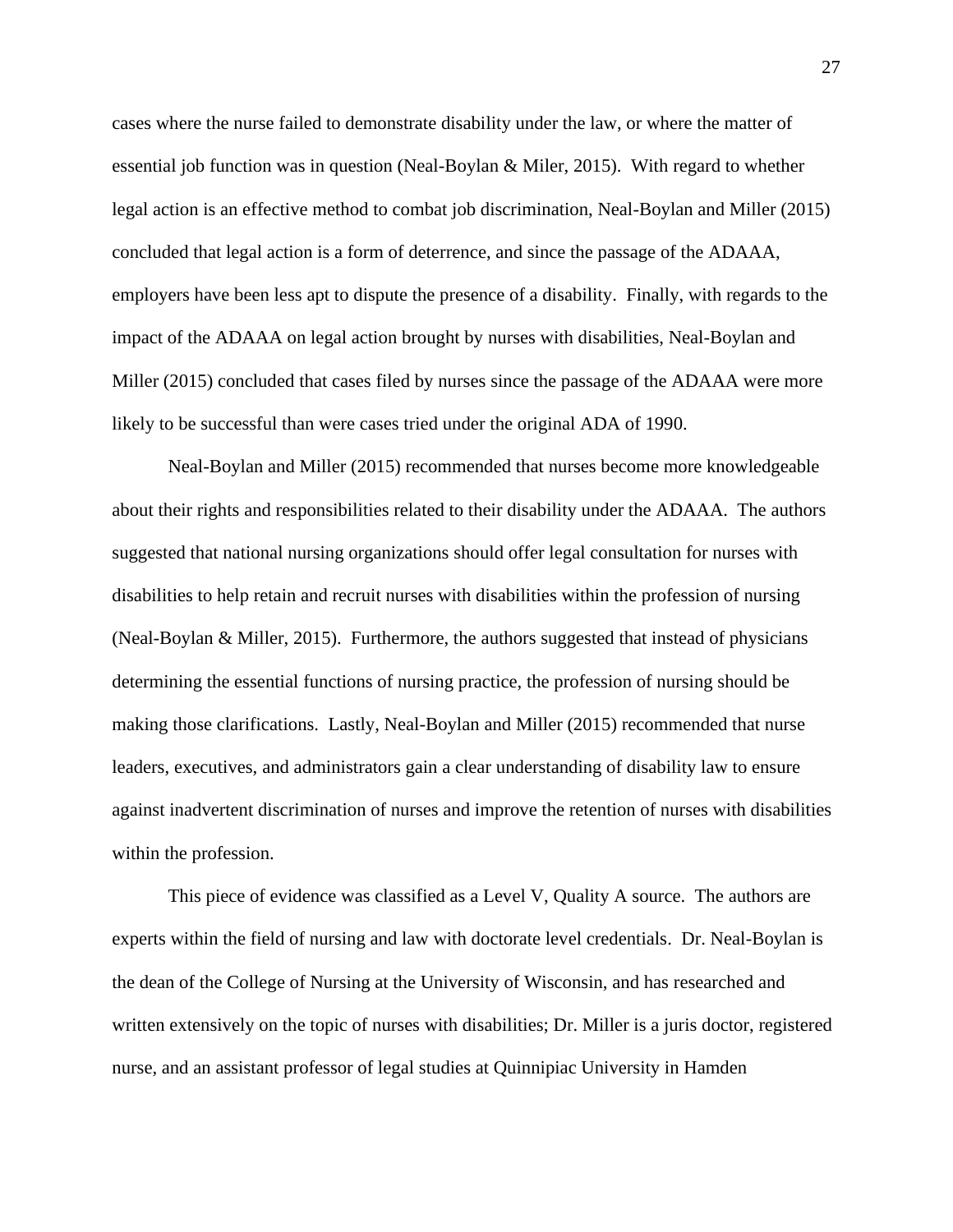Connecticut (Neal-Boylan & Miller, 2015). This article, and its recommendations, was funded by the Quinnipiac University School of Nursing (Neal-Boylan & Miller, 2015). Furthermore, the recommendations were grounded in scientific research, and the legal regulations of the ADA and the ADAAA. The authors' report was based on the literature with data supporting the stated opinions (Neal-Boylan & Miller, 2015). Applicability to the phenomenon of interest was present in that the authors addressed specifically nurses with physical and sensory disabilities, clearly indicating in the article that cases involving nurses with mental health, cognitive, or substance abuse impairments were excluded from the analysis (Neal-Boylan & Miller, 2015). Comprehensiveness of the search strategy was present in that the authors gathered every case published by a judge involving an RN or APRN who brought forth a disability employment discrimination action in federal court under the ADA between the years of 1995 and 2013 (Neal-Boylan & Miller, 2015). Furthermore, the authors were transparent with regard to the limitations of their search strategy by making note that it is not possible to access a case if the judge does not publish it. The authors clearly specified how decisions were made to include and exclude cases from the analysis as mentioned above. The first case was from 1995 because though the ADA was enacted in 1990, it took until 1995 for a decision to be made on the first case; the analysis ended with 2013 because that was the year the most recent case that met sample criteria was published (Neal-Boylan & Miller, 2015). Clarity was demonstrated through the case review and analysis being conducted by a nurse-attorney who used the standard method used by attorneys to review and analyze cases; this method was documented in the study as Table 1 (Neal-Boylan & Miller, 2015). Unity and consistency of findings was present in the article in that the authors cohesively organized the findings under five themes organized by prevalence of cases and separated by subheadings (Neal-Boylan & Miller, 2015). Furthermore, the tables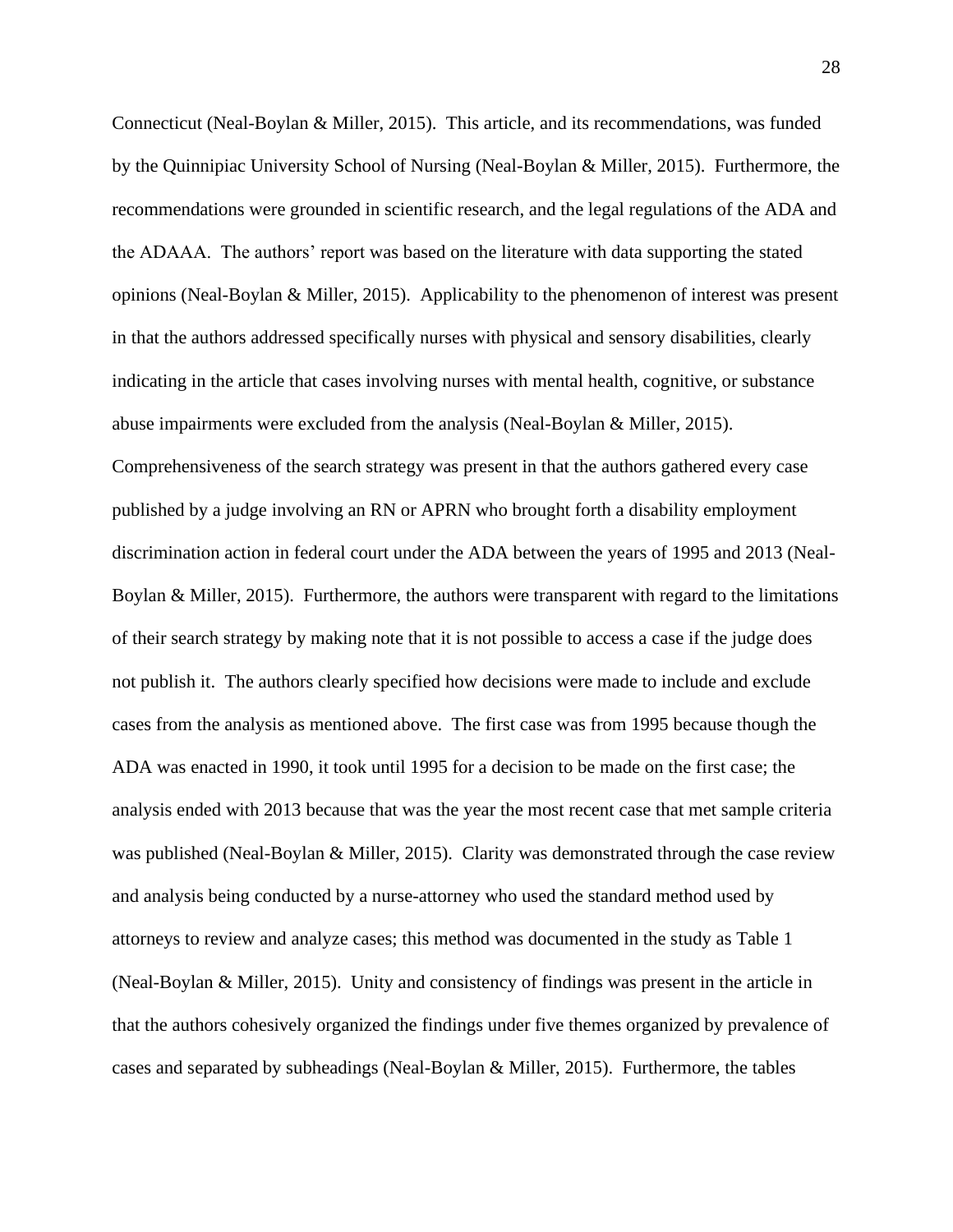present in the article were logically organized and contained information consistent with the body of the text. Conclusions were deemed believable as they were based in the evidence provided and captured the complexity of the clinical phenomenon through thorough background and discussion sections that referenced well known research studies on the topic of nurses with disabilities (Neal-Boylan & Miller, 2015).

Marks and McCulloh (2016) provided an expert opinion article, a non-research piece of evidence, based on their clinical expertise, legal guidelines, and the Health Care Professionals With Disabiltiies Career Trends, Best Practices, and Call-to-Action Policy Roundtable meeting held on March 18, 2014 in which they recommended best practices for removing barriers and supporting diversity and inclusion of nurses and nursing students with disabilities within the nursing profession. The authors indicated that the nursing profession continues to struggle with both understanding and embracing the legislation of the ADA (Marks & McCulloh, 2016). Specifically, the disability biases deeply rooted within the nursing pedagogy of care have perpetuated the discriminatory attitudes toward nurses, and nursing students, with disabilities through application of the medical model perspective which both marginalizes nurses with disabilities and discourages them from joining the workforce via the perception that those with disabilities intrinsically lack the capacity to be successful in nursing because of their impairments. Conversely, according to Marks and McCulloh (2016), no evidence has ever documented a relationship between nursing disability status and medical errors, or patient safety events.

Marks and McCulloh (2016) suggested that best practice within nursing requires a fundamental shift form the medical model perspective of disability to a social model, which would reject the notions that being disabled is negative, a deficiency, or an abnormality. For the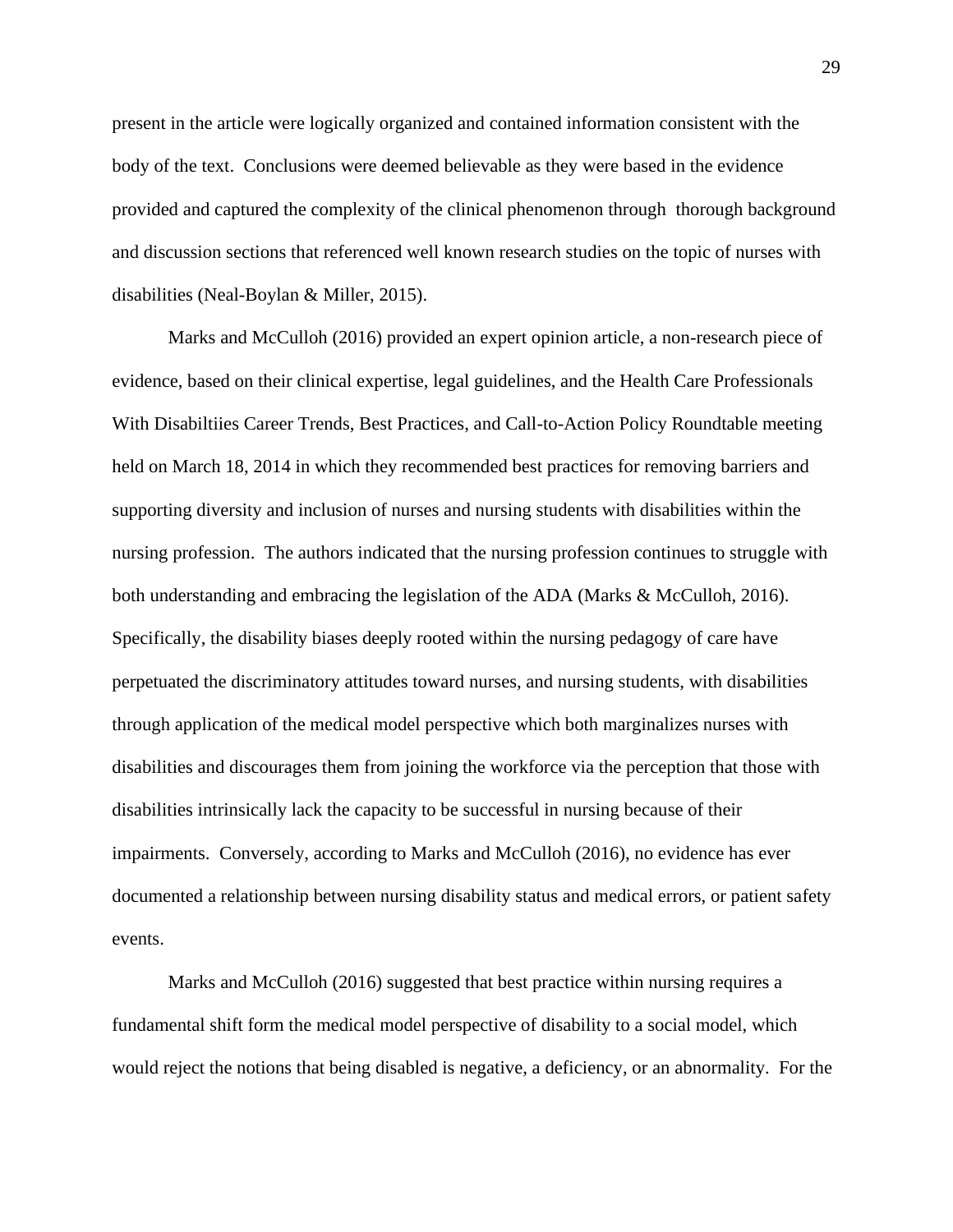profession of nursing to fully accept and accommodate nurses, and nursing students, with disabilities, Marks and McCulloh (2016) stated it is imperative to view disability as a difference which resides within the inhibitive qualities of the environment. Specifically, success within the profession of nursing is dependent on the availability of accommodations, not on the type, or severity, of the disability. Furthermore, Marks and McCulloh (2016) explained that taking affirmative actions to recruit, hire, promote, and retain nurses with disabilities is required under the ADA and the ADAAA. Marks and McCulloh (2016) concluded that to be legally compliant, the barriers of marginalization and discrimination created by the medical model of disability must be removed; to actively recruit and retain nurses and nursing students with disabilities, policies and practices must be restructured using a social framework to meet the needs and abilities of individual nurses.

This piece of evidence was classified as a Level V Quality A source. Both authors of the article are experts within the field of nursing. Dr. Marks is a PhD prepared RN, research associate professor, and the director of the Department of Disability and Human Development at the University of Illinois at Chicago; she is also the co-director of the National Organization of Nurses with Disabilities in Washington DC (Marks & McCulloh, 2016). Ms. McCulloh is a bachelor's prepared RN, and the co-director of the National Organization of Nurses with Disabilities in Washington DC. Dr. Marks has written and researched extensively on the subject of nurses with disabilities, and Ms. McCulloh has also conducted research on the topic (Marks  $\&$ McCulloh, 2016). This article, and its recommendations, was funded by the National Institute on Disability and Rehabilitative Research (Marks & McCulloh, 2016). Furthermore, the recommendations were grounded in scientific research and legal regulations including the regulations of the ADA and ADAAA, and recommendations from The Health Care Professionals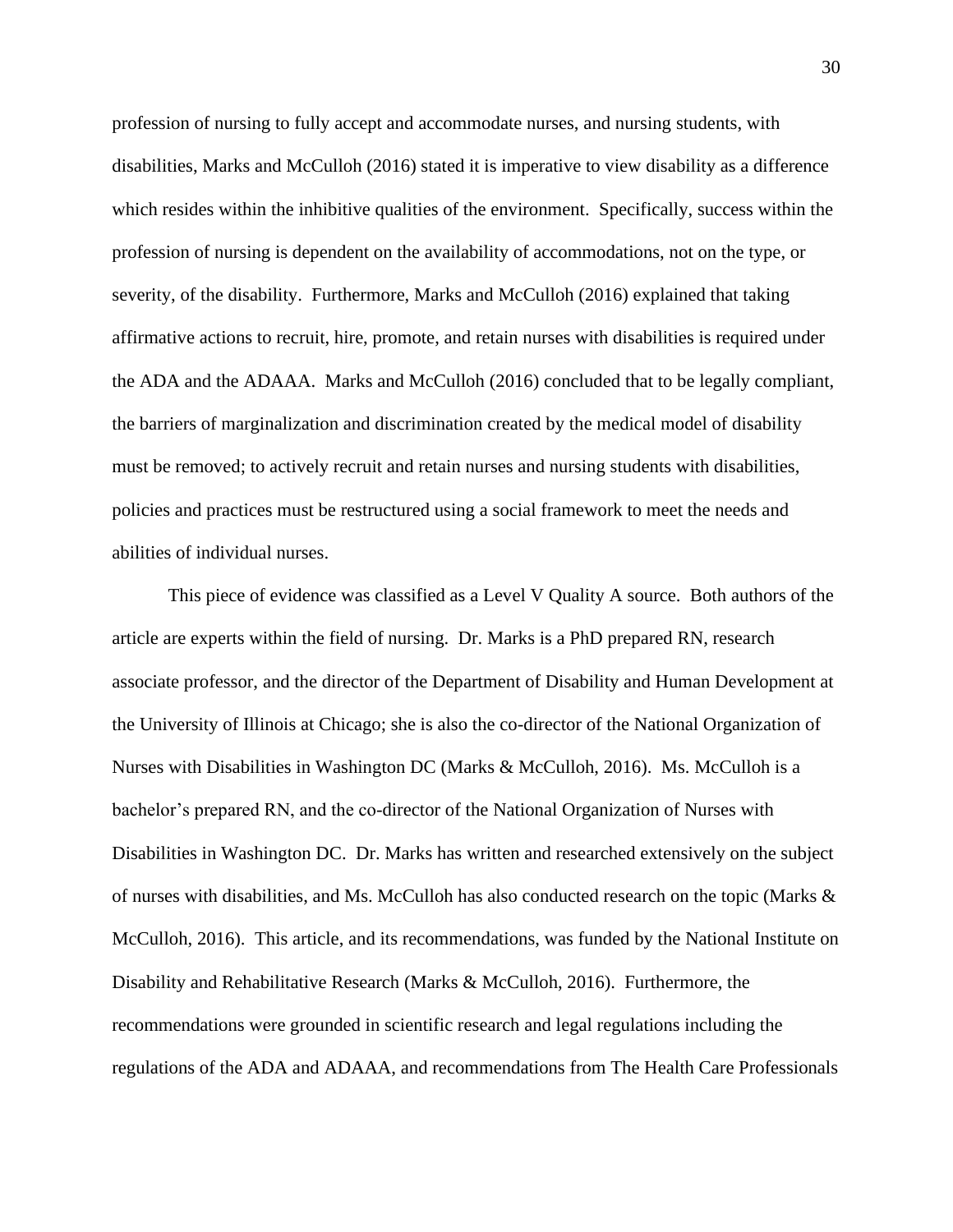With Disabilities Career Trends, Best Practices, and Call-to-Action Policy Roundtable meeting (Marks & McCulloh, 2016). The authors' report was based on the literature with data supporting the stated opinions (Marks & McCulloh, 2016). The authors included 20 pieces of evidence to support their recommendations. Of those pieces of evidence, eight of them were published within the past five years; of the 12 pieces of evidence greater than five years old, two of them were the ADA and the ADAAA, and six were classic sources (Marks & McCulloh, 2016). Further investigation yielded that many of these pieces of evidence were qualitative studies conducted by researchers that were well known in the field of disability nursing.

The recommendations made were clearly identified at the beginning of the article, explained with evidence in the body of the article, and reiterated and summarized at the end of the article. While the authors declared no conflicts of interest, no biases were noted or discussed in the article (Marks & McCulloh, 2016). The expertise of the authors was evident, and this article was also a recent publication (Marks & McCulloh, 2016).

Davidson et al. (2016) provided a position statement, a non-research piece of evidence, outlining systematically developed recommendations for how the culture of nursing can be made more inclusive for RNs with disabilities by complying with ethical guidelines and the regulations of the ADA. The authors indicated that the current culture of nursing has created intentional and unconscious systematic barriers, negative attitudes, and prejudicial actions toward nurses with disabilities (Davidson et al., 2016).

Davidson and colleagues (2016) suggested the technical standards and job requirements currently identified as essential for nursing practice may not be relevant to all aspects of nursing, and should be reviewed. Furthermore, in order for the nursing profession to be compliant with the ADA, the culture must change to be more supportive of accommodating nurses with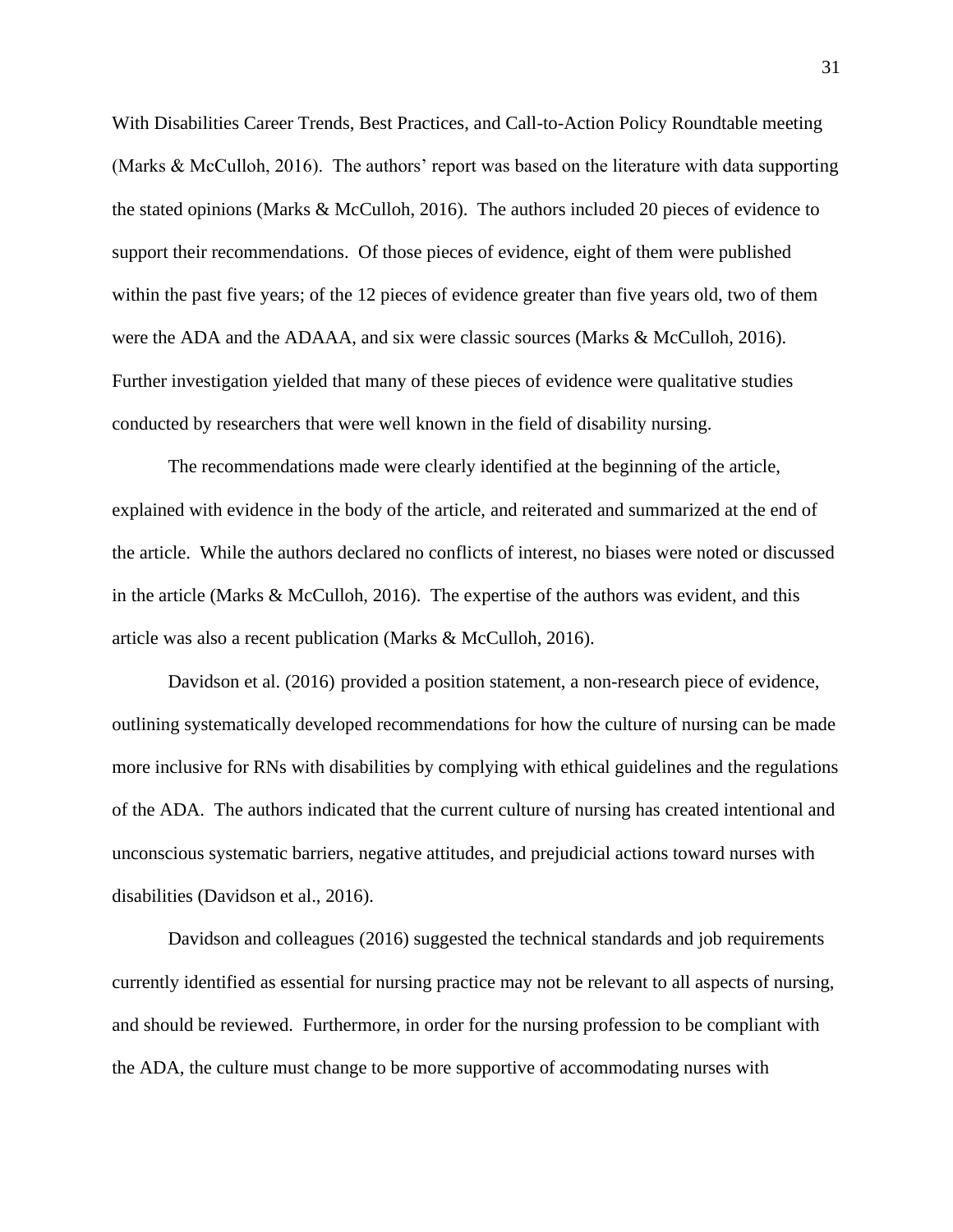disabilities. Specifically, the authors proposed that developing a supportive culture for nurses with disabilities would create a nursing culture of ethical practice. In such a culture, the authors suggested that nurses would face less fear and stigmatism when they disclosed disabilities, and this would in turn allow more nurses with disabilities to receive the accommodations they required to perform their essential job functions, and would then translate to improved safety for patients and other staff members (Davidson et al., 2016). The authors recommended that for nursing to move toward more holistic care, the profession must change the focus of disability from one of inability to one of opportunity. In order to achieve these recommendations, the authors suggested application of a social model of disability within the profession of nursing.

This piece of evidence was classified as a Level IV, Quality B source. In this article, the recommendations were based on disability law in the United States, the ADAAA, recommendations from the National Organization of Nurses with Disabilities (NOND), and the limited research that existed on the topic of nurses with disabilities at the time of publication (Davidson et al., 2016). While Davidson and colleagues (2016) cited a total of 29 references, few studies were specifically mentioned in the body of the article. Of the studies that were explicitly described, all were qualitative. The piece of evidence included a brief background for each of the contributing authors, which allowed an external reader to assess if the appropriate stakeholders were involved in the development of recommendations. All of the authors were faculty of Johns Hopkins School of Nursing in Baltimore, and many of the authors had experience with policy writing (Davidson et al., 2016). While the authors consulted US disability law, the ADA, and the US Equal Employment Opportunity Commission in writing their recommendation, a limitation to the appropriateness of the stakeholders is the fact that all authors were from the same university. Having all of the authors from the same university could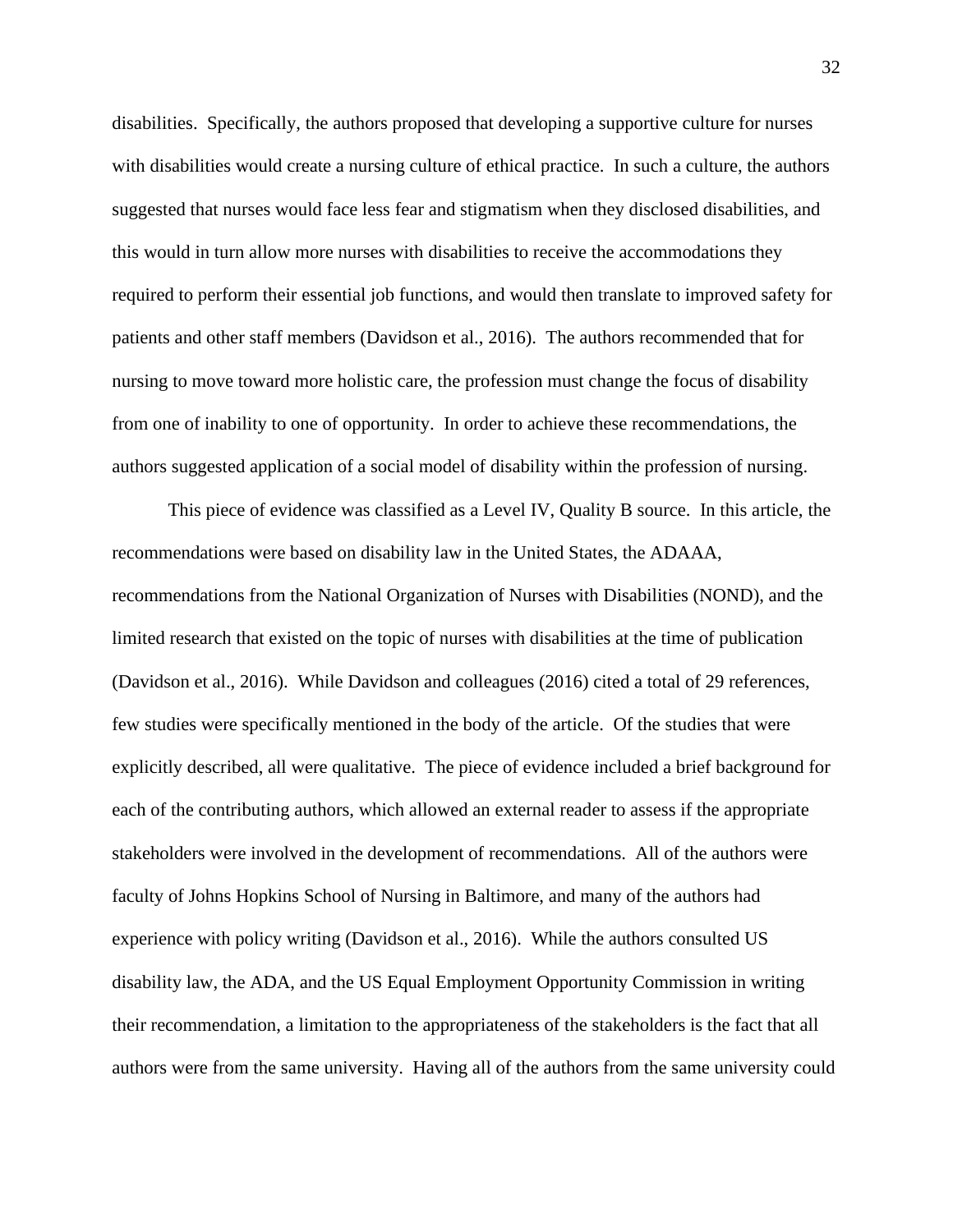have created potential biases in writing the recommendations; no biases were identified or disclosed within the article (Davidson et al., 2016).

This article and its recommendations were specifically endorsed and sponsored by the American Medical Association (AMA) (Davidson et al., 2016). The recommendations were supported by the evidence sited by the authors, however the authors failed to elaborate upon the levels of supporting evidence for their recommendations. The authors included 24 pieces of evidence to support their recommendations, and of those pieces of evidence, 21 of them were published within the past five years (Davidson et al., 2016). Further investigation yielded that many of these pieces of evidence were qualitative studies conducted by researchers that were well known in the field of disability nursing. The recommendations the authors made made were clearly identified and described under two broad headings with sub-headings to further support and clarify the recommendations (Davidson et al., 2016). This article was also a recent publication (Davidson et al., 2016).

## **Addressing the nursing staffing crisis**

Neal-Boylan and Guillett (2008a) conducted an exploratory, descriptive qualitative study to elicit descriptive information about the experiences of being an RN with a physical disability. From the study, the researchers concluded that registered nurses with physical disabilities often experience discrimination in the workplace, which leads to these nurses leaving both their current nursing job, and the profession of nursing entirely. The setting for this study included RNs who self-identified as being physically disabled, and nurse recruiters, from Maine, Maryland, and Virginia (Neal-Boylan & Guillett, 2008a). The final sample size included 20 RNs with physical disabilities and 15 nurse recruiters (Neal-Boylan & Guillett, 2008a); the researchers did not provide any information regarding how the final sample size was determined.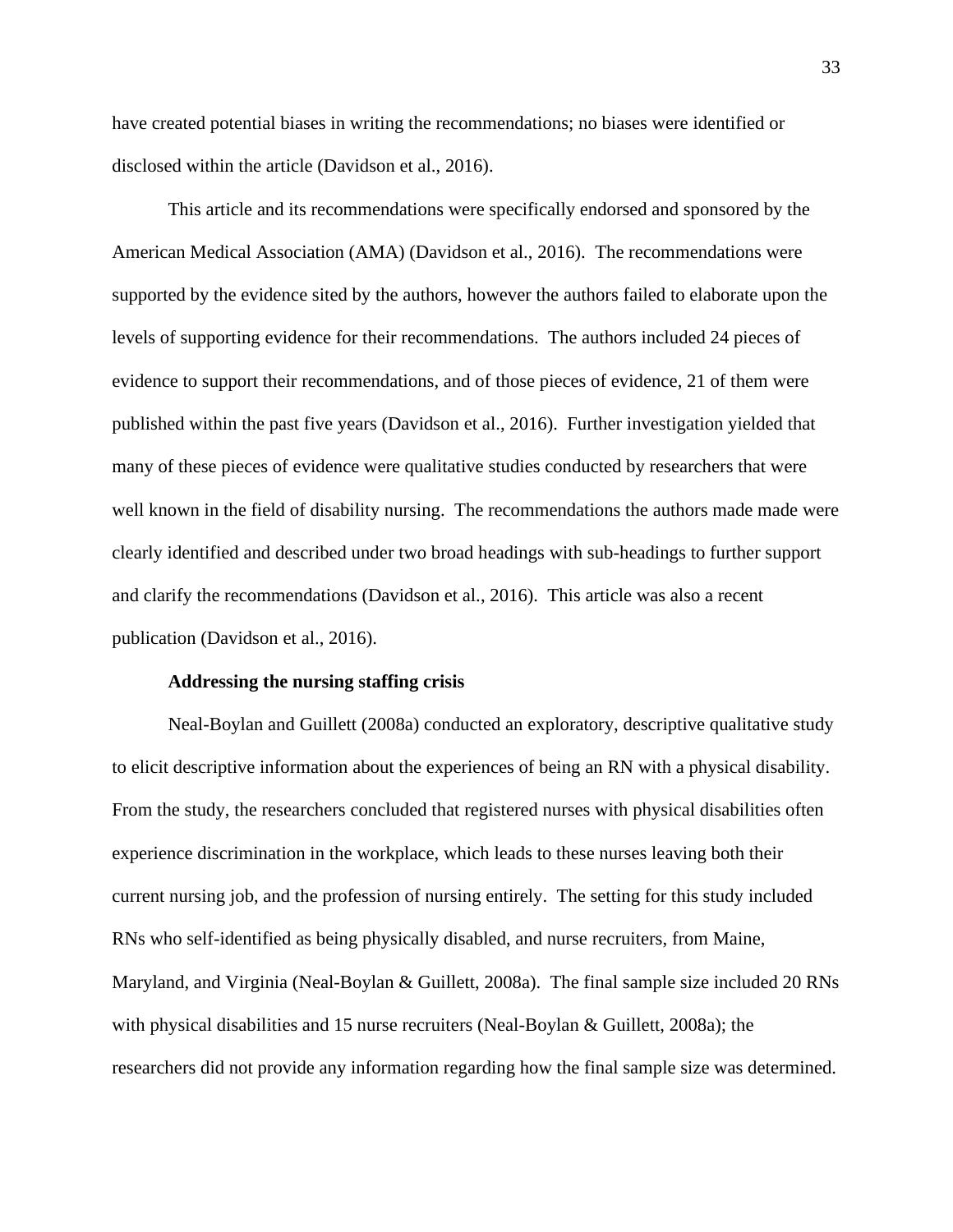Both the RNs with disabilities, and the nurse recruiters came from a variety of clinical and nonclinical settings, as was outlined in Table 2 within the study (Neal-Boylan & Guillett, 2008a). Twenty-two different disabilities were identified by the RNs participating in the study (Neal-Boylan & Guillett, 2008a).

To recruit participants, and obtain and collect their data, the researchers used the snowball method (Neal-Boylan & Guillett, 2008a). The two researchers carried out audiotaped interviews in a variety of settings (Neal-Boylan & Guillett, 2008a). To conduct the interviews, the researchers used a semi-structured interview guide consisting of five questions that was based on research questions derived from a search of the literature (Neal-Boylan & Guillett, 2008a). These interview questions were specifically designed to elicit descriptive information related to the experiences of being an RN with a physical disability (Neal-Boylan & Guillett, 2008a). All of the audiotapes were transcribed verbatim, and independently analyzed for themes by two experienced qualitative researchers; 98% reliability was achieved (Neal-Boylan & Guillett, 2008a).

The researchers identified multiple barriers experienced by registered nurses working with a disability, which they classified into the following themes: fatigue, reduced stamina, and pain; patient safety; nursing heroics; lack of awareness/knowledge and stigma; hidden disabilities; and creativeness of the individual (Neal-Boylan & Guillett, 2008a). The researchers identified the phenomenon of nursing heroics, the culture that nurses have created for themselves wherein nurses are expected to go above and beyond what is reasonable for fulfilling one's duties, as a challenge that both the nurses with disabilities, and their colleagues, believe nurses with disabilities cannot live up to (Neal-Boylan & Guillett, 2008a). Furthermore, the researchers found that colleagues and administrators often ceased to support nurses once they learned the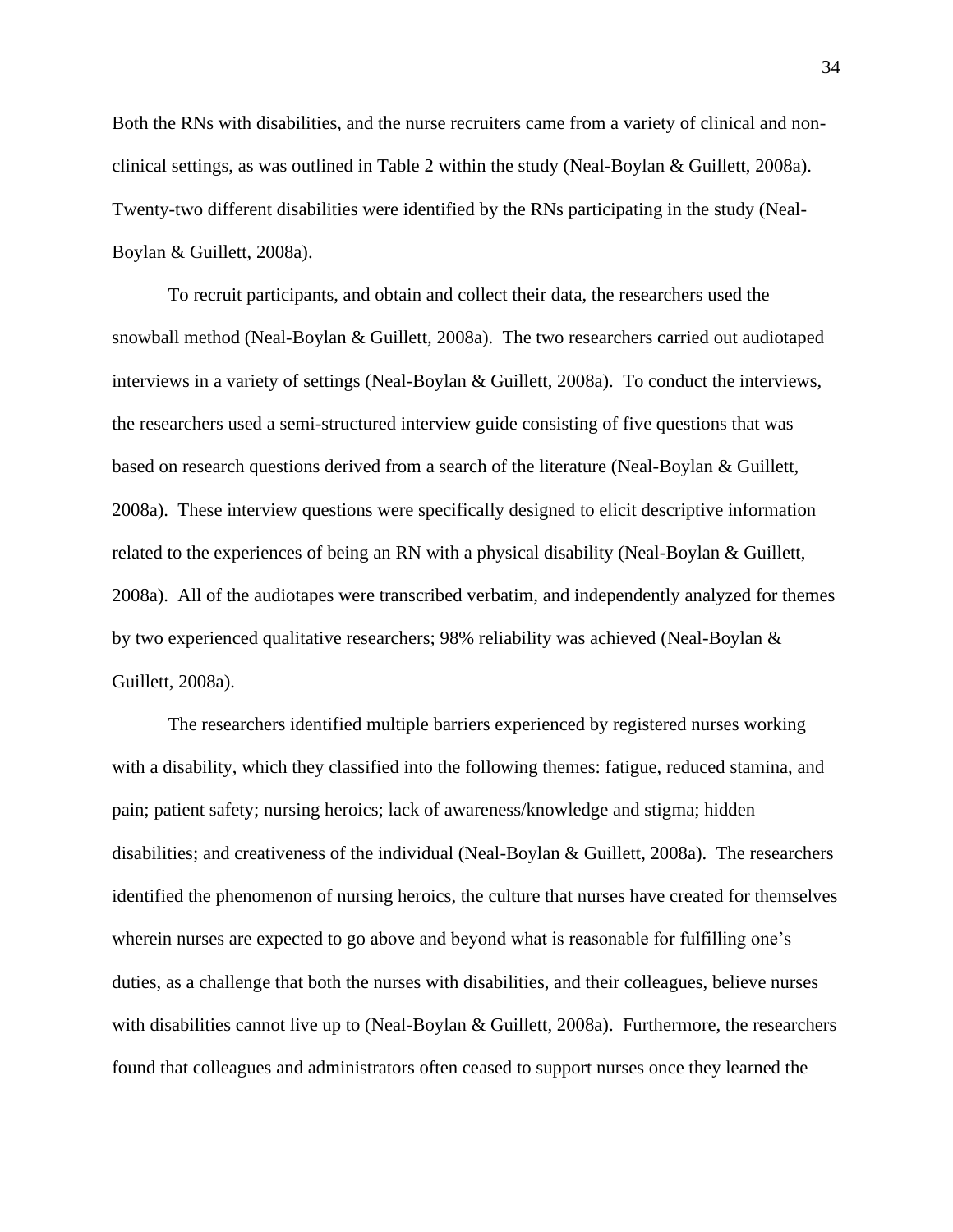nurses had physical disabilities. The researchers also found that while nurse recruiters supported the general recruitment and retention of nurses with disabilities because of the nursing shortage, these recruiters often expressed sentiments that nurses with disabilities should be hired by a facility other than their own (Neal-Boylan & Guillett, 2008a). Conversely, the researchers found that the primary facilitator for retaining nurses with disabilities was having a supportive colleague within their organization. From their study findings, the researchers concluded that the general attitude of nurses toward employees with disabilities should be addressed, beginning in nursing schools (Neal-Boylan & Guillett, 2008a). The researchers suggested that nursing students be taught that the essential functions of nursing are not about lifting and moving patients, but rather about decision making, clinical skills, and nursing judgment in order to provide high quality care (Neal-Boylan & Guillett, 2008a). Specifically, the researchers suggested that nursing instructors instill within their students an appreciation that disability does not reside within the person, but within the environment, and that disability is a social construct that is external to the person. For practicing nurses, and professional organizations, the researchers suggested that nursing job descriptions and work environments be re-evaluated (Neal-Boylan & Guillett, 2008a). Neal-Boylan and Guillett (2008a) suggested that if nurses themselves were to place a higher value in the intellect of nursing than the physical aspects of nursing, society and other professions may begin to view nursing as less of a vocation, and more of a profession. Specifically, the researchers indicated that in light of a serious nursing shortage, the nursing profession could benefit from reconsidering how they define themselves and their roles, and considering if the ability to function physically independently is an essential function of nursing practice.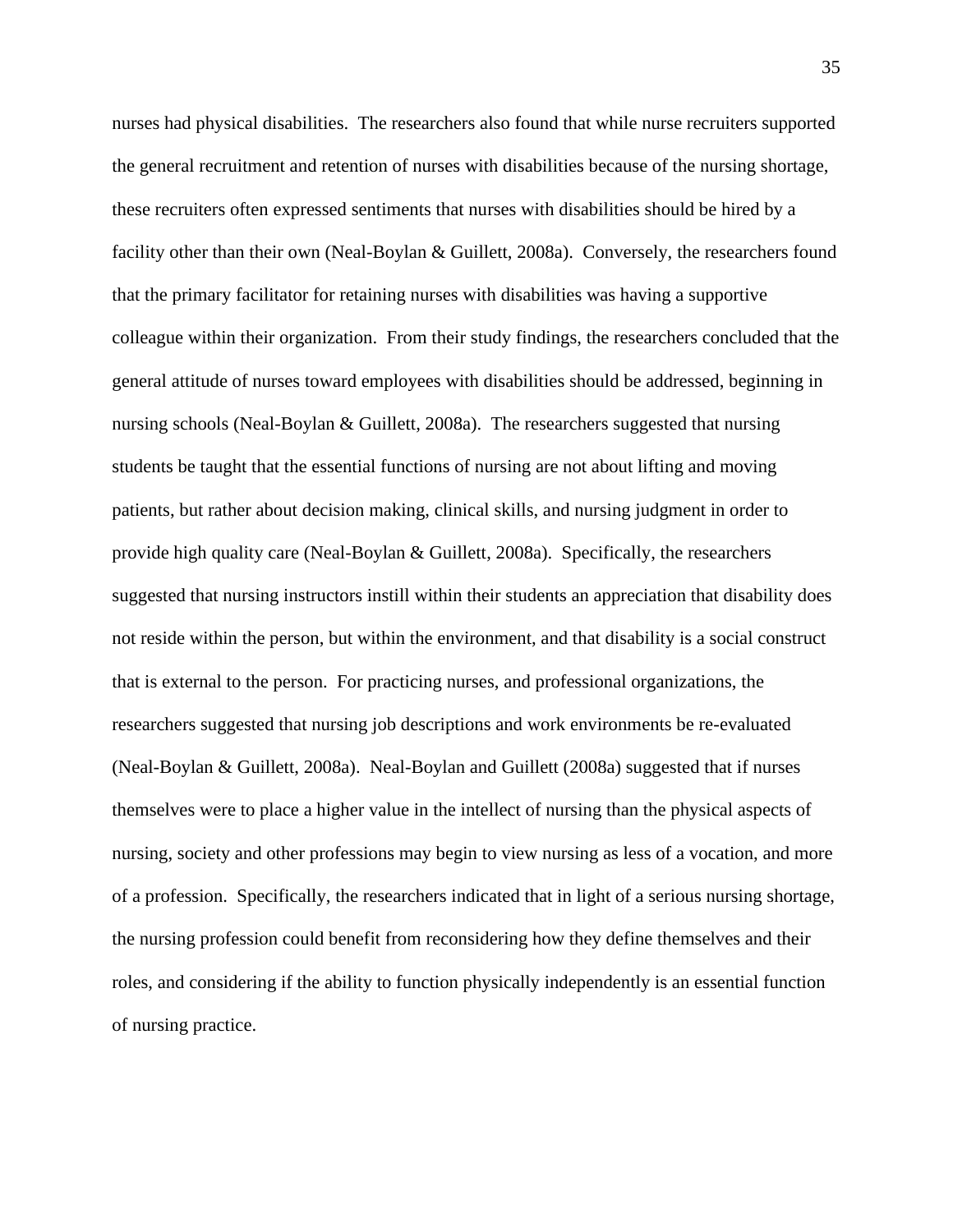This source was identified as a Level III Quality C piece of evidence. In this piece of evidence, the researchers identified that very few studies related to nurses with disabilities exist in the literature, and most of the studies predated the passage of the Americans with Disabilities Act and were related to the experiences of students, not practicing nurses (Neal-Boylan & Guillett, 2008a). The literature review completed by the researchers included 17 sources, 14 of which were less than five years old; of the three sources greater than five years old, two were classic sources (Neal-Boylan & Guillett, 2008a). The researchers did not clearly identify the purpose of the study.

The researchers failed to indicate if data saturation was used to determine the sample size (Neal-Boylan & Guillett, 2008a), compromising the creditability of the source. Further threats to the creditability of this source were that the researchers did not document conducting member checking, nor did they document reflexivity (Neal-Boylan & Guillett, 2008a). The researchers did demonstrate creditability through having audiotaped and verbatim transcribed all interviews, the independent analysis of the findings, and the inter-coder reliability as noted at 98% (Neal-Boylan & Guillett, 2008a). Neal-Boylan and Guillett (2008a) further developed creditability through use of thick and vivid descriptions of findings from the study, and through the documentation of the researchers' credentials of both being PhD prepared RNs.

Fittingness, or transferability, was not present in this study. The researchers did not provide adequate descriptive data to allow a reader to evaluate the applicability of the data to other contexts. Failing to indicate if data saturation was achieved, and failure document quality enhancement efforts within the study further took away from the transferability of the findings (Neal-Boylan & Guillett, 2008a). Another limitation of this study was auditability. The researchers did not provide an audit trail, or a decision trail. This piece of evidence also lacked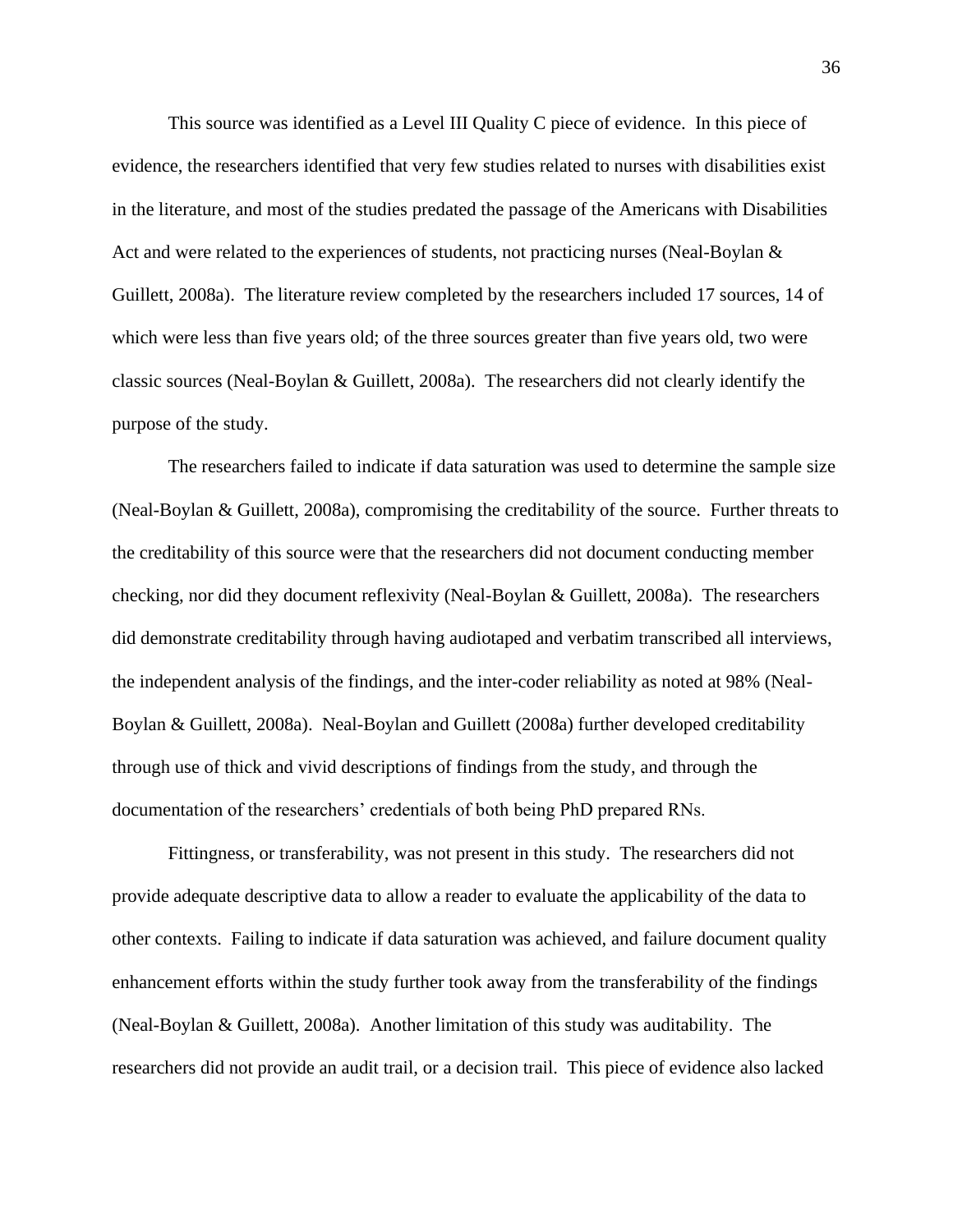data collection triangulation. All of these limitations resulted in a concern for the dependability and conformability of the study findings.

Neal-Boylan et al. (2012) conducted a qualitative study in which they investigated the professional experiences of registered nurses and physicians who self-identified as having a disability in an effort to inform local and national policy conversations with regard to supporting a diverse health care workforce. The setting for this study included RNs and physicians across the country of the United States who self-identified as having a permanent physical or sensory disability (Neal-Boylan et al., 2012). Data were collected until thematic saturation was achieved; the final sample size included 10 RNs with disabilities, and 10 physicians with disabilities (Neal-Boylan et al., 2012). All of the physicians, and half of the RNs were actively practicing in their field of study (Neal-Boylan et al., 2012). Furthermore, participants were derived from a variety of workplace settings including: inpatient acute care hospitals, outpatient clinics, private practices, academic medicine, extended care facilities, and independent consulting.

To obtain and collect their data, the researchers used a snowball sampling technique (Neal-Boylan et al., 2012). The researchers located potential participants through use of advertisements in nursing and medical regional journals, and sought referrals from leaders of relevant professional health care organizations. Two of the researchers, who were trained in qualitative interviewing techniques, conducted health care role-concordant audiotaped interviews in person and over the phone through use of a standard interview guide (Neal-Boylan et al., 2012) Once thematic saturation was obtained, all interviews were professionally transcribed and reviewed by the interviewers for accuracy prior to content analysis (Neal-Boylan et al., 2012). A core coding team of four researchers independently read and coded all of the transcripts line-byline, using the constant comparative method, and created code definitions as concepts emerged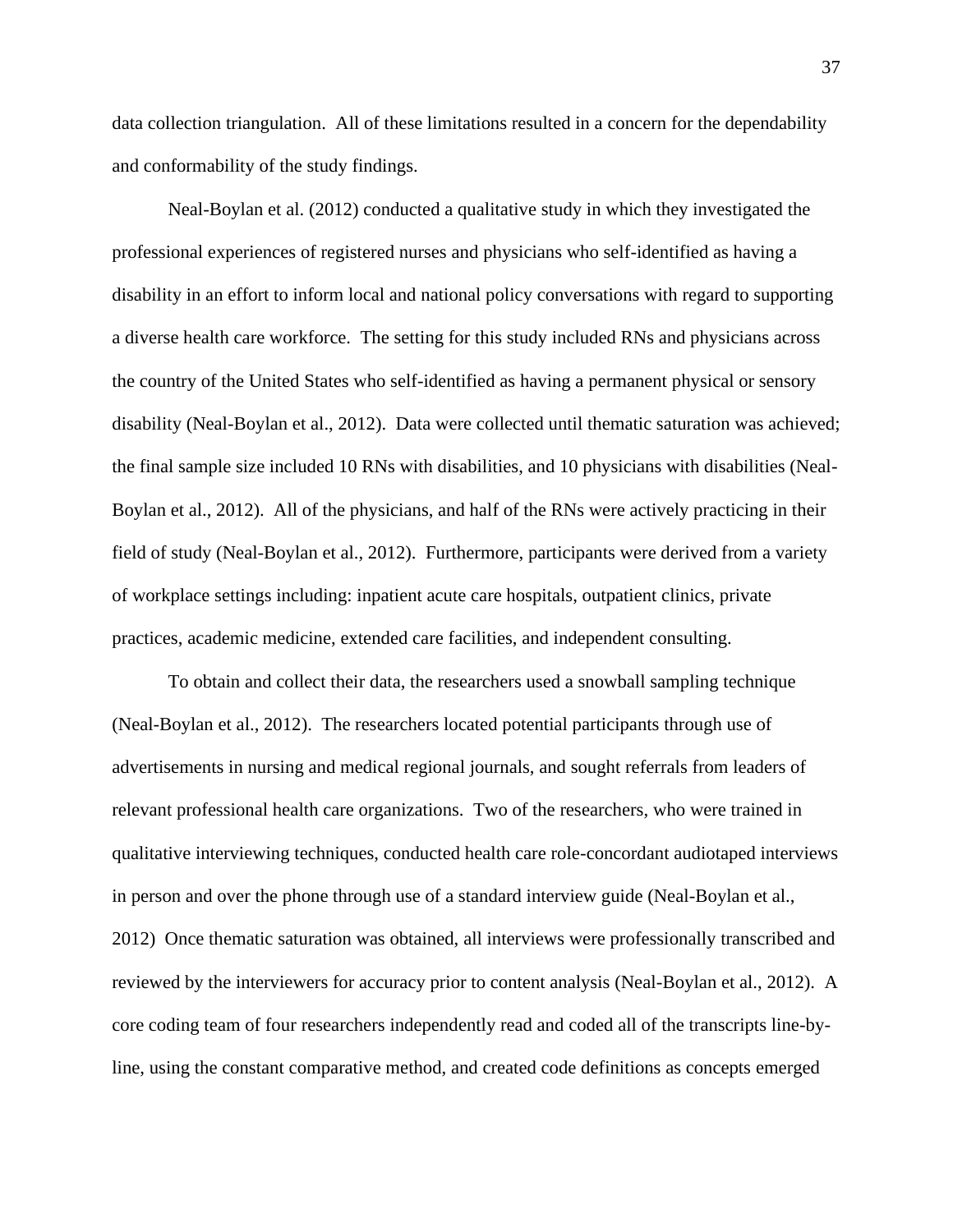(Neal-Boylan et al., 2012). Furthermore, all nursing transcripts were read and coded by an RN who self-identified as having a disability, and all physician transcripts were read and coded by a physician who self-identified as having a disability. Codes were refined until a final coding structure that captured the major concepts of the data was developed; this structure was then applied to all transcripts (Neal-Boylan et al., 2012). Next, an internationally recognized expert in the field reviewed the summary of the findings and provided additional insights. As a final step to verify the data, study participants were asked to review the summary of primary themes and any illustrative quotations from their specific interview. No participants negated or revised any of the study findings (Neal-Boylan et al., 2012).

The researchers identified five core themes related to the perceptions and experiences of RNs and physicians who self-identified as having a disability (Neal-Boylan et al., 2012). These themes included narrow career trajectories, struggles over whether or not to disclose the disability, viewing patient safety as a personal responsibility, how the institutional climate set the tone of how disabilities were perceived, and the emotional spectrum of reactions to disability challenges (Neal-Boylan et al., 2012). The researchers found that many physicians and RNs with disabilities frequently changed job settings or specialties because they felt they were unable to continue in their current role, or were encouraged by others to leave (Neal-Boylan et al., 2012). Study participants expressed sentiments of being held to a higher standard of accountability than their non-disabled peers, and perceived colleagues to be skeptical of their approaches to completing work tasks; participants stated these reactions lead to them hiding their disability, changing job positions, or leaving an organizational institutions (Neal-Boylan et al., 2012). Furthermore, participants relayed sentiments of embarrassment and fear of being judged for having a disability, and voiced concerns that other staff frequently made false assumptions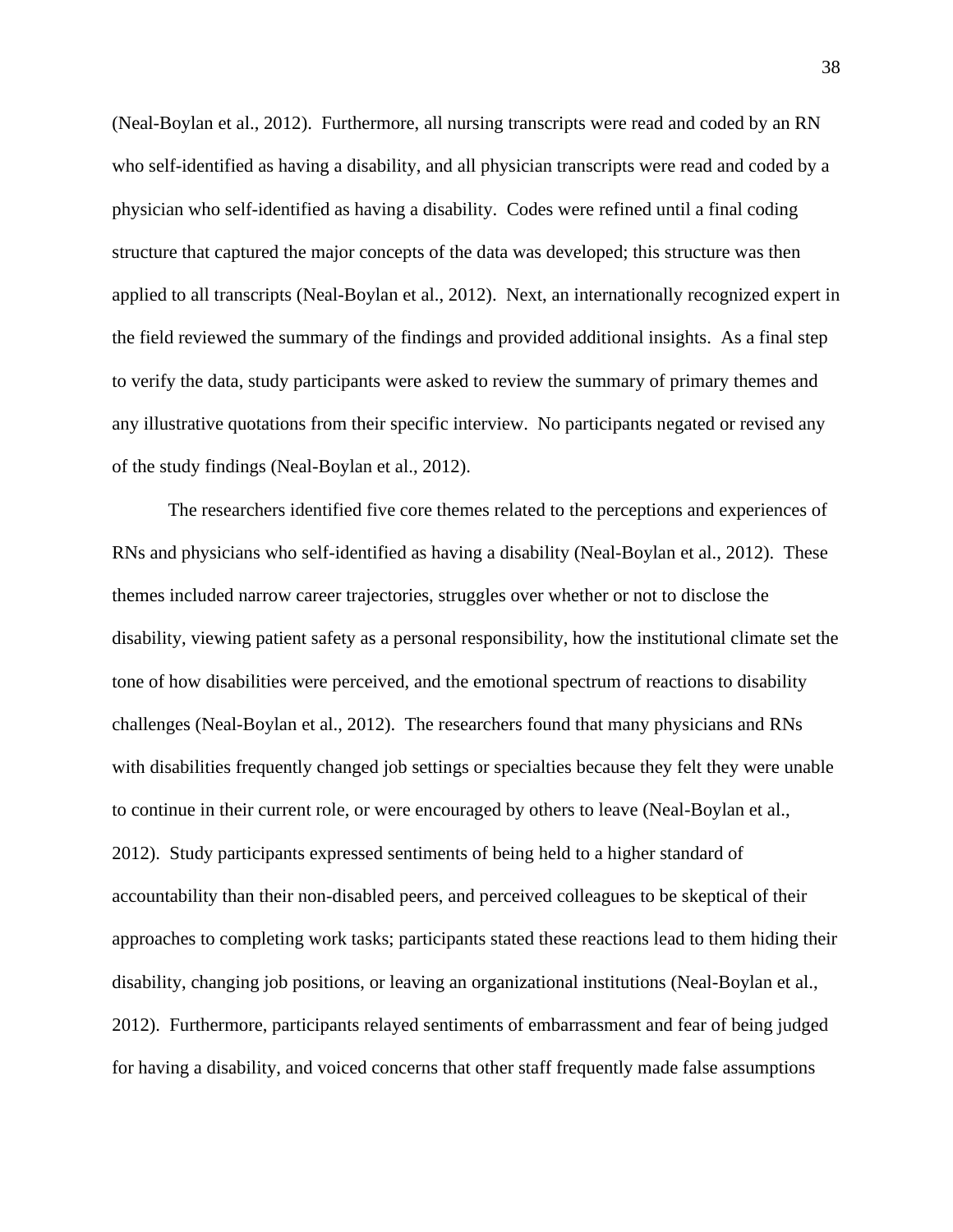regarding their abilities and limitations. A common sentiment of the participants was the idea that requesting an accommodation for their disability would negatively impact their relationship with health care administration; for this reason most participants chose not to seek advice, assistance, or redress from administrators to assist them in in obtaining accommodations (Neal-Boylan et al., 2012). Specifically, participants noted that the sentiments of administrators and supervisors defined the culture of the organization, and this culture reflected the attitudes and behaviors of staff toward peers with disabilities. Many participants described their organizational culture as a hostile work environment where they felt marginalized, undervalued, rejected, and as though their skillsets were underused (Neal-Boylan et al., 2012). From their study findings, the researchers concluded that having a disability directly impacted career choices and career trajectory (Neal-Boylan et al., 2012).

Based on study findings, the Neal-Boylan and colleagues (2012) suggested health care organizations institute changes to promote the retention of staff with disabilities while demonstrating to patients, colleagues, and the community that people with disabilities bring value to the organization through their clinical contributions and critical perspectives (Neal-Boylan et al., 2012). Neal-Boylan and colleagues (2012) recommended identifying and removing the physical and non-physical barriers commonly experienced by nurses and physicians with disabilities. Specifically, the researchers identified the lack of disability awareness within most health care organizations as a common non-physical barrier. To combat this barrier, Neal-Boylan et al. (2020) recommended increasing education for all staff, through both formal and informal training, in an effort to change the perception of disabilities, and aid in assisting staff to recognize that health care professionals with disabilities contribute critical thinking skills and intellectual abilities to the organization. Furthermore, the researchers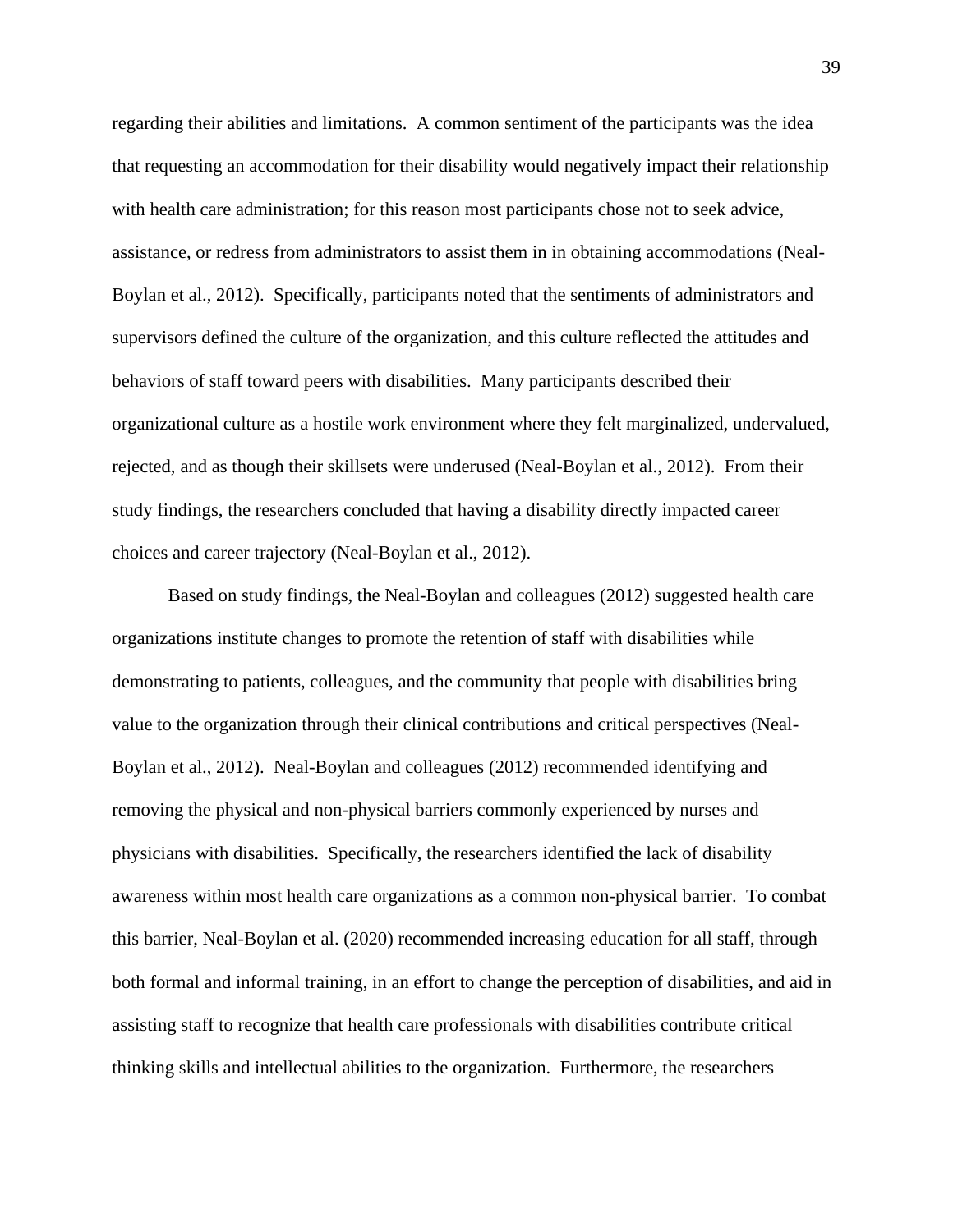specifically noted changing the current perception of disabilities from purely being limitations, to recognizing the added value of staff with disabilities was key to the recruitment and retention of nurses and physicians with disabilities.

This source was classified as a Level III, Quality A piece of evidence. In this piece of evidence, the researchers identified that while the current literature included numerous anecdotal reports, and some survey data, describing the workplace experiences of physicians and RNs with disabilities, there existed no published research studies on the topic (Neal-Boylan et al., 2012). The purpose of the study, to generate insight and hypotheses about the professional experiences of RNs and physicians with disabilities to inform local and national policy conversations, was clearly presented and reiterated within the article (Neal-Boylan et al., 2012). The literature review completed by the researchers included 38 sources, 14 of which were less than 5 years old, and eight of which were classic articles outlining the historical perceptions of health care workers toward providers with disabilities; the 22 other sources were all 10 years old or less (Neal-Boylan et al., 2012).

Credibility was present in this study through thematic data saturation having been used to determine the sample size, the researchers having audiotaped and verbatim transcribed all interviews, the independent analysis of the findings, and the transcription rigor and inter-coder reliability checks that were evidenced through the researchers' meeting regularly to resolve discrepancies and review code structure (Neal-Boylan et al., 2012). Having a research team comprised of PhD prepared RNs and MDs who were diversified across academic disciples, racial and ethic groups, age, clinical work settings, and health professional roles also enhanced the credibility of this article (Neal-Boylan et al., 2012). Credibility was further developed through the thick and vivid descriptions of findings from the study, as well as the use of member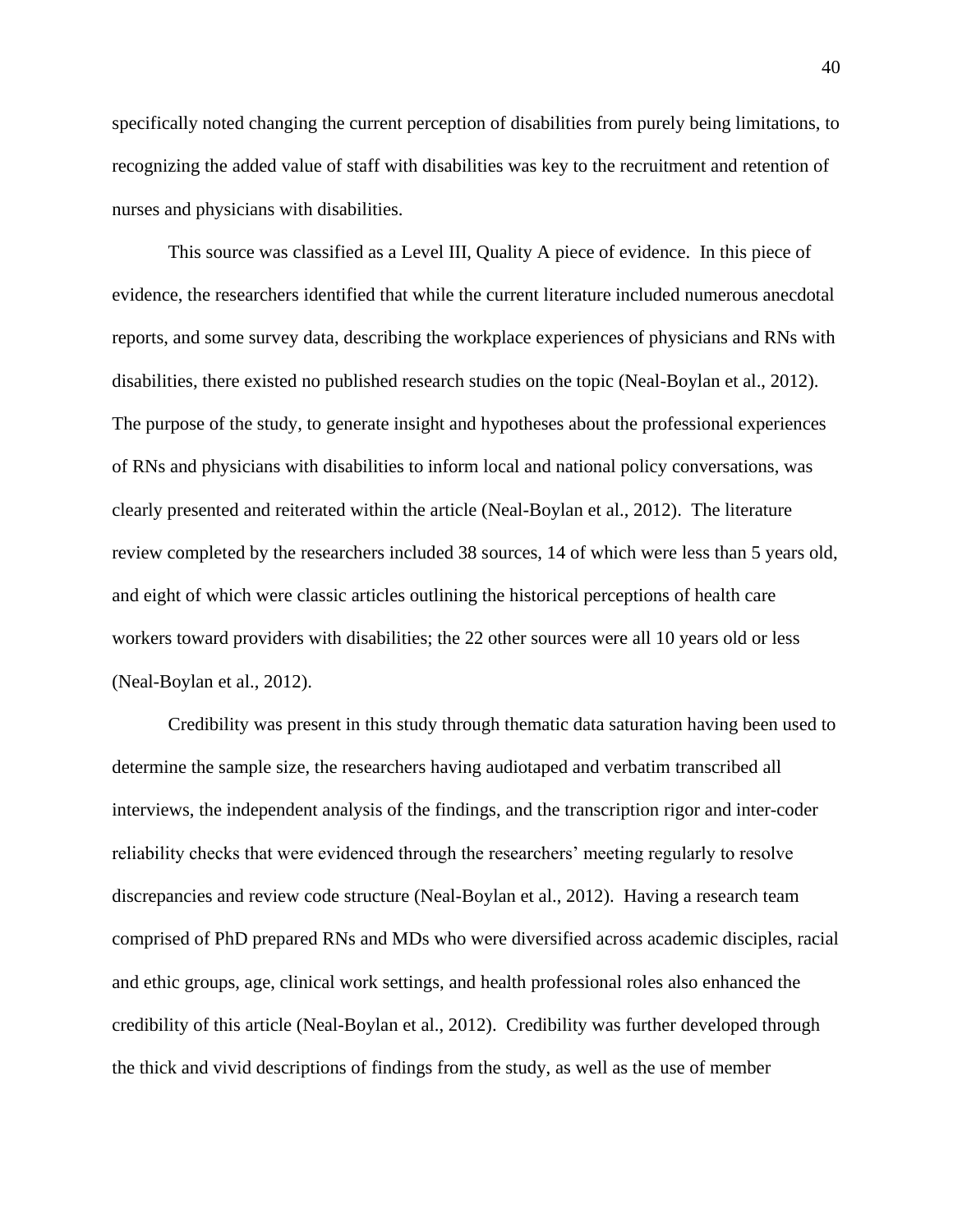checking (Neal-Boylan et al., 2012). Data triangulation was present in the form of space and person, however time triangulation and method triangulation were not applied in the study, and therefore presented threats to credibility (Neal-Boylan et al., 2012). The other threat to the credibility of this source was that the researchers failed to document reflexivity (Neal-Bolyan et al., 2012). Auditability was demonstrated through the use of an RN and a physician with disabilities, as well as an internationally recognized expert, to review the summary of the findings (Neal-Boylan et al., 2012). The investigator triangulation present in the study demonstrated dependability and confirmabilty, as well as credibility (Neal-Boylan et al., 2012).

The researchers directly identified fittingness, or transferability, as a limitation of this study, having indicated that the purposive sampling goals may have produced findings not generalizable to other populations (Neal-Boylan et al., 2012). Furthermore, the researchers clearly articulated that they chose to focus exclusively on the lived experiences of the participants, and did not seek to independently verify the experiences that were described in the interviews (Neal-Boylan et al., 2012). The researchers also identified that the population was difficult to find and access, so all participants were self-selected leading to the concern that only individuals with experiences at the extremes might have participated in the study. While these statements could be defined as threats to transferability, they spoke to the authenticity of the study through having provided the readers with a clear and vicarious experience of the lives of the RNs and physicians with disabilities (Neal-Boylan et al., 2012).

Matt, Fleming, and Maheady (2015) provided an expert opinion article, a non-research piece of evidence, based on their clinical expertise, clinical experiences, and a review of the literature, in which they recommended adaptations to the nursing practice environment as an effort to recruit and retain aging nurses with disabilities. According to Matt et al. (2015), there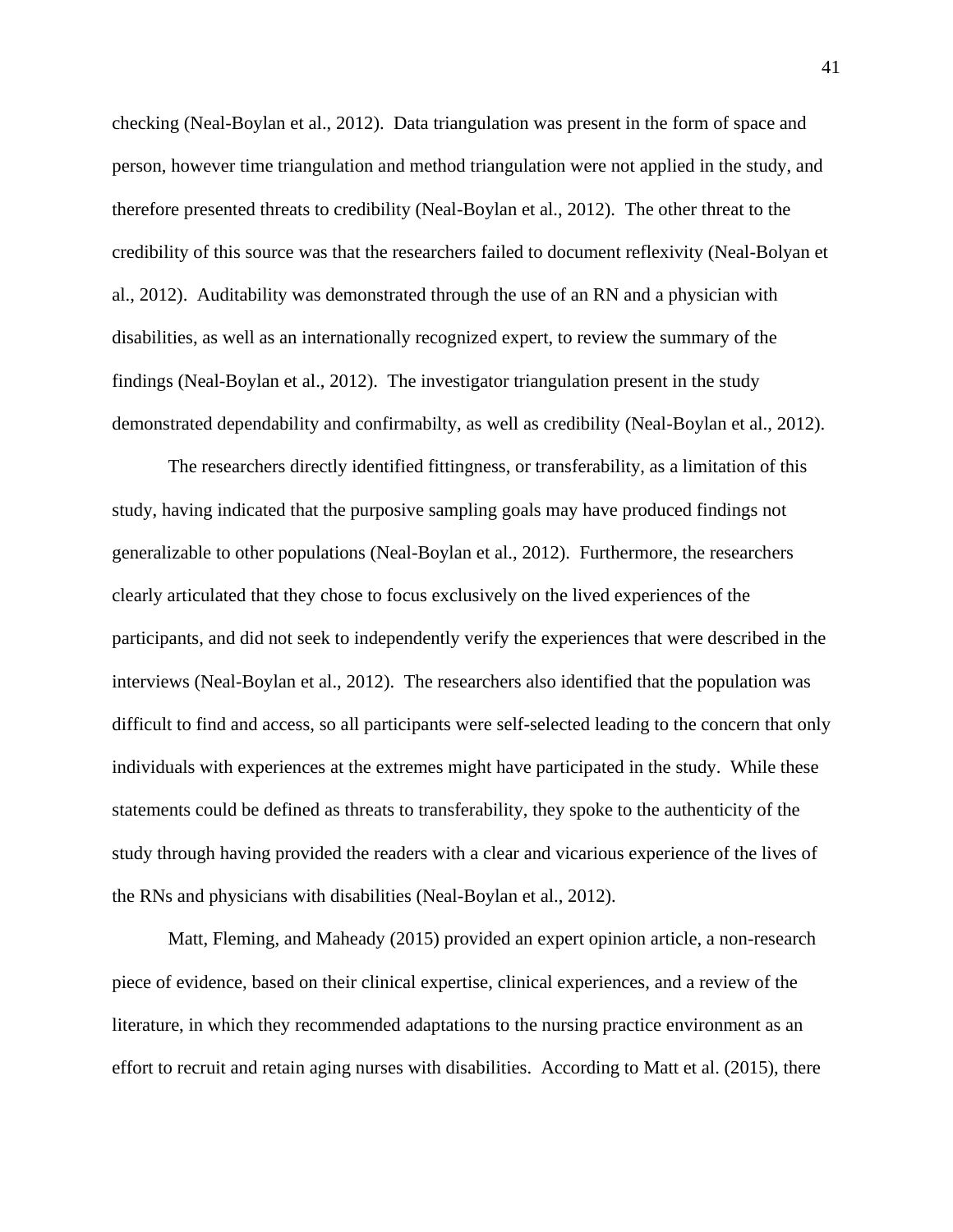are many benefits to retaining aging and disabled nurses including: higher motivation levels, experience, and lower levels of depression and occupational stress than younger workers. However, as the general workforce continues to age, the incidence of disabilities related to both age and work-related injuries becomes more prevalent.

Matt et al. (2015) discussed that disability is usually either defined as a limitation of the individual, or a limitation of the environment. According to Matt and colleagues (2015), regardless of the perspective through which disability is viewed, having a disability may interfere with the essential functions of nursing practice, and while the nurse with a disability may not perceive that disability as a limitation, his or her colleagues may view it as one. However, Matt et al. (2015) also stated that retaining nurses with disabilities who can perform essential job functions may positively impact patient care because patients and colleagues can benefit from the expertise, experience and the very presence of nurses with disabilities in the workplace. Furthermore, the authors suggested that while providing accommodations may keep some of these disabled aging nurses in the workplace longer, a universal design, specific to disability accommodations, may prove beneficial for all working nurses. Specifically, Matt and colleagues (2015) suggested that many of the accommodations sought by nurses with disabilities would be beneficial to all nurses: shorter work days/nights, inviting break rooms, scheduled rest or stretch breaks, and stress management techniques. Therefore, Matt et al. (2015) suggested that the aging nursing workforce, in conjunction with an impending nursing shortage, provides rationale to support a transition to a universal design: a framework within which environments and everyday tools are created to make life more accessible for those with disabilities, as well as able-bodied persons who may develop disabilities as they age. Furthermore, retaining aging nurses with disabilities is not only retaining talent, ability, and expertise, it is also providing role models for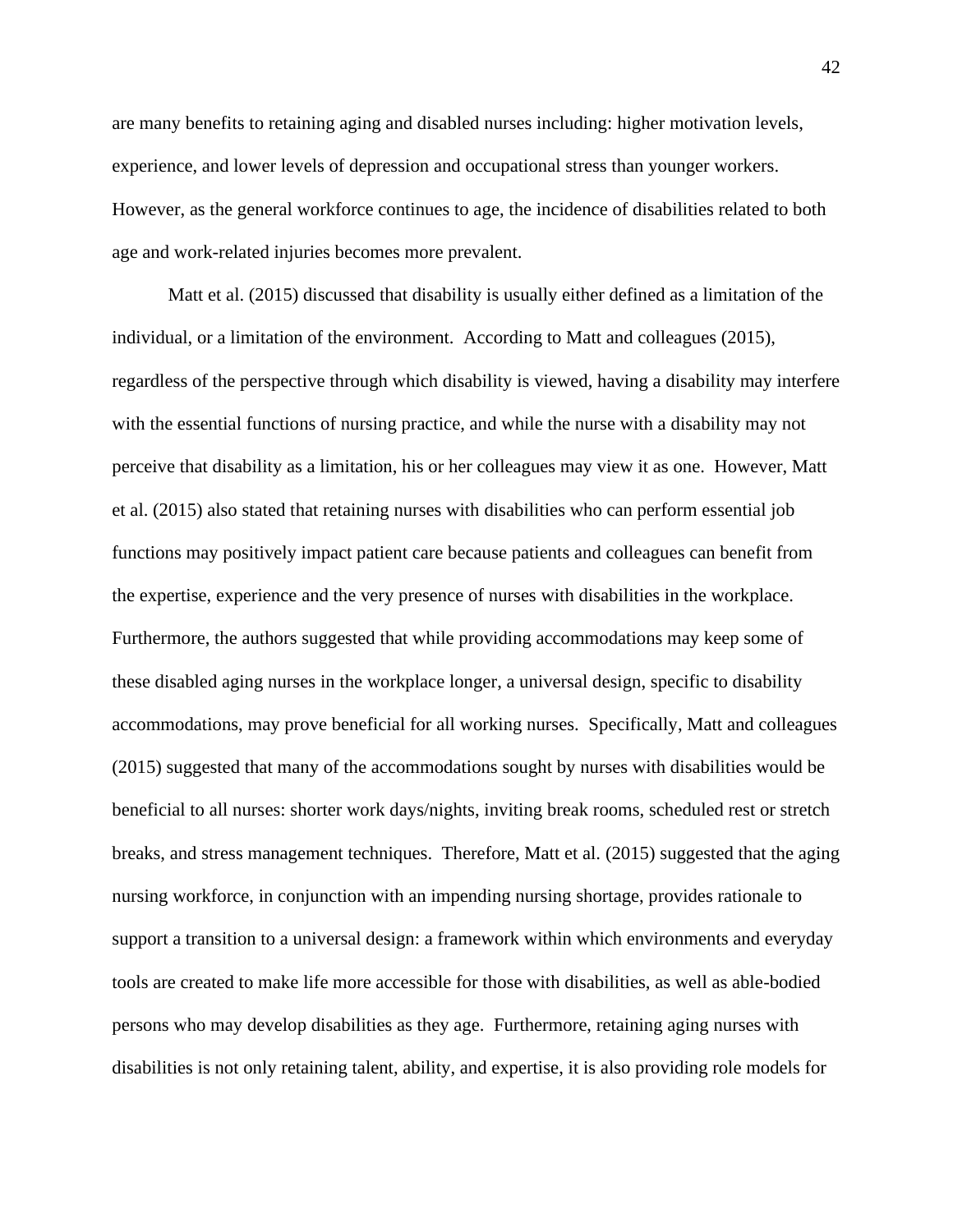other nurses and the community, and complying with the law. The authors concluded by suggesting that the nursing profession grow to realize and accept that disability is a common component of the human experience, and reasonable accommodation is a legal mandate (Matt et al., 2015).

This piece of evidence was classified as a Level V Quality A source. The authors are experts within the field of nursing with doctorate level credentials. Dr. Matt is an associate professor at the College of Nursing at Seattle University in Washington, and Dr. Fleming is an assistant professor of nursing at the same institution (Matt et al., 2015). Dr. Maheady is associate graduate faculty at the Christine E. Lynn College o Nursing at Florida Atlantic University in Boca Raton, Florida (Matt et al., 2015). All three authors have written extensively and conducted prior research on the topic of nurses with disabilities (Matt et al., 2015). The recommendations proposed by the authors were grounded in scientific research conducted by well-known researchers on the subject of nurses with disabilities, federal agencies, and legal regulations (Matt et al., 2015). The authors' report was based on the literature with data supporting the authors' stated opinions (Matt et al., 2015). The authors included 40 pieces of evidence to support their recommendations, and of those 40 pieces, 21 were published within the past five years; of the 19 pieces of evidence greater than five years old, one of them was the report from The Robert Wood Johnson Foundation, five were the most recent legal documents outlining current legal regulations, one was the most current update from the Institute of Medicine, and five were classic sources (Matt et al., 2015). Further investigation yielded that many of these pieces of evidence were qualitative studies conducted by researchers that were well known in the field of disability nursing. The authors' recommendations were clearly identified at the beginning of the article, explained with evidence and organized under specific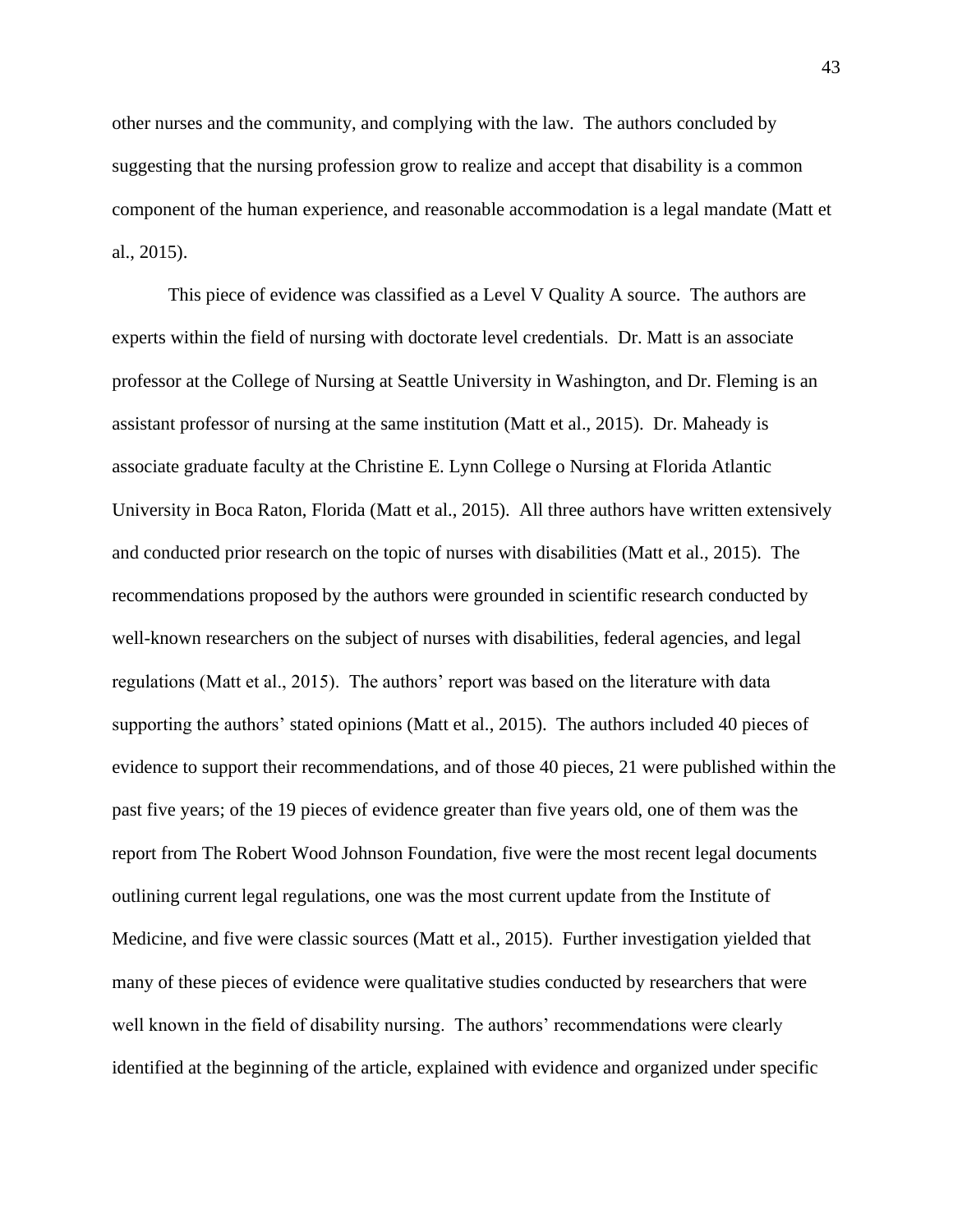headings in the body of the article, and reiterated and summarized in the conclusion at the end of the article. While the authors declared no conflicts of interest, no biases were noted or discussed in the article (Matt et al., 2015). This article was also a recent publication (Matt et al., 2015).

Leslie Neal-Boylan (2019) conducted an intrinsic single-case qualitative study to examine one case of a registered nurse with a profound disability to determine whether nurses with profound disabilities could continue working in the clinical setting. The setting for this study was the northeast US, and the study subject was a baccalaureate-prepared RN in her early thirties who had suffered a severe debilitating injury that resulted in the loss of function in both legs approximately five years prior to the conduction of the study (Neal-Boylan, 2019). Prior to her injury, the study subject had worked on a busy medical floor in a large metropolitan teaching hospital (Neal-Boylan, 2019). The study also included supplemental interview data provided by five additional interviewees (Neal-Boylan, 2019). These interviewees included two nurses and one former nurse's aide who had worked with the study subject prior to her disabling injury, one occupational therapist (OT) and one physical therapist (PT) who had taken care of the study subject post injury.

To obtain and collect her data, Neal-Boylan (2019) conducted interviews with both the study subject and the other five interviewees; the case study subject was interviewed on three separate occasions for one hour each, and each of the other participants were interviewed for one session of one-hour duration. Neal-Boylan (2019) used an unstructured interview guide and mental framework developed by Yin and Stake to both derive interview questions, and guide the flow of the interview. All of the interviews were audiotaped and transcribed verbatim (Neal-Boylan, 2019). As each interview was completed, it was compared with the other interviews to identify themes based on direct interpretation of the individual situation and categorical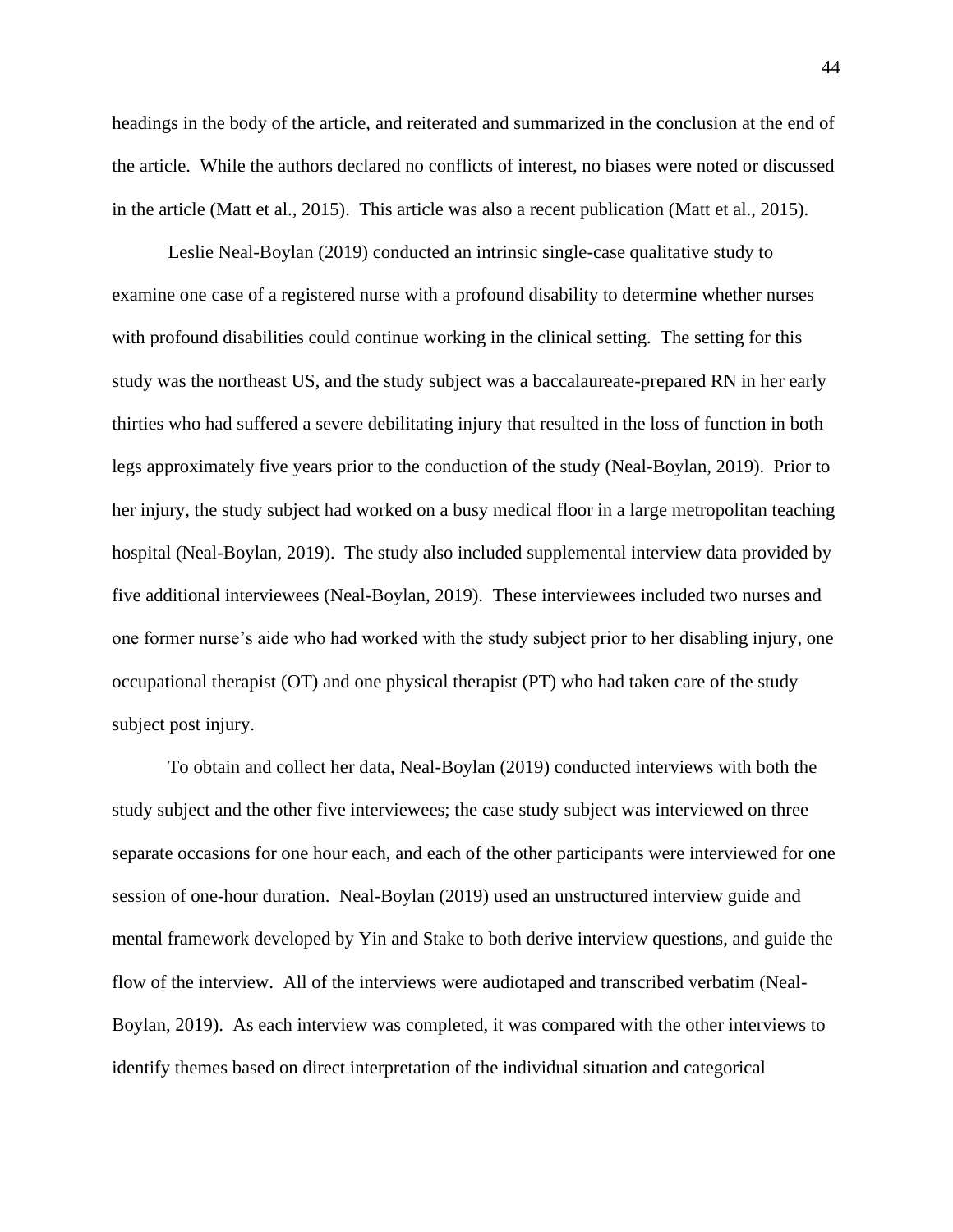aggregation for meaning; these themes were eventually grouped through the process of constant comparative analysis (Neal-Boylan, 2019). Participant verification was used to confirm data accuracy (Neal-Boylan, 2019).

Neal-Boylan (2019) identified three major themes from the study: nursing self and others, the new normal, and empathy. Having a profound disability caused the study subject to become a better advocate for her patients as well as better assist her patients in being self advocates (Neal-Boylan, 2019). Furthermore, the study subject indicated she learned to better appreciate patient suffering, and became more compassionate and empathetic, and less judgmental, because she was personally aware of what it was like to be the patient in the bed. The other nurses interviewed identified that the case study subject was able to successfully reintegrate back into the unit after her injury because of the culture of the nursing unit she worked on, and the willingness of nursing staff to view the importance of what a nurse with a disability could provide on the unit (Neal-Boylan, 2019). Furthermore, the interview participants noted that any clinician with more life experience would provide the unit with a better-rounded workforce. Specifically, a nurse with a disability provided a unit with the unique perspective to better relate to specific patient populations. Neal-Boylan (2019) concluded that the findings from her singlecase study were consistent with previous studies on nurses with disabilities: nurses with disabilities provide a very different, and beneficial, perspective on what patients are experiencing, and nurses with disabilities can work in the clinical setting, and positively contribute to the unit. Therefore, Neal-Boylan (2019) recommended that health care organizations develop cultures that are supportive of nurses with disabilities in order to retain the clinical experience and expertise that these nurses bring to clinical practice. Neal-Boylan (2019)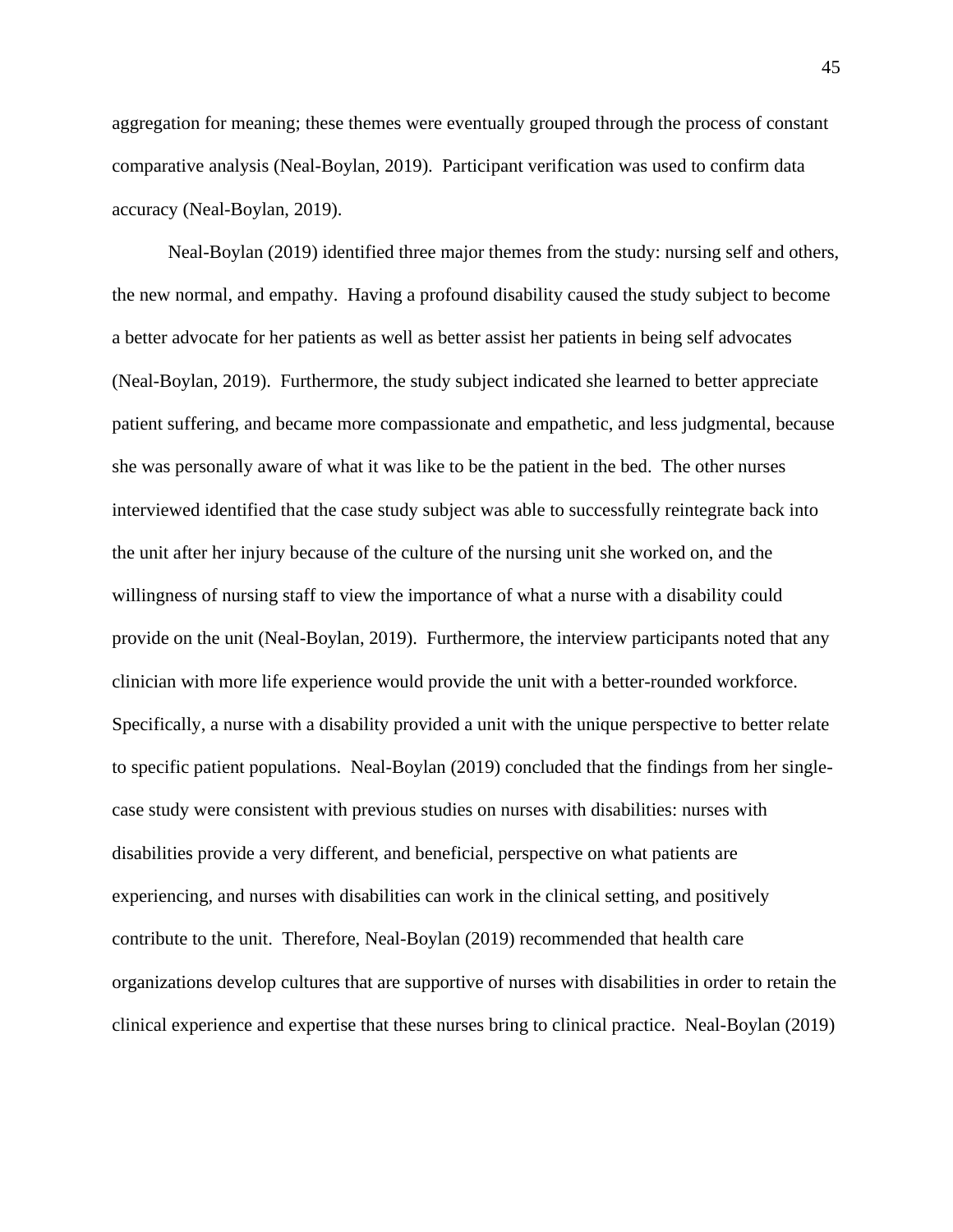further recommended that education on what nurses with physical disabilities contribute to the workplace may help to mitigate and reduce misconceptions related to disability limitations.

This source was classified as a Level V, Quality B piece of evidence. In the case study, Neal-Boylan (2019) identified that current research on the experiences of nurses with disabilities has revealed perceptions of discrimination, and a lack of acceptance of the clinical abilities of nurses with disabilities by the profession of nursing in general. Furthermore, the experience of a nurse with a profound disability is not well represented in the literature, and no prior studies using the case study method have been used to explore the experiences of a nurse with a disability. The purpose of this study, to add to the understanding of what it is like for a nurse who develops a disability to return to the nursing profession, and the understanding of whether a nurse with a profound disability could remain in a clinical practice setting, was clearly presented and reiterated within the article (Neal-Boylan, 2019). The literature review conducted by the researcher included 20 sources, nine of which were less than five years old (Neal-Boylan, 2019). However, of the 11 sources greater than five years old, one of them was the most recent update of the *ANA Scope and Standards of Practice*, three were classic sources on processes for conducting research, and one was the most recent census survey update.

Creditability was present in this study through thematic analysis having been used to determine the number of times the case study subject was interviewed, the researcher having audiotaped and verbatim transcribed all interviews, purposeful sampling, systematic collection and organization of the data, and a detailed record of the process (Neal-Boylan, 2019). The researcher's credentials and expertise of being a PhD prepared RN who had been studying nurses with disabilities for 11 years, and has conducted multiple research studies on the topic, further enhanced the creditability of this article (Neal-Boylan, 2019). Creditability was further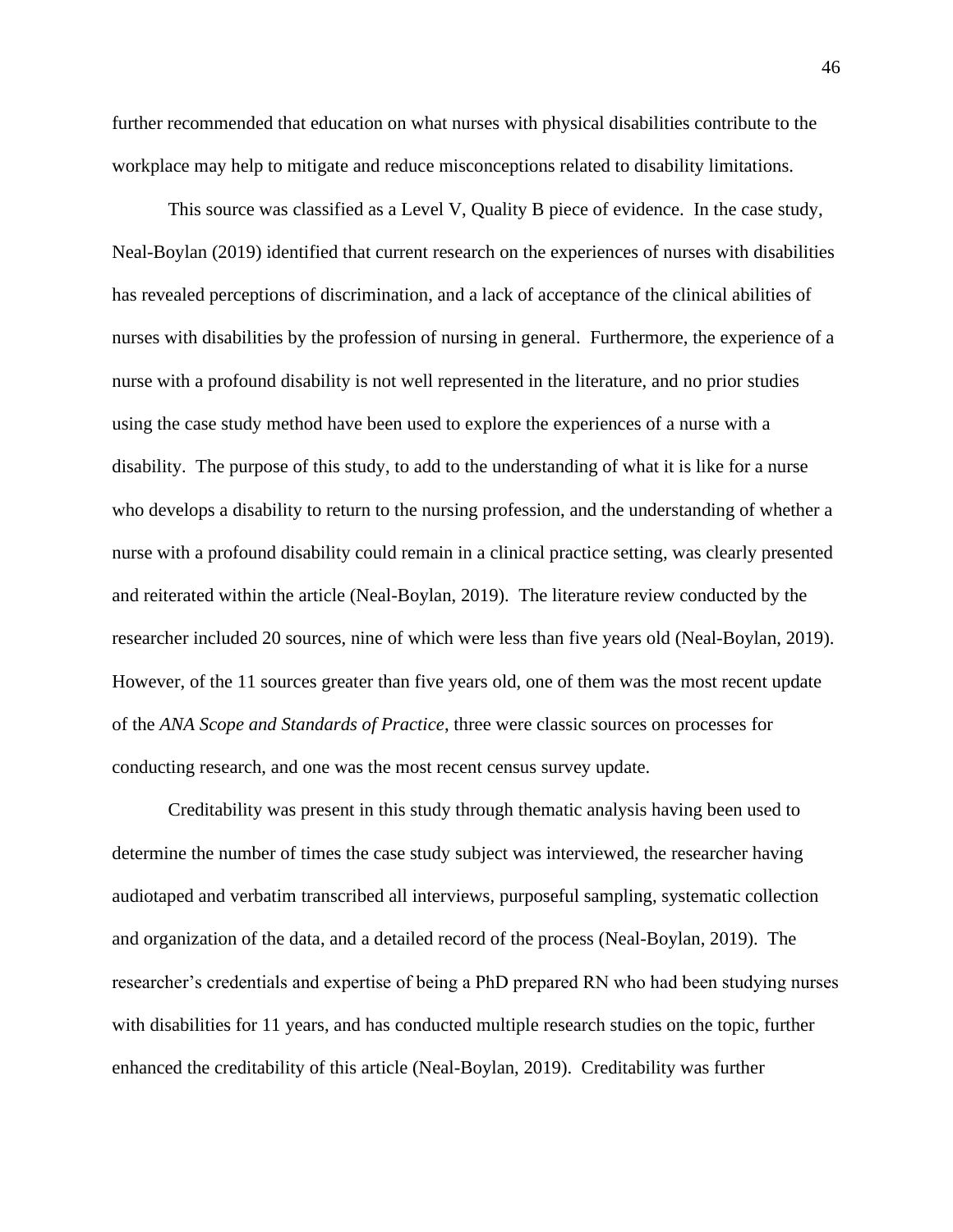developed through the thick and vivid descriptions of findings from the study including direct participant quotations, and through member checking where participants confirmed and verified the accuracy of the transcribed data (Neal-Boylan, 2019). Reflexivity, which enhances credibility, authenticity, and confirmability, was addressed in this study through researcher used bracketing bias to retain a degree of skepticism by documenting consideration of explanations other than what was discovered during the study, as well as interviewing not only the case study subject, but also her former colleagues and therapists (Neal-Boylan, 2019). Dependability and confirmability were enhanced in this study through the use of member checking, data person triangulation, and having an audit trail (Neal-Boylan, 2019). Data triangulation was present in the form person triangulation, however neither time nor space triangulation were used in the study, and therefore presented threats to credibility (Neal-Boylan, 2019). Because the study was conducted by only on researcher, it lacked investigator triangulation, which demonstrated a threat to creditability, dependability, and confirmabilty (Neal-Boylan, 2019).

Neal-Boylan (2019) directly identified fittingness, or transferability, as a limitation of this study, having indicated that generalizability of single-case studies is limited. However, the researcher did clearly articulate how her findings were consistent with findings from previous studies on the same topic. Finally, the single-case study approach provided extreme authenticity through having provided the readers with a clear and vicarious experience of the post injury work-life of the study subject (Neal-Boylan, 2019).

## **Changing how disabilities are viewed**

Neal-Boylan and Guillett (2008b) conducted a qualitative study in which they investigated the work experiences of RNs with physical disabilities, as well as the disability perspectives of RNs with disabilities and nurse recruiters: RNs who interview other nurses for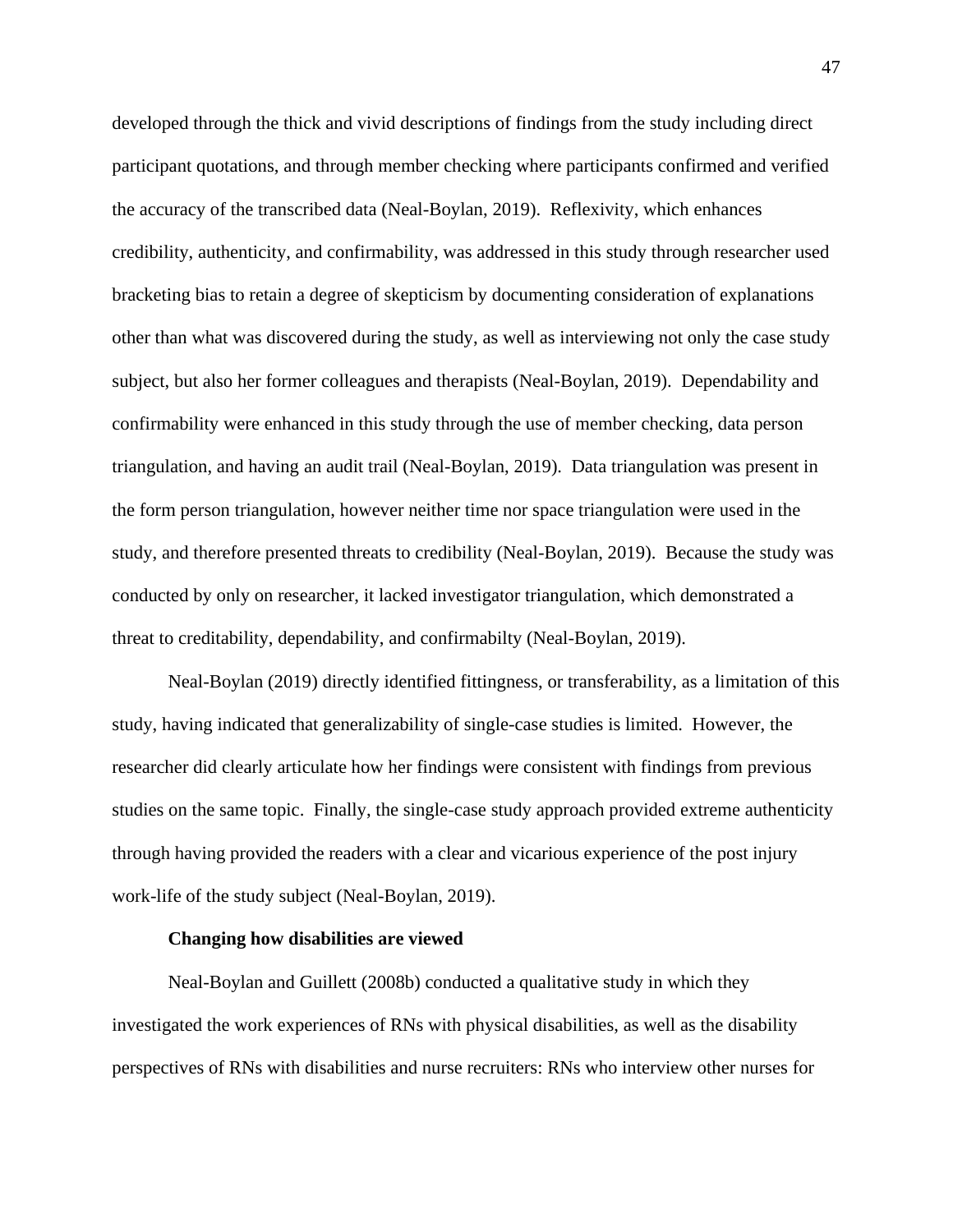hire. The setting for this study included RNs with physical disabilities, and nurse recruiters, from the north-eastern region of the US (Neal-Boylan & Guillett, 2008b). Data were collected until saturation was achieved; the final sample size included 20 RNs with disabilities and 14 nurse recruiters (Neal-Boylan & Guillett, 2008b). The nurses with disabilities worked in a variety of settings, had a menagerie of different physical disabilities, and their terminal degrees ranged from diploma level nurses through doctorate prepared nurses (Neal-Boylan & Guillett, 2008b). The job titles and workplace settings of the nurse recruiters varied widely as well (Neal-Boylan & Guillett, 2008b).

To obtain and collect their data, the researchers used a snowball sampling technique (Neal-Boylan & Guillett, 2008b). The researchers solicited RNs through word of mouth and trade publications. The two researchers conducted in-person and telephone audiotaped interviews through use of an unstructured interview guide composed of questions that were designed to elicit discussion related to the experiences of nurses with disabilities. The researches interviewed nurse recruiters to critique and balance perspectives of the nurses with disabilities against the experiences that nurse recruiters had interacting with nurses with disabilities. Once saturation was obtained, the researchers transcribed the audiotapes verbatim, and individually and independently analyzed them by isolating words or phrases that described aspects of experiences (Neal-Boylan & Guillett, 2008b). Similar expressions were grouped and labeled, irrelevant themes were eliminated, and similar themes were clustered to identify the core elements of the interview findings (Neal-Boylan & Guillett, 2008b). After this was completed, the core elements were crosschecked against the transcripts to search for discrepancies, and themes that developed were compared to themes already present in the literature.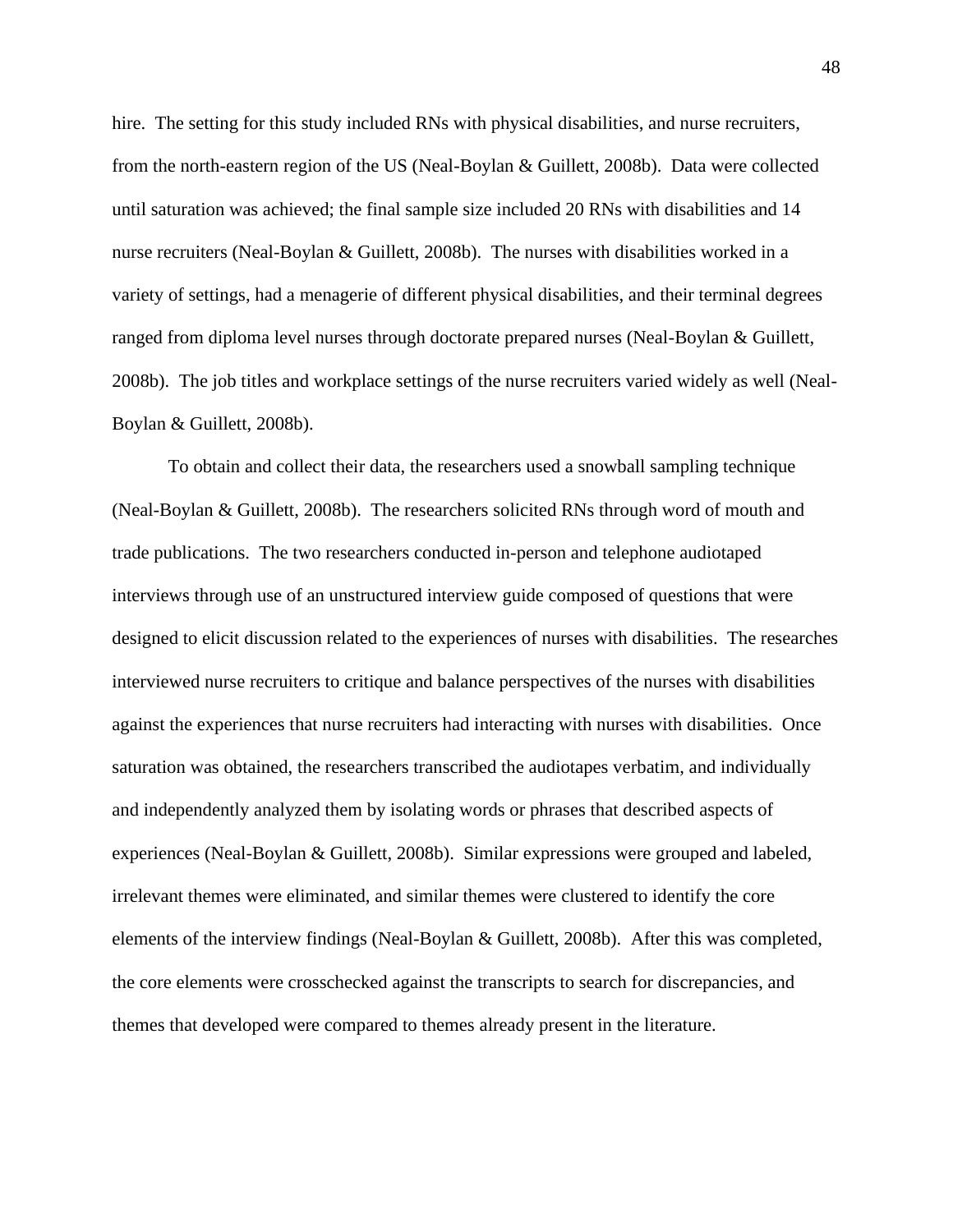The researchers identified many themes concerning barriers to working within the profession of nursing for nurses with physical disabilities (Neal-Boylan & Guillett, 2008b). These barriers included how nursing peers and organizations responded to nurses with disabilities, the stigma attached to having a disability, the lack of awareness and knowledge held by health care organizations related to having nursing staff with disabilities, and the ability to perform essential job functions of nursing. The researchers found that nurses with disabilities perceived the focus from peers and their organizations to be on their disability, not on their abilities, knowledge, or experiences. Specifically, a common sentiment among these nurses was that the profession of nursing did not take care of their own, and was not supportive of nurses with disabilities. Furthermore, the researchers identified a common theme amongst nurse recruiters that there existed a lack of awareness of if a nurse with a disability could perform a nursing job, and how a disability could actually be accommodated. Specifically, nurse recruiters indicated that not determining methods to recruit and retain nurses with disabilities was causing the profession to lose experience and expertise that could benefit patients. From their study findings, the researchers concluded that the atmosphere of the nursing profession needed to change to recognize the abilities of nurses with disabilities, and become more accepting and supportive (Neal-Boylan & Guillett, 2008b). Specific changes that were recommended included eliminating the outdated expectations that nurses are heroes who must work at levels above and beyond other humans, recognizing that abilities can be modified and disabilities and can be rectified through accommodations, and the development of an atmosphere of acceptance of a disability not being equated to an inability to practice as a registered nurse.

This source was classified as a Level III, Quality B piece of evidence. In this piece of evidence, the researchers identified that current literature was replete with research and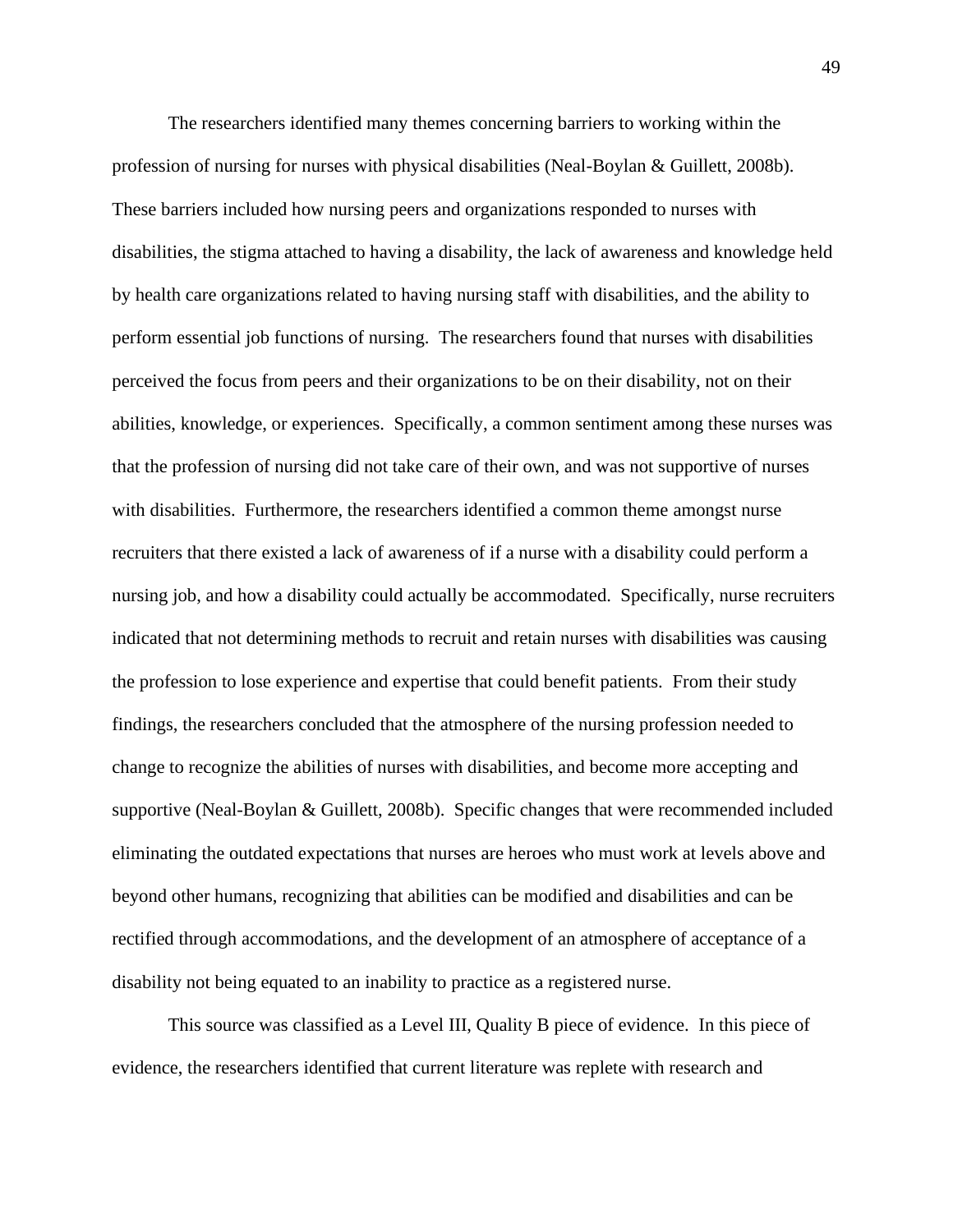information regarding nursing students with disabilities, however there existed minimal studies related to nurses with disabilities, and no research regarding the work experiences of practicing RNs with disabilities (Neal-Boylan & Guillett, 2008b). Furthermore, most of the literature that existed at the time this study was conducted predated the passage of the Americans with Disabilities Act. The purpose of the study, to explore the experiences and understand the perspectives of nurses with disabilities, was clearly presented and reiterated within the article (Neal-Boylan & Guillett, 2008b). The literature review completed by these researchers included 13 sources, nine of which were less than five years old, and two of which were classic sources (Neal-Boylan & Guillett, 2008b).

Credibility was present in this study through data saturation having been used to determine the sample size, the researchers having audiotaped and verbatim transcribed all interviews, the independent analysis of the findings, and the transcription rigor and inter-coder reliability checks that were evidenced through the researchers' cross-checking core elements from the findings against transcripts, searching for discrepancies, and comparing themes to the present literature (Neal-Boylan & Guillett, 2008b). Credibility was further developed through the thick and vivid description of findings from the study, and through the documentation of the researchers' credentials of both being PhD prepared RNs. Threats to credibility of this source were that the researchers did not conduct member checking, nor did they document reflexivity (Neal-Boylan & Guillett, 2008b).

Fittingness, or transferability, was identified as a limitation of this study (Neal-Boylan and Gillett, 2008b). The researchers identified that the lack of diversity in the ethnicity and gender of their sample, as well as the specific sample setting, significantly limited the applicability of the findings to other settings. In contrast, the researchers did state that the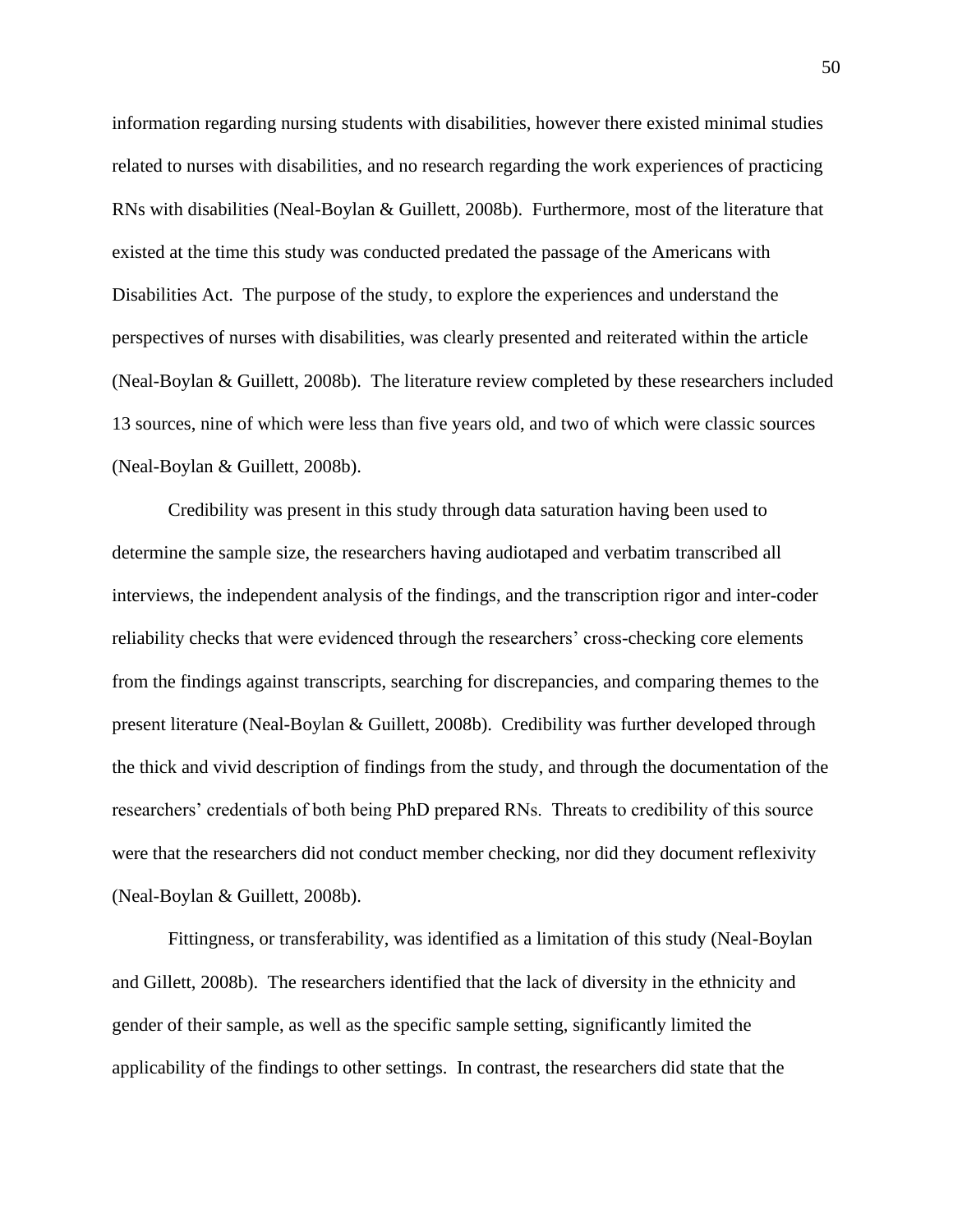variations in age, experience, and background of the RNs with disabilities, and the nurse recruiters, should enhance the transferability of the findings. Another limitation of this study was auditability. The researchers did not provide an audit trail, or a decision trail (Neal-Boylan & Guillett, 2008b). This piece of evidence also lacked data collection triangulation. These limitations created concern for the dependability and conformability of the study results.

Matt (2008) conducted an exploratory qualitative study using grounded theory methodology to explore the lived experiences of registered nurses with disabilities working in hospital settings, and identify the factors within a hospital organization that contribute to the organization's disability climate. The setting for this study was identified as the continental US (Matt, 2008). The final study sample consisted of 9 RNs who self-identified as having a physical or sensory disability which occurred prior to their initial hospital employment as a nurse and was not result of a work-related accident or injury; all of these RNs were either currently working in hospital workplace, or had worked in a hospital workplace within one year of study enrollment (Matt, 2008). Furthermore, participants came from a variety of hospital settings and held various roles within these settings; their degree levels ranged from diploma programs to master's level degrees. The researcher listed a total of 10 different physical and sensory disabilities that the study participants self-reported having (Matt, 2008).

To obtain and collect her data, Matt (2008) used three different recruitment mechanisms. First, initial recruitment occurred via the state nurses' association sending recruitment announcements to 175 member nurses. Secondly, further recruitment was conducted by contacting organizations that served nurses with disabilities and disseminating recruitment announcements through their networks. Finally, because data saturation was not reached via these two methods, the researcher relied on the snowball sampling technique; this recruitment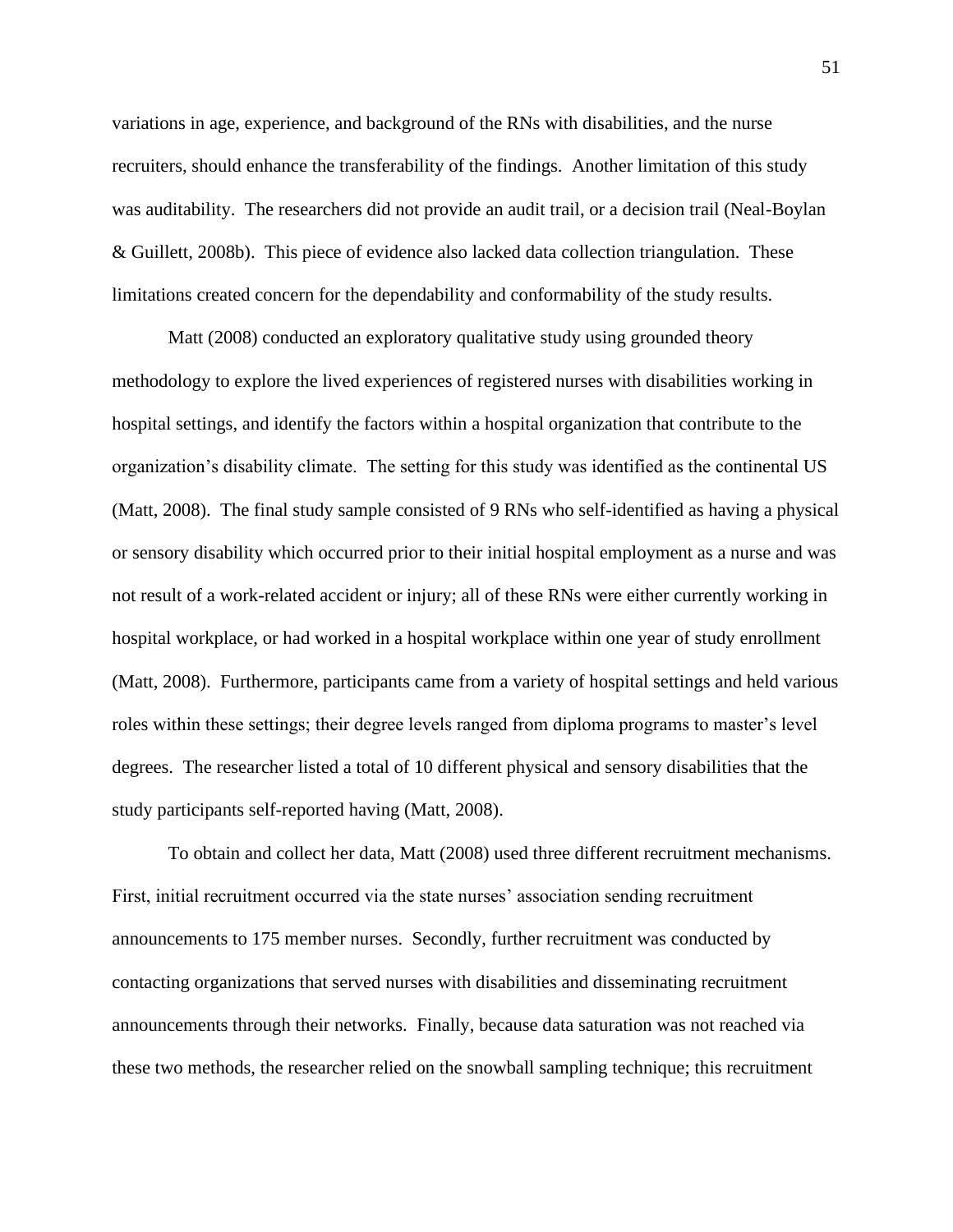method was used until data saturation was achieved. The researcher interviewed all of the study participants using an interview guide composed of 14 questions, all of which were listed in the body of the article, as well as follow up questions based on findings from previous interviews (Matt, 2008). Ten of the study participants were interviewed via telephone, and one participant with an auditory disability was interviewed via an instant messaging text program (Matt, 2008). All telephone interviews were audiotaped, and, as per grounded theory logic, were transcribed, coded, and analyzed immediately following the interview and prior to conducting any subsequent interviews; the instant message interview was redacted prior to data analysis. Transcripts were coded using the qualitative research coding software, NVivo; several months after the initial coding occurred, the transcripts were read and recoded, and results were compared and found to yield the same results (Matt, 2008). After this step, Matt (2008) used the constant comparative technique, and memos, to cluster the codes into themes and cluster the themes into categories. Data analysis findings were reviewed with an experienced qualitative researcher multiple times, and the coding scheme was revised based on comments and feedback (Matt, 2008).

Matt (2008) stated that study results yielded the development of a theoretical framework and model for the self-perception of nurses with disabilities, and their desires and actions, as they deal with obstacles in their work experiences that are the result of having a disability. Matt (2008) described this model as Nurse First, encompassing the desire to be perceived as a nurse first, and a person with a disability second. From the study, four domains, or factors that contribute to the disability climate, were identified: dealing with the environment, gaining acceptance by peers, gaining support from supervisors, and interacting with patients. Within each domain, Matt (2008) identified specific themes. In general, the study participants held the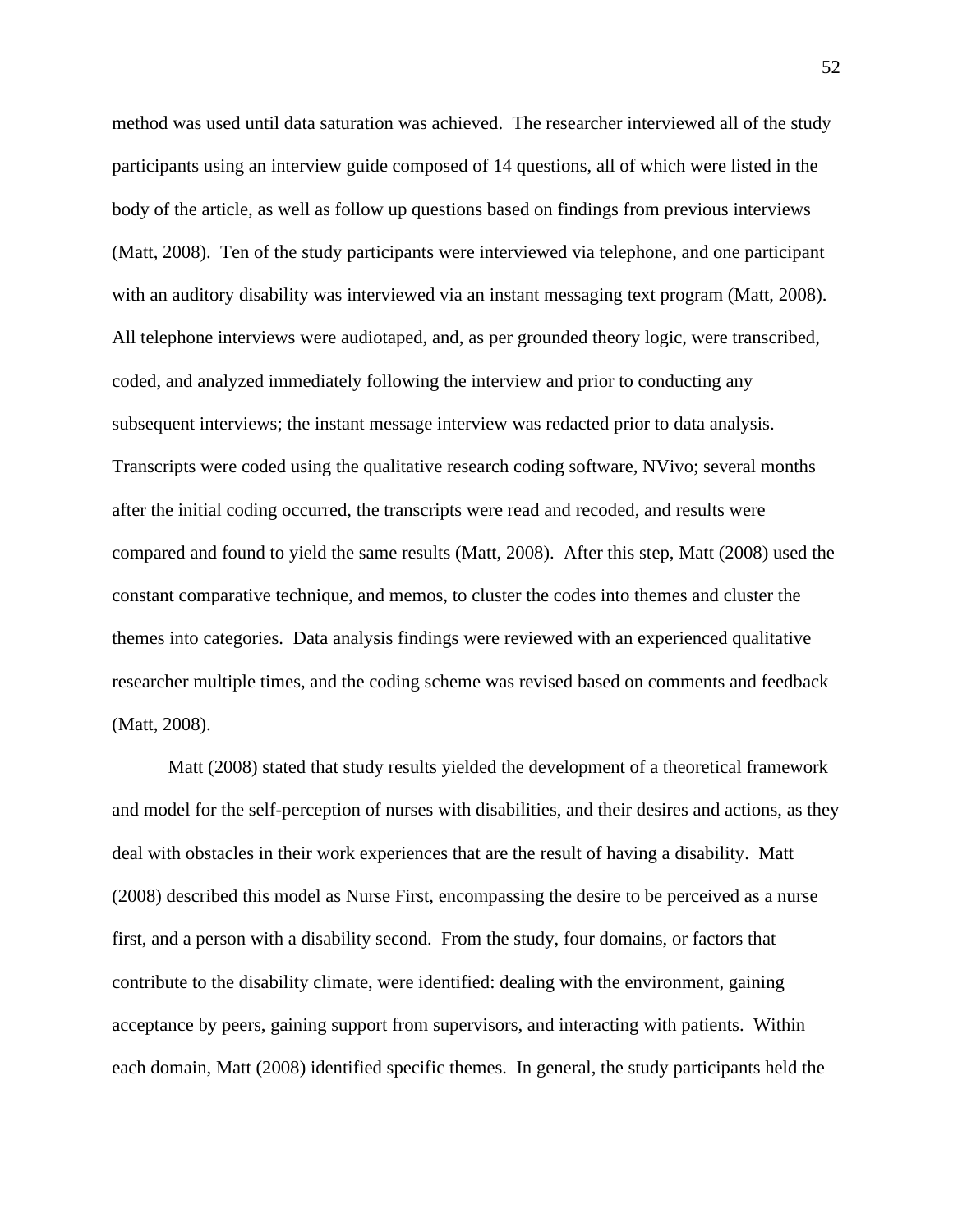impression that the physical and psychological environments of health care organizations were not friendly toward individuals with disabilities, resulting in study participants not feeling comfortable disclosing their disability and requesting an accommodation, and often instead, finding a way to cope with the disability without assistance from their organization (Matt, 2008). Study participants also voiced common sentiments that other nurses on the nursing units questioned their nursing abilities because of having a disability, causing these nurses to work harder to gain respect from their peers, and to avoid asking for help or assistance form peers (Matt, 2008). Study participants also commonly indicated that support from leadership and supervisors was essential to their successful integration into a nursing unit, and being accepted by their peers (Matt, 2008). Finally, study participants identified that having a disability provided them with a unique perspective that improved their abilities to relate to their patients and provide competent and compassionate care. Based on these domains and themes, Matt (2008) concluded that to recruit and retain RNs with disabilities, providing accommodations is not enough, health care organizations must adopt a disability model that view s nurses with disabilities first as nurses, and second as people with disabilities. Specifically, under such a model, environmental barriers must be identified and addressed, nurse managers should play a key role in successfully integrating and maintaining nurses with disabilities on their units, and peer acceptance would prove critical for the retention of nurses with disabilities.

This source was classified as a Level III, Quality B piece of evidence. In this piece of evidence, Matt (2008) identified that current research has shown that more barriers than facilitators exist in recruiting and retain nurses who become disabled. However, Matt (2008) noted that no documented research exists pertaining to the work experiences of nurses who enter the profession of nursing with disabilities, and their integration into the workplace. The purpose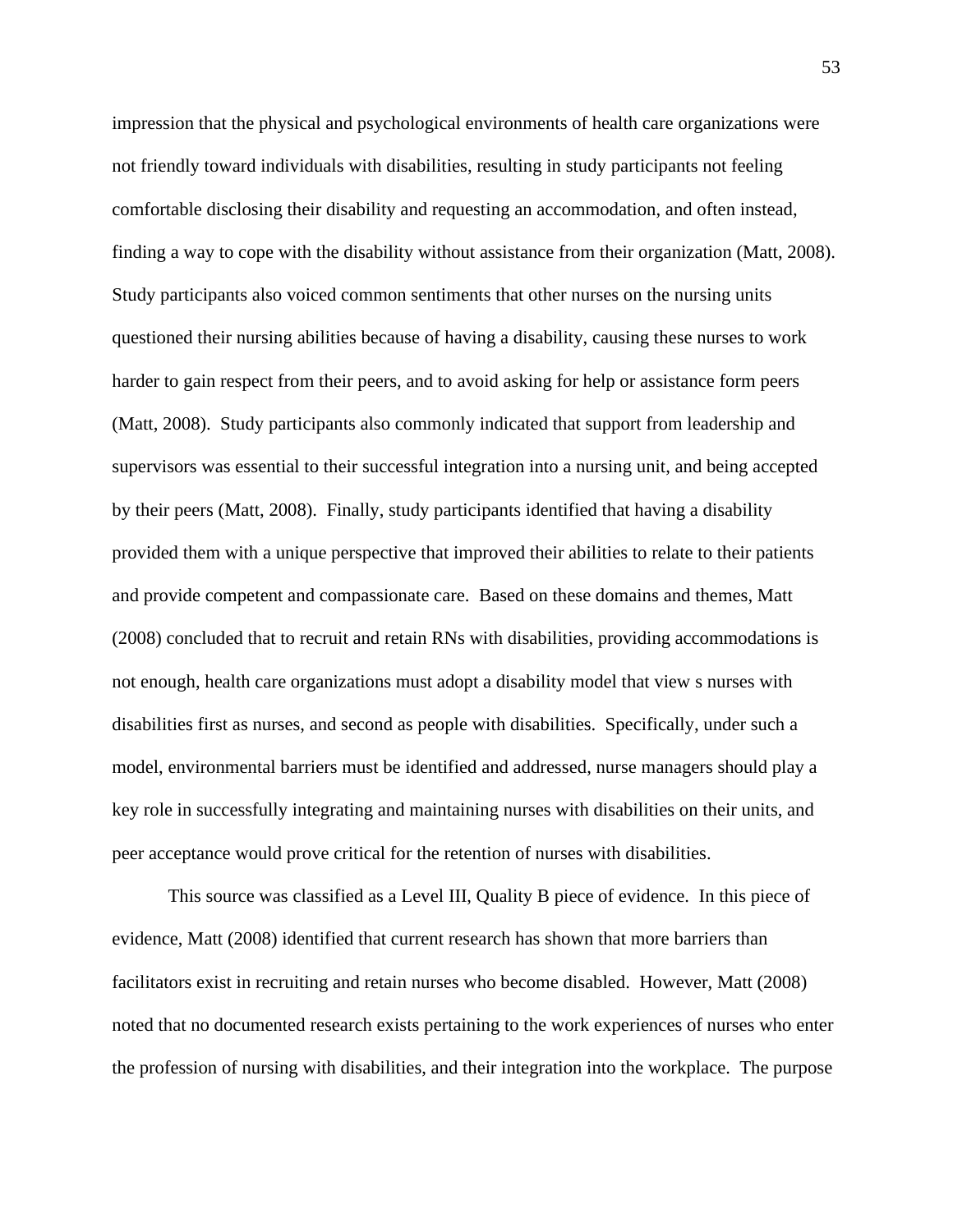of this study, to explore the lived experiences of registered nurses with disabilities working in hospital settings, and identify the factors within a hospital organization that contribute to the organization's disability climate, was clearly presented and reiterated throughout the article (Matt, 2008). The literature review completed by Matt (2008) included 29 sources, 12 of which were less than five years old; of the sources greater than five years old, seven were research studies less than eight years old, one was the ADA, two were classic sources related to research processes, and one was the most recent national nursing survey (Matt, 2008).

Creditability was present in this study through data saturation having been used to determine the sample size, the researcher having audiotaped and transcribed all interviews using grounded theory logic, and the transcription rigor evidenced by repeated coding (Matt, 2008). The researcher's credentials of being a PhD prepared RN further enhanced a creditability of this article (Matt, 2008). Creditability was further developed through the thick and vivid descriptions of findings from the study including direct participant quotations. Reflexivity, which enhances creditability, authenticity, and confirmabilty, was addressed in this study when the researcher identified her own biases of being a nurse with an auditory disability and also being an attorney whose clients are nurses with disabilities. Dependability and confirmabilty were enhanced in this study through the use of data space and person triangulation, and having an audit trail (Matt, 2008). Data time triangulation was not present in this study, and therefore presented a threat to creditability (Matt, 2008). Because the study was conducted by only on researcher, it lacked investigator triangulation, which demonstrated a threat to creditability, dependability, and confirmabilty (Matt, 2008). Auditability was demonstrated through having an experienced qualitative researcher review the findings multiple times throughout the data analysis process (Matt, 2008).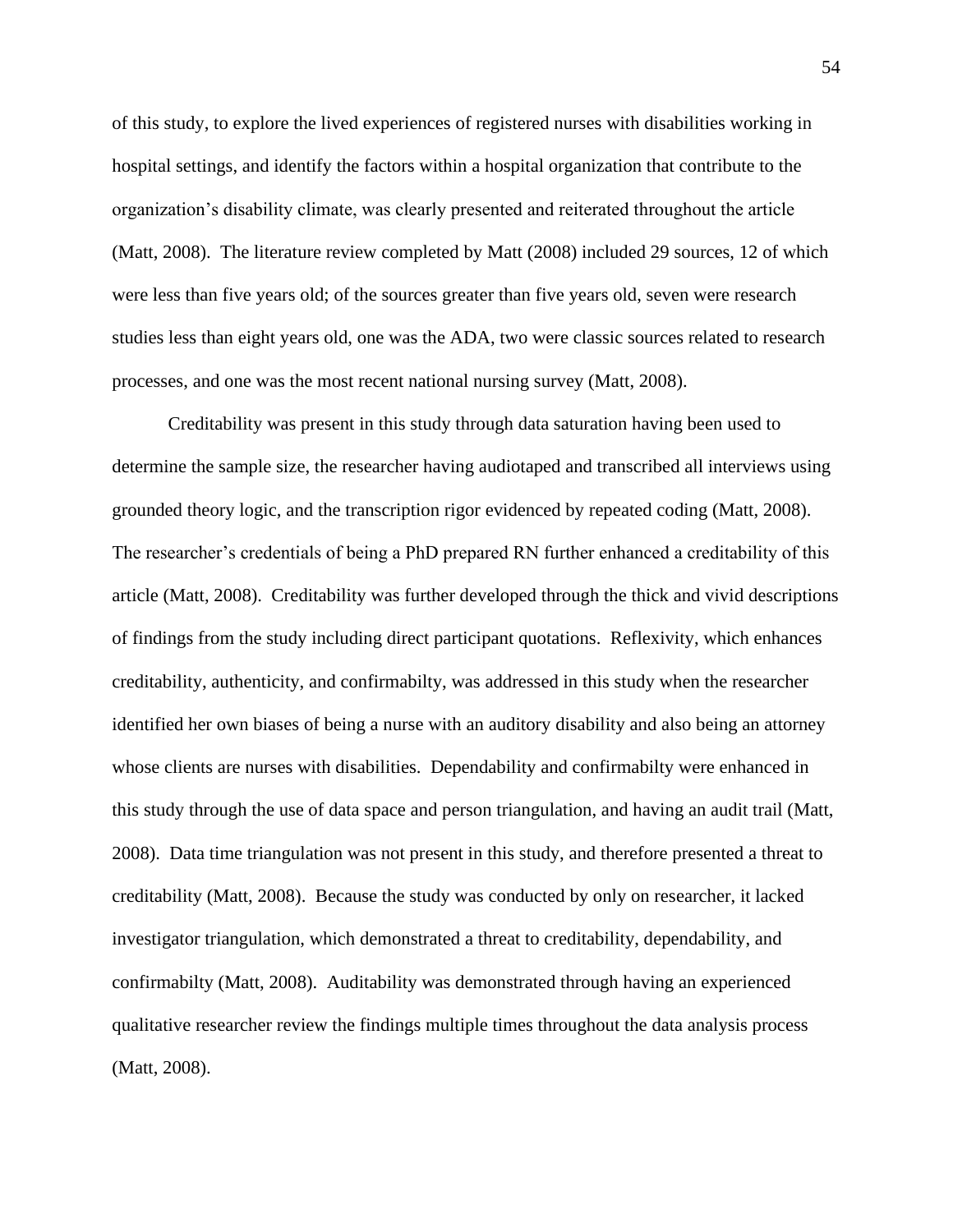Matt (2008) identified fittingness, or transferability, as a limitation of this study, as the sample was a convenience sample of nurses all currently working in hospitals, or having worked in a hospital within the past year. Specifically, the researcher noted that nurses who had left the hospital setting, or the nursing profession, because of their disability may have had very different experiences than the nurses included in the study. Matt clearly identified that study results may not be generalizable outside of a hospital setting (Matt, 2008). Furthermore, study results were not presented clearly. The "findings" section of the study discussed the study participants, sample, and setting. The "discussion" section included a further review of the literature, and a second "key experience findings" section was included near the end of the article which listed additional findings not included in the first findings section, and also included additional literature review. Recommendations were not clearly identified, but were stated amongst the findings as well as in the "conclusion and implications section". However, at various places within the article, Matt (2008) did clearly articulate how her findings were consistent with findings from previous studies on the same topic.

Wood and Marshall (2010) conducted an exploratory descriptive design quantitative nonexperimental study to explore the attitudes, concerns, and work experiences of nurse managers toward staff nurses with disabilities, and the impact this had on the recruitment and retention of staff nurses with disabilities. The setting for this study was identified as the continental US; the researchers mailed two survey instruments to nurse administrators at each of 600 US hospitals randomly selected from a professional listing of hospitals across the United States, and asked the leaders to deliver the instruments to two nurse managers who directly supervised nurses who identified as having a disability (Wood & Marshall, 2010). The final study sample consisted of 219 nurse managers representing 174 hospitals, yielding a 37% response rate (Wood & Marshall,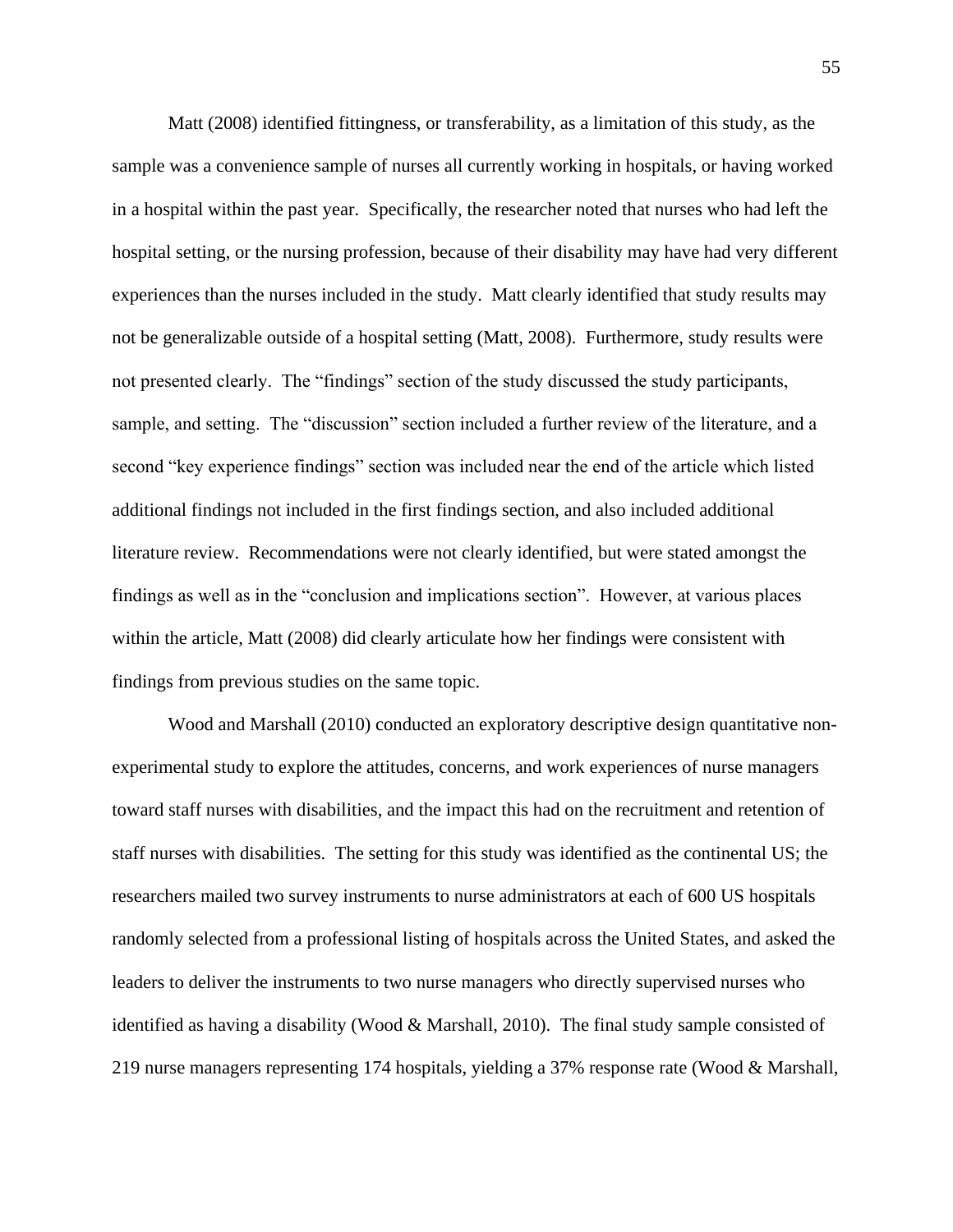2010). The majority of the nurse managers participating in the study worked in general acute care hospitals (Wood & Marshall, 2010). Furthermore, as 83% of 219 the nurse managers reported working with one or more nurses with a disability, the study represented 644 nurses with disabilities, and 366 different specified disabilities (Wood & Marshall, 2010). Disabilities represented in the study included physical disabilities, hearing impairments, vision impairments, speech impairments, learning disabilities, mental illness, epilepsy, diabetes, and addiction recovery (Wood & Marshall, 2010).

Because no instrument existed to specifically address the research questions for this study, Wood and Marshall (2010) used a modified version of two subscales of the Employer Attitude Questionnaire: the Work Performance Subscale, and the Administrative Concerns Subscale. The Employer Attitude Questionnaire was a 39-item tool originally developed by Diksa and Rogers in 1996 to study the attitudes and concerns of managers regarding employees with psychiatric disorders; the instrument used a 5-point Likert rating scale ranging from 1, no concerns, to 5, great concerns (Wood  $\&$  Marshall, 2010). Specifically, in the original work, the Work Performance Subscale had an instrument reliability Cronbach's  $\alpha$  of 0.86, and the Administrative Concerns Subscale had a Cronbach's  $\alpha$  of 0.81. Following an extensive literature review to identify issues that concerned employers about employees with disabilities, Wood and Marshall (2010) made modifications to these two subscales. Construct validity of the modified instrument was then affirmed through the recruitment of 20 nurse managers from local hospitals not involved in the study who evaluated the modified tool (Wood  $\&$  Marshall, 2010). The final instrument used in this study had an instrument reliability Cronbach's  $\alpha$  of 0.91 for the Work Performance Scale and a Cronbach's  $\alpha$  of 0.83 for the Administrative Concerns Scale (Wood  $\&$ Marshall, 2010).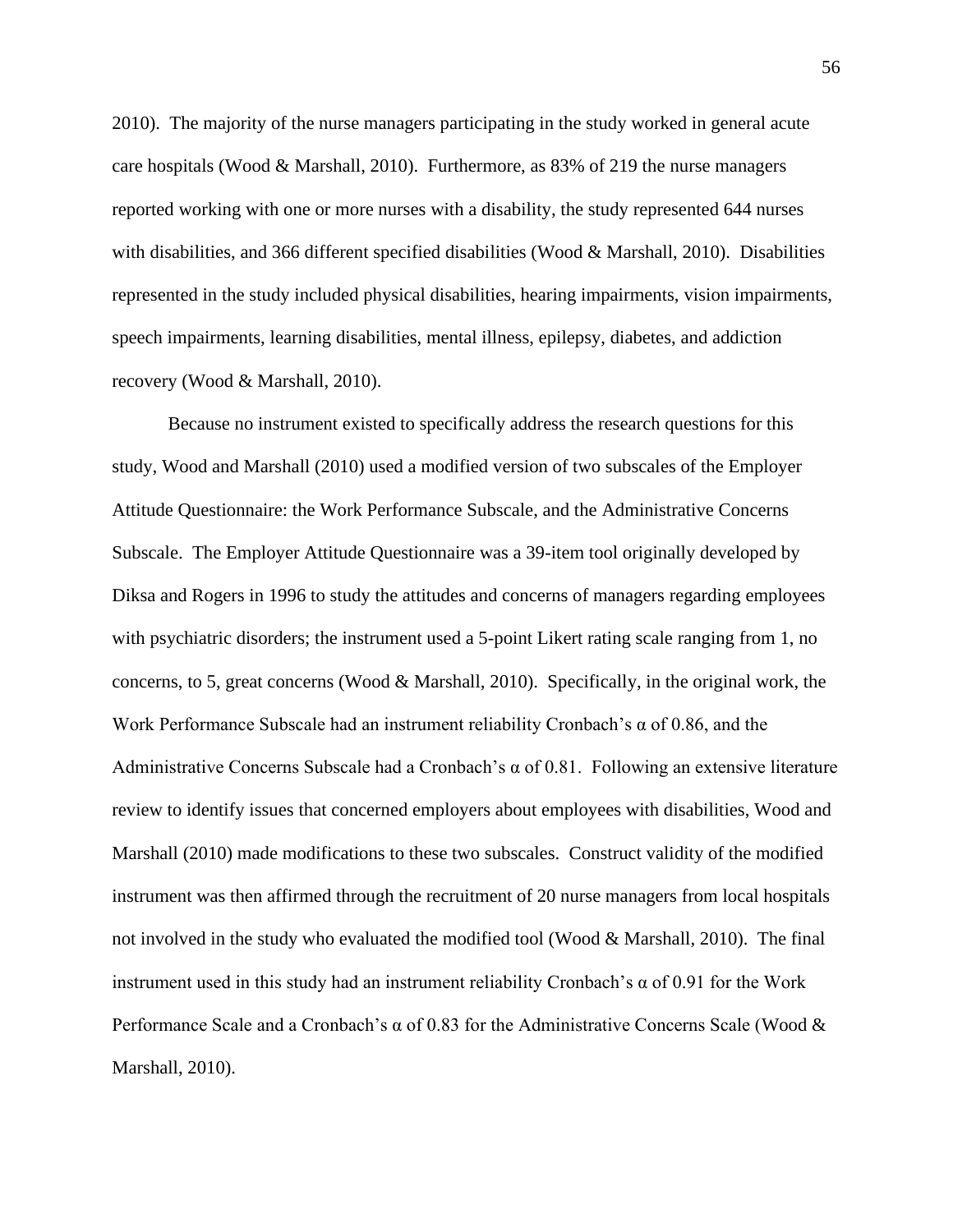Wood and Marshall (2010) stated their research represented a beginning effort to examine attitudes and experiences of nurse leaders toward practicing nurses with disabilities. According to Wood and Marshall (2010), study results demonstrated that a high correlation (r=0.91) existed between the perceived work performance and the perceived administrative abilities of nurses with disabilities. In contrast, no significant correlations were found between nurse managers' scores on the scales and previous exposure to staff nurses with disabilities  $(r=0.042, P=0.576)$ , size of the hospital  $(r=-0.046, P=0.545)$ , or the number of nurses employed in the hospital ( $r=0.025$ ,  $P=0.74$ ). However, analysis of variance showed a significant positive relationship (F=4.8, P=0.009) among the managers' reports of work performance of nurses with disabilities, the managers' previous exposure to nurses with disabilities, and the managers' willingness to hire nurses with disabilities into direct patient care staff nurse positions. Similarly, analysis of variance also showed a significant positive relationship (F=8.06, P=0.005) between nurse managers' previous exposure to nurses with disabilities and their willingness to hire nurses with disabilities into direct patient care staff nurse positions.

Wood and Marshall (2010) concluded several findings from their study. First, they concluded the results indicated that nurses with a broad range of disabilities are employed in significant numbers across hospital settings and are generally performing well. Secondly, Wood and Marshall (2010) concluded that the size of the hospital as well as the number of nurses employed at the hospital does not appear to be related to the managers' perceptions toward job performance of nurses with disabilities. Thirdly, the researchers concluded that previous experience with a nurse who has a disability does appear to contribute to positive attitudes toward hiring, advancing, and working with nurses with disabilities. Finally, Wood and Marshal (2010) concluded that nurse managers who have past positive experiences with nurses with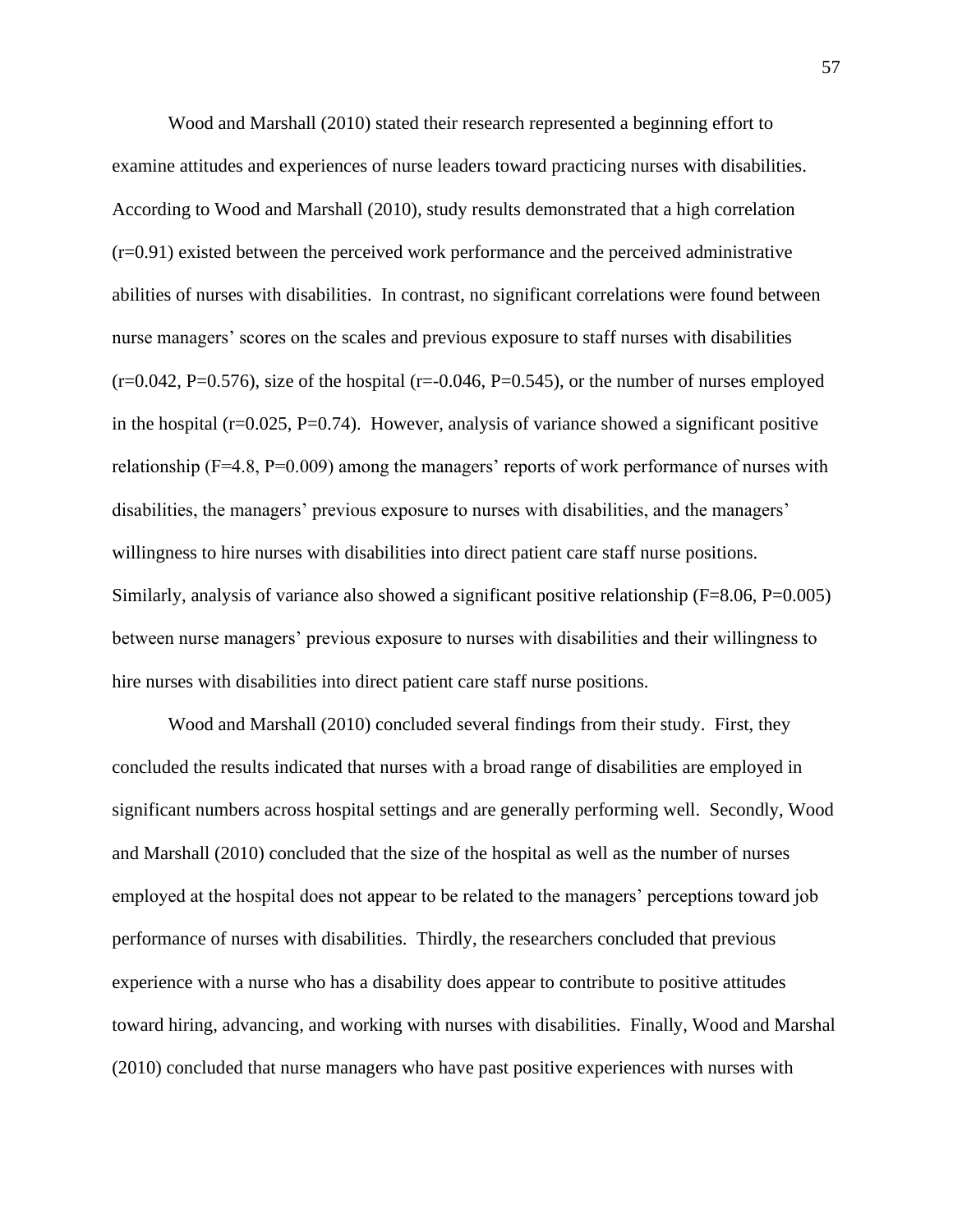disabilities are likely to hire other nurses with disabilities into direct patient care and leadership positions. Wood and Marshall (2010) suggested that based on their findings, it is important for nurse leaders to balance their concerns regarding nurses with disabilities by becoming competent in disability law, education, practice, and perspective. Wood and Marshall (2010) also recommended further empirical examination of the practice of registered nurses with disabilities in order to increase retention and practice of professional nurses, improve patient care, and enhance of the health of society.

This source was classified as a Level III, Quality A piece of evidence. In this piece of evidence, Wood and Marshall (2010) identified that research to date regarding nurses with disabilities has focused on exploring the perspectives and experiences of nurses themselves, emphasizing challenges, stigma, discrimination, advocacy, case studies, and narrative designs. Furthermore, considerable examination of nursing students with disabilities is also present in the literature. However, Wood and Marshall (2010) noted that little documented research exists with regard to the attitudes and concerns of nurse leaders who hire and supervise staff nurses with disabilities, and little research has been conducted to systematically analyze nurse managers' attitudes toward nurses with disabilities. The purpose of this study, to explore attitudes and concerns of nurse managers regarding the work performance and advancement capabilities of staff nurses with disabilities, was clearly presented and reiterated throughout the article. The literature review included 39 sources, 20 of which were less than five years old; of the 19 sources greater than five years old, 11 of them were less than seven years old (Wood & Marshall, 2010).

The final sample size for this study was sufficient based on the study design (Wood  $\&$ Marshall, 2010). Furthermore, the geographic distribution of the final sample, as well the types of hospitals and disabilities represented within the final sample, were all clearly articulated in the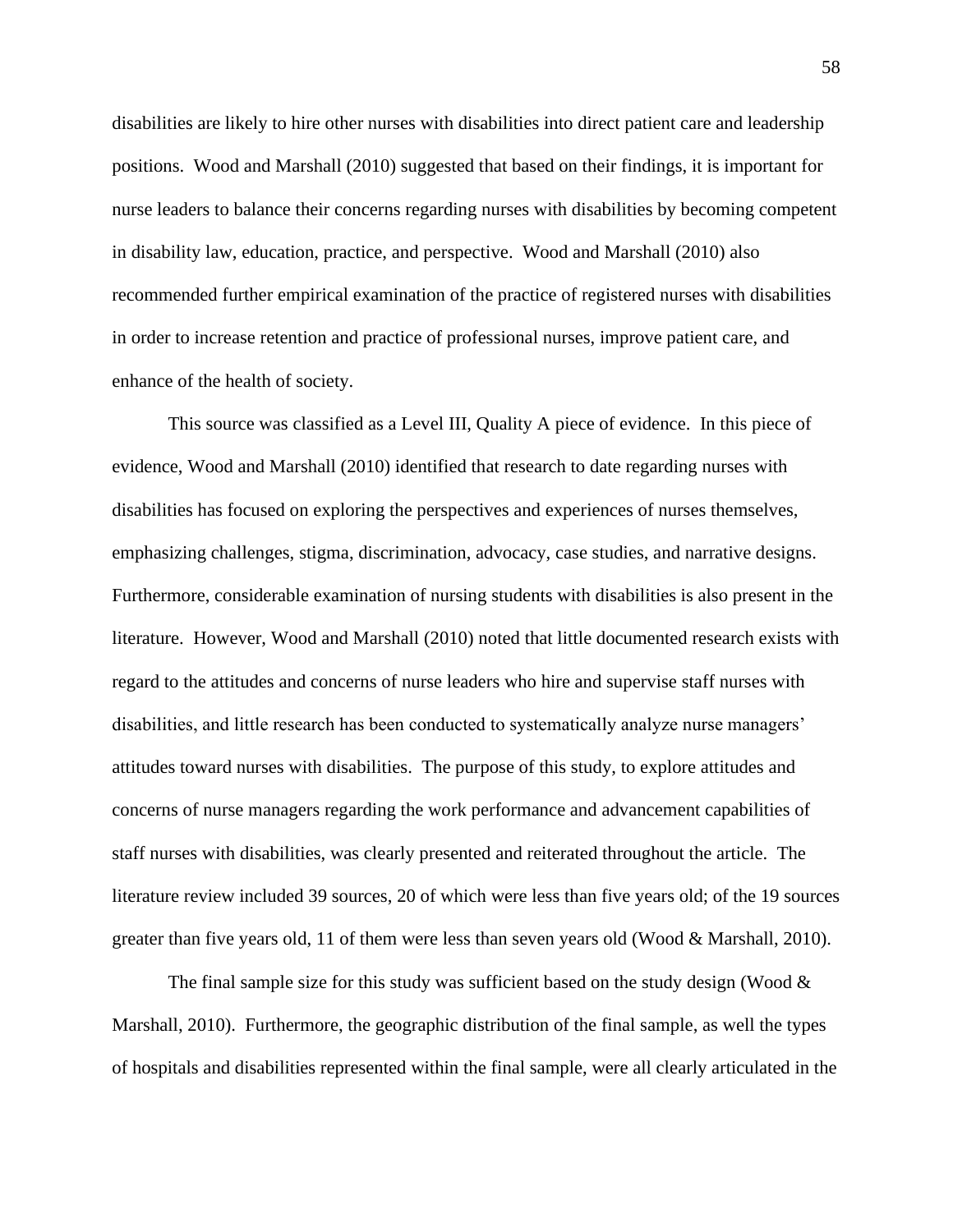article (Wood & Marshall, 2010). This thorough documentation confirmed the statistical conclusion validity and the statistical power of the study findings. The sample was a convenience sample survey sent out via the postal service with follow up reminders mailed after four and eight weeks respectively; however, the study did not mention at what time of year the survey was distributed, which could have directly impacted response rates (Wood & Marshall, 2010). Furthermore, no power analysis for sample size was noted.

Data collection methods used in the study were clearly described, and the data collected was primary data collection (Wood & Marshall, 2010). The instrument used in this study was a modified version of a previously developed, reliable, instrument (Wood & Marshall, 2010). Furthermore, the authors clearly indicated that the modified instrument was evaluated for construct validity as well as instrument reliability and specific Cronbach α's were provided to confirm the authors' claims. Test results were presented clearly and completely within the text of the article, and specific numerical statistical findings such as correlation, and analysis of variance were provided to the reader (Wood & Marshall, 2010). Conclusions were based on the quantitative findings, however no summarizing tables were presented in the article.

External validity was present in the study in that the sample included a broad and diverse base of hospitals, nurses, and disability types (Wood & Marshall, 2010). Furthermore, the results were obtained from a clearly articulated sample that spanned the entire continental US. Wood and Marshall (2010) identified construct validity as a limitation of this study in that the respondents were aware of the purpose of the study and therefore may have consciously or unconsciously provided desired responses. Another limitation of the study as identified by Wood and Marshall (2010), was the inability of the study to differentiate between the severity of the disabilities as this may have influenced the attitudes and concerns of the nurse leaders. A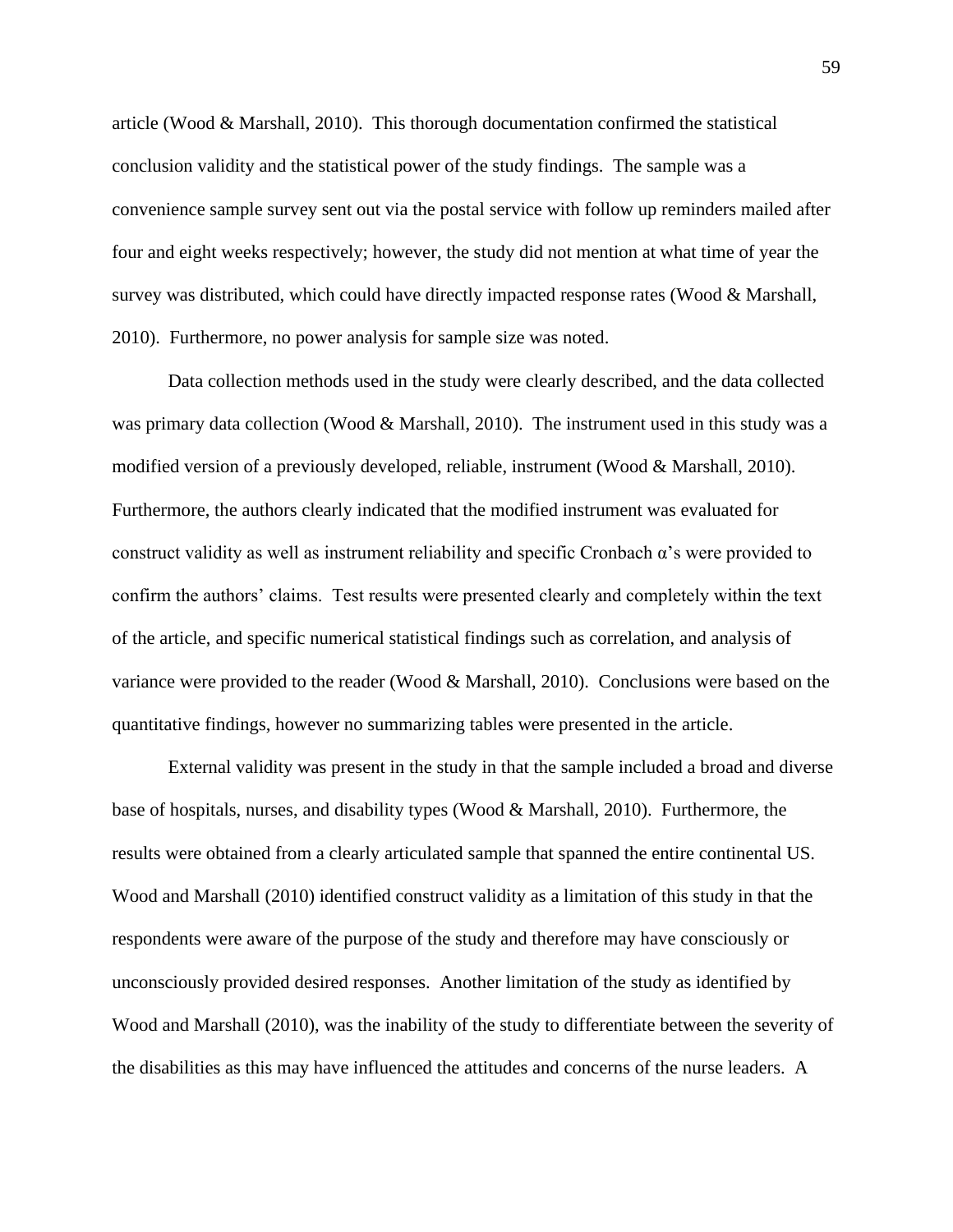final limitation identified by Wood and Marshall (2010) was that the researchers were unable to obtain information on the thoughts or feelings of those who chose not to participate in the study and furthermore, there is no record of why these managers chose not to participate.

Study results were clearly presented in this article. Raw numerical statistical data was discussed and explained in the "results" section, with subsections outlining the findings from the two different scales (Wood & Marshall, 2010). Furthermore, the "discussion" section clarified how the results were applicable to the profession of nursing and provided recommendations for both nursing practice changes and further research. Wood and Marshall (2010) also clearly articulated how their results both collaborated and expanded upon the current literature.

Matt (2011) conducted a non-experimental quantitative pilot study to explore the attitudes of registered nurses toward nurses with disabilities in the hospital workplace, the factors contributing to these attitudes, and the concept of disability climate within the hospital workplace. The setting for this study was identified as three tertiary care hospitals located in the Puget Sound area of Washington state (Matt, 2011). The hospitals were described as large and urban, all employing greater than 1000 registered nurses; two of the hospitals were university affiliated (Matter, 2011). The researcher used a convenience sampling method; participants were recruited via flyers posted in break rooms on patient care units, and via email messages (Matt, 2011). Participant inclusion criteria included being a registered nurse, being currently employed on a patient care unit, and having had at least six months experience in the current role (Matt, 2011). Matt (2011) received responses from 145 registered nurses, 131 of them met eligibility criteria for inclusion in the study. Detailed participants characteristics were provided in Table 1 of the article (Matt, 2011). Specifically, participants represented 29 different working units, with about one quarter being ICU environments, and one third being medical/surgical settings; over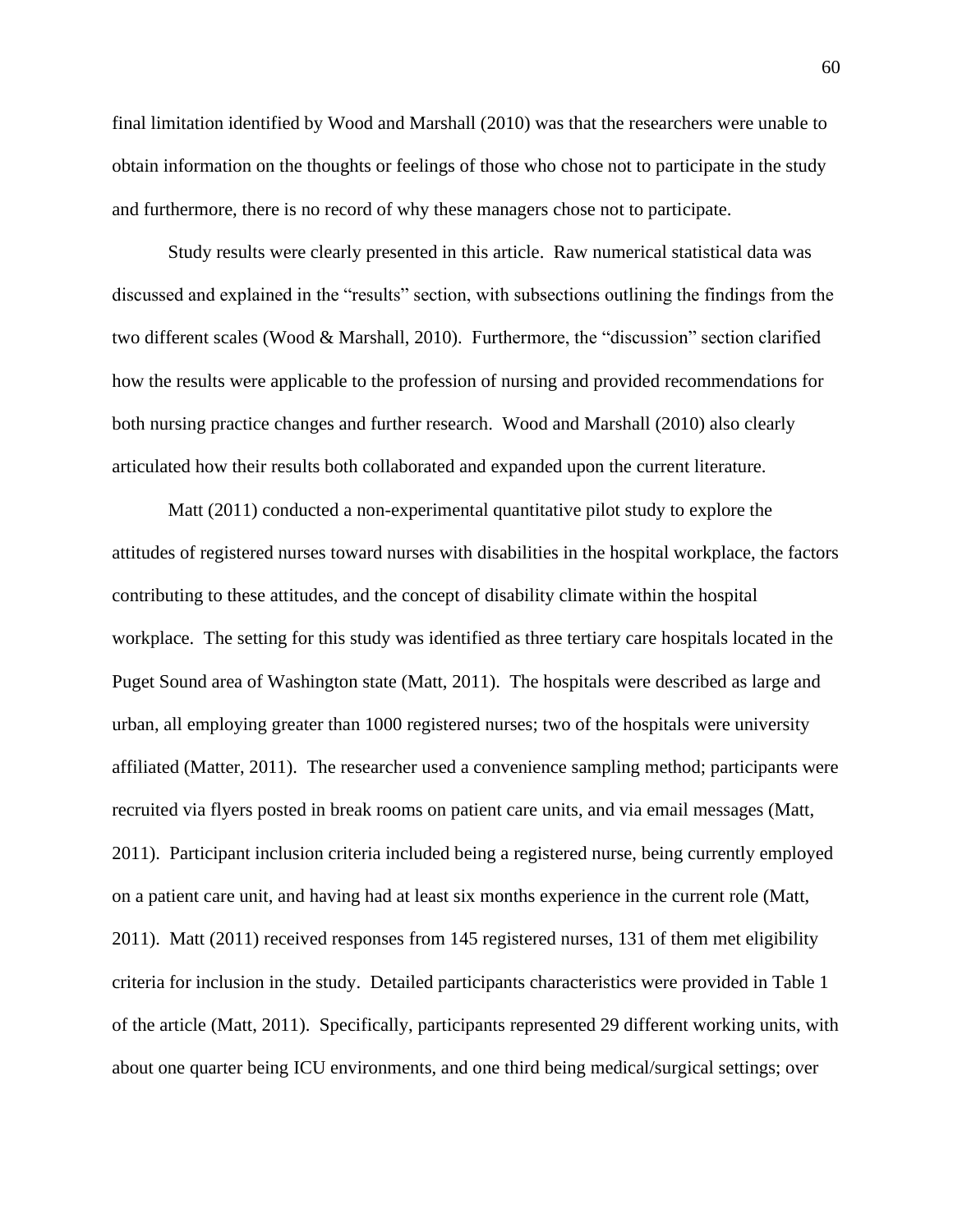75% of respondents held a bachelorette degree, 13 respondents held a master's level degree, and three were doctorate prepared nurses; 87% of respondents were staff nurses, and 14% of respondents self identified as having a disability. Furthermore, there were no statistically significant differences between the three sites on any of these characteristics.

This study was a pilot test of the Nurses' Attitudes toward Nurses with Disabilities Scale (NANDS) instrument (Matt, 2011). Specifically, this tool was developed as an outgrowth of a previously conducted qualitative study of nurses with disabilities. The NANDS consisted of two subscales: Organizational Climate, which measured observations and perceptions related to disabilities in the respondent's workplace, and Feelings/Attitudes, which measured attitudes toward working with nurses who have physical or sensory disabilities (Matt, 2011). Both subscales used a six-point Leikert-type scale, with rating ranging from 1, strongly disagree, to 6, strongly agree (Matt, 2011).

The study was conducted via use of a web-based survey hosted on the University of Washington's Catalyst website (Matt, 2011). For two of the hospitals, the study was available from November 1, 2007 to January 31, 2008; for the third hospital, the study was available from April 1, 2008 to May 31, 2008 (Matt, 2011). After the survey period ended, data was transferred from the host website using excel and analyzed using the Statistical Package for the Social Science 17.0 (SPSS); statistical significance was set at 0.05 for all comparisons (Matt, 2011). Descriptive statistics were calculated and used to for each item under the subscales to establish response distributions, these statistics were presented within the text of the articles as well as summarized in Tables 2 through 6; one-way analysis of variance and post hoc tests were used to explore any significant differences in study findings between groups (Matt, 2011).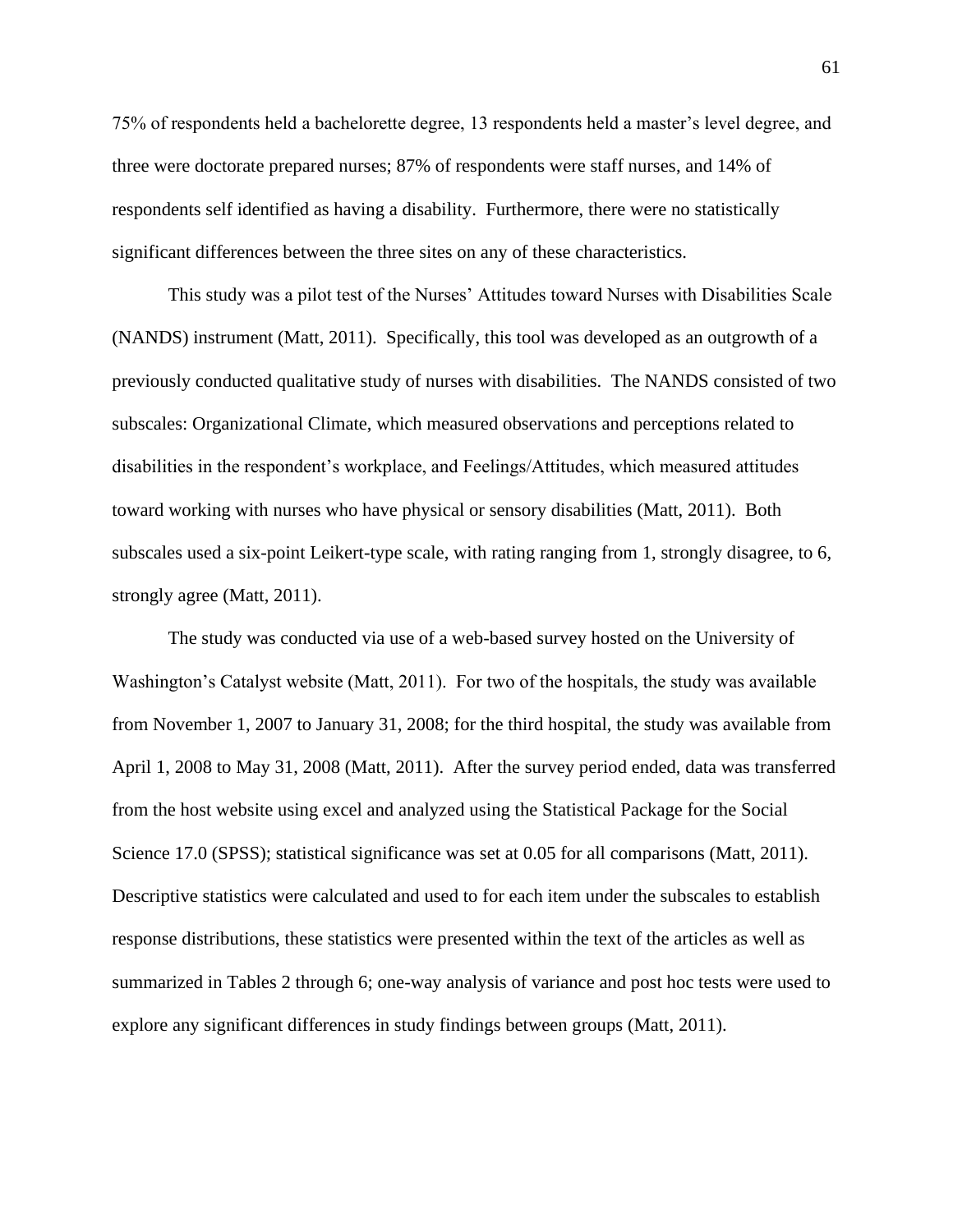Matt (2011) concluded from this pilot study that respondent had overall general positive attitudes toward nurses with disabilities. Furthermore, analysis of the data concluded that no significant differences in perceptions of climate factors or attitudes existed based on age or years of nursing experience, with the exception of ADA awareness: the higher the level of education, the more likely it was that the respondent had awareness of the ADA ( $F=1.844$ ,  $p=0.026$ ). However, significant differences did exist based on levels of exposure to individuals with disabilities and practice areas. Post Hoc tests and one way analysis of variance demonstrated that respondents who had prior personal experience with individuals with disabilities had overall more positive perceptions of nurses with disabilities than respondents who had no personal experiences with individuals with disabilities  $(F=2.687, p=0.038)$  (Matt, 2011). Furthermore, organizational climate was found to be statistically significantly more positive in outpatient or short stay units than ICU settings  $(F=3.641, p<0.05)$ .

Overall, Matt (2011) concluded that the NANDS instrument accomplished what was indented. Matt (2011) concluded that the results of this pilot study suggested that factors impacting disability climate are the individual nurse's experience with disability, level of education held by individual nurses, and the nurse's practice area. Furthermore, the results of the this study suggested that only those nurses who had experience with individuals with disabilities believed individuals with disabilities were as capable of being nurses as individuals without disabilities. Matt (2011) suggested that to recruit and retain nurses with disabilities, employers should access disability climate on specific units to identify target areas needing remedial attention. Furthermore, Matt suggested that the profession of nursing must move toward realizing and accepting disability as a common and natural part of the human experience. Matt (2011) proposed that use of the NANDS took may offer a helpful way to evaluate the disability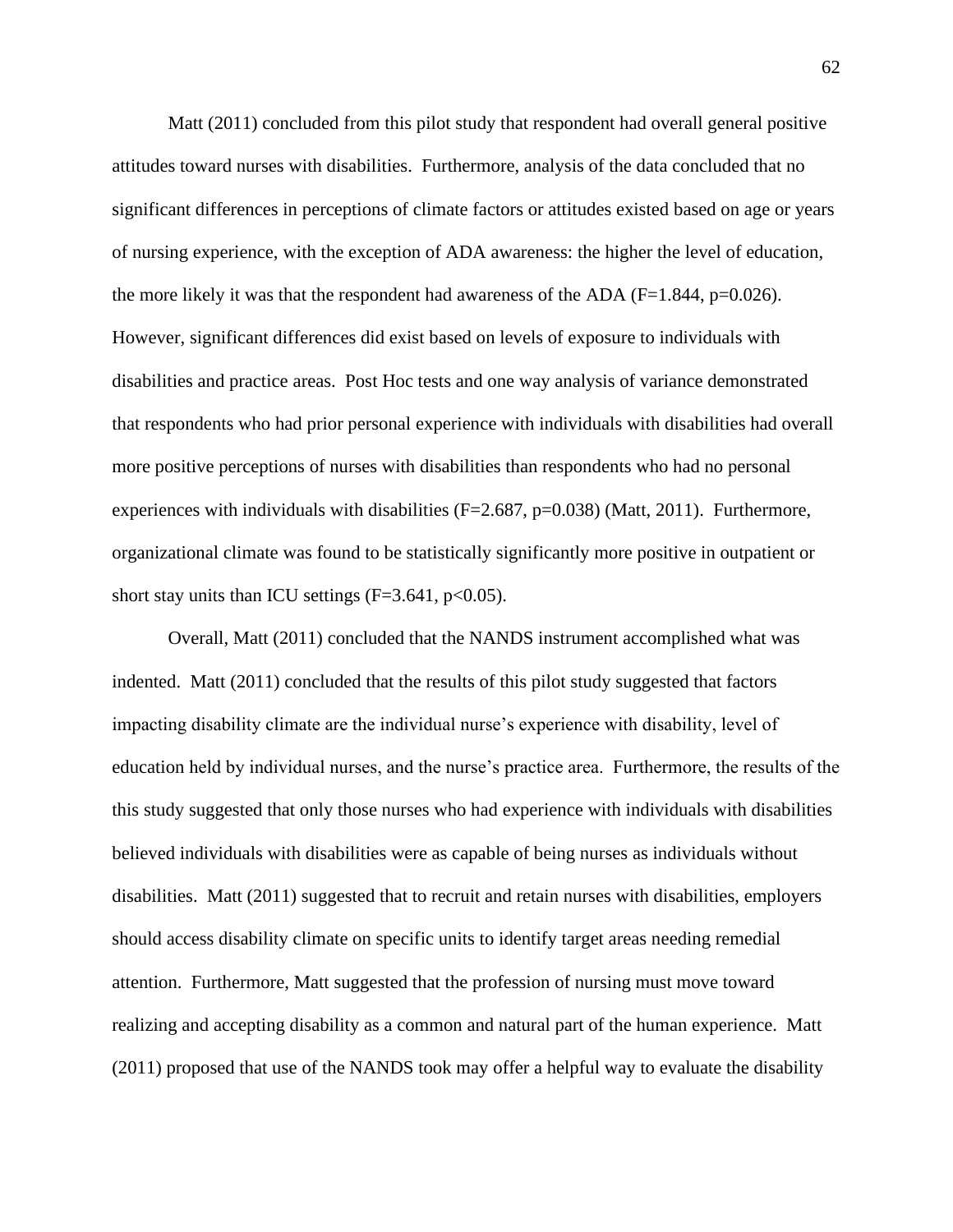climate of an organization and aid in directing nursing leaders to areas where change is needed to create an environment that is more healthy and disability friendly to attract and retain nurses with disabilities within the organization.

This source was classified as a Level III, Quality B piece of evidence. In this piece of evidence, Matt (2011) identified that research to date regarding nurses with disabilities is difficult to obtain. Furthermore, no research existed regarding the factors influencing attitudes of nurses in the hospital workplace toward individuals with disabilities working in the nursing workforce. The purpose of this study, to describe the attitudes of registered nurses toward nurses with disabilities, explore the factors contributing to these attitudes, and explore the concept of disability climate in the hospital setting, was clearly presented and reiterated throughout the article (Matt, 2011). The literature review included 22 sources, six of which were less than five years old; of the 16 sources greater than five years old, one was an EEOC legal document, two were classic documents on disability instrument scales, and one was a classic document on disability climate (Matt, 2011).

The final sample size for this study was sufficient based on the study design (Matt, 2011). However, Matt (2011) identified sample size as a limitation of her study, stating the small sample precluded her from conducting analysis based on respondent's roles, or comparing the perceptions of nurses with and without disabilities. The response rate for this study was also unable to be calculated as there was no way to know how many nurses saw or were emailed a flyer and chose not respond (Matt, 2011). For two of the hospitals, the survey was available over the period of time spanning from November through January (Matt, 2011). This is a time of year when many people are taking extra time off work, or have additional obligations related to the holidays, and this could have negatively impacted survey response rates. Furthermore, the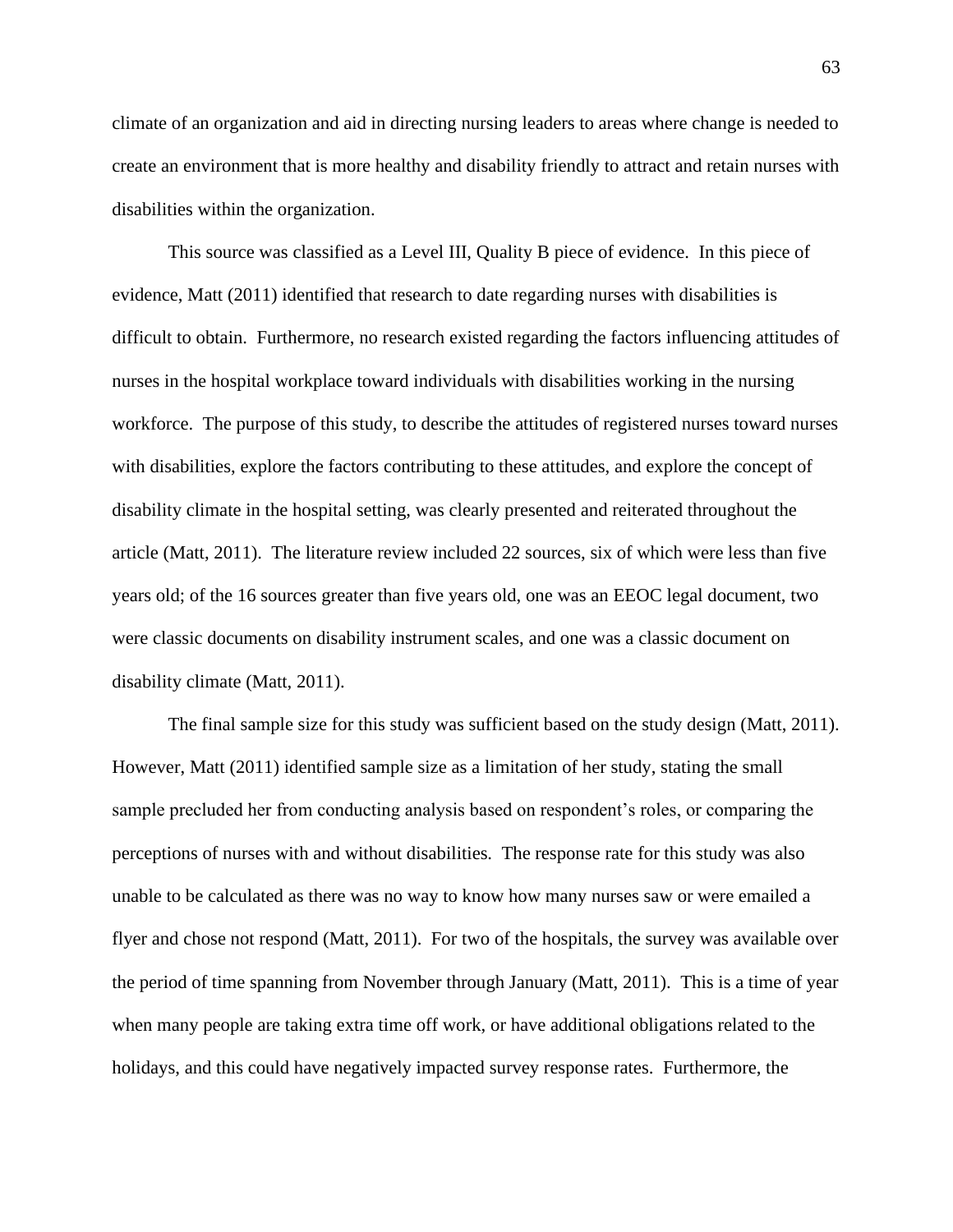geographic distribution of the sample, as well as the similarities between the three hospitals involved in the study, did not allow for generalizability of the study results and removed from the statistical conclusion validity and statistical power of the findings, as well as provided a threat the external validity of the study.

Data collection methods used in this study were clearly described and the data collected was primary data collection (Matt, 2011). The instrument used in this study was a newly developed instrument that was being pilot tested (Matt, 2011). Matt (2011) failed to discuss in the article if the instrument had been evaluated for construct validity or instrument reliability, no Chronbach  $\alpha$  statistics were provided. However, Matt did indicate in the article that the instrument was developed based on a qualitative study she previously conducted, and provided a citation if the reader desired to conduct further evaluation. The article mentioned was also critiqued and analyzed as part of this literature review. In that article by Matt (2008), the only mention of the NANDS was in the "discussion" section where Matt articulated that the factors affecting disability climate should be further developed into an instrument to measure disability climate in the hospital setting. Despite the lack of data on the validity and reliability on the instrument, which may be in part because this was a pilot test of the instrument, study results were presented clearly and completely within the text of the article, as well as in the supplemental tables (Matt, 2011). Furthermore, specific numerical statistical findings such as correlation and analysis of variance and post hoc statistics were provided to the reader. Conclusions were based on the quantitative findings.

Matt (2011) clearly identified the limitations her study. Limitations regarding the sample size, response rate, and lack of generalizability have already been discussed in this critique. Other limitations identified by Matt (2011) included NANDS instrument itself. Matt (2011)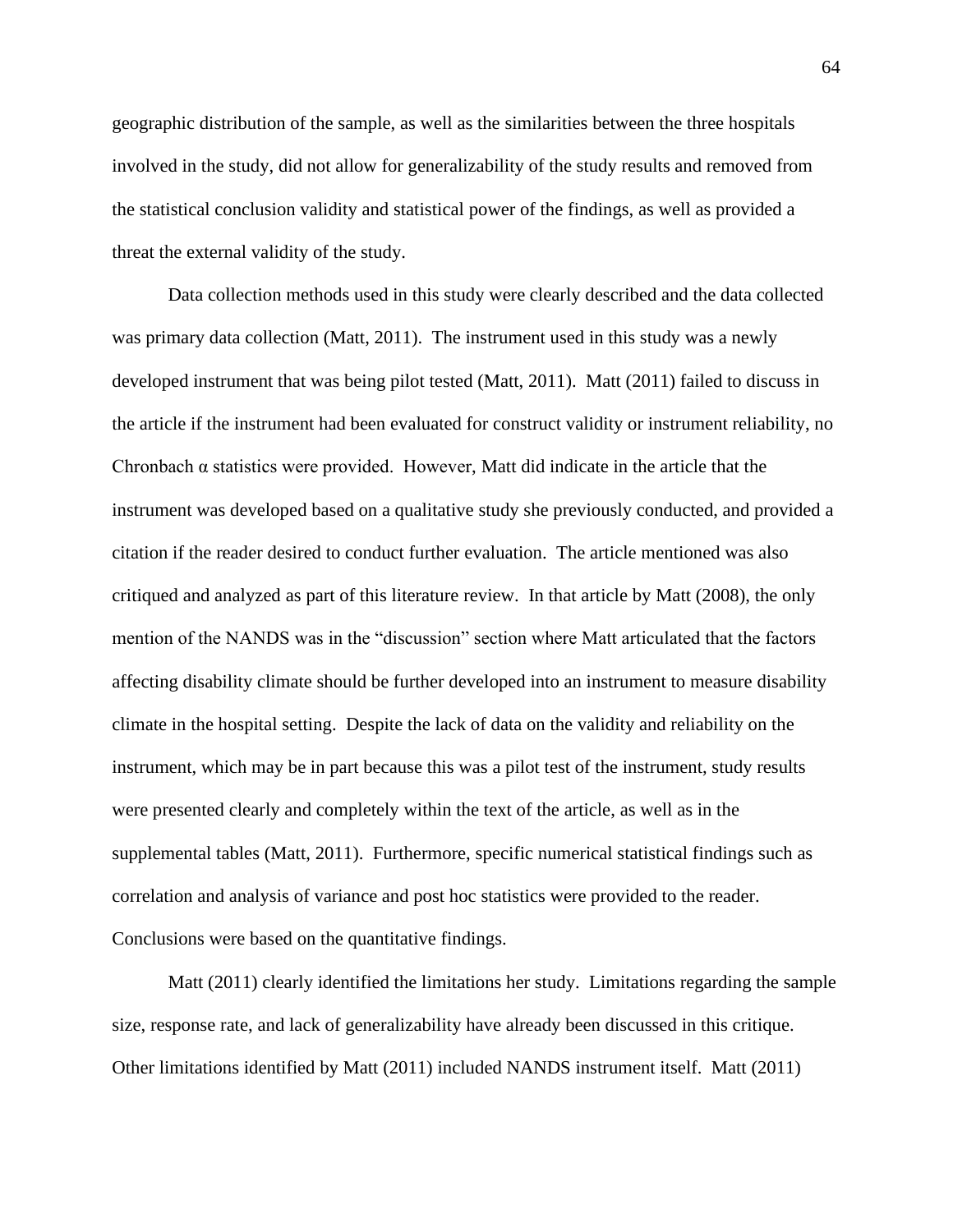identified the response options of 'I don't know', which was ranked as a neutral 4 on the 6-point scale, and 'I prefer not to answer', which was coded as *n* for a not answered question, as options that were chosen frequently by respondents and complicated data analysis. Furthermore, Matt noted that some of the items in the study were worded poorly, and would need to be revised for further studies. The other limitation that Matt (2011) identified was the concern that respondents may have chosen to answer in a manner that they thought would be social desirable rather than in a manner that truly reflected their perceptions and attitudes despite the survey being confidential and anonymous.

Study results were presented clearly in this article. Raw numerical statistical data was discussed and explained in the "Disability climate and nurses' attitudes toward nurses with disabilities" and the "Comparison of perceptions of climate and attitudes" sections, with subsections outlining the findings from the different factors within the two subscales (Matt, 2011). Furthermore, all statistical findings were clearly and accurately portrayed in Tables 2-6 located within the body of the article. Beyond this, the "discussion" section clarified how the results were applicable to the profession of nursing and provided recommendations for nursing practice implementation of the instrument and study findings, as well as further research opportunities and changes that must be made to the instrument. Matt (2011) clearly identified where her findings of no significant differences in attitudes toward nurses with disabilities based on age, level of education or years of experience conflicted with research from the 1970's and 1980's, as well as where her findings collaborated and expanded upon more recent research and literature.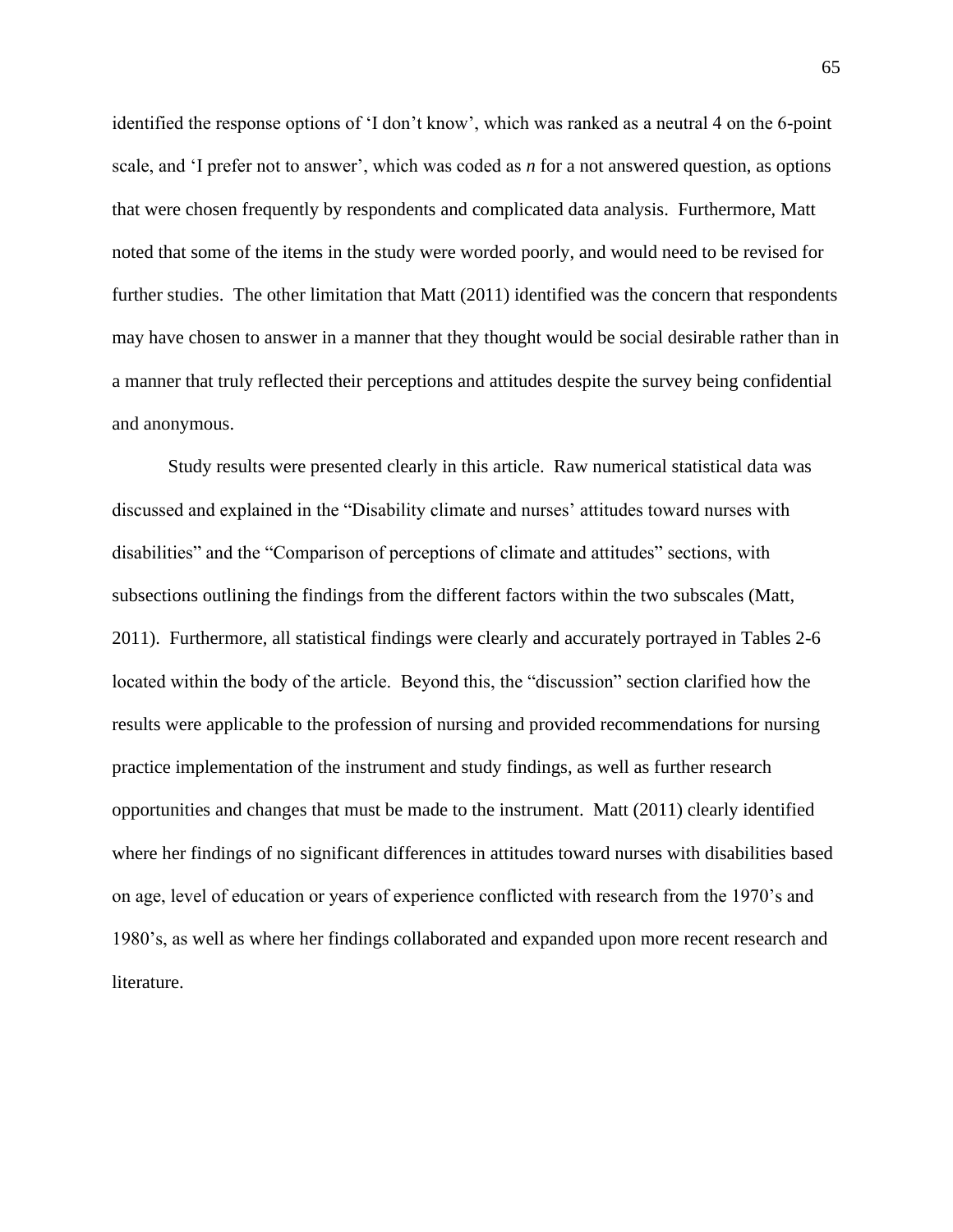# **Summary of literature review section**

Each of the sources used for the literature review of this evidence based practice capstone project were identified, reviewed, critiqued and analyzed based on the level of evidence and quality ratings using the JHEBP Model. Three themes emerged, and the 11 pieces of evidence were sorted in chronological order and organized under which one of the three themes they most closely were associated with. Many articles addressed two or all three themes; for these articles, they were classified under the theme that was discussed in greatest detail, or with the most emphasis.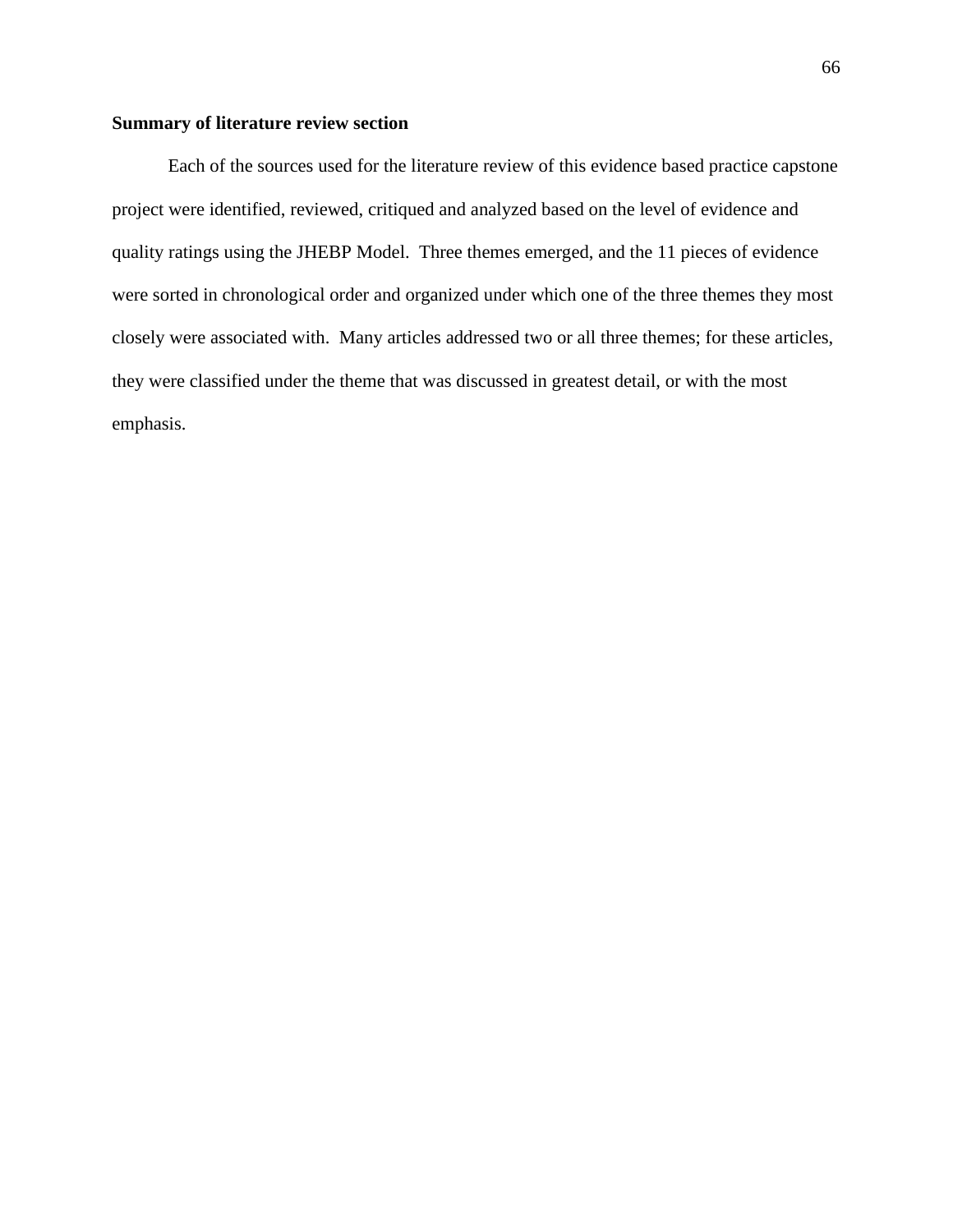#### **CHAPTER IV**

## **RESULTS AND SYNTHESIS**

The exact number of registered nurses with disabilities is unknown, but is estimated at one in five, and is projected to increase as the nursing population continues to age (Neal-Boylan & Guillett, 2008; Wood & Marshall, 2010). As a result of the nursing staffing crisis, and the aging US population, the demand for skilled and qualified RNs has increased (Buerhaus et al., 2017). Researchers and experts in the field of nursing have suggested that many nurses with disabilities possess exceptional clinical knowledge and expertise gained through years of experience both as clinical nurses, and as professionals with disabilities (Matt, 2008; Matt, Fleming, & Maheady, 2015; Neal-Boylan et al., 2012; Spiva, Hart, & McVay, 2011). However, researchers have found that many nurses with disabilities have chosen to prematurely leave the profession of nursing, often related to having felt marginalized, unsupported, and discriminated against because of having a disability (Ferguson et al., 2009; Marks & McCulloh, 2016; Matt, 2008; Neal-Boylan & Guillett, 2008b; Neal-Boylan & Miller, 2014). In order to be compliant with the mandates of the ADA, and respond to the increased demand for registered nurses, health care organizations should examine and address current barriers impacting the recruitment and retention of nurses with disabilities (Matt et al., 2015; Schmidt, MacWilliams, & Neal-Boylan, 2016; Spiva, Hart, & McVay, 2011).

Disability has historically been viewed through one of the two lenses: the medical model, which has defined disability as a functional incapacity of an individual, and a consequence of functional limitations that resulted from physical or mental impairment; or the social model, which alternatively has viewed disability as a social construct that is shaped by environmental factors (Goering, 2015; Hogan, 2019; Scotch, 2000; Smeltzer, 2007). The medical model of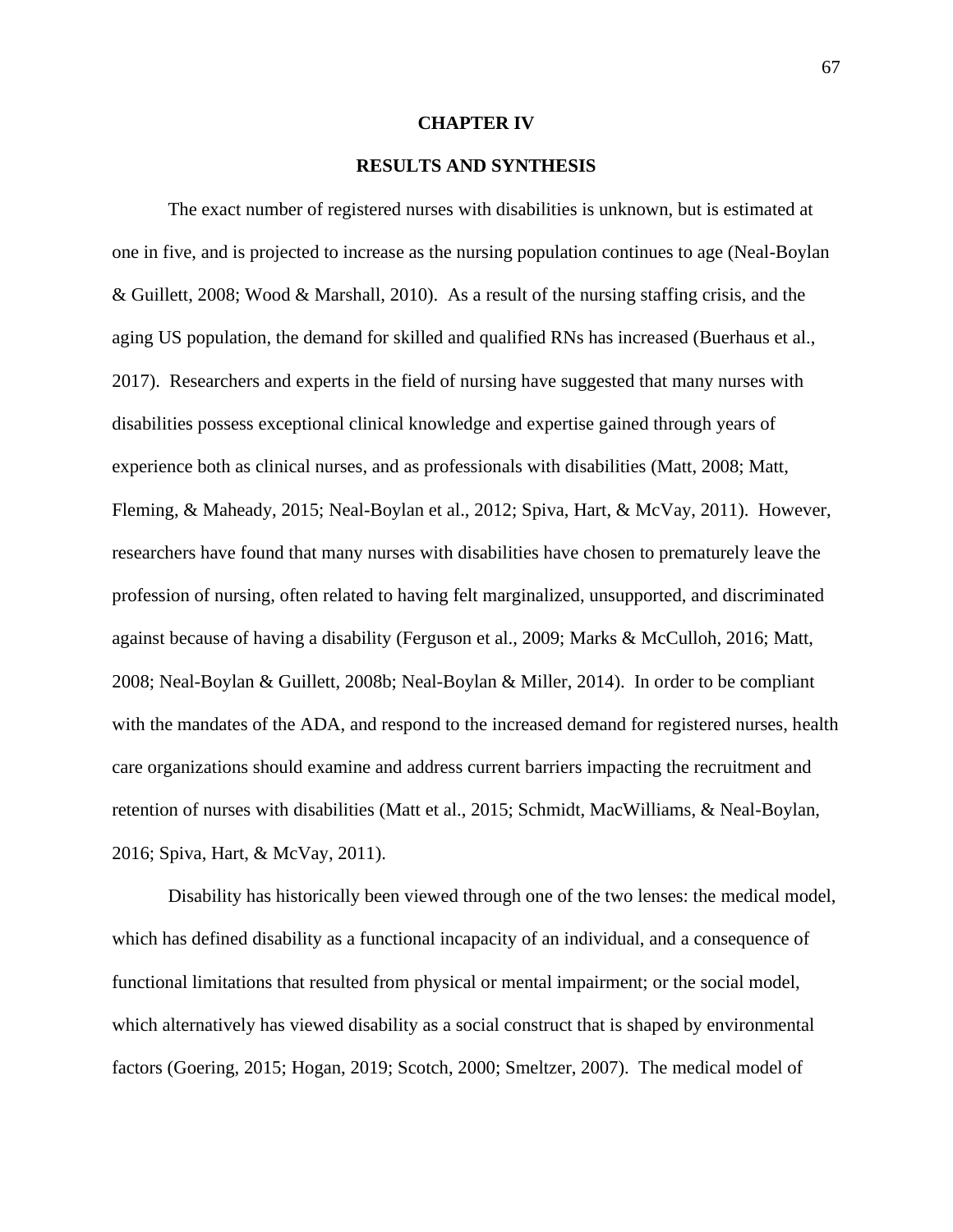disability, which fails to consider the contributions of social and environmental factors on the limitations faced by people with disabilities is often adopted unreflectively by health care professionals (Wasserman et al., 2011). This capstone project, as a review of the literature, has identified, reviewed, and analyzed current evidence to determine if best practice for the recruitment and retention of nurses with disabilities would be a transition away from the medical model of disability and toward conceptualizing disabilities through the social model of disability.

# **Results**

A comprehensive literature review was conducted to identify what evidence currently existed regarding the impact of the medical and social models of disability on the recruitment and retention of nurses with disabilities. The final literature review was composed of eleven articles published between the years of 2008 and 2019. A comprehensive evidence summary matrix is provided in Appendix A. A summary of the article level and quality can be found in Table 1.

Of the 11 articles, six of them were level III evidence, one was level IV evidence, and four were level V evidence. Five of the articles received a quality rating of A, five received a quality rating of B, and one article received a quality rating of C. The article with a quality rating of C was kept as part of the literature review because minimal evidence existed on this topic; to not include the article would fail to provide a complete review and analysis of all the currently available literature. Furthermore, the student author found it important to identify that this article was read and critiqued during the literature review as opposed to implying the article was overlooked and not identified.

The literature review addressed three areas related to the impact of the medical and social models of disability on the recruitment and retention of registered nurses with disabilities within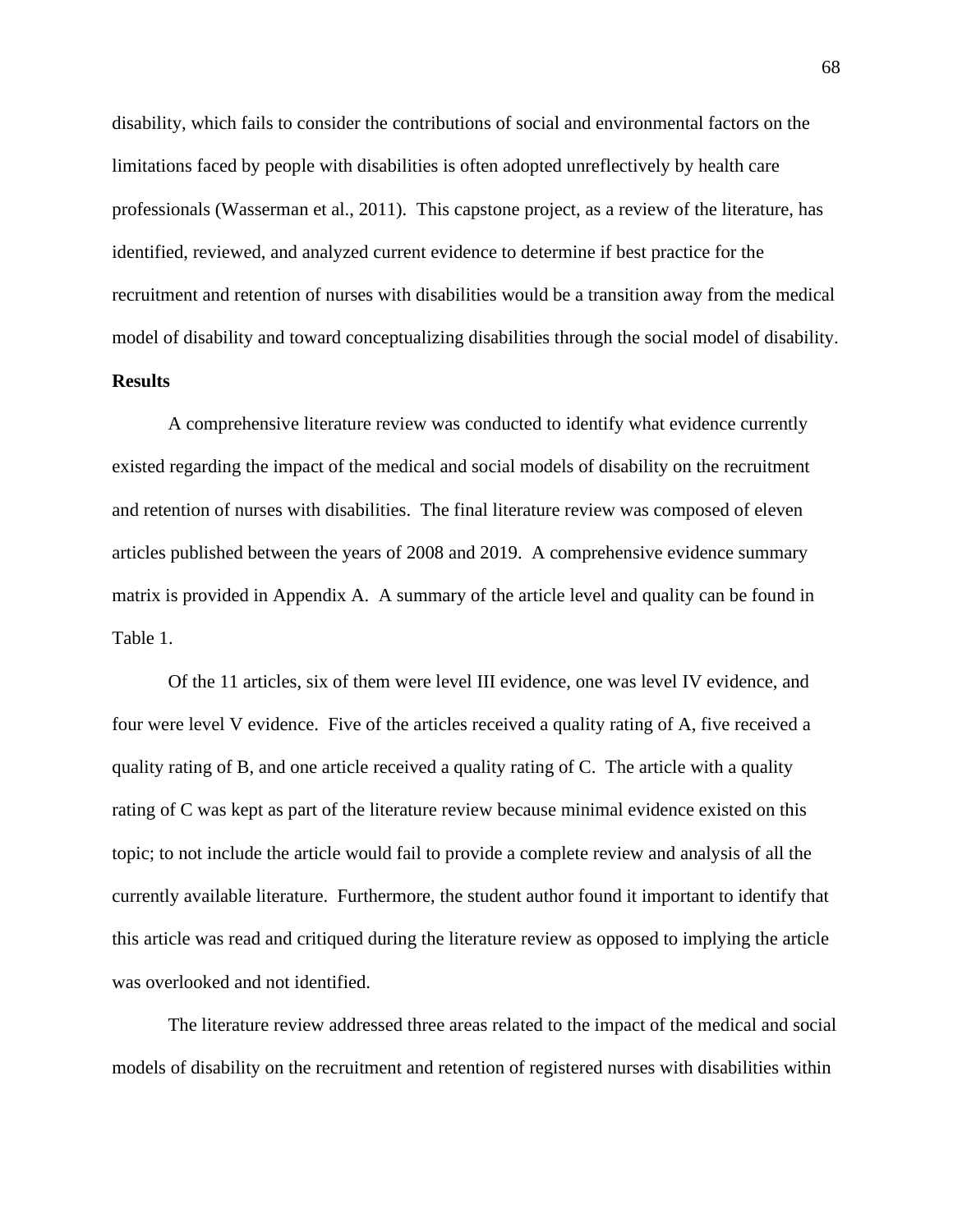| <b>Quality Rating</b> | Evidence |  |  |  |  |  |  |  |  |
|-----------------------|----------|--|--|--|--|--|--|--|--|
|                       | Level    |  |  |  |  |  |  |  |  |
|                       |          |  |  |  |  |  |  |  |  |
|                       |          |  |  |  |  |  |  |  |  |
|                       |          |  |  |  |  |  |  |  |  |
|                       |          |  |  |  |  |  |  |  |  |
| Total                 |          |  |  |  |  |  |  |  |  |

*Number of Articles by Level and Quality*

*Note.* Level and quality grading as per the *Johns Hopkins Nursing Evidence-*

*Based Practice: Models and Guidelines* (Dearholt & Dang, 2012).

the profession of nursing. The first section addressed evidence related to compliance with legal regulations and ethical guidelines. Three articles were classified under this section; all three of these articles were non-research sources. The articles consisted of a literature review, a position statement, and an expert opinion piece. One of the articles was level IV, quality B, and the other two were level V, quality A. A summary of the article level and quality for this theme can be found in Table 2. Two major themes of factors impacting the recruitment and retention of nurses with disabilities were identified from these articles. The first theme was that the current culture of nursing and the disability biases deeply rooted within the pedagogy of nursing, and the medical model of disability, have created systematic barriers and discriminatory attitudes which have marginalized nurses with disabilities and discouraged them from remaining within the profession of nursing (Davidson et al., 2016; Marks & McCulloh, 2016; Neal-Boylan & Miller, 2016). The second theme was that challenges exist between the profession of nursing understanding the spirit of the ADA and operationalizing the rights of nurses with disabilities,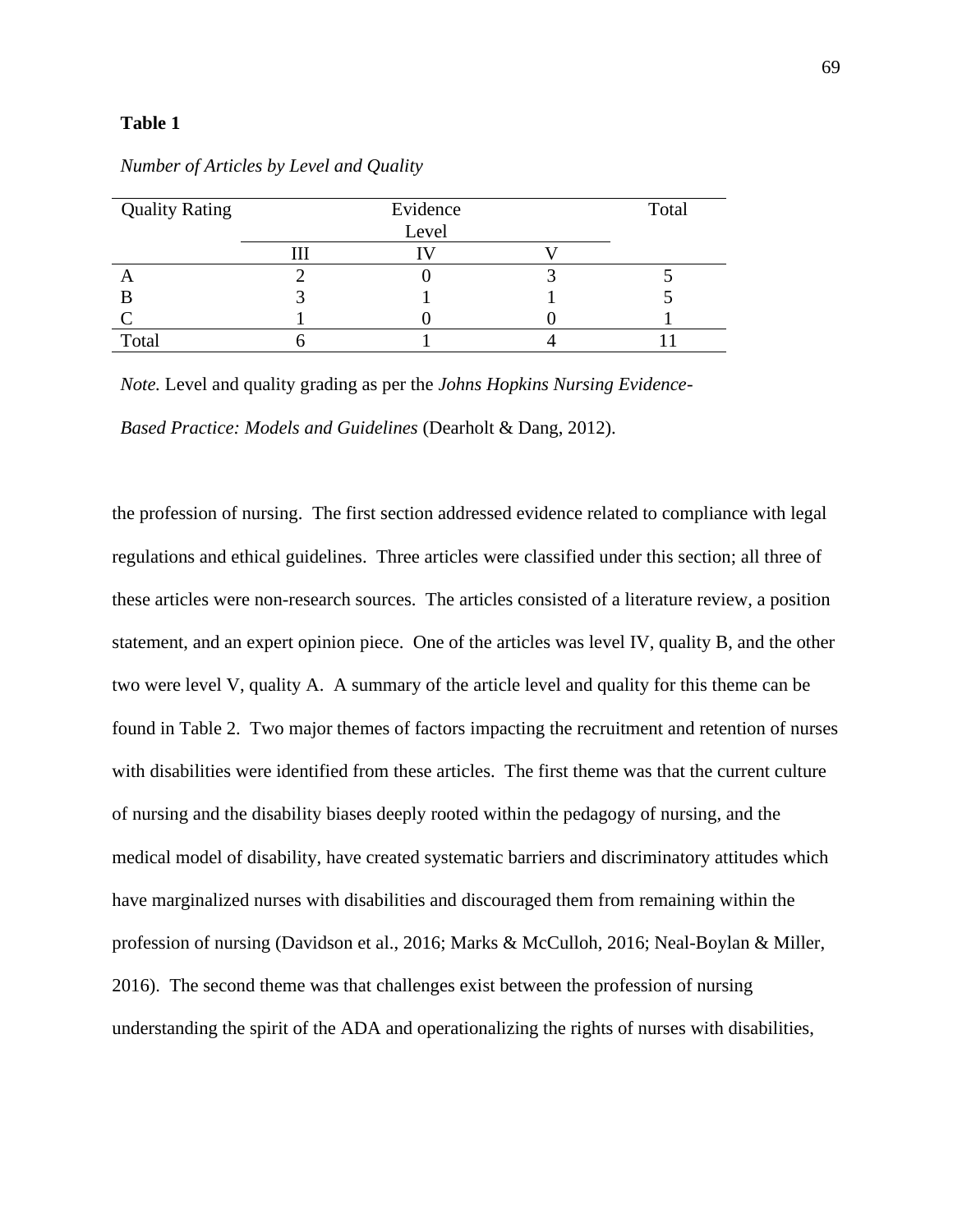| <b>Quality Rating</b> | Evidence |  |  |  |  |  |  |  |  |
|-----------------------|----------|--|--|--|--|--|--|--|--|
|                       | Level    |  |  |  |  |  |  |  |  |
|                       |          |  |  |  |  |  |  |  |  |
|                       |          |  |  |  |  |  |  |  |  |
|                       |          |  |  |  |  |  |  |  |  |
|                       |          |  |  |  |  |  |  |  |  |
| Total                 |          |  |  |  |  |  |  |  |  |

*Number of Articles by Level and Quality for Theme: Legal Regulations and Ethical Guidelines*

*Note.* Level and quality grading as per the *Johns Hopkins Nursing Evidence-*

*Based Practice: Models and Guidelines* (Dearholt & Dang, 2012).

and the responsibilities of nursing administration (Davidson et al., 2016; Marks & McCulloh, 2016; Neal-Boylan & Miller, 2016).

The second section discussed evidence related to addressing the nursing staffing crisis. Four articles were classified under this section. Three of these articles were qualitative research studies, and one article was a non-research expert opinion piece. Two of the articles were level III evidence; one of these articles was quality A, and the other was quality C. Results of the quality C article were not considered. The other two articles were level V evidence; one was quality A, and one was quality B. A summary of the article level and quality for this theme can be found in Table 3. The common theme of these articles was that accommodations, and supportive colleagues and administrators, were the primary facilitators for the successful recruitment and retention of nurses with disabilities (Matt et al., 2015; Neal-Boylan, 2019; Neal-Boylan et al., 2012).

Finally, the third section focused on evidence related to changing how disabilities are viewed within the profession of nursing. Four articles were classified under this section. Two of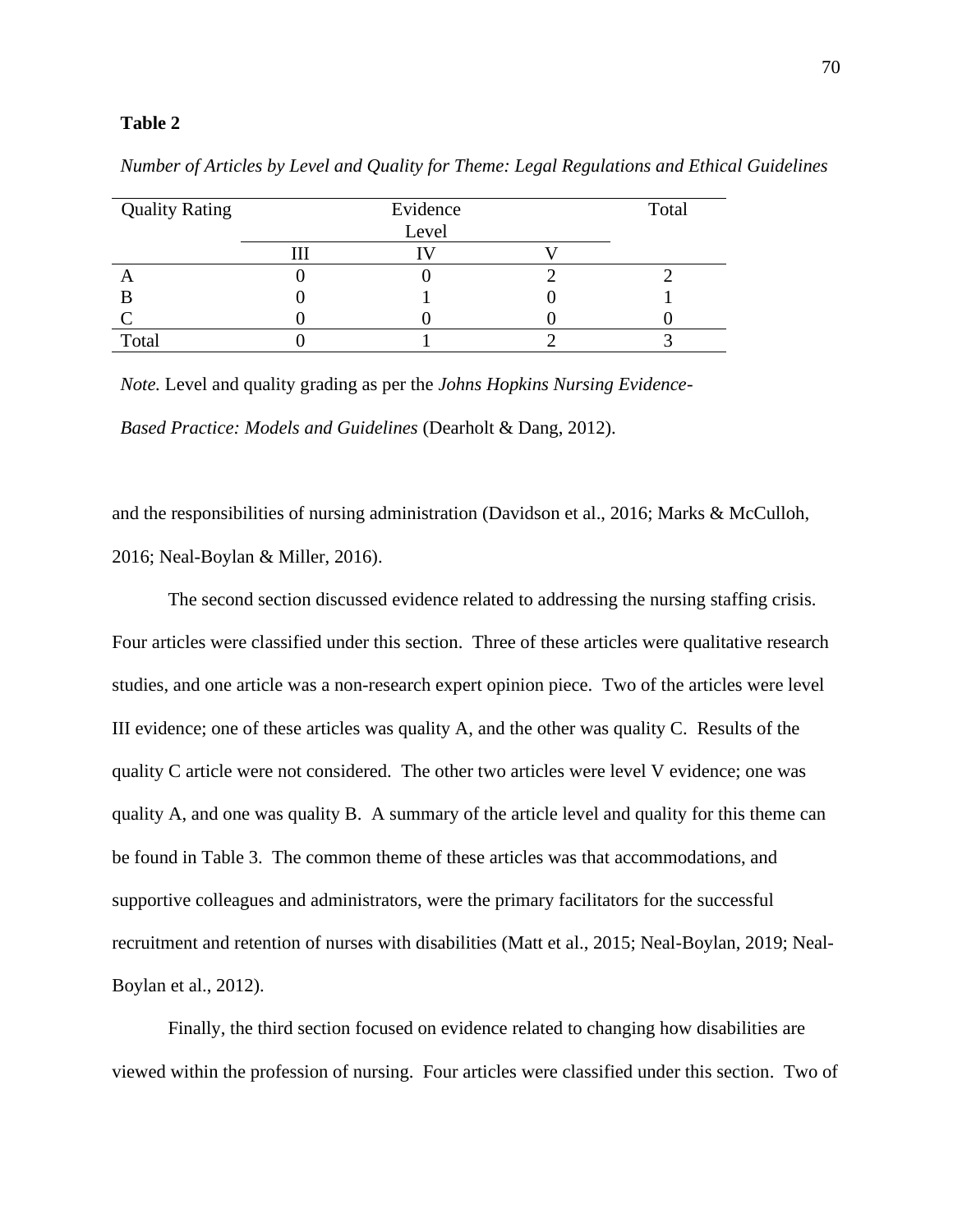| <b>Quality Rating</b> |  | Total |  |
|-----------------------|--|-------|--|
|                       |  | Level |  |
|                       |  |       |  |
|                       |  |       |  |
|                       |  |       |  |
|                       |  |       |  |
| Total                 |  |       |  |

*Number of Articles by Level and Quality for Theme: The Nursing Staffing Crisis*

*Note.* Level and quality grading as per the *Johns Hopkins Nursing Evidence-*

*Based Practice: Models and Guidelines* (Dearholt & Dang, 2012).

these articles were qualitative research studies, and two of them were quantitative research studies. All four of these articles were level III evidence. Furthermore, one of these articles was quality A, and the other three were quality B. A summary of the article level and quality for this theme can be found in Table 4. A common theme of these articles was that the current disability culture within the profession of nursing is not accepting of nurses with disabilities, and this culture has negatively impacted the recruitment and retention of these nurses (Matt, 2008; Matt, 2011; Neal-Boylan & Guillett, 2008(b); Wood & Marshall, 2010). Another theme was that previous positive experience of working with a nurse with a disability, and a nursing leadership team that supported the integration of nurses with disabilities on nursing units, had a positive impact on how nurses perceived and responded to nurses with disabilities as well as the recruitment and retention of nurses with disabilities (Matt, 2008; Matt, 2011; Neal-Boylan & Guillett, 2008(b); Wood & Marshall, 2010).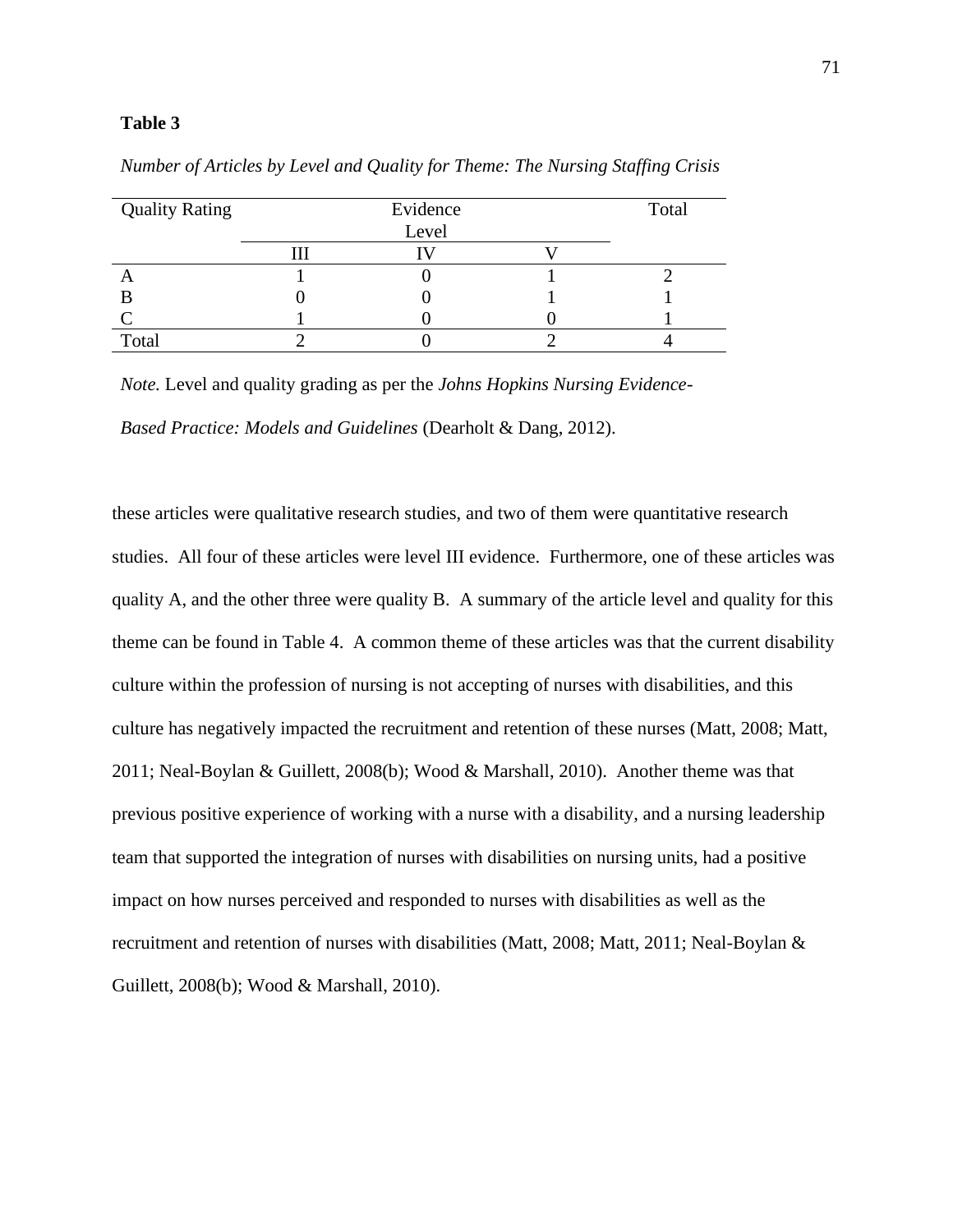| <b>Quality Rating</b> |  | Total |  |
|-----------------------|--|-------|--|
|                       |  | Level |  |
|                       |  |       |  |
|                       |  |       |  |
|                       |  |       |  |
|                       |  |       |  |
| Total                 |  |       |  |

*Number of Articles by Level and Quality for Theme: How Disabilities are Viewed*

*Note.* Level and quality grading as per the *Johns Hopkins Nursing Evidence-*

*Based Practice: Models and Guidelines* (Dearholt & Dang, 2012).

# **Synthesis of Results**

# **Level III evidence**

A total of six pieces of evidence from the literature review were classified as level III evidence. Two of these pieces of evidence were quality A, three were quality B, and one was quality C. The piece of evidence that was quality C was excused from the synthesis of the results. A common theme that emerged from these pieces of evidence was that the current health care environment, and disability culture, is not supportive of nurses with disabilities, which is causing many nurses who have disabilities to hide their disability, or leave the profession of nursing (Matt, 2008; Neal-Boylan et al., 2012; Neal-Boylan & Guillett, 2008(b)). A similar theme that emerged was that the current perception of disabilities within health care emphasizes the limitations that result from having a disability; changing this perception to focus on the value of nurses with disabilities enhances the recruitment and retention of nurses with disabilities (Matt, 2008; Matt, 2011; Neal-Boylan et al., 2012; Neal-Boylan & Guillett, 2008 (b)). The third theme that emerged from these sources was that previous positive experience with a nurse who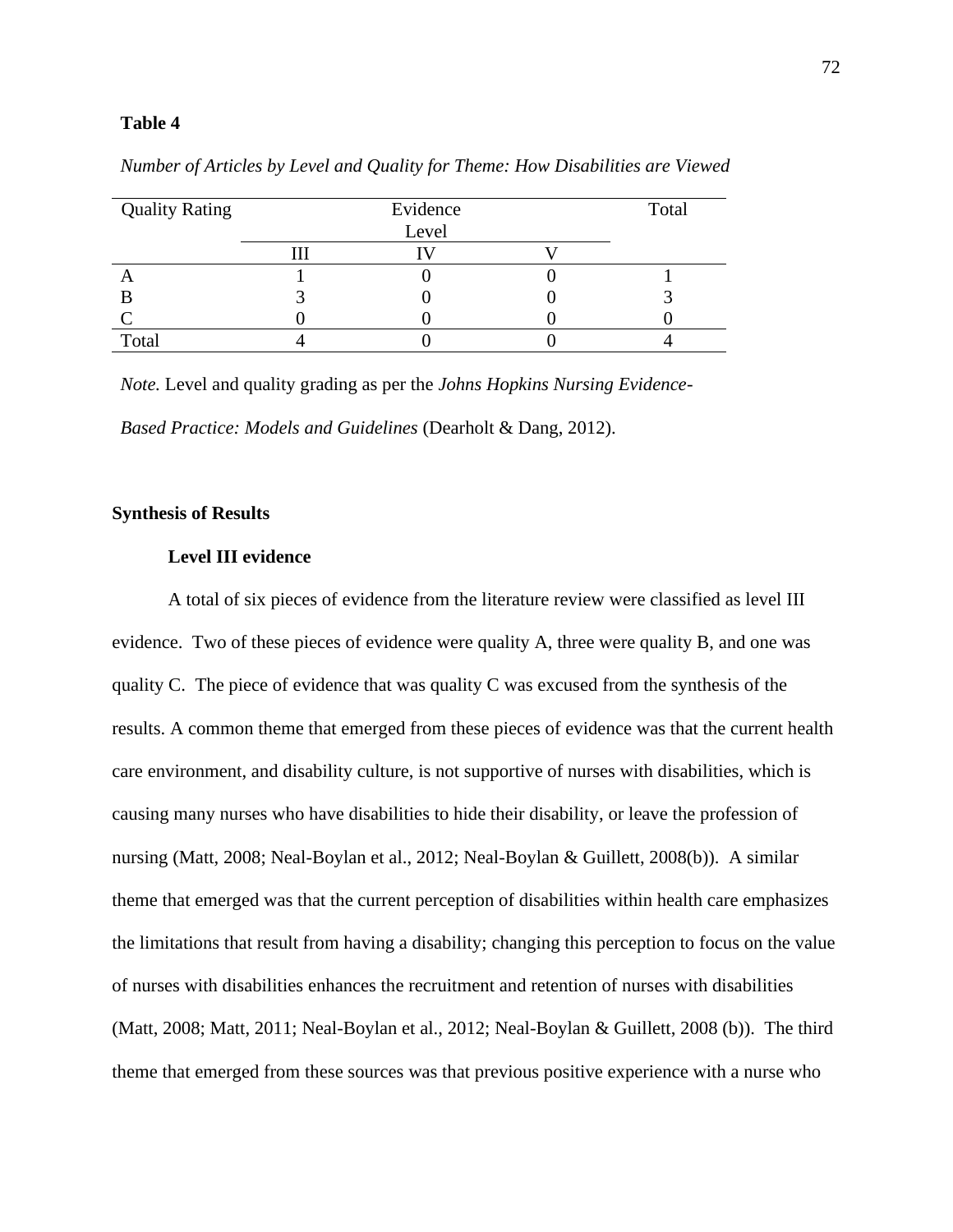has a disability, or support of nurses with disabilities on the part of leadership and administration, had the greatest positive impact on staffs' perceptions of nurses with disabilities and the recruitment and retention of nurses with disabilities (Matt, 2008; Matt, 2011; Wood  $\&$ Marshall, 2010).

# **Level IV evidence**

A total of one piece of evidence from the literature review was classified as level IV evidence. This piece of evidence received a quality rating of B. The results of this piece of evidence emphasized that the current culture of nursing has created systematic barriers, negative attitudes, and prejudices toward nurses with disabilities (Davidson et al., 2016). Specifically, challenges exist between the profession of nursing understanding the mandates of the ADA and operationalizing the rights of nurses with disabilities, and the responsibilities of administration toward these nurses.

# **Level V evidence**

A total of four pieces of evidence from the literature review were classified as level V evidence. Three of these pieces of evidence were quality A, and one was quality B. A common theme that emerged from these pieces of evidence was that reasonable accommodations for nurses with disabilities are a legal mandate, and for the profession of nursing to be compliant with the ADA, and recruit and retain nurses with disabilities, leadership and management should receive further education on disability law, and what nurses with disabilities can contribute to the workplace (Matt et al., 2015; Neal-Boylan, 2019; Neal-Boylan & Miller, 2015). The other theme that emerged from these sources was that the culture of nursing within an organization, and the model through which disability is viewed, directly impact the recruitment and retention of nurses with disabilities (Matt et al., 2015; Neal-Boylan, 2019; Marks & McCulloh, 2016).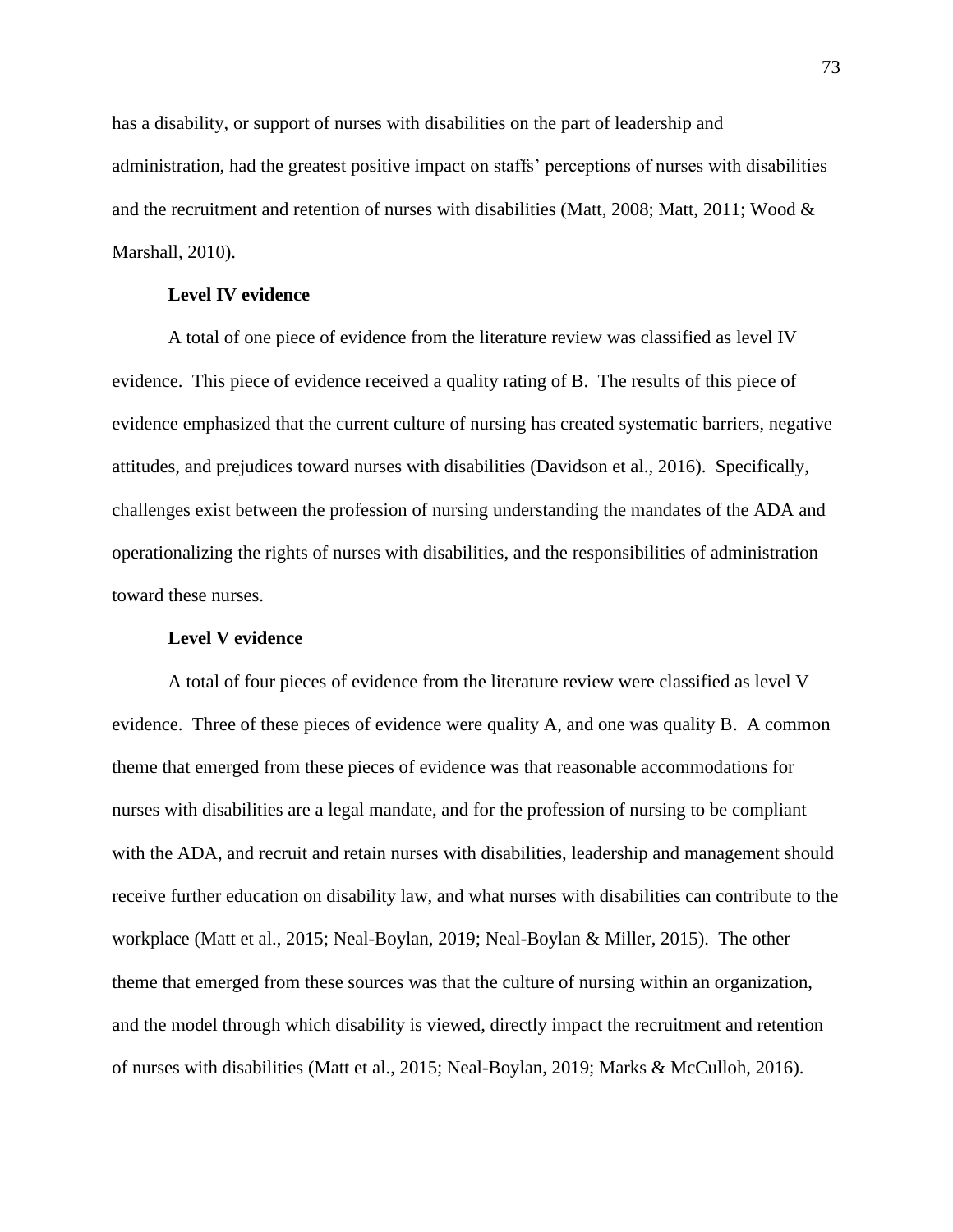# **Chapter Summary**

In this chapter, the results and findings from the literature review were identified and discussed. The articles in this literature review were all classified as level III, IV, or V. First the number of articles at each level, and the quality rating of articles at each level were identified. Next, the number of articles for each section of the literature review, as well as the level and quality of the articles were stated; common themes for each section of the literature review were also identified. Finally, in the synthesis of results, the common themes within each level of articles were identified and discussed.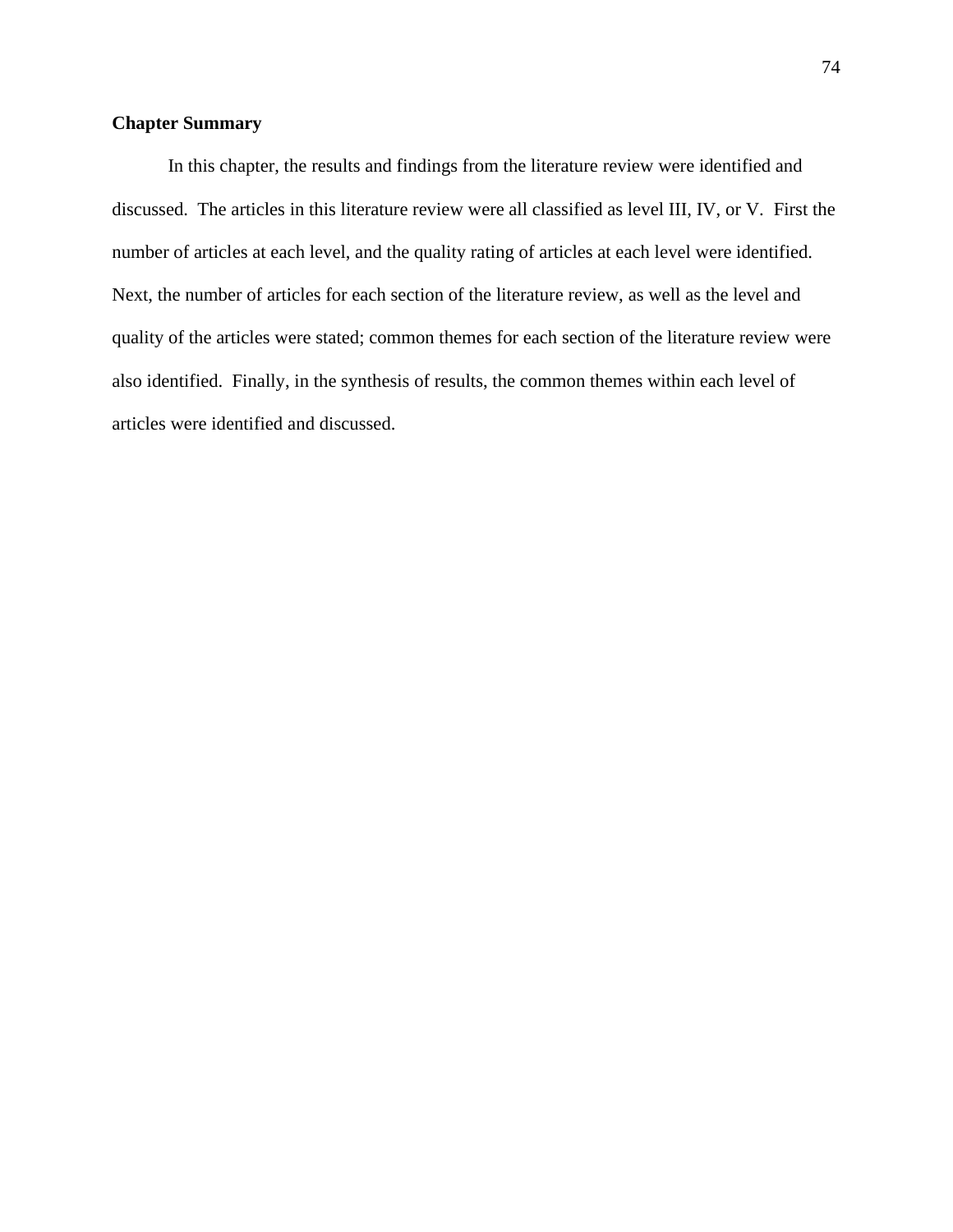#### **CHAPTER V**

# **DISCUSSION AND CONCLUSION**

The medical model of disability is based on the view that disability is caused by disease or trauma, and its resolution or solution is an intervention provided and controlled by professionals; in this model, disability is considered as residing within the individual (Smeltzer, 2007; Wasserman et al., 2016). In contrast, the social model of disability is based on the view that disability is socially constructed, and is the consequence of a lack of awareness that a modification or accommodation can enable an individual to live a full and productive life; in this model, society, and the environment created by society, are the causes of disability (Smeltzer, 2007; Wasserman et al., 2016). Traditionally, heath care professions, including nursing, have viewed disability through the medical model (Boyles et al., 2008; Hogan, 2019). According to Marks and McCulloh (2016), the medical model of disability has permeated nursing practice, and lead to nurses with disabilities being intrinsically perceived as lacking the capacity to be functionally successful in the nursing profession.

Currently, challenges exist within the profession of nursing between understanding the mandates of the ADA and operationalizing the rights of nurses with disabilities, and the responsibilities of nursing administration (Davison et al., 2016; Marks & McCulloh, 2016; Neal-Boylan et al., 2012; Neal-Boylan & Miller, 2015). Specifically, the current disability culture and climate, as supported and reinforced by the medical model of disability, do not promote the recruitment and retention of registered nurses with disabilities (Marks & McCulloh, 2016; Matt, Felming, & Maheady, 2015; Wood & Marshall, 2010). Rather, researchers have repeatedly identified a common theme of nurses leaving the nursing profession, often expressing sentiments of being pushed out, because of repeatedly facing judgment and excess barriers to employment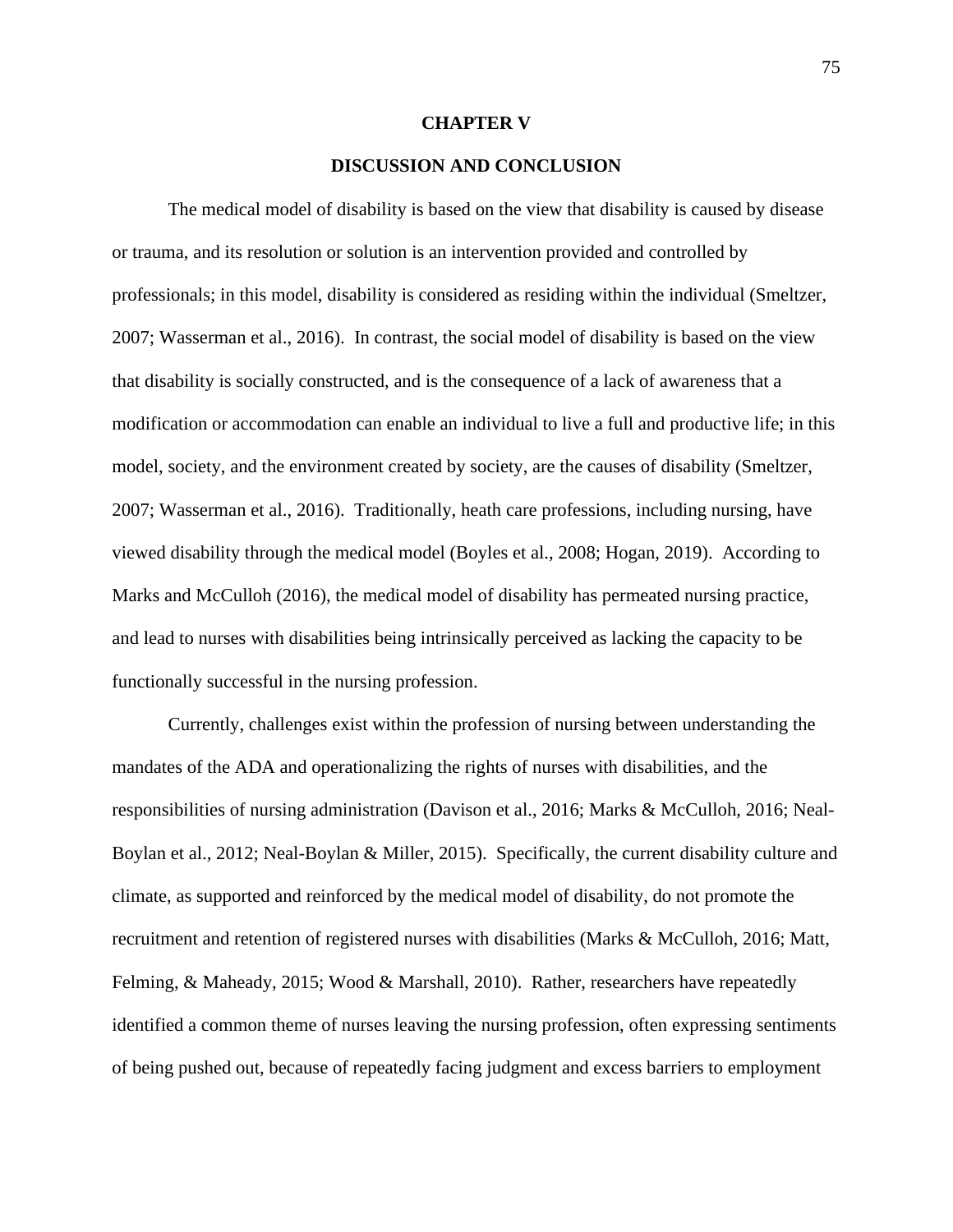resulting from being identified as having a disability (Neal-Boylan et al., 2012; Neal-Boylan & Guillett, 2008a; Neal-Boylan & Miller, 2015; Wood & Marshall, 2010). The exit of these nurses from the profession has compounded the current nursing staffing crisis and unnecessarily removed nursing expertise and knowledge from the bedside (Matt, Fleming, & Maheady, 2015; Spiva, Hart, & McVay, 2011). This capstone project, and review of the literature, was conducted to assess if a transition, by the profession of nursing, from conceptualizing disability through the lens of the medical model to the lens of the social model of the disability would positively impact both the recruitment and retention of RNs who identify as having a permanent disability.

#### **Discussion of Findings**

The review of the literature identified both the common barriers, and facilitators, for the recruitment and retention of nurses with disabilities. The model through which disability was viewed and conceptualized, played a role in impacting barriers, as well as facilitators, for the recruitment and retention of nurses with disabilities. Historically, nursing was viewed a vocation, with an emphasis on tasks and physical skills. Over time, nursing has developed into a profession that requires an advanced clinical knowledge base, and subject matter expertise. Furthermore, as the profession of nursing has grown and diversified, nurses have begun working in non-traditional settings where physical tasks are barely even a job function, no less a job requirement. When organizations and nurses emphasize physical skills, such as lifting and turning patients, the abilities of nurses with physical disabilities are minimized, and their limitations are seen as impairments to accomplishing the essential functions of the job. When an organization recognizes the evolution of nursing into a profession grounded in critical thinking, decision-making, and advanced knowledge expertise, physical limitations have far less an impact on a nurse's capability of performing essential job functions.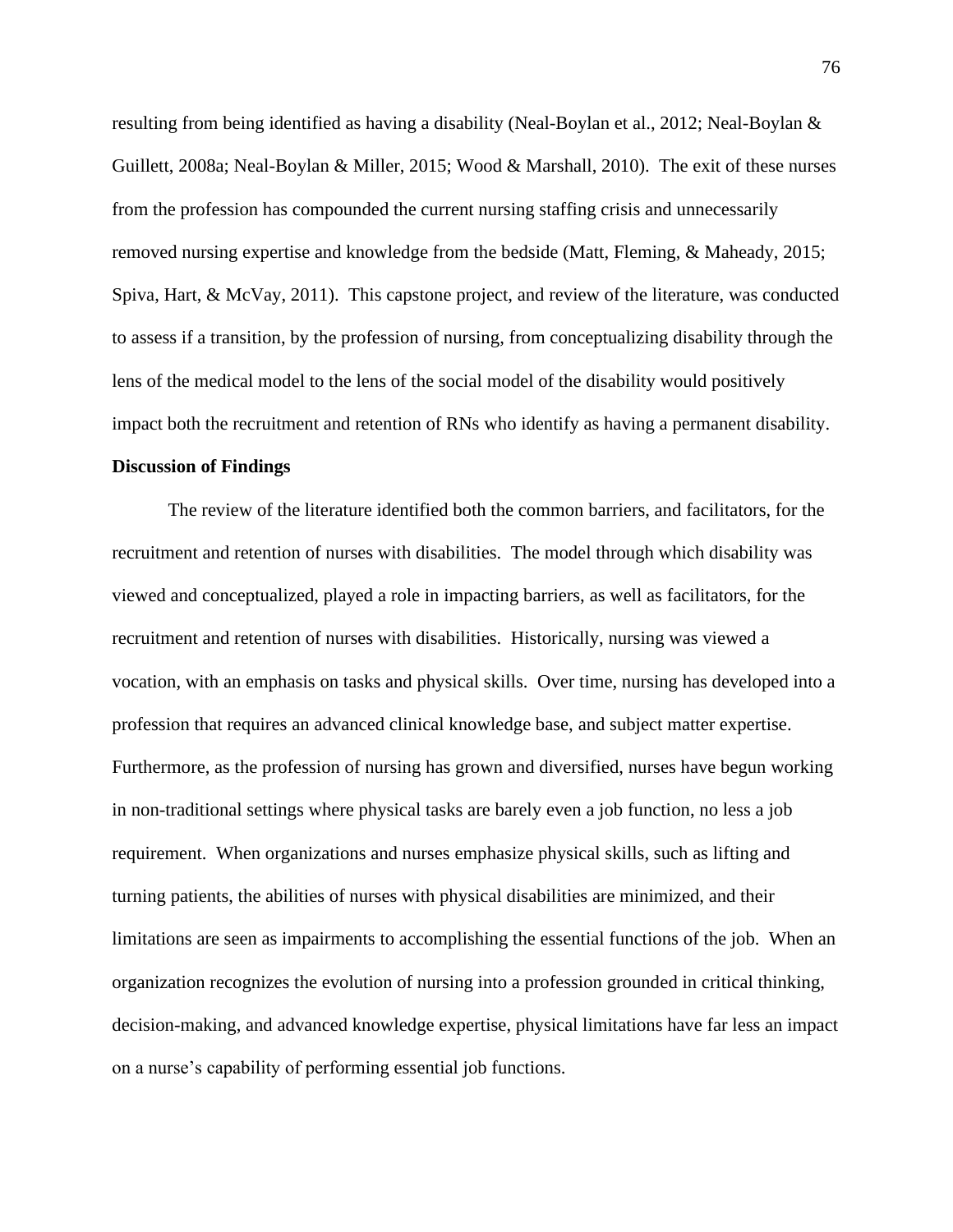The culture of an organization can impact how nurses with disabilities are viewed and perceived. The culture of the perception of disability is often grounded in the model through which disability is viewed. Because nurses have been educated to access and conceptualize disability through the lens of the medical model, they intrinsically perceive a disability as a limitation that resides within the person of the nurse who has a disability (Boyles et al., 2008; Goering, 2015; Hogan, 2019; Wasserman et al., 2016). Nurses with disabilities have left the profession of nursing because of the barriers that have resulted from how disabilities are viewed and conceptualized within the profession. In order to recruit and retain these nurses, the root cause of the problem should be addressed: a medical model conceptualizes a disability as an inherent limitation of an individual person, and therefore fails to consider the impact of environmental accommodations. When disabilities are viewed through a social model, the limitations are no longer a constraint of the person, but of the environment. When the perception of focus is transferred from the limitations that a disability creates, to the values of experience and expertise that these nurses with disabilities have, the recruitment and retention of nurses with disabilities is enhanced (Matt, 2008; Matt, 2011; Neal-Boylan et al., 2012; Neal-Boylan & Guillett, 2008 (b)). One method of achieving this change in perception of disabilities would be if the profession of nursing were to embrace the social model of disability, as the social model of disability views what is disabling for an individual not as a limitation of the person, but as a limitation of the alterable physical or social environment and institutional definitions of normal (Goering, 2015; Smeltzer, 2007; Wasserman et al., 2016). Not only does a social model of disability encourage compliance with the legal mandates of the ADA, and the ethical guidelines of the ANA, but a social model of disability embraces the abilities, skills, and knowledge that nurses with disabilities have. A social understanding of disability promotes organizations to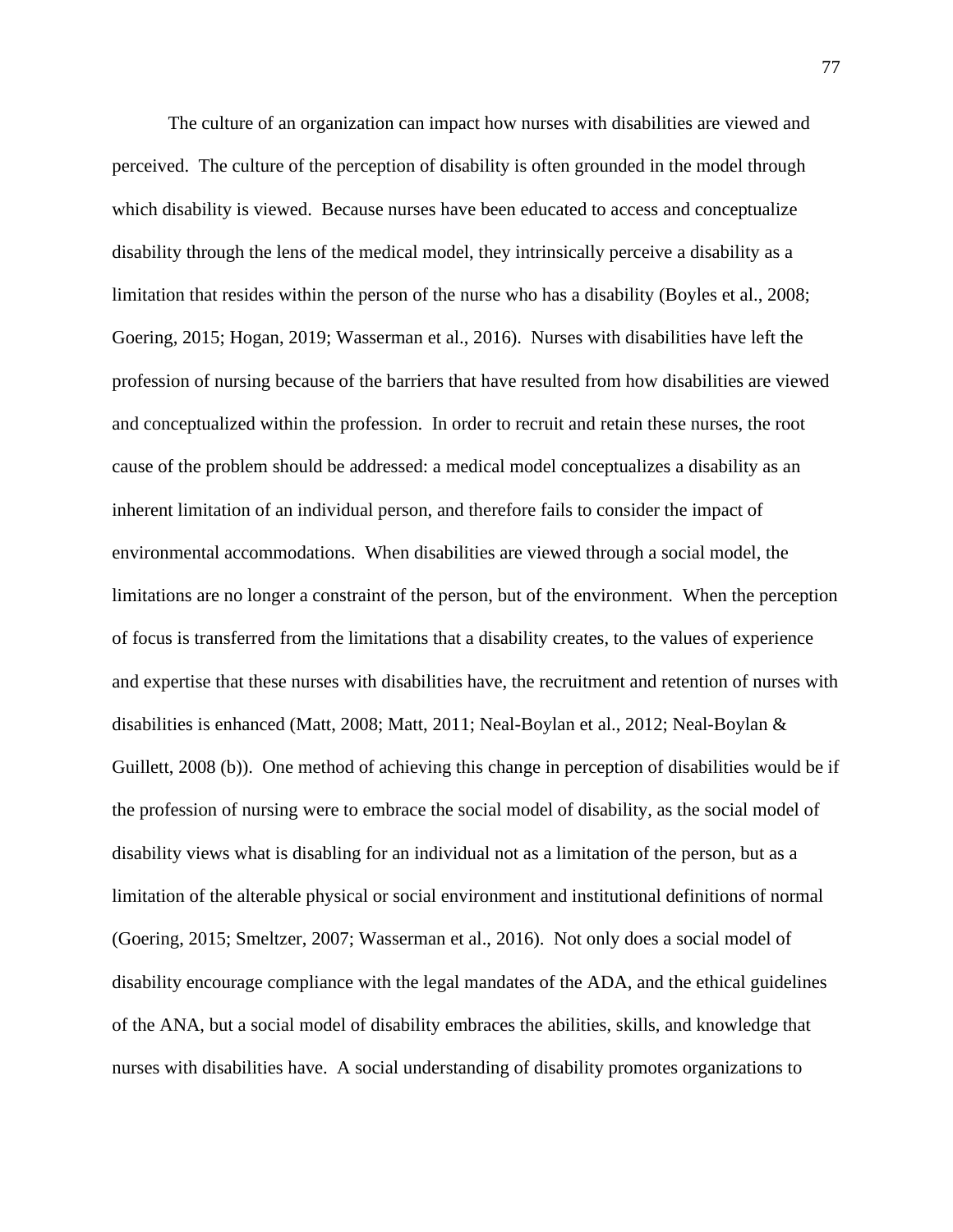adapt the environment so all staff can achieve their full potential, and the patients, as well as other staff, can benefit from the experience, knowledge, and unique perspective these nurses bring to the profession.

### **Implications of Findings**

The findings of this capstone project and review of the literature provided direct implications for nursing administration and nursing education, as well as nursing practice. The first implication is that nurse administrators and nurse educators, should assess how they, as individuals and as representatives of organizations, are viewing disabilities and identify the lens through which disability is being conceptualized. Nurse administrators and nurse educators should then ask themselves if this lens is the most appropriate lens, and what limitations the lens they choose to view disability through is creating.

Nurse administrators play a pivotal role in creating and maintaining organizational environments that foster the inclusion, recruitment, and retention of registered nurses with disabilities (Matt, 2008). Specifically, the personal attitudes and opinions held by nursing administrators have had a direct impact on the sentiments of managers, other nurses, and support staff. Furthermore, an organization's ability to be compliant with the ADA, and successfully manage employees with disabilities, is reliant upon the administration's knowledge and understanding of the regulations and mandates of the ADA (Davis, 2005; Kaye, Jans, & Jones, 2011). The ADA supports the social model of disability, and provides a complex view of disability and disability-related discrimination as it focuses on the relationship between an individual's impairment and the workplace environment in which the individual must function (Scotch, 2000). Findings from this capstone project have demonstrated that successful disability management, and the recruitment and retention of nurses with disabilities, is dependent upon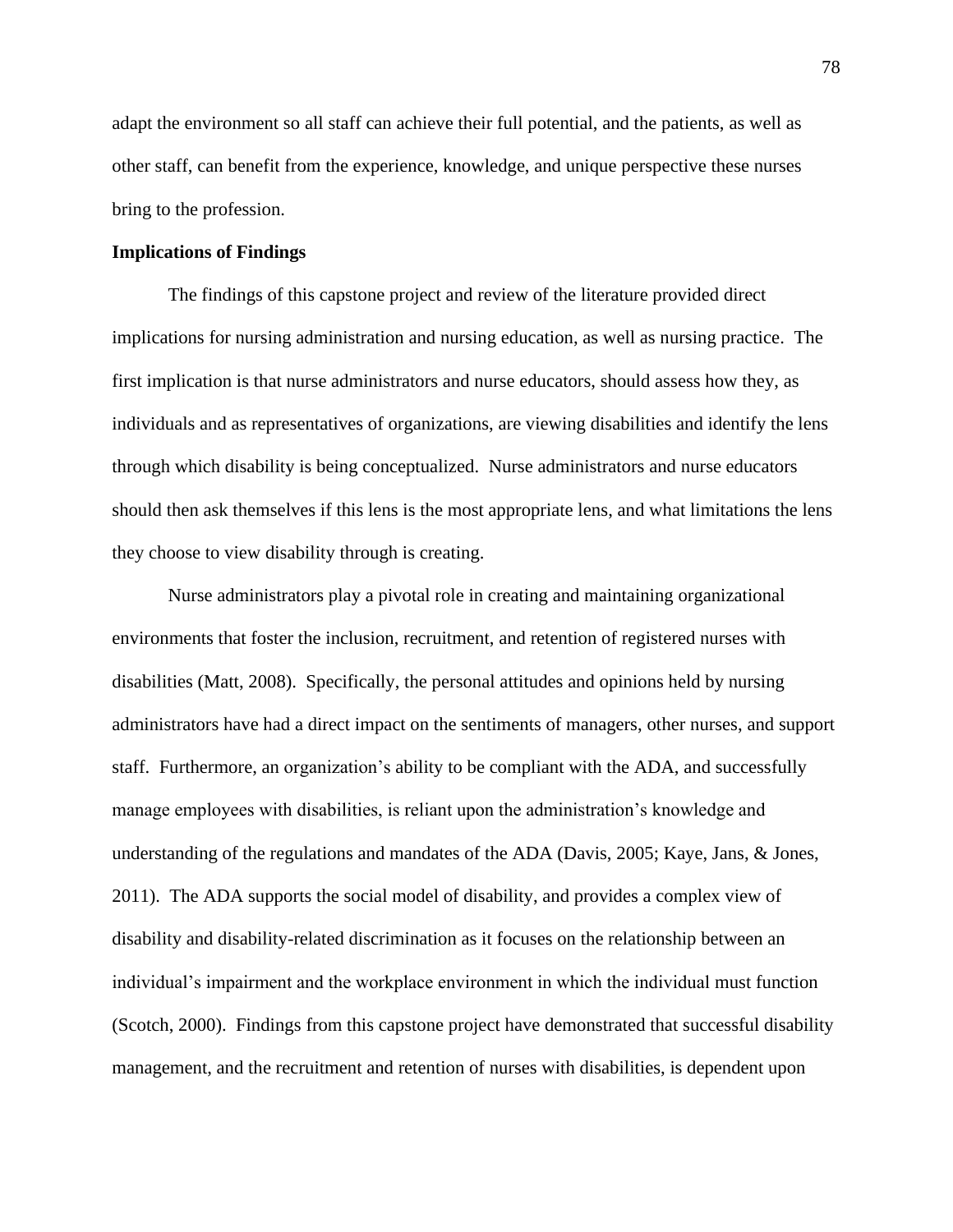both accepting a contemporary social model of disability, and the formal and visible support of nursing administration (Davis, 2005; Neal-Boylan & Guillett, 2008(b); Neal Boylan et al., 2012).

The recruitment and retention of RNs with disabilities has been shown to positively impact patient care outcomes (Schmidt et al., 2016). Specifically, health care professionals with disabilities have a unique wealth of knowledge pertaining to achieving goals through accommodations, as well as increased understanding and knowledge of living with a disability, which has directly benefited their patients with disabilities (Neal-Boylan et al., 2012; Waliany, 2016). Furthermore, patients perceived nurses with disabilities as being more empathetic and sensitive to the individual needs of patients. Health care providers who had disabilities tend to be more knowledgeable of disabilities in general, and better prepared than their co-workers without disabilities to assist their patients in obtaining disabilities services and accommodations (Matt, 2008; Neal-Boylan et al., 2012). The recruitment and retention of nurses with disabilities has impact beyond compliance with the law; it is recruitment and retention of talent, ability, experience, and role models that demonstrates to the public a supportive and inclusive health care organization.

## **Limitations for Consideration**

The primary limitation of this capstone project and review of the literature would be the limited amount of evidence-based literature available on the topic. There are no statistical data available that documented the number, or prevalence, of registered nurses with disabilities. Nurses with disabilities are often reluctant to disclose their disability status, making conducting studies on this sub-population of nurses extremely complicated. Therefore, all of the studies included in this capstone project relied on convenience sampling. Furthermore, this project included an exhaustive review of the literature since the onset of the ADAAA in 2008, and still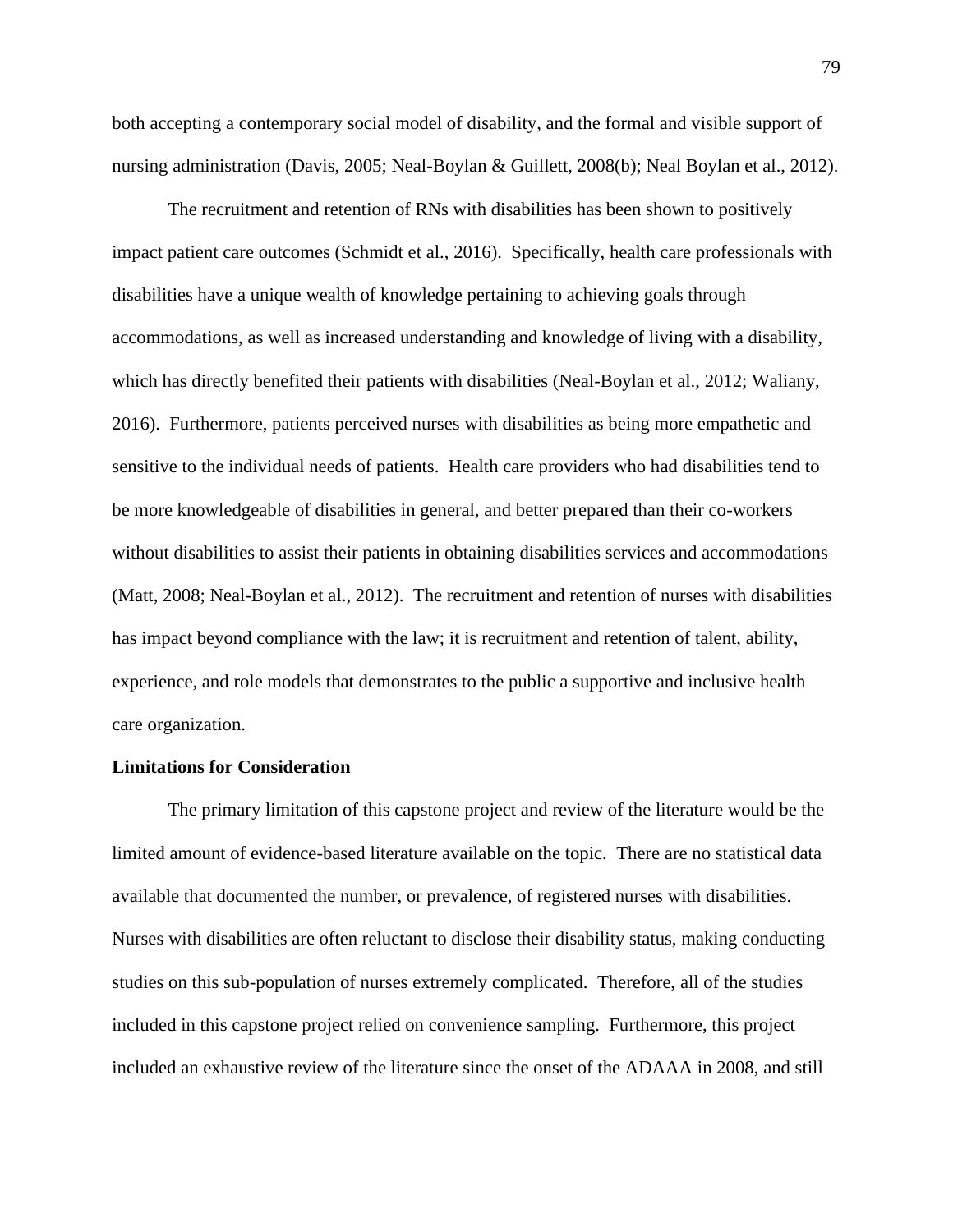only yielded 11 sources. A further limitation would be that of these 11 sources, seven of them were written by two authors who are the primary subject matter experts.

The student author would also like to disclose her own personal biases as a possible limitation to this capstone project. The student author, while not registered as a student with a disability at the graduate level, was registered as a student with a disability at the undergraduate level while obtaining her bachelor's degree in nursing. Furthermore, the student author also has an immediate family member who has a permanent disability.

### **Identified Gaps in Findings and Recommendations**

A significant gap in the findings from this capstone project and review of the literature would be the overall lack of quantitative data available to answer the PICO question. The literature review yielded 11 sources. Of those sources, there were only two quantitative studies. Furthermore, one of the studies was a pilot study of a new instrument. There are currently no valid and reliable instruments available to assess the recruitment and retention of nurses with disabilities. Furthermore, no Level I or Level II evidence existed for this PICO question. As demonstrated through the Synthesis and Recommendations Tool provided in Appendix B, the evidence that was obtained and analyzed through this capstone project and review of the literature was good and consistent evidence. Based on these findings, further investigation through the use of quantitative research studies, quasi-experimental studies, and longitudinal studies should be conducted. If these further studies continue to yield promising results, pilot testing would be recommended before the profession of nursing makes a practice change from viewing disability through the lens of the medical model to conceptualizing disability through the lens of the social model of disability.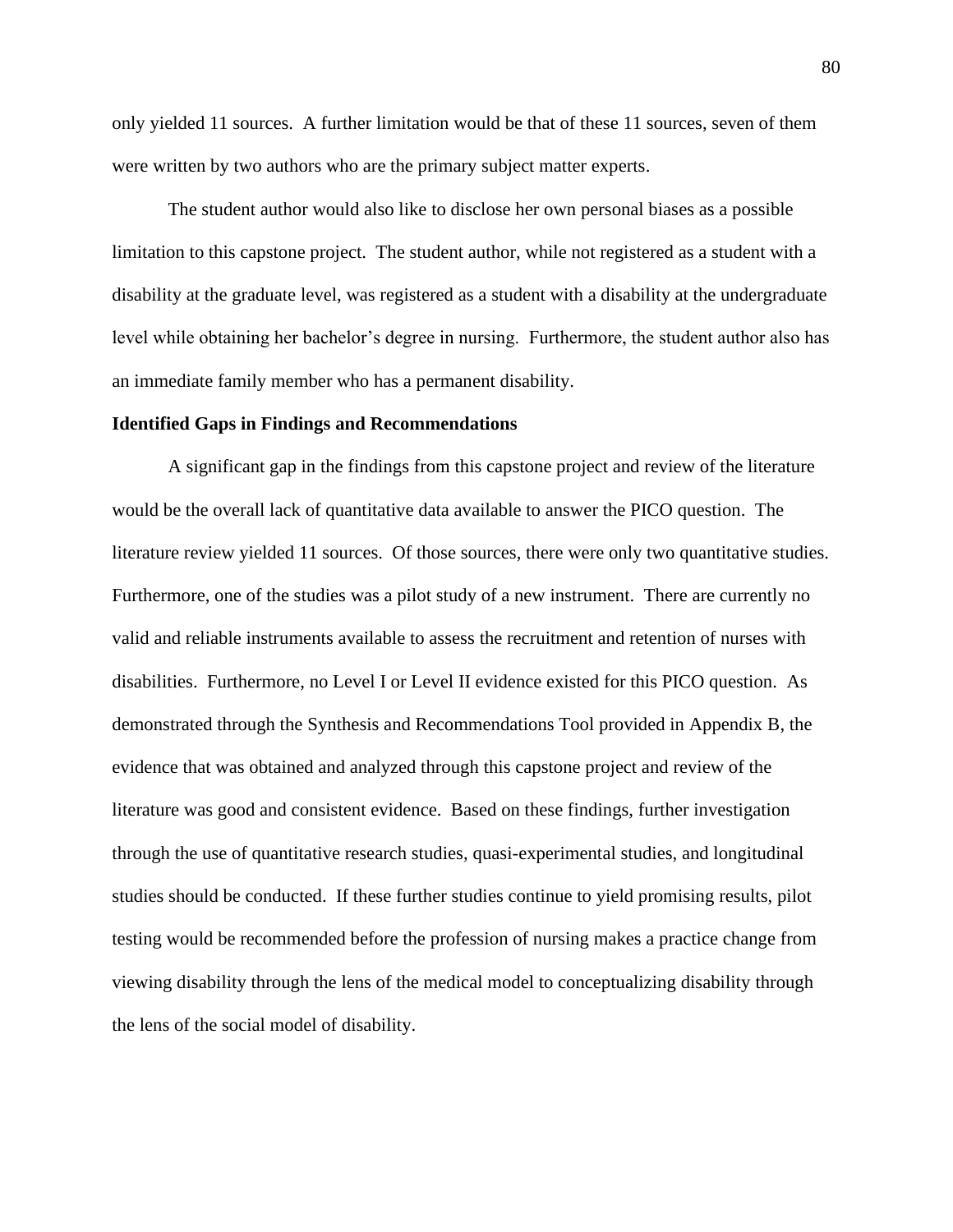## **Chapter Summary**

This chapter discussed the conclusions drawn from the evidenced based practice capstone project and review of the literature based on how the evidence answered the PICO question. The chapter began with a discussion of the student author's findings and perspectives as a subject matter expert. Next, implications of the findings for both nursing administrators and nursing practice were discussed. Limitations of the project were identified and addressed. Gaps in the current literature were also identified. Finally, recommendations for future research and practice change were suggested.

#### **Project Summary**

This evidence based practice capstone project and review of the literature was comprised of five chapters. Chapter 1 was the introduction. This chapter included a statement of the problem, identified the background and need, presented the evidence based practice PICO question, identified the purpose of the project, and concluded with the list of relevant definitions. Chapter 2 was the methods chapter. This chapter identified the time span for the selection of evidence, the databases used, the search terms, and inclusion and exclusion criteria; provided a table of how evidence was selected; and included a summary of how the data would be analyzed. Chapter 3 was the literature review and analysis. This chapter summarized and critiqued each of the 11 pieces of evidence as they related to the PICO question. Chapter 4 was the results and synthesis of the findings. This chapter identified the number and quality of articles at each level, included a synthesis of the evidence at each level, and provided summarizing tables. Finally, Chapter 5 was the discussion and conclusion of the project. This chapter included the student author's discussion of findings; identified limitations, implications for nursing administration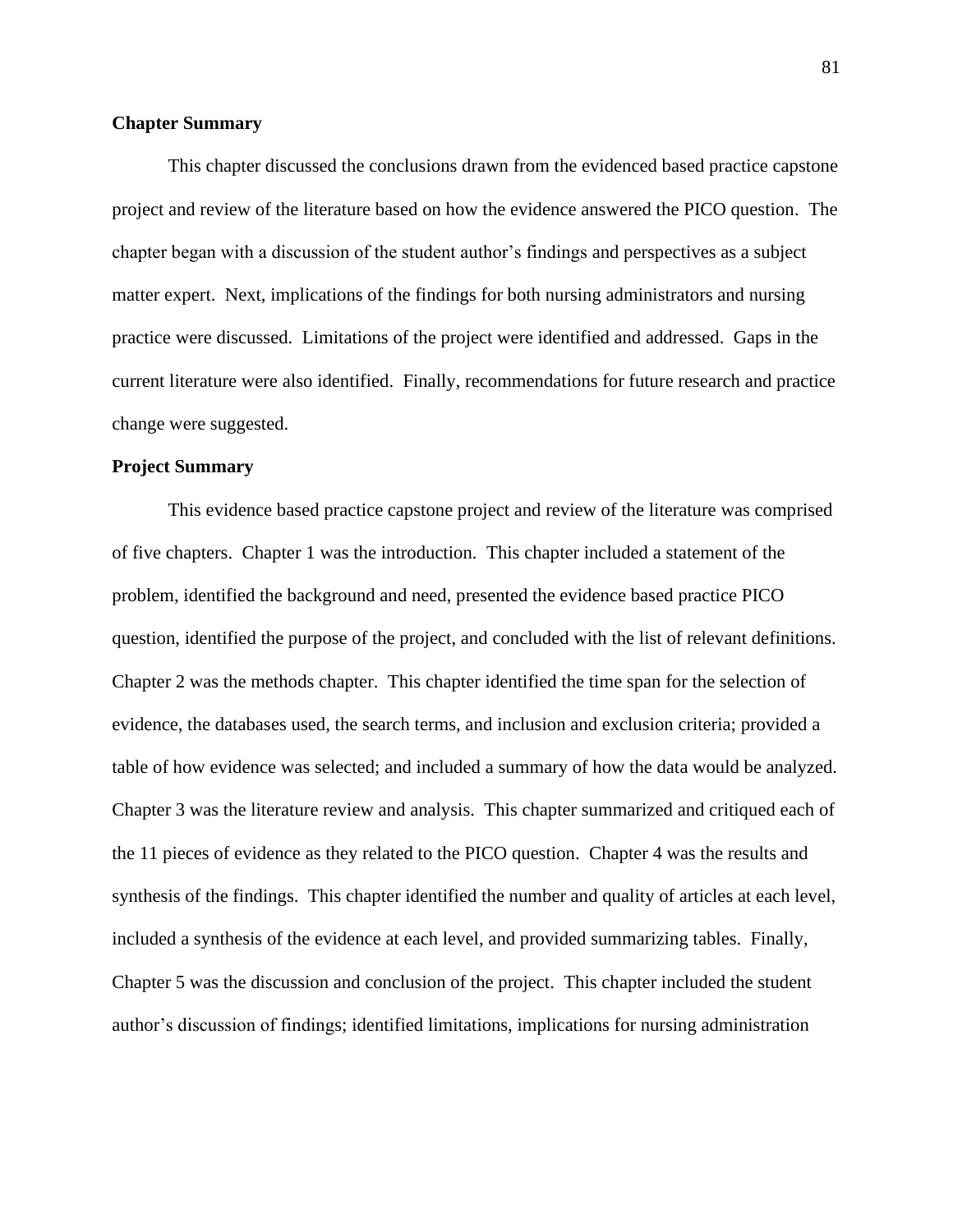and nursing practice, and gaps in the literature; and concluded with recommendations for future research and pilot study.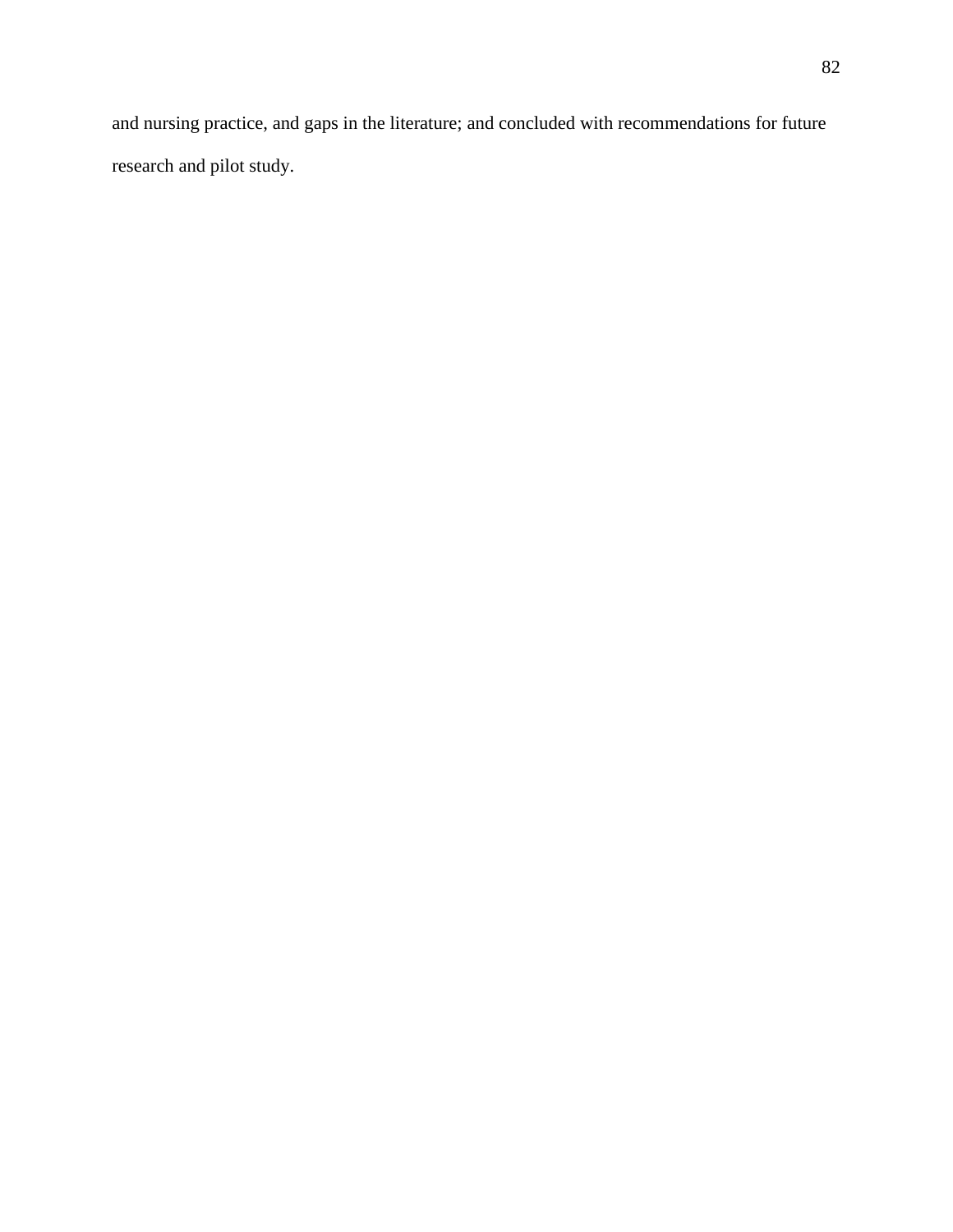## References

- American Nurses Association (ANA). (2018). *Ethics and human rights.* Retrieved from https://www.nursingworld.org/practice-policy/nursing-excellence/ethics/
- Americans with Disabilities Act of 1990, As Amended, 42 U.S. C. P. § 12101 *et seq.* (2009). Retrieved from https://www.ada.gov/pubs/adastatute08.htm#12102
- Bonnel, W. E., & Smith, K. V. (2014). *Proposal writing for nursing capstones and clinical projects* (1 ed.). New York, NY: Springer Publishing Company. Retrieved from http://web.b.ebscohost.com.ezproxy.messiah.edu/ehost/ebookviewer/ebook/ZTY4MHN3 d19fNjA2MzI4X19BTg2?sid=ab80debe-e193-4bfa-8f3b-065dfd85b168@pdc-vsessmgr05&vid=2&format=EB&rid=1
- Boyles, C. M., Bailey, P. H., & Mossey, S. (2008). Representations of disability in nursing and health care literature: An integrative review. *Journal of Advanced Nursing, 62*(4), 428- 437. doi: 10.1111/j.1365-2648.2008.04623.x
- Buerhaus, P. I., Skinner, L. E., Auerbach, D. I., & Staiger, D. O. (2017). Four challenges facing the nursing workforce in the United States. *Journal of Nursing Regulation, 8*(2), 40-46. doi: 10.1016/S2155-8256(17)30097-2
- Bui, Y. N. (2014). *How to write a master's thesis* (2nded.). Los Angeles, CA: Sage
- Davidson, P. M., Rushton, C. H., Dotzenrod, J., Godack, C. A., Baker, D., & Nolan, M. N. (2016). Just and realistic expectation for persons with disabilities practicing nursing. *AMA Journal of Ethics, 18*(10), 1034-1040. Retrieved from https://journalofethics.amaassn.org/article/just-and-realistic-expectations-persons-disabilities-practicingnursing/2016-10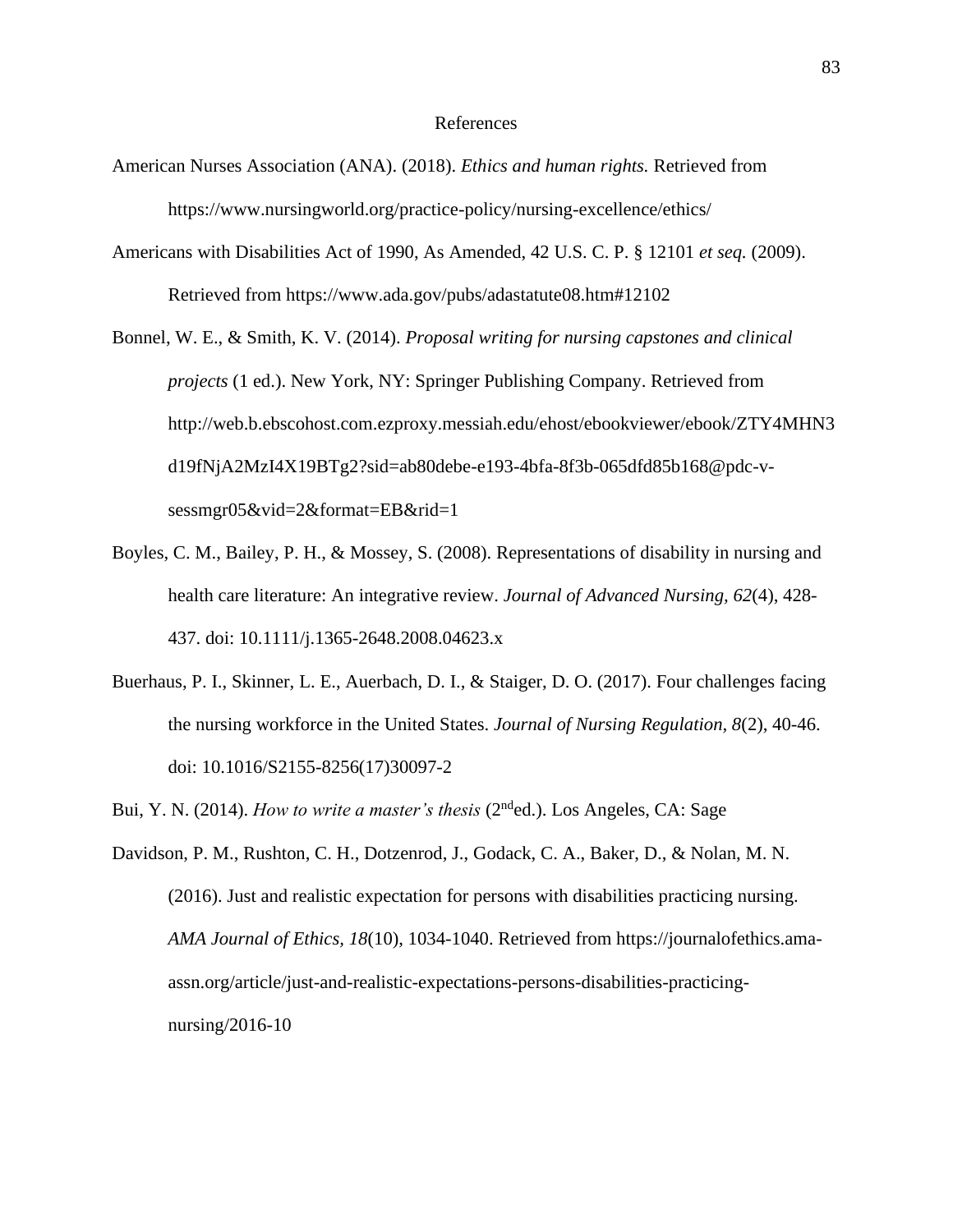Davis, D. C. (2018). The rising tide of ADA litigation against health care entities. *Labor & Employment, 17*(1), 1-4. Retrieved from https://www.mintz.com/sites/default/files/viewpoints/orig/5/2018/05/AHLA-ADA-Article\_Davis\_0418.pdf

- Davis, L. (2005). Disabilities in the workplace: Recruitment, accommodation, and retention. *AAOHN Journal, 53*(7), 306-312.
- Dearholt, S. L., & Dang, D. (2012). *Johns Hopkins nursing evidence-based practice: Model and guidelines* (2nd ed.). Indianapolis, IN: Sigma Theta Tau International.
- Erickson, W. A., Von Schrader, S., Bruyere, S. M., & VanLooy, S. A. (2014). The employment environment: Employer perspectives, policies, and practices regarding the employment of persons with disabilities. *Rehabilitation Sounseling Bulletin, 57*(4), 195-208. doi: 10.1177/0034355213509841
- Goering, S. (2015). Rethinking disability: The social model of disability and chronic disease. *Current Reviews in Musculoskeletal Medicine, 8,* 134-138. doi: 10.1007/s12178-015- 9273-z
- Haegele, J. A., & Hodge, S. (2016). Disability disclosures: Overview and critiques of the medical and social models. *QUEST, 68*(2), 193-206. doi: 10.1080/00336297.2016.1143849

Hogan, A. J. (2019). Social and medical models of disability and mental health: Evolution and renewal. *Canadian Medical Association Journal, 191*(1), E16-E18. doi: 10.1503/cmaj.181008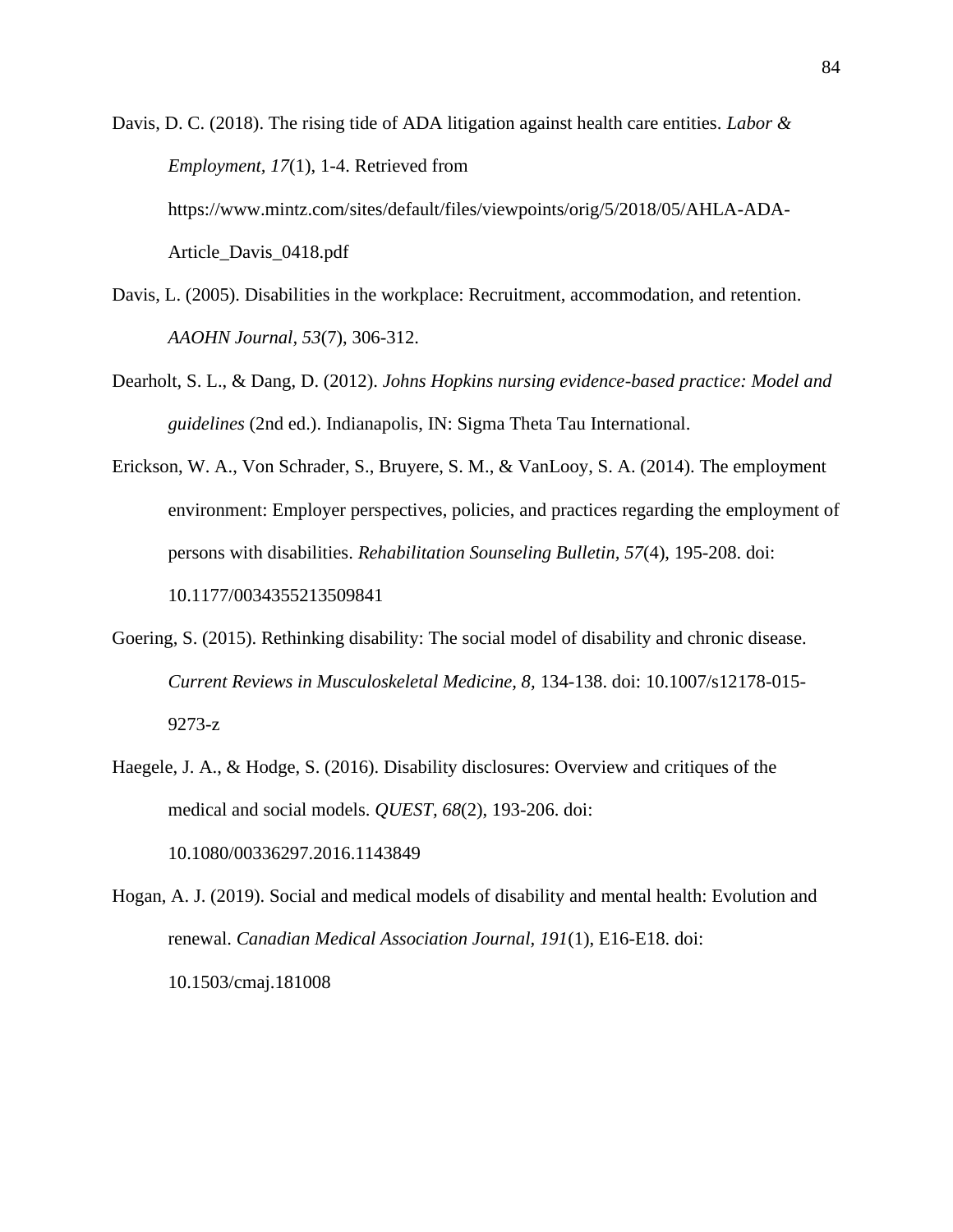- Kaye, H. S., Jans, L. H., & Jones, E. C. (2011). Why don't employers hire and retain workers with disabilities? *Journal of Occupational Rehabilitation, 21*, 526-536. doi: 10.1007/s10926-001-9302-8
- Marks, B., & McCulloh, K. (2016). Success for students and nurses with disabilities. *Nurse Educator, 41*(1), 9-12.
- Matt, S. B. (2008). Nurses with disabilities: Self-reported experiences as hospital employees. *Qualitative Health Research, 18*(11), 1524-1535. doi: 10.1177/1049732308325295
- Matt, S. B. (2011). Nurses with disabilities: A pilot test of the nurses' attitudes toward nurses with disabilities scale. *Journal of Research in Nursing, 17*(4), 376-392. doi: 10.1177/1744987/1/406523
- Matt, S. B. & Butterfield, P. (2006). Changing the disability climate: Promoting tolerance in the workplace. *AAOHN Journal, 54*(3), 129-133.
- Matt, S. B., Fleming, S. E., & Maheady, D. C. (2015). Creating disability inclusive work environments for our aging nursing workforce. *The Journal of Nursing Administration, 45*(6), 325-330. doi: 10.1097/NNA.0000000000000208
- Neal-Boylan, L. (2019). The nurse with a profound disability: A case study. *Workplace Health & Safety, 67*(9), 445-451. doi: 10.1177/2165079919844273
- Neal-Boylan, L., & Guillett, S. E. (2008a). Nurses with disabilities: Can changing our educational system keep them in nursing? *Nurse Educator, 33*(4), 164-167.
- Neal-Boylan, L., & Guillett, S. E. (2008b). Work experiences of RNs with physical disabilities. *Rehabilitation Nursing, 33*(2), 67-72.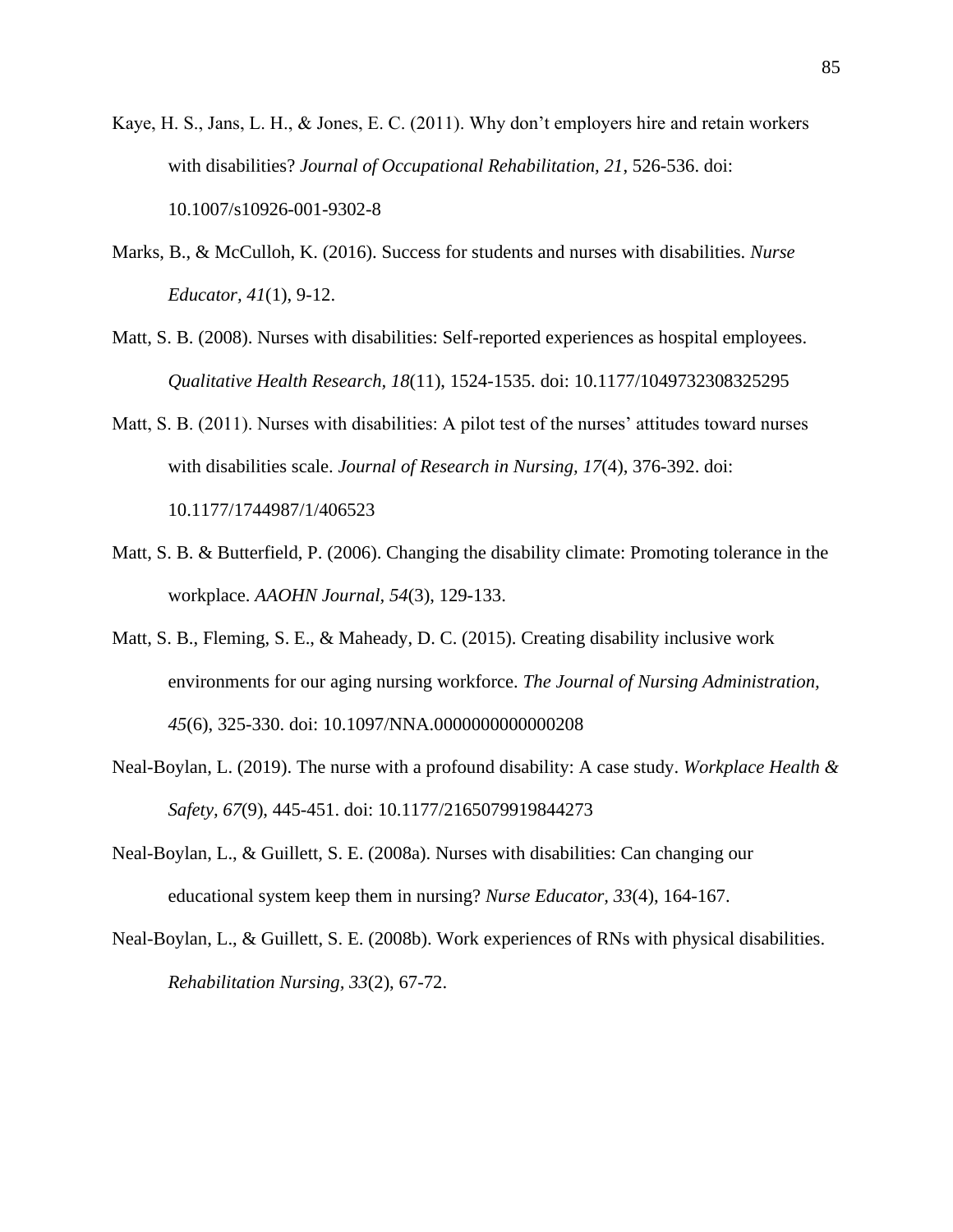- Neal-Boylan, L., Hopkins, A., Skeete, R., Hartmann, S. B., Iezzoni, L. I., & Nunez-Smith, M. (2012). The career trajectories of heath care professionals practicing with permanent disabilities. *Disability Issues in Medicine, 87*(2), 172-178.
- Neal-Boylan, L, & Miller, M. (2015). Registered nurses with disabilities: Legal rights and responsibilities. *Journal of Nursing Scholarship, 47*(3), 248-257.
- Neal-Boylan, L., & Miller, M. (2016). Nurses with disabilities: Know their rights. *American Nurse Today, 11*(12). Retrieved from https://www.americannursetoday.com/nursesdisabilities-know-rights/
- Polit, D. F., & Beck, C. T. (2018). *Essentials of nursing research: Appraising evidence for nursing practice* (9th ed.). Philadelphia: Wolters Kluwer.
- Robert Wood Johnson Foundation. (2009). *New study identifies strategies to retain experienced nurses as nursing shortage looms and nation's health care needs grow.* Retrieved from https://www.rwjf.org/en/library/articles-and-news/2009/07/new-study-identifiesstrategies-to-retain-experienced-nurses-as-.html
- Schmidt, B. J., MacWilliams, B. R., & Neal-Boylan, L. (2016). Becoming inclusive: A code of conduct for inclusion and diversity. *Journal of Professional Nursing, 33*(2), 102-107. doi: 10.1016/j.profnurs.2016.08.014
- Scotch, R. K. (2000). Models of disability and the Americans with Disabilities Act. *Berkeley Journal of Employment & Labor Law, 21*(1), 213-222. doi: 10.15779/z38v91g
- Scullion, P. A. (2009). Models of disability: Their influence in nursing and potential role in challenging discrimination. *Journal of Advanced Nursing, 66*(3), 697-707. doi: 10.1111/j.1365-2648.2009.05211.x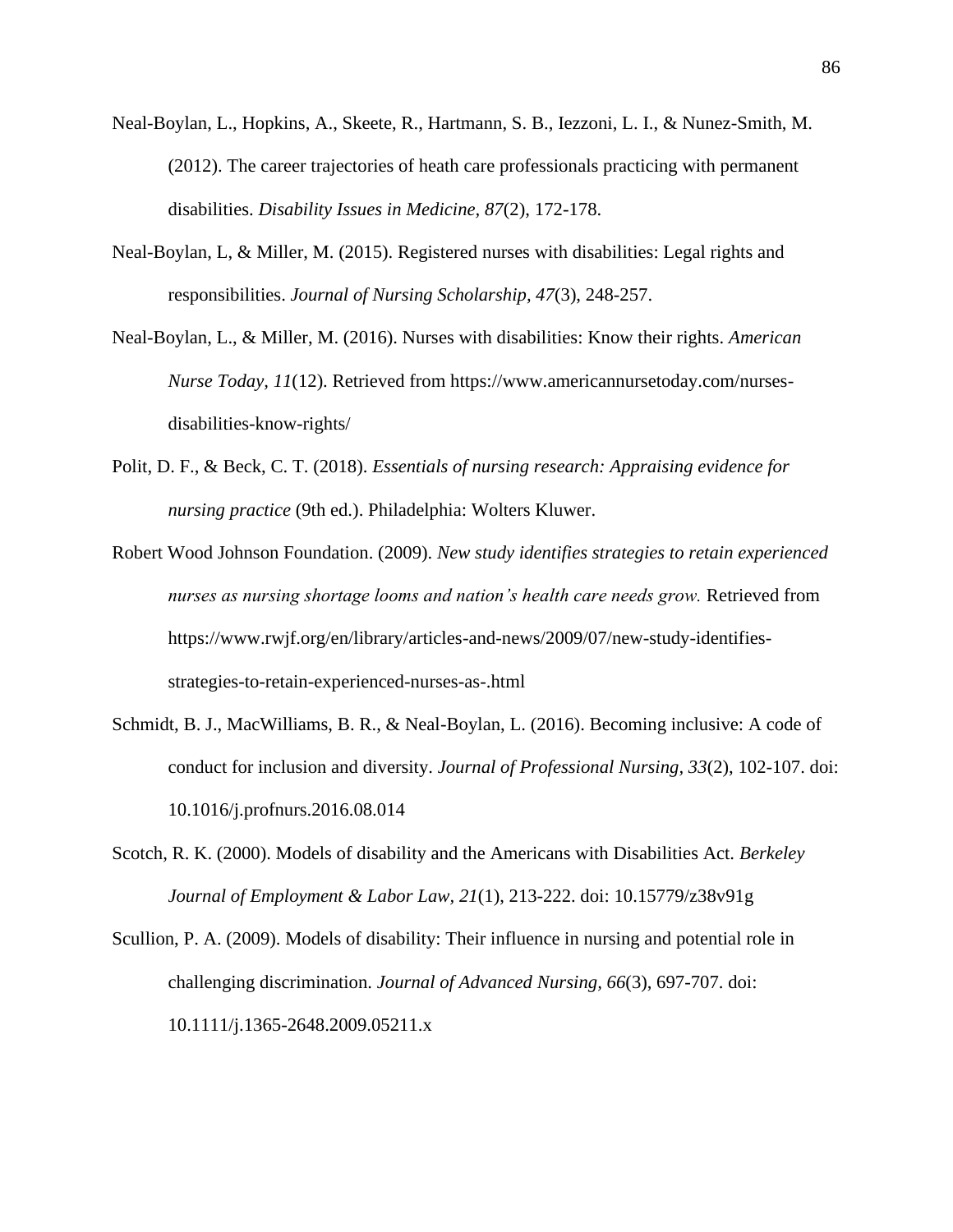Smeltzer, S. C. (2007). Improving the health and wellness of persons with disabilities: A call to action too important for nursing to ignore. *Nursing Outlook, 55,* 189-195. doi: 10.1016/j.outlook.2007.04.001

- Spiva, L., Hart, P., & McVay, F. (2011). Discovering ways that influence the older nurse to continue bedside practice. *Nursing Research and Practice, 2011.* doi: 10.1155/2011/840120
- US Equal Employment Opportunities Commission (EEOC). (n.d.). *Facts about the Americans with Disabilities Act.* Retrieved from https://www.eeoc.gov/eeoc/publications/fs-ada.cfm
- Waliany, S. (2016). Health professionals with disabilities: Motivating inclusiveness and representation. *AMA Journal of Ethics, 18*(10), 971-974.
- Wasserman, D., Asch, A., Blustein, J., & Putnam, D. (2016). Disability: Definitions, models, experience. *Stanford Encyclopedia of Philosophy.* Retrieved from: https://plato.standford.edu/entries/disability
- Wood, D. & Marshall, E. S. (2010). Nurses with disabilities working in hospital settings: Attitudes, concerns, and experiences of nurse leaders. *Journal of Professional Nursing, 26*(3), 182-187. doi: 10.1016/j.profnurs.2009.12.001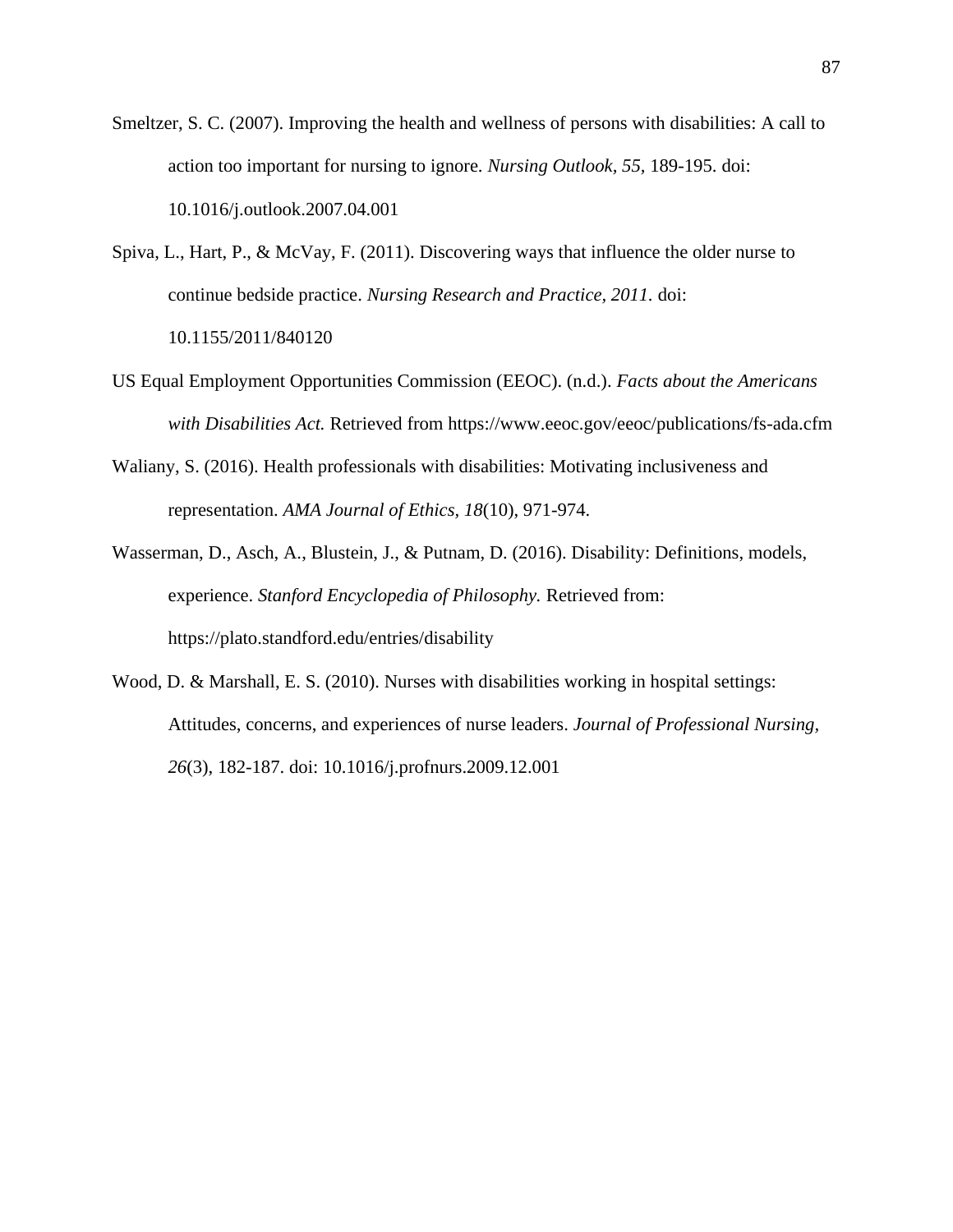# Appendix A

# **Evidence Summary Matrix\***

#### **Key:**

- **Article # -** Assign a number to each piece of reviewed evidence. Provides an easy way to organize articles.
- **Author, Publication Source, and Date** Indicate the last name of the first author, and the evidence source, date of publication.
- **Evidence Type** Indicate the type of evidence reviewed. Examples: Original research study (quantitative or qualitative); Systematic review; Literature review; Clinical practice guidelines; Expert opinion article
- **Purpose**  State the purpose of the piece of evidence
- Sample Type/Size/Setting Only applicable to Level I, II, III, and Level V quality improvement, financial or program evaluation evidence. Provides a quick view of the population, number of participants, and where the study took place.
- **Study Findings**  Indicate study findings focus on those findings that are most pertinent to answering the PICO(T) question.
- **Limitations** include a critical appraisal of the piece of evidence that may or may not have been indicated in the article. For example for a quantitative study note presence of threats to internal and external validity; for a qualitative study – note presence of trustworthiness, credibility, fittingness, auditability, and transferability. Refer to non-research appraisal tool in the JHEBP toolkit for non-research evidence.
- **Evidence Level and Quality**  Refer to the JHEBP Levels and Quality of Evidence tools in Dang and Dearholt (2018).

**PICO(T)** Question: For practicing registered nurses with a permanent disability, will a transition to viewing disability through the lens of the social model of disability, as opposed to the continuing to view disability through the lens of the medical model of disability, positively impact recruitment and retention rates?

| <b>Article</b><br># | Author,<br><b>Publication</b><br>Source, & Date<br>of Publication | <b>Evidence Type</b><br>and Purpose                                                                                                                  | <b>Sample</b><br>Type, Size,<br><b>Setting</b>                                                           | <b>Study Findings</b>                                                                                                                                                                                     | <b>Limitations</b>                                                                                                                                                              | <b>Evidence</b><br><b>Level</b> | <b>Quality</b><br><b>Rating</b> |
|---------------------|-------------------------------------------------------------------|------------------------------------------------------------------------------------------------------------------------------------------------------|----------------------------------------------------------------------------------------------------------|-----------------------------------------------------------------------------------------------------------------------------------------------------------------------------------------------------------|---------------------------------------------------------------------------------------------------------------------------------------------------------------------------------|---------------------------------|---------------------------------|
|                     | Neal-Boylan<br>Rehabilitation<br><b>Nursing</b><br>2008(b)        | Research:<br>Qualitative Study<br>Purpose: To<br>explore the<br>experiences, and<br>understand the<br>perspectives of<br>nurses with<br>disabilities | Type:<br>Convenience<br>sample;<br>snowball<br>method<br>Size: $20$ RNs $\vert$<br>with<br>disabilities; | Retention of<br>$\bullet$<br>nurses with<br>disabilities was<br>often dependent<br><sub>on</sub><br>accommodations<br>Barriers to<br>$\bullet$<br>retaining nurses<br>with disabilities<br>included: peer | The researchers<br>did not conduct<br>member<br>checking<br>The researchers<br>did not document<br>reflexivity<br>The lack of<br>$\bullet$<br>diversity in the<br>ethnicity and | III                             | B                               |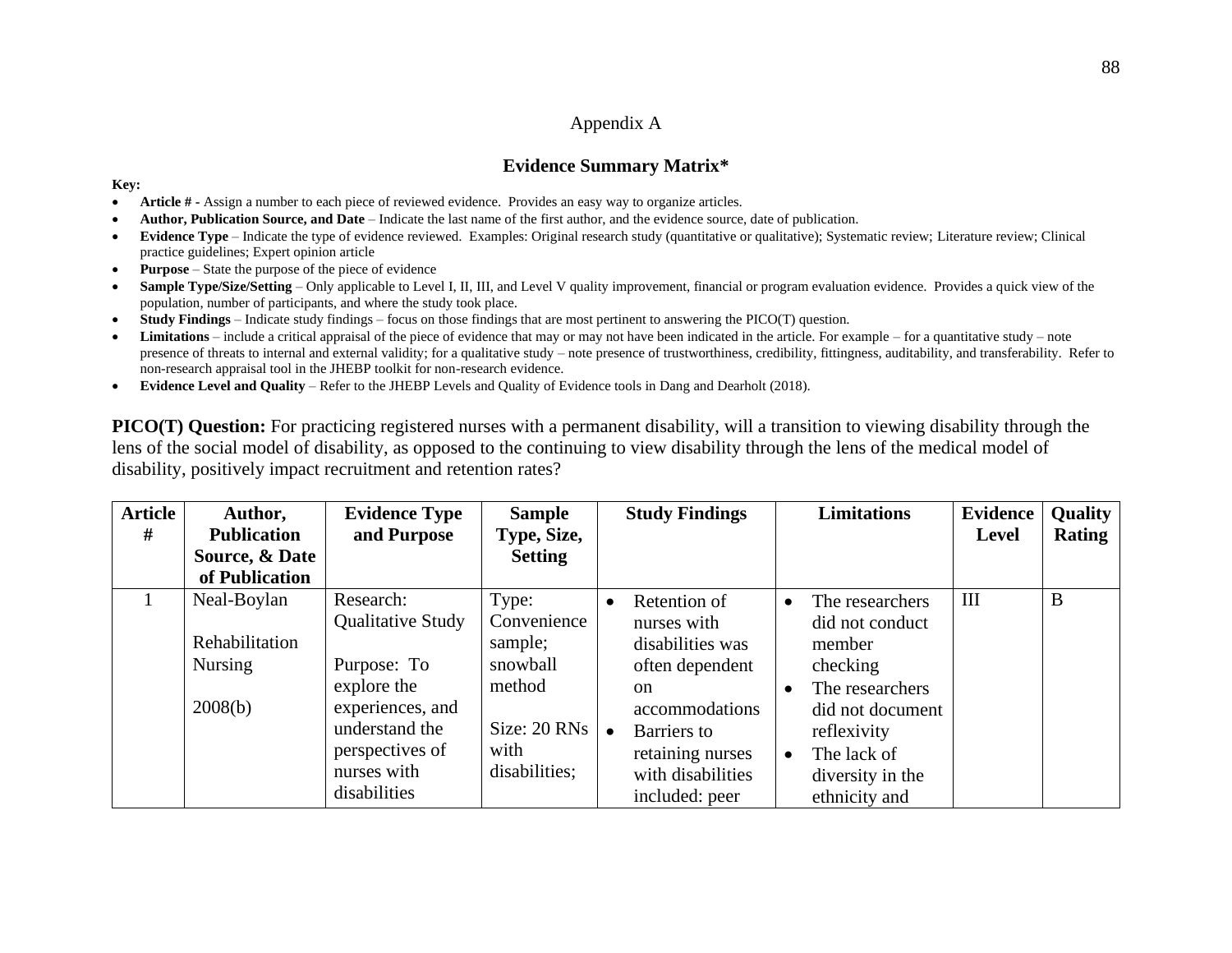| <b>Article</b> | Author,            | <b>Evidence Type</b> | <b>Sample</b>                                                             | <b>Study Findings</b>                                                                                                                                                                                                                                                                                                                                                                                                                                                                                             | <b>Limitations</b>                                                                                                                                                                                                                                                                                                                 | <b>Evidence</b> | Quality       |
|----------------|--------------------|----------------------|---------------------------------------------------------------------------|-------------------------------------------------------------------------------------------------------------------------------------------------------------------------------------------------------------------------------------------------------------------------------------------------------------------------------------------------------------------------------------------------------------------------------------------------------------------------------------------------------------------|------------------------------------------------------------------------------------------------------------------------------------------------------------------------------------------------------------------------------------------------------------------------------------------------------------------------------------|-----------------|---------------|
| #              | <b>Publication</b> | and Purpose          | Type, Size,                                                               |                                                                                                                                                                                                                                                                                                                                                                                                                                                                                                                   |                                                                                                                                                                                                                                                                                                                                    | Level           | <b>Rating</b> |
|                | Source, & Date     |                      | <b>Setting</b>                                                            |                                                                                                                                                                                                                                                                                                                                                                                                                                                                                                                   |                                                                                                                                                                                                                                                                                                                                    |                 |               |
|                | of Publication     |                      |                                                                           |                                                                                                                                                                                                                                                                                                                                                                                                                                                                                                                   |                                                                                                                                                                                                                                                                                                                                    |                 |               |
|                |                    |                      | 14 nurse<br>recruiters<br>Setting:<br>Maine, DC,<br>Virginia,<br>Maryland | and<br>organizational<br>responses, the<br>physical work<br>environment,<br>stigma, nursing<br>heroics<br>The primary<br>facilitator for<br>retention of<br>nurses with<br>disabilities was a<br>supportive<br>colleague<br>To retain nurses<br>$\bullet$<br>with disabilities<br>the profession of<br>nursing needs to<br>acknowledge the<br>value of these<br>nurses based on<br>their knowledge,<br>education, and<br>experience, as<br>well as provide<br>an atmosphere of<br>recognition,<br>acceptance, and | gender of the<br>sample, as well<br>as the specific<br>sample setting,<br>significantly<br>limited the<br>applicability of<br>the findings to<br>other settings<br>The researchers<br>$\bullet$<br>did not provide<br>an audit trail or a<br>decision trail<br>This piece of<br>$\bullet$<br>evidence lacked<br>data triangulation |                 |               |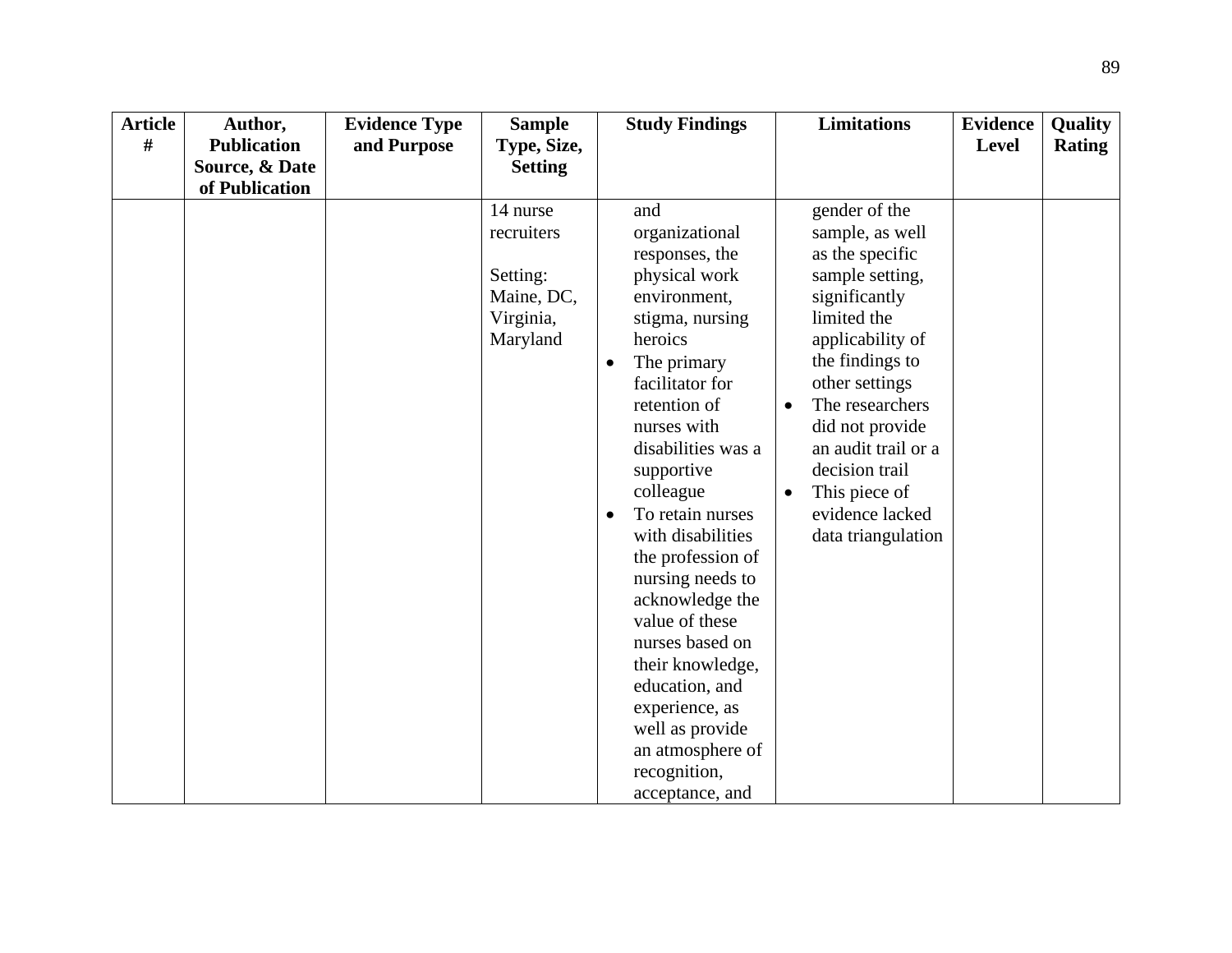| <b>Article</b><br># | Author,<br><b>Publication</b>    | <b>Evidence Type</b><br>and Purpose                                                                                                                                                                                                               | <b>Sample</b><br>Type, Size, | <b>Study Findings</b>                                                                                                                                                                                                                                                                                                                                   | <b>Limitations</b>                                                                                                                                                                                                                | <b>Evidence</b><br><b>Level</b> | Quality<br><b>Rating</b> |
|---------------------|----------------------------------|---------------------------------------------------------------------------------------------------------------------------------------------------------------------------------------------------------------------------------------------------|------------------------------|---------------------------------------------------------------------------------------------------------------------------------------------------------------------------------------------------------------------------------------------------------------------------------------------------------------------------------------------------------|-----------------------------------------------------------------------------------------------------------------------------------------------------------------------------------------------------------------------------------|---------------------------------|--------------------------|
|                     | Source, & Date<br>of Publication |                                                                                                                                                                                                                                                   | <b>Setting</b>               |                                                                                                                                                                                                                                                                                                                                                         |                                                                                                                                                                                                                                   |                                 |                          |
| $\overline{2}$      | Davidson                         | Non-Research:                                                                                                                                                                                                                                     | NA                           | support<br>Creating an<br>atmosphere of<br>support for<br>nurses with<br>disabilities<br>requires<br>workplace<br>education on<br>disabilities                                                                                                                                                                                                          | Few of the cited                                                                                                                                                                                                                  | IV                              | $\bf{B}$                 |
|                     | AMA Journal of<br>Ethics<br>2016 | Position<br>Statement<br>Purpose:<br>Recommendations<br>for how the<br>culture of nursing<br>can be made more<br>inclusive for RNs<br>with disabilities<br>by complying<br>with ethical<br>guidelines and the<br>regulations of the<br><b>ADA</b> |                              | Challenges exist<br>$\bullet$<br>between the<br>understanding the<br>ADA and<br>operationalizing<br>the rights of<br>nurses with<br>disabilities, and<br>responsibilities of<br>administrators<br>Nursing can be<br>$\bullet$<br>more inclusive of<br>nurses with<br>disabilities by<br>applying a social<br>model, which<br>focuses on<br>attention to | $\bullet$<br>studies were<br>specifically<br>mentioned in the<br>paper<br>A limitation to<br>$\bullet$<br>the<br>appropriateness<br>of the<br>stakeholders is<br>the fact that all<br>authors were<br>from the same<br>university |                                 |                          |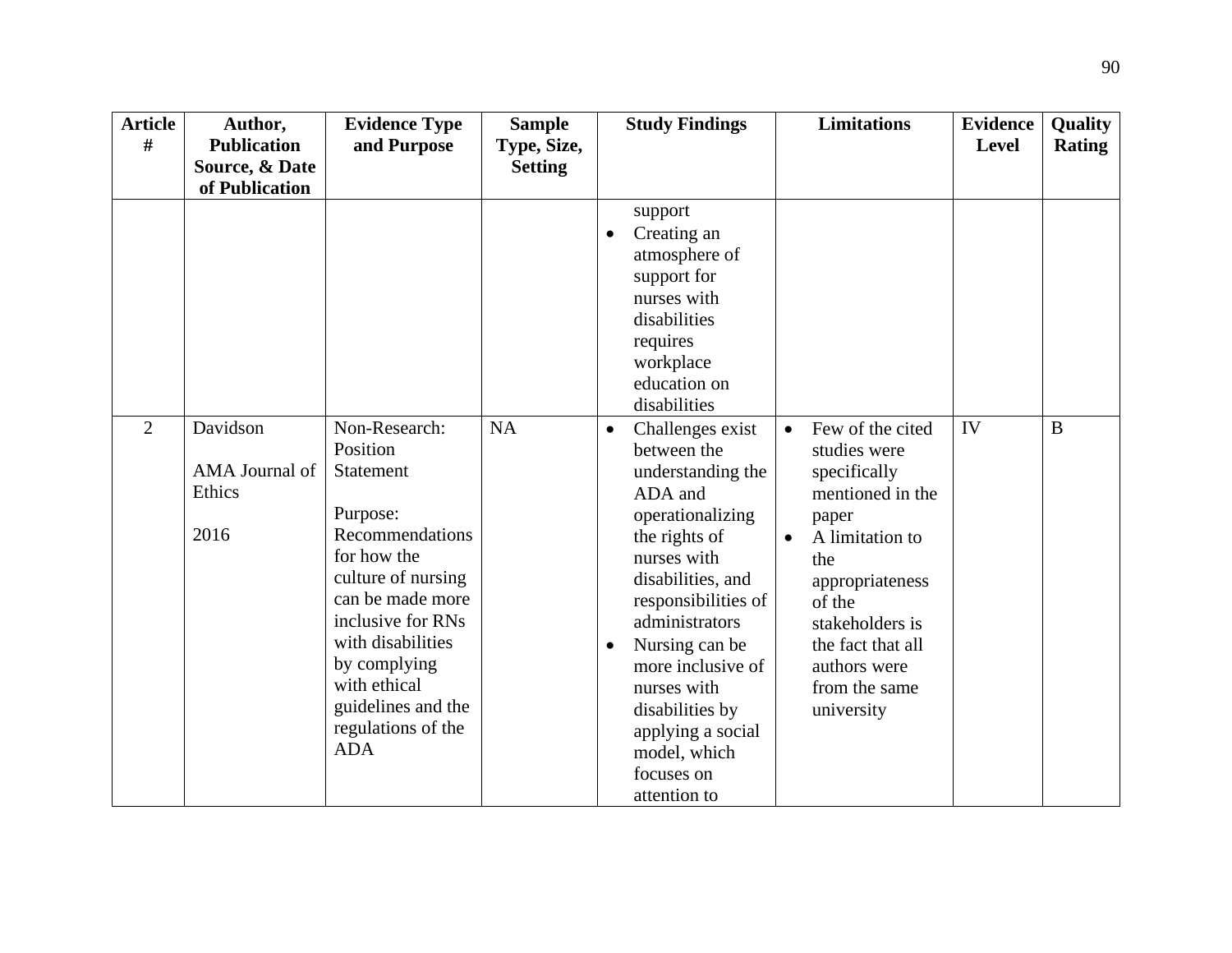| <b>Article</b> | Author,            | <b>Evidence Type</b> | <b>Sample</b>  |                        | <b>Study Findings</b>                                                                                                                                                                                                                                                                                                                          |           | <b>Limitations</b> | <b>Evidence</b> | Quality       |
|----------------|--------------------|----------------------|----------------|------------------------|------------------------------------------------------------------------------------------------------------------------------------------------------------------------------------------------------------------------------------------------------------------------------------------------------------------------------------------------|-----------|--------------------|-----------------|---------------|
| #              | <b>Publication</b> | and Purpose          | Type, Size,    |                        |                                                                                                                                                                                                                                                                                                                                                |           |                    | <b>Level</b>    | <b>Rating</b> |
|                | Source, & Date     |                      | <b>Setting</b> |                        |                                                                                                                                                                                                                                                                                                                                                |           |                    |                 |               |
|                | of Publication     |                      |                |                        |                                                                                                                                                                                                                                                                                                                                                |           |                    |                 |               |
|                |                    |                      |                | $\bullet$<br>$\bullet$ | systematic<br>barriers, negative<br>attitudes, and<br>prejudicial<br>actions<br>Providing nurses<br>with disabilities<br>mentorship,<br>awareness of<br>rights and<br>resources, and<br>resilience<br>strategies<br>improves<br>retention<br>A culture of<br>ethical practice<br>requires<br>acceptance of<br>nurses with<br>disability within |           |                    |                 |               |
|                |                    |                      |                |                        | the profession                                                                                                                                                                                                                                                                                                                                 |           |                    |                 |               |
| $\overline{3}$ | Neal-Boylan        | Research:            | Type:          | $\bullet$              | Health                                                                                                                                                                                                                                                                                                                                         | $\bullet$ | Data               | III             | $\mathbf{A}$  |
|                |                    | Qualitative Study    | Convenience    |                        | professionals                                                                                                                                                                                                                                                                                                                                  |           | triangulation was  |                 |               |
|                | Academic           |                      | sample;        |                        | with disabilities                                                                                                                                                                                                                                                                                                                              |           | present in the     |                 |               |
|                | Medicine           | Purpose: To          | snowball       |                        | often left a job                                                                                                                                                                                                                                                                                                                               |           | form of space      |                 |               |
|                |                    | investigate the      | method         |                        | because peers                                                                                                                                                                                                                                                                                                                                  |           | and person,        |                 |               |
|                | 2012               | professional         |                |                        | encouraged them                                                                                                                                                                                                                                                                                                                                |           | however time       |                 |               |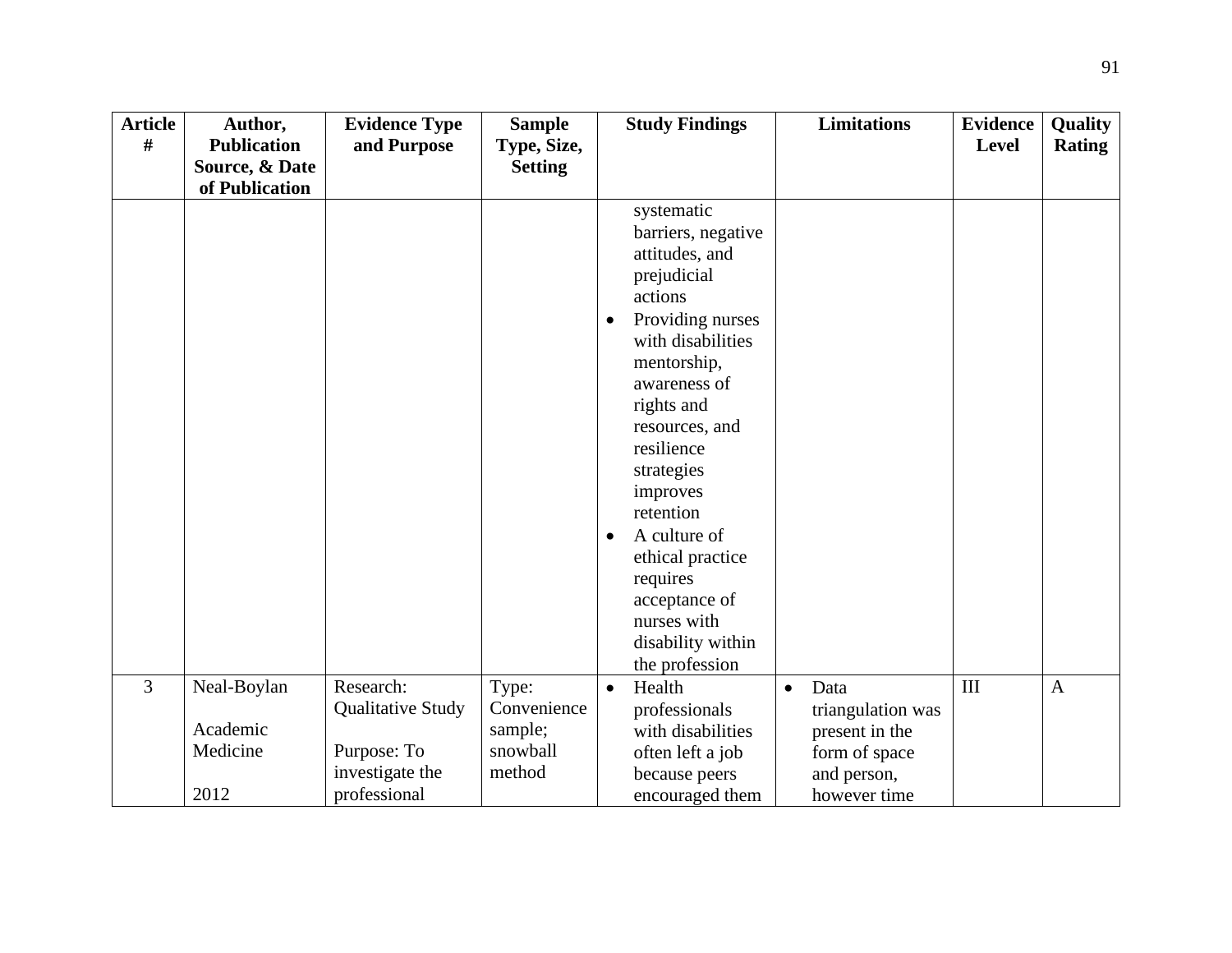| <b>Article</b> | Author,            | <b>Evidence Type</b>                                                                                                                                                                                                                                        | <b>Sample</b>                                                                                                            | <b>Study Findings</b>                                                                                                                                                                                                                                                                                                                                                                                                                                                                              | <b>Limitations</b>                                                                                                                                       | <b>Evidence</b> | Quality       |
|----------------|--------------------|-------------------------------------------------------------------------------------------------------------------------------------------------------------------------------------------------------------------------------------------------------------|--------------------------------------------------------------------------------------------------------------------------|----------------------------------------------------------------------------------------------------------------------------------------------------------------------------------------------------------------------------------------------------------------------------------------------------------------------------------------------------------------------------------------------------------------------------------------------------------------------------------------------------|----------------------------------------------------------------------------------------------------------------------------------------------------------|-----------------|---------------|
| #              | <b>Publication</b> | and Purpose                                                                                                                                                                                                                                                 | Type, Size,                                                                                                              |                                                                                                                                                                                                                                                                                                                                                                                                                                                                                                    |                                                                                                                                                          | <b>Level</b>    | <b>Rating</b> |
|                | Source, & Date     |                                                                                                                                                                                                                                                             | <b>Setting</b>                                                                                                           |                                                                                                                                                                                                                                                                                                                                                                                                                                                                                                    |                                                                                                                                                          |                 |               |
|                | of Publication     |                                                                                                                                                                                                                                                             |                                                                                                                          |                                                                                                                                                                                                                                                                                                                                                                                                                                                                                                    |                                                                                                                                                          |                 |               |
|                |                    | experiences of<br>registered nurses<br>and physicians<br>who self-<br>identified as<br>having a disability<br>in an effort to<br>inform local and<br>national policy<br>conversations<br>with regard to<br>supporting a<br>diverse health<br>care workforce | Size: 10 RNs<br>with<br>disabilities;<br>10<br>physicians<br>with<br>disabilities<br>Setting:<br>United<br><b>States</b> | to leave<br>Health<br>$\bullet$<br>professionals<br>with disabilities<br>hid their<br>disability for fear<br>of not getting<br>hired or that<br>peers or<br>supervisors<br>would treat them<br>differently<br>The majority of<br>difficulties that<br>caused health<br>professionals<br>with disabilities<br>to leave jobs<br>were the result of<br>limited<br>awareness on the<br>part of colleagues<br>Organizational<br>culture directly<br>impacted<br>retention of<br>health<br>professionals | triangulation and<br>method<br>triangulation<br>were not applied<br>in the study<br>The researchers<br>$\bullet$<br>failed to<br>document<br>reflexivity |                 |               |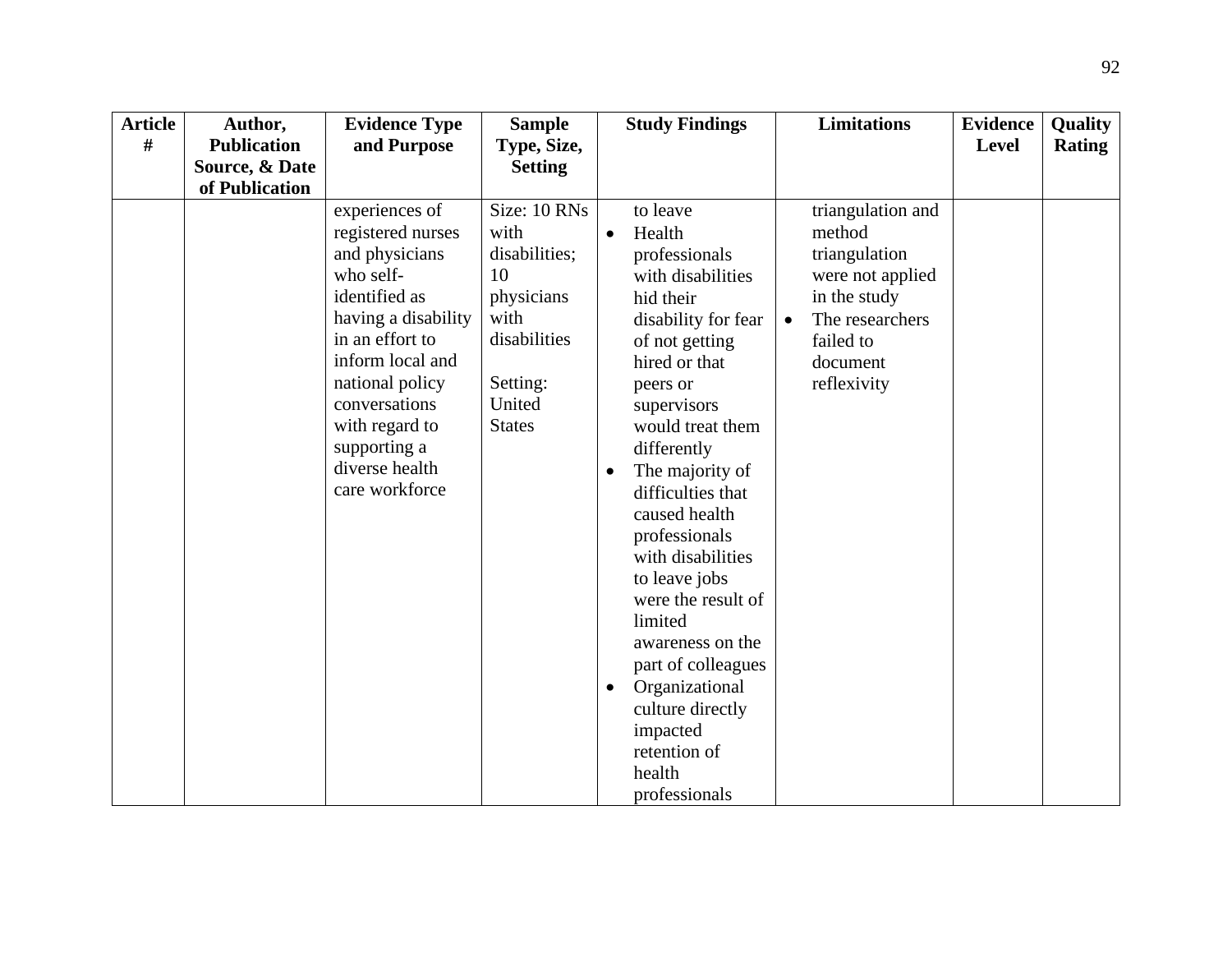| <b>Article</b> | Author,            | <b>Evidence Type</b> | <b>Sample</b>  | <b>Study Findings</b>      | <b>Limitations</b> | <b>Evidence</b> | Quality       |
|----------------|--------------------|----------------------|----------------|----------------------------|--------------------|-----------------|---------------|
| #              | <b>Publication</b> | and Purpose          | Type, Size,    |                            |                    | <b>Level</b>    | <b>Rating</b> |
|                | Source, & Date     |                      | <b>Setting</b> |                            |                    |                 |               |
|                | of Publication     |                      |                |                            |                    |                 |               |
|                |                    |                      |                | with disabilities;         |                    |                 |               |
|                |                    |                      |                | hostile work               |                    |                 |               |
|                |                    |                      |                | environments, or           |                    |                 |               |
|                |                    |                      |                | being treated as           |                    |                 |               |
|                |                    |                      |                | less than fully            |                    |                 |               |
|                |                    |                      |                | competent, lead            |                    |                 |               |
|                |                    |                      |                | to job changes             |                    |                 |               |
|                |                    |                      |                | Health<br>$\bullet$        |                    |                 |               |
|                |                    |                      |                | professionals              |                    |                 |               |
|                |                    |                      |                | with disabilities          |                    |                 |               |
|                |                    |                      |                | are often not              |                    |                 |               |
|                |                    |                      |                | aware of their             |                    |                 |               |
|                |                    |                      |                | protection under           |                    |                 |               |
|                |                    |                      |                | the ADA                    |                    |                 |               |
|                |                    |                      |                | Accommodations<br>٠        |                    |                 |               |
|                |                    |                      |                | positively impact          |                    |                 |               |
|                |                    |                      |                | retention of               |                    |                 |               |
|                |                    |                      |                | health                     |                    |                 |               |
|                |                    |                      |                | professionals              |                    |                 |               |
|                |                    |                      |                | with disabilities,         |                    |                 |               |
|                |                    |                      |                | and many                   |                    |                 |               |
|                |                    |                      |                | accommodations             |                    |                 |               |
|                |                    |                      |                | are mandated by            |                    |                 |               |
|                |                    |                      |                | the ADA                    |                    |                 |               |
|                |                    |                      |                | Organizations<br>$\bullet$ |                    |                 |               |
|                |                    |                      |                | needs further              |                    |                 |               |
|                |                    |                      |                | education on the           |                    |                 |               |
|                |                    |                      |                | spirit of the ADA          |                    |                 |               |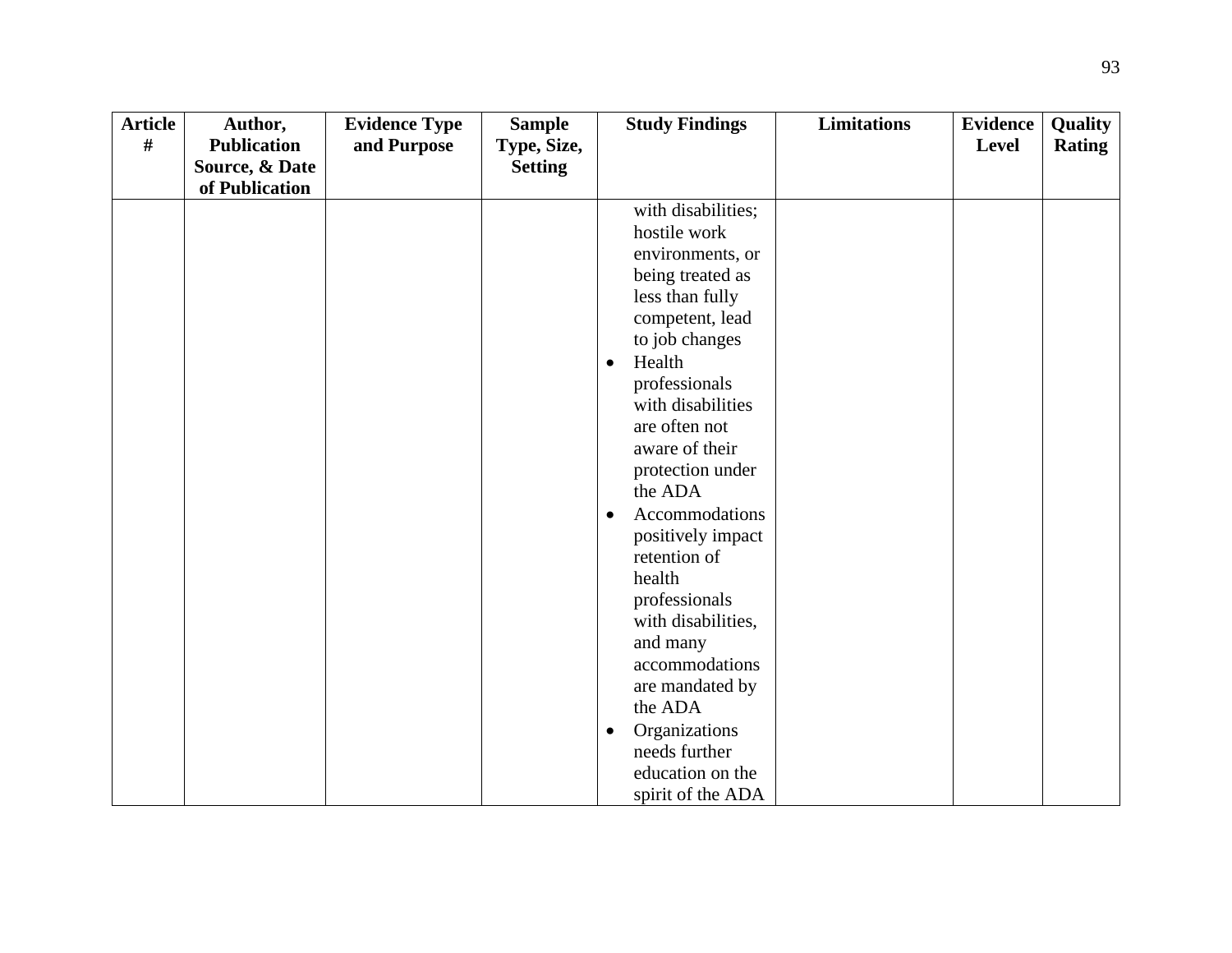| <b>Article</b> | Author,                                  | <b>Evidence Type</b>                                                                                                                                                                         | <b>Sample</b>                                                                                                                                                                       |                                     | <b>Study Findings</b>                                                                                                                                                                                                                                                                                                                                                                                                                                                                 |                                                               | <b>Limitations</b>                                                                                                                                                                                                                                                                                                                                                                                                                                                                   | <b>Evidence</b> | Quality       |
|----------------|------------------------------------------|----------------------------------------------------------------------------------------------------------------------------------------------------------------------------------------------|-------------------------------------------------------------------------------------------------------------------------------------------------------------------------------------|-------------------------------------|---------------------------------------------------------------------------------------------------------------------------------------------------------------------------------------------------------------------------------------------------------------------------------------------------------------------------------------------------------------------------------------------------------------------------------------------------------------------------------------|---------------------------------------------------------------|--------------------------------------------------------------------------------------------------------------------------------------------------------------------------------------------------------------------------------------------------------------------------------------------------------------------------------------------------------------------------------------------------------------------------------------------------------------------------------------|-----------------|---------------|
| #              | <b>Publication</b>                       | and Purpose                                                                                                                                                                                  | Type, Size,                                                                                                                                                                         |                                     |                                                                                                                                                                                                                                                                                                                                                                                                                                                                                       |                                                               |                                                                                                                                                                                                                                                                                                                                                                                                                                                                                      | <b>Level</b>    | <b>Rating</b> |
|                | Source, & Date                           |                                                                                                                                                                                              | <b>Setting</b>                                                                                                                                                                      |                                     |                                                                                                                                                                                                                                                                                                                                                                                                                                                                                       |                                                               |                                                                                                                                                                                                                                                                                                                                                                                                                                                                                      |                 |               |
|                | of Publication                           |                                                                                                                                                                                              |                                                                                                                                                                                     |                                     |                                                                                                                                                                                                                                                                                                                                                                                                                                                                                       |                                                               |                                                                                                                                                                                                                                                                                                                                                                                                                                                                                      |                 |               |
| $\overline{4}$ | Neal-Boylan<br>Nurse Educator<br>2008(a) | Research:<br>Exploratory<br>descriptive<br>qualitative study<br>Purpose: To elicit<br>descriptive<br>information about<br>the experiences of<br>being an RN with<br>a physical<br>disability | Type:<br>Convenience<br>sample;<br>snowball<br>method<br>Size: 20 RNs<br>with<br>physical<br>disabilities;<br>15 nurse<br>recruiters<br>Setting:<br>Maine,<br>Maryland,<br>Virginia | $\bullet$<br>$\bullet$<br>$\bullet$ | When a nurse<br>reveals a<br>disability,<br>previously<br>supportive<br>colleagues and<br>administrators<br>are no longer<br>supportive<br>Nurse recruiters<br>stated that nurses<br>with disabilities<br>should be hired,<br>but by facilities<br>other than their<br>own<br><b>Barriers</b> for<br>employment for<br>RNs with<br>disabilities<br>include: nature of<br>the work, peer<br>and<br>organizational<br>responses,<br>stigma, lack of<br>awareness of<br>how to work with | $\bullet$<br>$\bullet$<br>$\bullet$<br>$\bullet$<br>$\bullet$ | The researchers<br>did not clearly<br>identify the<br>purpose of the<br>study<br>The researchers'<br>failure to indicate<br>if data saturation<br>was used to<br>determine the<br>sample size<br>compromised<br>creditability<br>Researchers did<br>not document<br>conducting<br>member<br>checking<br>Researchers did<br>not document<br>reflexivity<br>Fittingness, or<br>transferability,<br>was not present<br>in this study.<br>The researchers<br>did not provide<br>adequate | III             | $\mathbf C$   |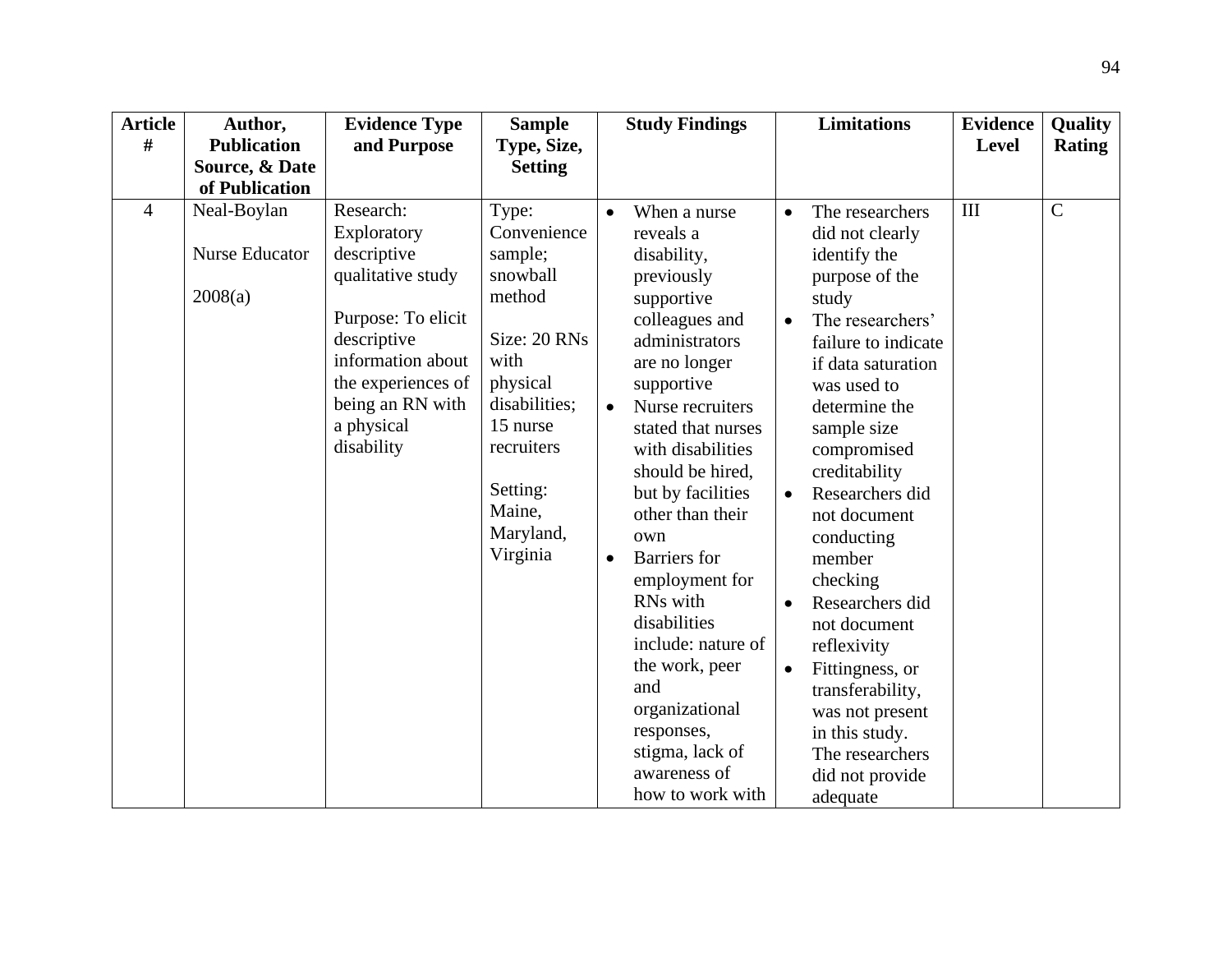| <b>Article</b> | Author,            | <b>Evidence Type</b> | <b>Sample</b>  | <b>Study Findings</b>               | <b>Limitations</b>                      | <b>Evidence</b> | <b>Quality</b> |
|----------------|--------------------|----------------------|----------------|-------------------------------------|-----------------------------------------|-----------------|----------------|
| #              | <b>Publication</b> | and Purpose          | Type, Size,    |                                     |                                         | <b>Level</b>    | <b>Rating</b>  |
|                | Source, & Date     |                      | <b>Setting</b> |                                     |                                         |                 |                |
|                | of Publication     |                      |                |                                     |                                         |                 |                |
|                |                    |                      |                | a person with a                     | descriptive data                        |                 |                |
|                |                    |                      |                | disability                          | to allow a reader                       |                 |                |
|                |                    |                      |                | The primary<br>٠                    | to evaluate the                         |                 |                |
|                |                    |                      |                | facilitator to                      | applicability of                        |                 |                |
|                |                    |                      |                | retaining nurses                    | the data to other                       |                 |                |
|                |                    |                      |                | with disabilities                   | contexts                                |                 |                |
|                |                    |                      |                | is a supportive                     | The researchers<br>$\bullet$            |                 |                |
|                |                    |                      |                | colleague                           | did not provide<br>an audit trail, or a |                 |                |
|                |                    |                      |                | To foster<br>$\bullet$              | decision trail                          |                 |                |
|                |                    |                      |                | collegial support<br>of nurses with |                                         |                 |                |
|                |                    |                      |                | disabilities,                       |                                         |                 |                |
|                |                    |                      |                | education should                    |                                         |                 |                |
|                |                    |                      |                | focus on abilities                  |                                         |                 |                |
|                |                    |                      |                | and that                            |                                         |                 |                |
|                |                    |                      |                | disability is not                   |                                         |                 |                |
|                |                    |                      |                | incompatible                        |                                         |                 |                |
|                |                    |                      |                | with nursing                        |                                         |                 |                |
|                |                    |                      |                | effectively                         |                                         |                 |                |
|                |                    |                      |                | If disability is<br>$\bullet$       |                                         |                 |                |
|                |                    |                      |                | viewed as a                         |                                         |                 |                |
|                |                    |                      |                | social construct,                   |                                         |                 |                |
|                |                    |                      |                | then the                            |                                         |                 |                |
|                |                    |                      |                | disability does                     |                                         |                 |                |
|                |                    |                      |                | not reside in the                   |                                         |                 |                |
|                |                    |                      |                | person, but in the                  |                                         |                 |                |
|                |                    |                      |                | environment                         |                                         |                 |                |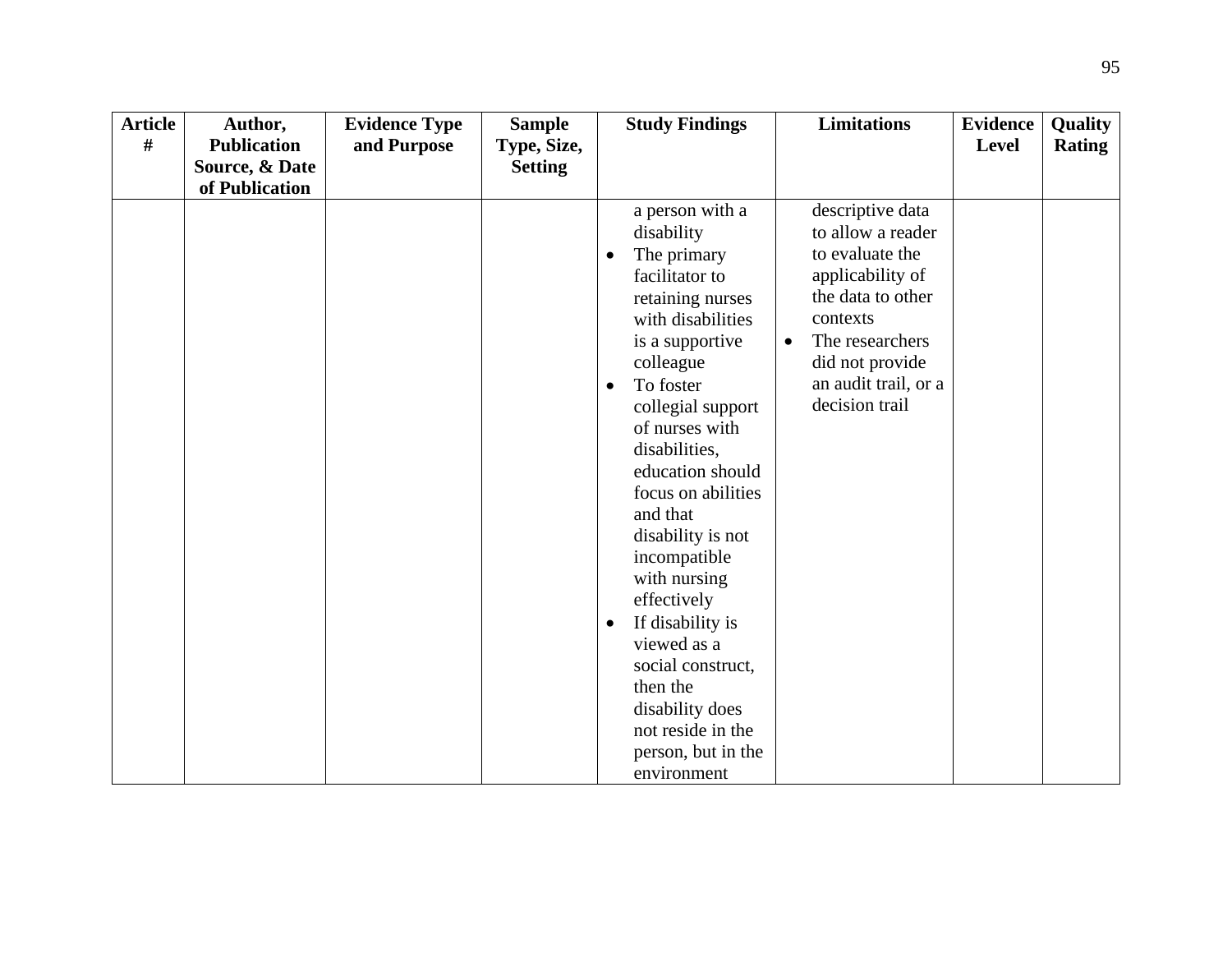| <b>Article</b> | Author,                                                  | <b>Evidence Type</b>                                                                                                                                                                                                                                                                   | <b>Sample</b>  | <b>Study Findings</b>                                                                                                                                                                                                                                                                                                    | <b>Limitations</b>                                                                                                                                                                                                                                                                                                                                                                                                                                                             | <b>Evidence</b> | Quality       |
|----------------|----------------------------------------------------------|----------------------------------------------------------------------------------------------------------------------------------------------------------------------------------------------------------------------------------------------------------------------------------------|----------------|--------------------------------------------------------------------------------------------------------------------------------------------------------------------------------------------------------------------------------------------------------------------------------------------------------------------------|--------------------------------------------------------------------------------------------------------------------------------------------------------------------------------------------------------------------------------------------------------------------------------------------------------------------------------------------------------------------------------------------------------------------------------------------------------------------------------|-----------------|---------------|
| #              | <b>Publication</b>                                       | and Purpose                                                                                                                                                                                                                                                                            | Type, Size,    |                                                                                                                                                                                                                                                                                                                          |                                                                                                                                                                                                                                                                                                                                                                                                                                                                                | <b>Level</b>    | <b>Rating</b> |
|                | Source, & Date                                           |                                                                                                                                                                                                                                                                                        | <b>Setting</b> |                                                                                                                                                                                                                                                                                                                          |                                                                                                                                                                                                                                                                                                                                                                                                                                                                                |                 |               |
|                | of Publication                                           |                                                                                                                                                                                                                                                                                        |                |                                                                                                                                                                                                                                                                                                                          |                                                                                                                                                                                                                                                                                                                                                                                                                                                                                |                 |               |
| 5 <sup>5</sup> | Neal-Boylan<br>Workplace<br>Health and<br>Safety<br>2019 | Research:<br>Intrinsic single-<br>case qualitative<br>study<br>Purpose: To<br>examine one case<br>of a registered<br>nurse with a<br>profound<br>disability to<br>determine<br>whether nurses<br>with profound<br>disabilities could<br>continue working<br>in the clinical<br>setting | <b>NA</b>      | Many<br>$\bullet$<br>misconceptions<br>currently exists<br>about what and if<br>a nurse with a<br>disability can<br>contribute to the<br>workplace<br><b>Facilitators</b> to<br>$\bullet$<br>retaining nurses<br>with disabilities<br>include: a<br>supportive<br>culture, a<br>supportive<br>manager,<br>accommodations | Neither time nor<br>$\bullet$<br>space<br>triangulation<br>were used in the<br>study, and<br>therefore<br>presented threats<br>to credibility<br>Because the<br>$\bullet$<br>study was<br>conducted by<br>only on<br>researcher, it<br>lacked<br>investigator<br>triangulation,<br>which<br>demonstrated a<br>threat to<br>creditability,<br>dependability,<br>and<br>confirmabilty<br>fittingness, or<br>transferability,<br>was a limitation<br>of this study<br>because the | $\mathbf{V}$    | $\mathbf{B}$  |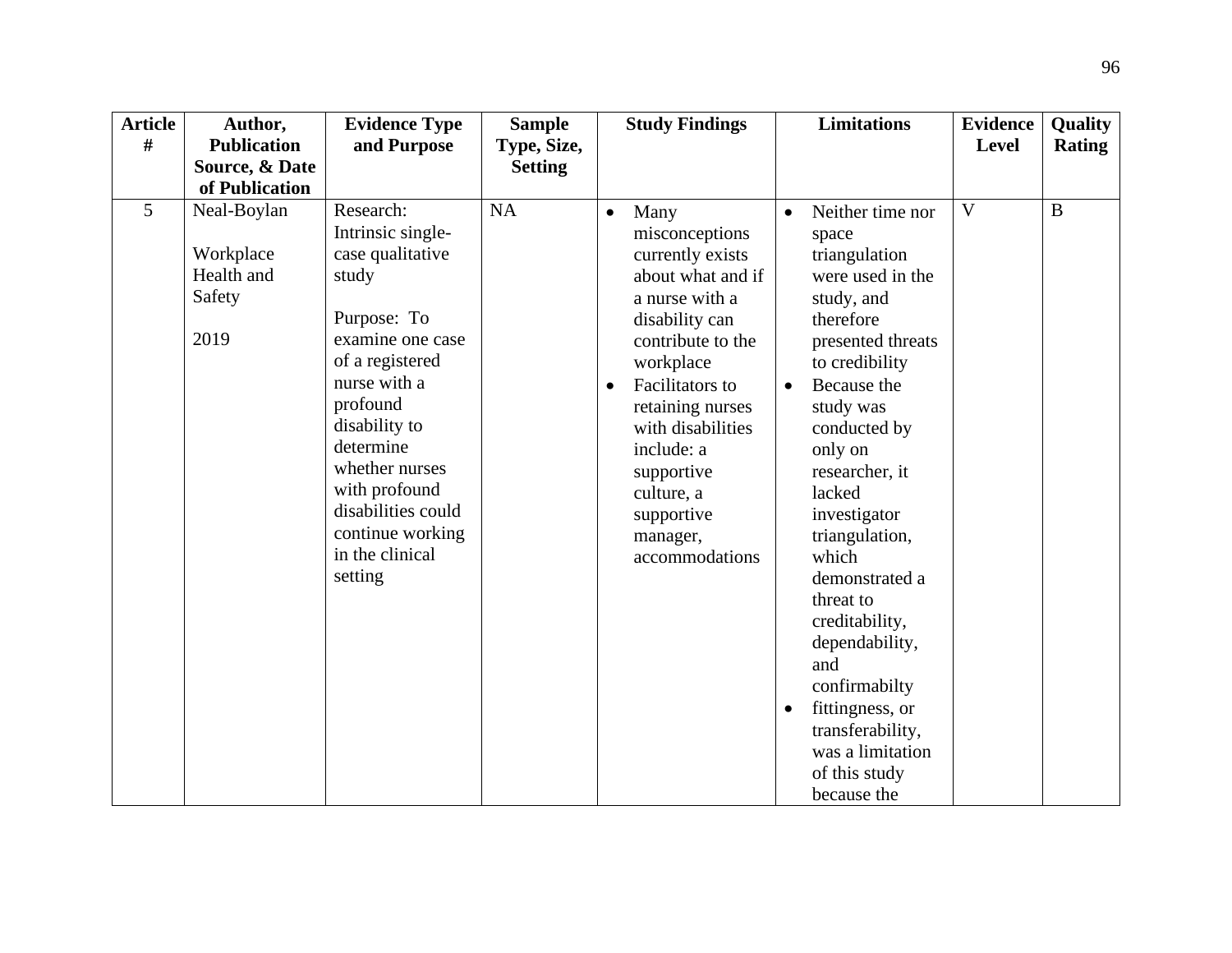| <b>Article</b><br># | Author,<br><b>Publication</b>                         | <b>Evidence Type</b><br>and Purpose                                                                                                                                                                                                                                                                                                                                | <b>Sample</b><br>Type, Size,                                                                                 |           | <b>Study Findings</b>                                                                                                                                                                                                                                                                                                                                                                                                                                                               |                                     | <b>Limitations</b>                                                                                                                                                                                                                                                                                                                                                                                        | <b>Evidence</b><br><b>Level</b> | Quality<br><b>Rating</b> |
|---------------------|-------------------------------------------------------|--------------------------------------------------------------------------------------------------------------------------------------------------------------------------------------------------------------------------------------------------------------------------------------------------------------------------------------------------------------------|--------------------------------------------------------------------------------------------------------------|-----------|-------------------------------------------------------------------------------------------------------------------------------------------------------------------------------------------------------------------------------------------------------------------------------------------------------------------------------------------------------------------------------------------------------------------------------------------------------------------------------------|-------------------------------------|-----------------------------------------------------------------------------------------------------------------------------------------------------------------------------------------------------------------------------------------------------------------------------------------------------------------------------------------------------------------------------------------------------------|---------------------------------|--------------------------|
|                     | Source, & Date<br>of Publication                      |                                                                                                                                                                                                                                                                                                                                                                    | <b>Setting</b>                                                                                               |           |                                                                                                                                                                                                                                                                                                                                                                                                                                                                                     |                                     |                                                                                                                                                                                                                                                                                                                                                                                                           |                                 |                          |
|                     |                                                       |                                                                                                                                                                                                                                                                                                                                                                    |                                                                                                              |           |                                                                                                                                                                                                                                                                                                                                                                                                                                                                                     |                                     | generalizability<br>of single-case<br>studies is limited                                                                                                                                                                                                                                                                                                                                                  |                                 |                          |
| 6                   | Matt<br>Qualitative<br><b>Health Research</b><br>2008 | Research:<br>Exploratory<br>Qualitative Study<br>using Grounded<br>Theory<br>Methodology<br>Purpose: To<br>explore the lived<br>experiences of<br>registered nurses<br>with disabilities<br>working in<br>hospital settings,<br>and identify the<br>factors within a<br>hospital<br>organization that<br>contribute to the<br>organization's<br>disability climate | Type:<br>Convenience<br>sample;<br>snowball<br>method<br>Size: 9 RNs<br>Setting:<br>Continental<br><b>US</b> | $\bullet$ | There are three<br>key facilitators to<br>the recruitment<br>and retention of<br>nurses with<br>disabilities: work<br>environment, a<br>supportive nurse<br>manager, and<br>peer acceptance<br>Accommodations<br>are often<br>necessary to alter<br>the environment<br>to retain nurses<br>with disabilities<br>When nurses<br>with disabilities<br>are treated as a<br>disabled person<br>first and a nurse<br>second, this often<br>leads to<br>dissatisfaction<br>and employment | $\bullet$<br>$\bullet$<br>$\bullet$ | Time<br>triangulation was<br>not present in<br>this study, and<br>therefore<br>presented a threat<br>to creditability<br>Because the<br>study was<br>conducted by<br>only on<br>researcher, it<br>lacked<br>investigator<br>triangulation,<br>which<br>demonstrated a<br>threat to<br>creditability,<br>dependability,<br>and<br>confirmabilty<br>Fittingness, or<br>transferability,<br>was a limitation | III                             | $\bf{B}$                 |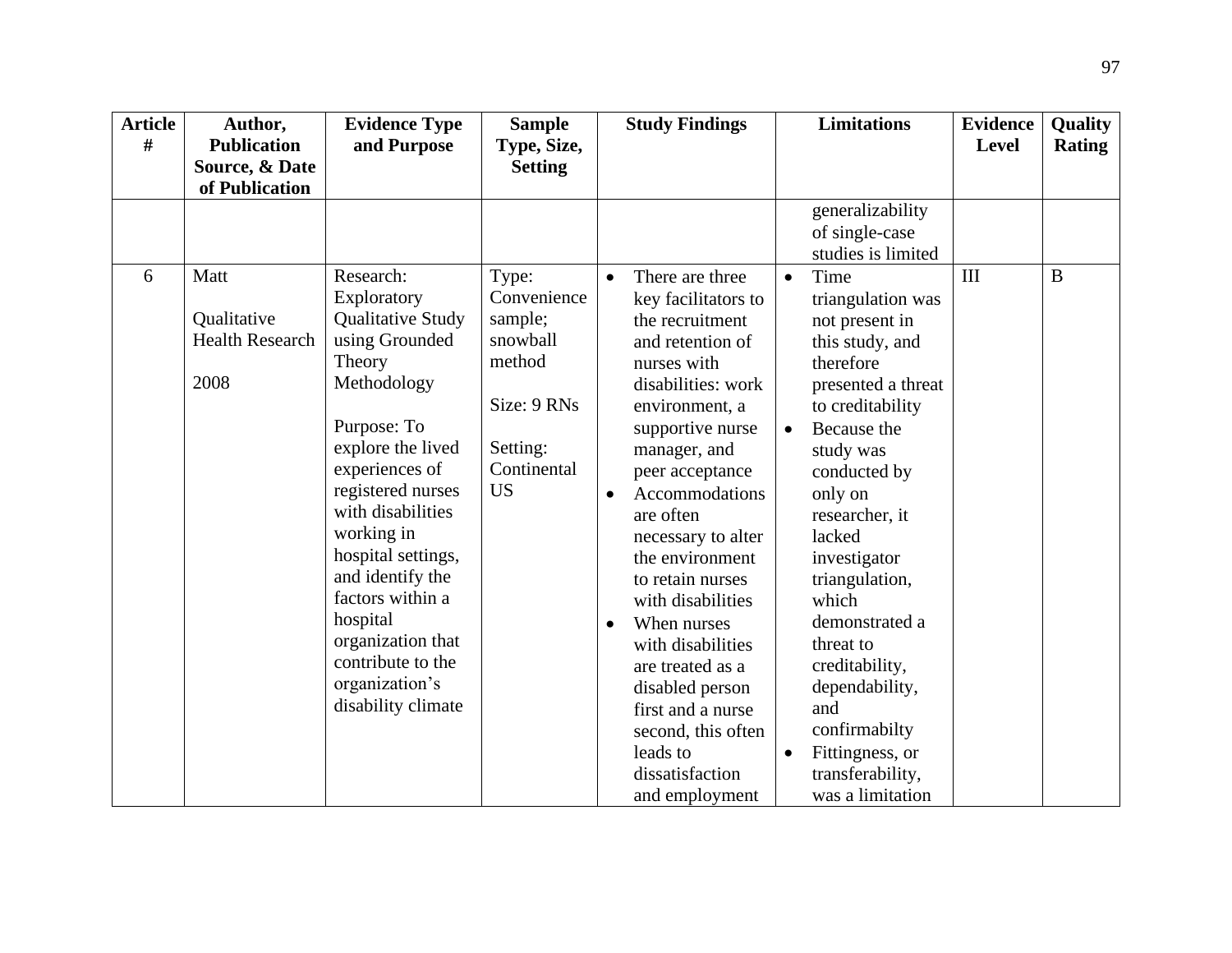| <b>Article</b> | Author,               | <b>Evidence Type</b>               | <b>Sample</b>  | <b>Study Findings</b>                                                                                                                       | <b>Limitations</b>                                                                                                                                                                                                                                                                  | <b>Evidence</b> | Quality       |
|----------------|-----------------------|------------------------------------|----------------|---------------------------------------------------------------------------------------------------------------------------------------------|-------------------------------------------------------------------------------------------------------------------------------------------------------------------------------------------------------------------------------------------------------------------------------------|-----------------|---------------|
| #              | <b>Publication</b>    | and Purpose                        | Type, Size,    |                                                                                                                                             |                                                                                                                                                                                                                                                                                     | <b>Level</b>    | <b>Rating</b> |
|                | Source, & Date        |                                    | <b>Setting</b> |                                                                                                                                             |                                                                                                                                                                                                                                                                                     |                 |               |
|                | of Publication        |                                    |                |                                                                                                                                             |                                                                                                                                                                                                                                                                                     |                 |               |
|                |                       |                                    |                | termination<br>Currently there<br>exist more<br>barriers than<br>facilitators to<br>recruiting and<br>retaining nurses<br>with disabilities | of this study, as<br>the sample was a<br>convenience<br>sample of nurses<br>all currently<br>working in<br>hospitals, or<br>having worked in<br>a hospital within<br>the past year<br>Study results<br>were not<br>presented clearly,<br>and<br>recommendations<br>were not clearly |                 |               |
| $\overline{7}$ | <b>Marks</b>          | Non-Research:                      | <b>NA</b>      | A disconnect<br>$\bullet$                                                                                                                   | identified<br>No author biases                                                                                                                                                                                                                                                      | $\overline{V}$  | $\mathbf{A}$  |
|                |                       | <b>Expert Opinion</b>              |                | exists between                                                                                                                              | $\bullet$<br>were noted or                                                                                                                                                                                                                                                          |                 |               |
|                | <b>Nurse Educator</b> |                                    |                | the understanding                                                                                                                           | discussed in the                                                                                                                                                                                                                                                                    |                 |               |
|                |                       | Purpose: To                        |                | of the spirit of                                                                                                                            | article                                                                                                                                                                                                                                                                             |                 |               |
|                | 2016                  | recommend best                     |                | the ADA and                                                                                                                                 |                                                                                                                                                                                                                                                                                     |                 |               |
|                |                       | practices for<br>removing barriers |                | operationalizing                                                                                                                            |                                                                                                                                                                                                                                                                                     |                 |               |
|                |                       | and supporting                     |                | the rights of<br>nurses with                                                                                                                |                                                                                                                                                                                                                                                                                     |                 |               |
|                |                       | diversity and                      |                | disabilities, and                                                                                                                           |                                                                                                                                                                                                                                                                                     |                 |               |
|                |                       | inclusion of                       |                | responsibilities of                                                                                                                         |                                                                                                                                                                                                                                                                                     |                 |               |
|                |                       | nurses and                         |                | administrators                                                                                                                              |                                                                                                                                                                                                                                                                                     |                 |               |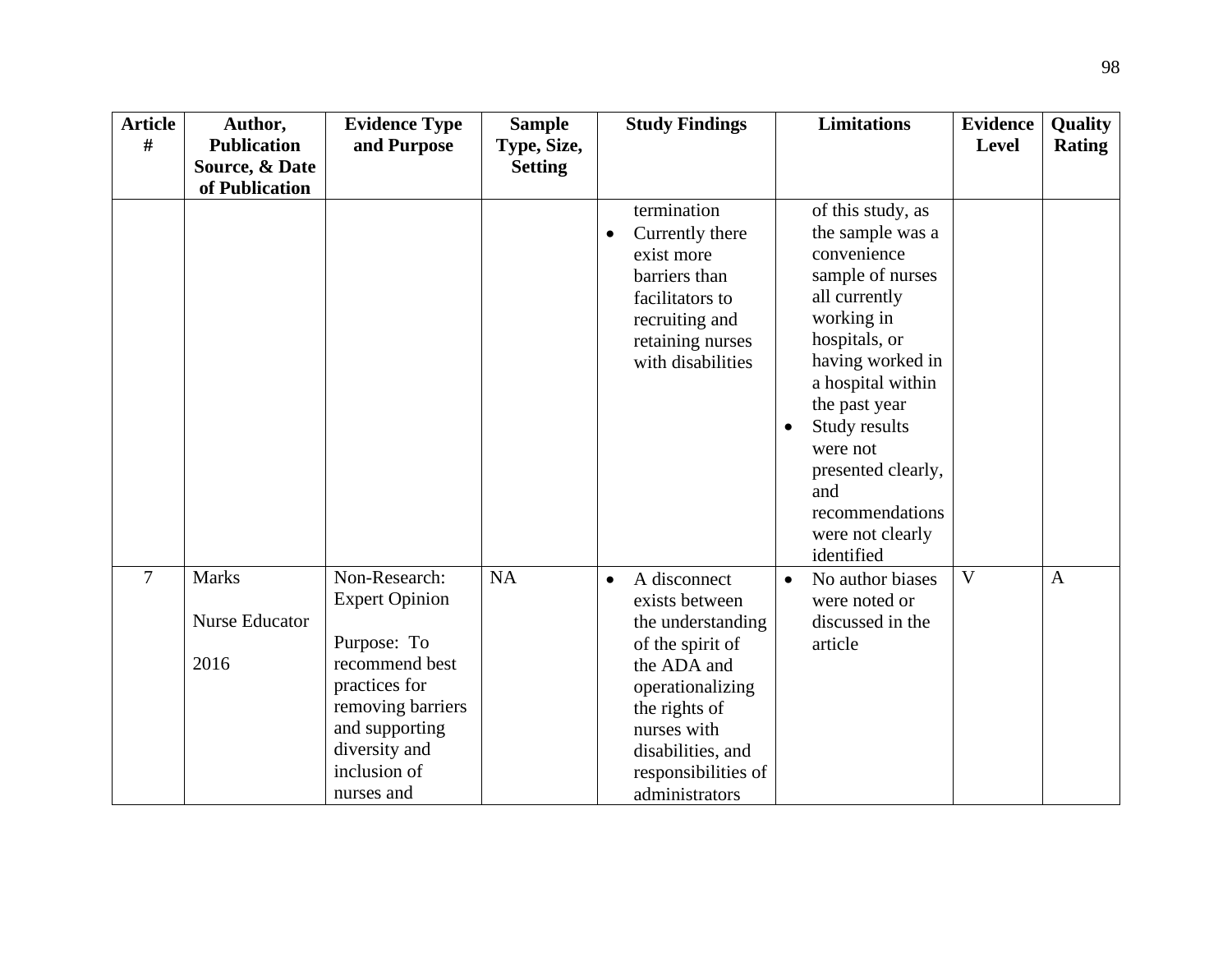| <b>Article</b> | Author,            | <b>Evidence Type</b> | <b>Sample</b>  |           | <b>Study Findings</b> | <b>Limitations</b> | <b>Evidence</b> | <b>Quality</b> |
|----------------|--------------------|----------------------|----------------|-----------|-----------------------|--------------------|-----------------|----------------|
| #              | <b>Publication</b> | and Purpose          | Type, Size,    |           |                       |                    | Level           | <b>Rating</b>  |
|                | Source, & Date     |                      | <b>Setting</b> |           |                       |                    |                 |                |
|                | of Publication     |                      |                |           |                       |                    |                 |                |
|                |                    | nursing students     |                | $\bullet$ | Disability bias is    |                    |                 |                |
|                |                    | with disabilities    |                |           | deeply rooted in      |                    |                 |                |
|                |                    | within the nursing   |                |           | the pedagogy of       |                    |                 |                |
|                |                    | profession           |                |           | nursing care          |                    |                 |                |
|                |                    |                      |                |           | The medical           |                    |                 |                |
|                |                    |                      |                |           | model of              |                    |                 |                |
|                |                    |                      |                |           | disability            |                    |                 |                |
|                |                    |                      |                |           | marginalizes          |                    |                 |                |
|                |                    |                      |                |           | nurses with           |                    |                 |                |
|                |                    |                      |                |           | disabilities and      |                    |                 |                |
|                |                    |                      |                |           | prohibits them        |                    |                 |                |
|                |                    |                      |                |           | from remaining        |                    |                 |                |
|                |                    |                      |                |           | in the workforce      |                    |                 |                |
|                |                    |                      |                | $\bullet$ | The medical           |                    |                 |                |
|                |                    |                      |                |           | model of              |                    |                 |                |
|                |                    |                      |                |           | disability            |                    |                 |                |
|                |                    |                      |                |           | intrinsically         |                    |                 |                |
|                |                    |                      |                |           | perceives nurses      |                    |                 |                |
|                |                    |                      |                |           | with disabilities     |                    |                 |                |
|                |                    |                      |                |           | as lacking the        |                    |                 |                |
|                |                    |                      |                |           | capacity to be        |                    |                 |                |
|                |                    |                      |                |           | successful nurses     |                    |                 |                |
|                |                    |                      |                |           | because of their      |                    |                 |                |
|                |                    |                      |                |           | perceived             |                    |                 |                |
|                |                    |                      |                |           | impairments           |                    |                 |                |
|                |                    |                      |                | $\bullet$ | Nurses with           |                    |                 |                |
|                |                    |                      |                |           | disabilities who      |                    |                 |                |
|                |                    |                      |                |           | stay in nursing       |                    |                 |                |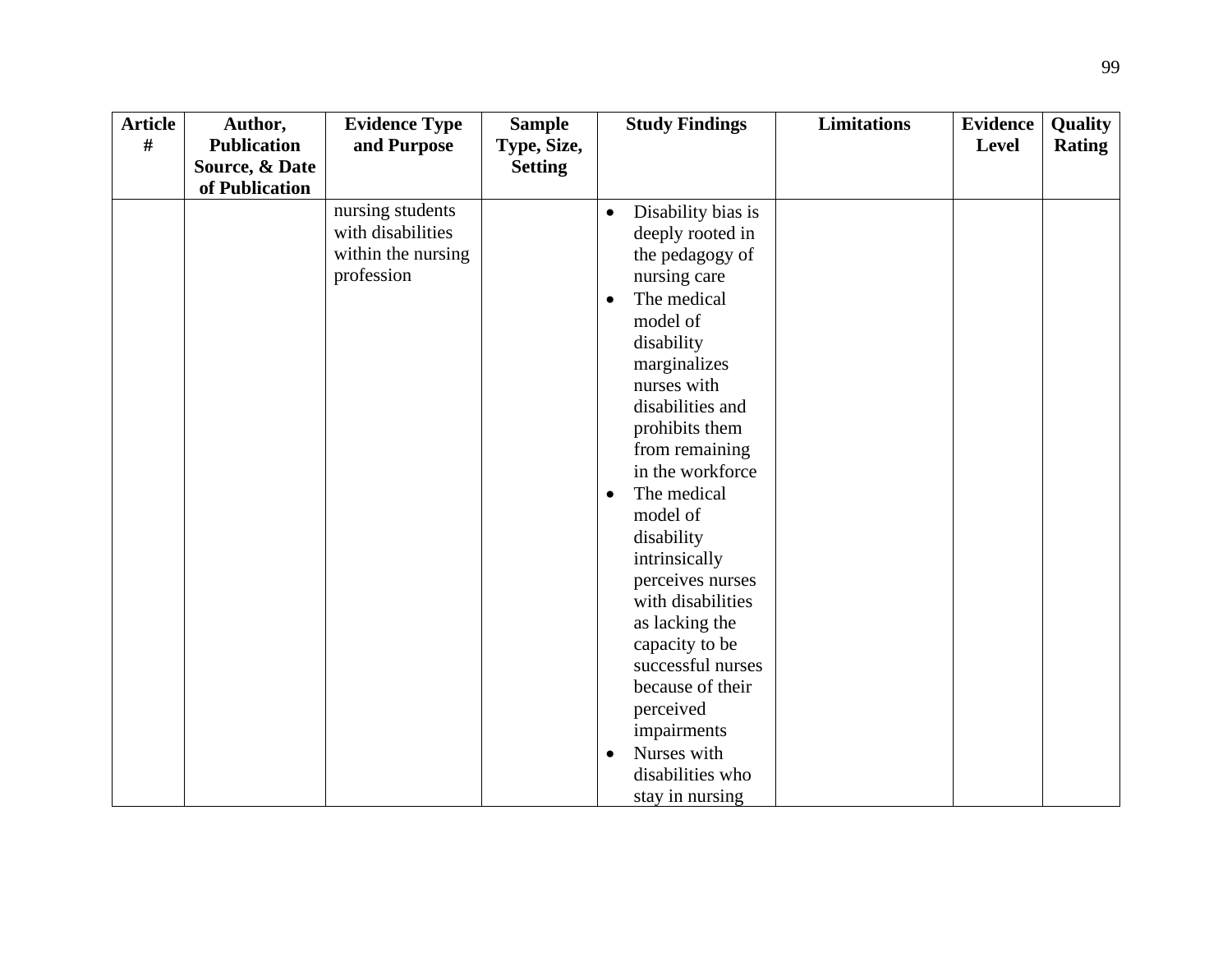| <b>Article</b> | Author,            | <b>Evidence Type</b> | <b>Sample</b>  | <b>Study Findings</b>         | <b>Limitations</b> | <b>Evidence</b> | Quality       |
|----------------|--------------------|----------------------|----------------|-------------------------------|--------------------|-----------------|---------------|
| #              | <b>Publication</b> | and Purpose          | Type, Size,    |                               |                    | <b>Level</b>    | <b>Rating</b> |
|                | Source, & Date     |                      | <b>Setting</b> |                               |                    |                 |               |
|                | of Publication     |                      |                |                               |                    |                 |               |
|                |                    |                      |                | stay because of               |                    |                 |               |
|                |                    |                      |                | supervisor                    |                    |                 |               |
|                |                    |                      |                | support and                   |                    |                 |               |
|                |                    |                      |                | accommodations;               |                    |                 |               |
|                |                    |                      |                | yet many nurses               |                    |                 |               |
|                |                    |                      |                | hide their                    |                    |                 |               |
|                |                    |                      |                | disability for fear           |                    |                 |               |
|                |                    |                      |                | of rejection and              |                    |                 |               |
|                |                    |                      |                | stigmatization                |                    |                 |               |
|                |                    |                      |                | Best practice<br>$\bullet$    |                    |                 |               |
|                |                    |                      |                | requires a shift              |                    |                 |               |
|                |                    |                      |                | from the medical              |                    |                 |               |
|                |                    |                      |                | model of                      |                    |                 |               |
|                |                    |                      |                | disability to the             |                    |                 |               |
|                |                    |                      |                | social model                  |                    |                 |               |
|                |                    |                      |                | The social model<br>$\bullet$ |                    |                 |               |
|                |                    |                      |                | of disability                 |                    |                 |               |
|                |                    |                      |                | rejects the notion            |                    |                 |               |
|                |                    |                      |                | that being                    |                    |                 |               |
|                |                    |                      |                | disabled is a                 |                    |                 |               |
|                |                    |                      |                | negative and a                |                    |                 |               |
|                |                    |                      |                | disability is a               |                    |                 |               |
|                |                    |                      |                | deficiency                    |                    |                 |               |
|                |                    |                      |                | Viewing<br>$\bullet$          |                    |                 |               |
|                |                    |                      |                | disability as                 |                    |                 |               |
|                |                    |                      |                | residing in the               |                    |                 |               |
|                |                    |                      |                | environment is                |                    |                 |               |
|                |                    |                      |                | imperative to                 |                    |                 |               |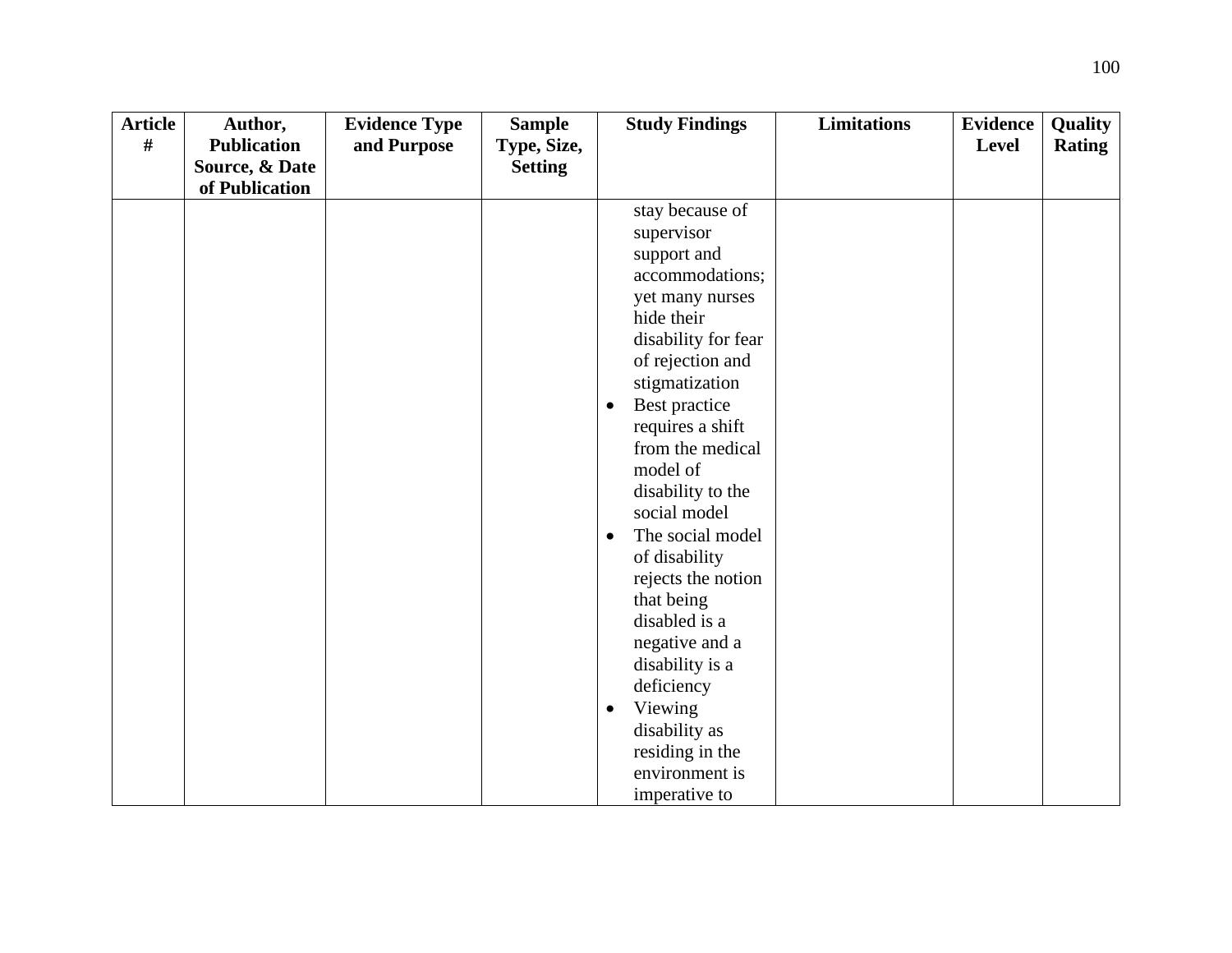| <b>Article</b> | Author,                                                     | <b>Evidence Type</b>                                                                                                                                                                                                            | <b>Sample</b>  | <b>Study Findings</b>                                                                                                                                                                                                                                                                                 | <b>Limitations</b>                                                     | Evidence     | Quality       |
|----------------|-------------------------------------------------------------|---------------------------------------------------------------------------------------------------------------------------------------------------------------------------------------------------------------------------------|----------------|-------------------------------------------------------------------------------------------------------------------------------------------------------------------------------------------------------------------------------------------------------------------------------------------------------|------------------------------------------------------------------------|--------------|---------------|
| #              | <b>Publication</b>                                          | and Purpose                                                                                                                                                                                                                     | Type, Size,    |                                                                                                                                                                                                                                                                                                       |                                                                        | <b>Level</b> | <b>Rating</b> |
|                | Source, & Date                                              |                                                                                                                                                                                                                                 | <b>Setting</b> |                                                                                                                                                                                                                                                                                                       |                                                                        |              |               |
|                | of Publication                                              |                                                                                                                                                                                                                                 |                |                                                                                                                                                                                                                                                                                                       |                                                                        |              |               |
|                |                                                             |                                                                                                                                                                                                                                 |                | accept and<br>accommodate<br>people with<br>disabilities<br>The ADAAA is a<br>national mandate<br>to for the<br>elimination of<br>discrimination<br>against people<br>with disabilities                                                                                                               |                                                                        |              |               |
| 8              | Matt<br>The Journal of<br>Nursing<br>Administration<br>2015 | Non-Research:<br><b>Expert Opinion</b><br>Purpose:<br>Provided<br>recommendations<br>for adaptations to<br>the nursing<br>practice<br>environment as an<br>effort to recruit<br>and retain aging<br>nurses with<br>disabilities | <b>NA</b>      | Recognizing and<br>$\bullet$<br>accommodating<br>disabilities has a<br>positive impact<br>on the<br>recruitment and<br>retention of<br>nurses with<br>disabilities<br>Disability is a<br>٠<br>common<br>component of the<br>human<br>experience<br>Accommodations<br>are mandated by<br>the ADA; some | No biases were<br>$\bullet$<br>noted or<br>discussed in the<br>article | V            | $\mathbf{A}$  |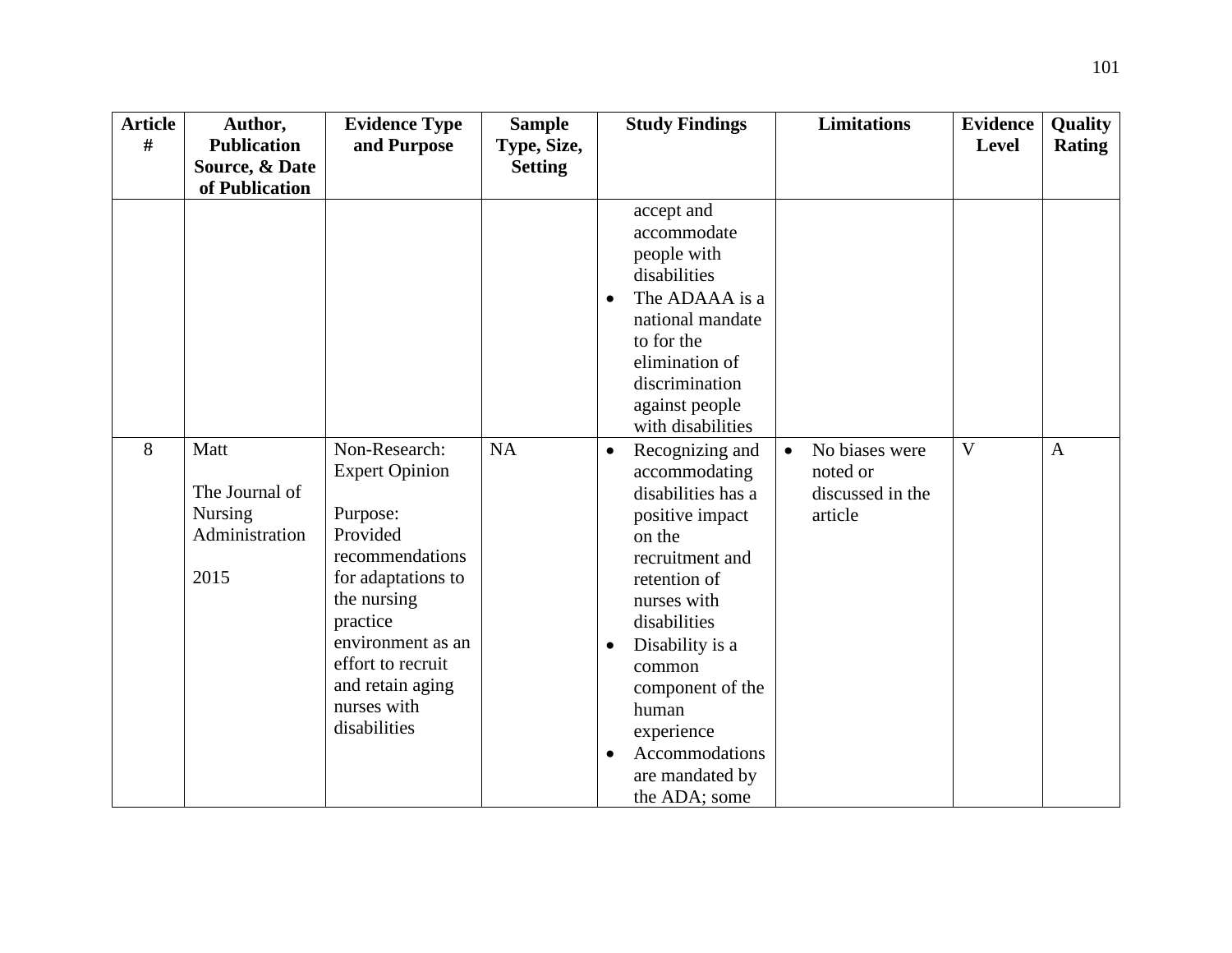| <b>Article</b> | Author,                                                     | <b>Evidence Type</b>                                                                                                                                                                                                                                                        | <b>Sample</b>  | <b>Study Findings</b>                                                                                                                                                                                                                                                                                                                                                               | <b>Limitations</b>                                                                                                                                 | <b>Evidence</b> | Quality       |
|----------------|-------------------------------------------------------------|-----------------------------------------------------------------------------------------------------------------------------------------------------------------------------------------------------------------------------------------------------------------------------|----------------|-------------------------------------------------------------------------------------------------------------------------------------------------------------------------------------------------------------------------------------------------------------------------------------------------------------------------------------------------------------------------------------|----------------------------------------------------------------------------------------------------------------------------------------------------|-----------------|---------------|
| #              | <b>Publication</b>                                          | and Purpose                                                                                                                                                                                                                                                                 | Type, Size,    |                                                                                                                                                                                                                                                                                                                                                                                     |                                                                                                                                                    | <b>Level</b>    | <b>Rating</b> |
|                | Source, & Date<br>of Publication                            |                                                                                                                                                                                                                                                                             | <b>Setting</b> |                                                                                                                                                                                                                                                                                                                                                                                     |                                                                                                                                                    |                 |               |
|                |                                                             |                                                                                                                                                                                                                                                                             |                | universal<br>accommodations<br>positively impact<br>the recruitment<br>and retention of<br>all nurses, not<br>just those with<br>disabilities                                                                                                                                                                                                                                       |                                                                                                                                                    |                 |               |
| 9              | Neal-Boylan<br>Journal of<br>Nursing<br>Scholarship<br>2015 | Non-Research:<br><b>Literature Review</b><br>Purpose: to<br>determine what<br>made disability<br>claims successful<br>or unsuccessful, if<br>legal action was<br>effective, and how<br>the ADAAA<br>impacted the<br>success of legal<br>action for RNs<br>with disabilities | <b>NA</b>      | Nurses with<br>$\bullet$<br>disabilities<br>undergo<br>discrimination as<br>defined by the<br><b>ADAAA</b><br>Increased<br>$\bullet$<br>awareness of the<br><b>ADAAA</b><br>regulations can<br>help prevent<br>discrimination<br>The ADAAA<br>$\bullet$<br>changed how<br>employers must<br>view disability,<br>must consider the<br>environment<br>If organizations<br>do not make | Search strategy<br>$\bullet$<br>was limited in<br>that that it is not<br>possible to access<br>a legal case if the<br>judge does not<br>publish it | $\overline{V}$  | $\mathbf{A}$  |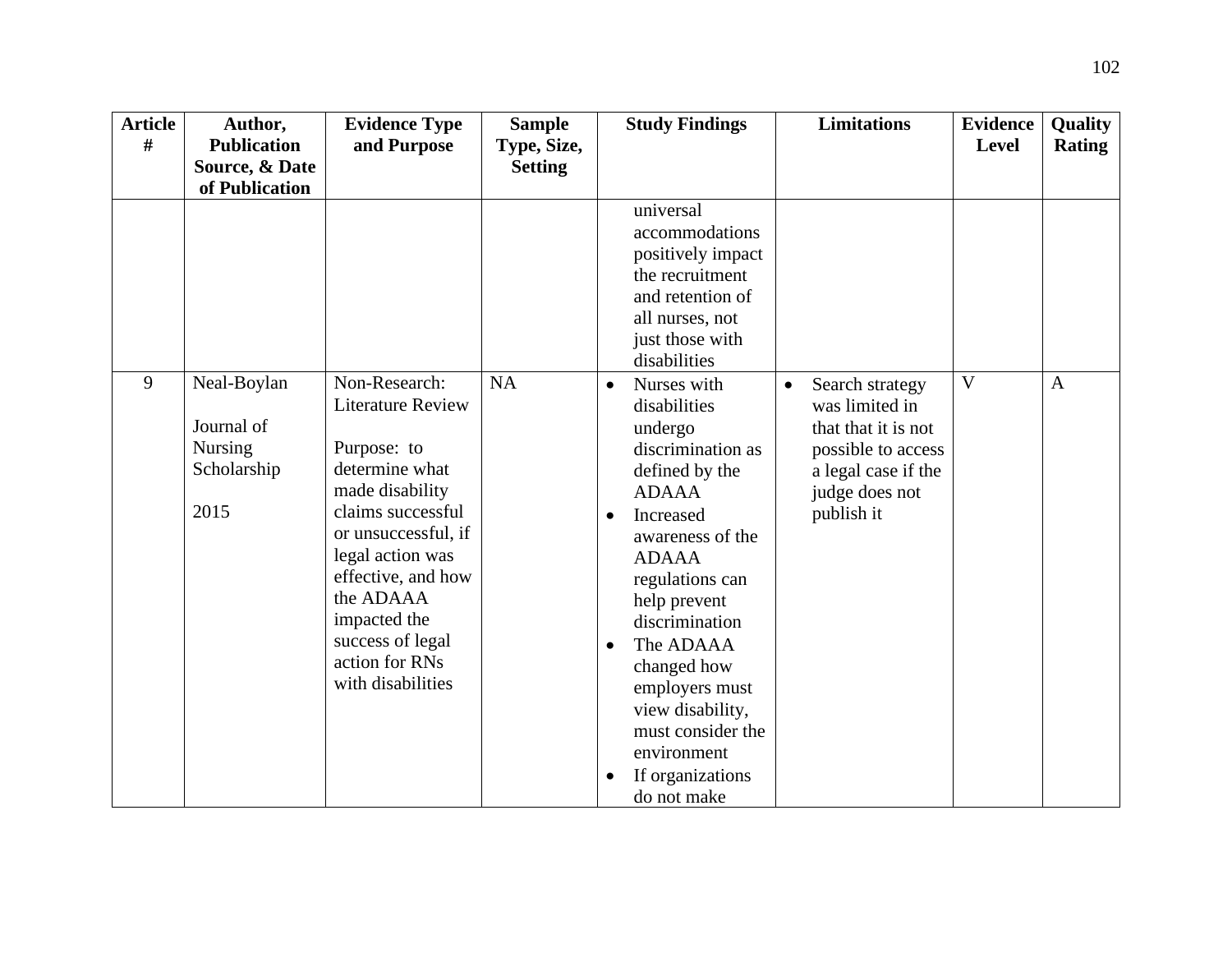| <b>Article</b> | Author,            | <b>Evidence Type</b> | <b>Sample</b>  | <b>Study Findings</b>            | <b>Limitations</b>          | <b>Evidence</b> | Quality       |
|----------------|--------------------|----------------------|----------------|----------------------------------|-----------------------------|-----------------|---------------|
| #              | <b>Publication</b> | and Purpose          | Type, Size,    |                                  |                             | <b>Level</b>    | <b>Rating</b> |
|                | Source, & Date     |                      | <b>Setting</b> |                                  |                             |                 |               |
|                | of Publication     |                      |                |                                  |                             |                 |               |
|                |                    |                      |                | efforts to retain<br>nurses with |                             |                 |               |
|                |                    |                      |                | disabilities,                    |                             |                 |               |
|                |                    |                      |                | administration                   |                             |                 |               |
|                |                    |                      |                | could face stiff                 |                             |                 |               |
|                |                    |                      |                | penalties                        |                             |                 |               |
| 10             | Wood               | Research:            | Type:          | Previous<br>$\bullet$            | The study did not           | III             | $\mathbf{A}$  |
|                |                    | Exploratory          | Convenience    | experience with a                | mention at what             |                 |               |
|                | Journal of         | descriptive design   | sample         | nurse who has a                  | time of year the            |                 |               |
|                | Professional       | quantitative non-    |                | disability does                  | survey used to              |                 |               |
|                | <b>Nursing</b>     | experimental         | Size: 219      | appear to                        | obtain                      |                 |               |
|                |                    | study                | nurse          | contribute to                    | participants was            |                 |               |
|                | 2010               |                      | managers       | positive attitudes               | distributed                 |                 |               |
|                |                    | Purpose: To          | representing   | toward hiring,                   | No summarizing<br>$\bullet$ |                 |               |
|                |                    | explore the          | 174 hospitals  | advancing, and                   | tables were                 |                 |               |
|                |                    | attitudes,           |                | working with                     | presented in the            |                 |               |
|                |                    | concerns, and        | Setting:       | nurses with                      | article                     |                 |               |
|                |                    | work experiences     | Continental    | disabilities                     | Construct<br>$\bullet$      |                 |               |
|                |                    | of nurse managers    | <b>US</b>      | It is important for              | validity was a              |                 |               |
|                |                    | toward staff         |                | nurse leaders to                 | limitation of this          |                 |               |
|                |                    | nurses with          |                | balance their                    | study in that the           |                 |               |
|                |                    | disabilities and     |                | concerns                         | respondents were            |                 |               |
|                |                    | the impact this      |                | regarding nurses                 | aware of the                |                 |               |
|                |                    | had on the           |                | with disabilities                | purpose of the              |                 |               |
|                |                    | recruitment and      |                | by becoming                      | study, and                  |                 |               |
|                |                    | retention of staff   |                | competent in                     | therefore may               |                 |               |
|                |                    | nurses with          |                | disability law,                  | have consciously            |                 |               |
|                |                    | disabilities         |                | education,                       | or unconsciously            |                 |               |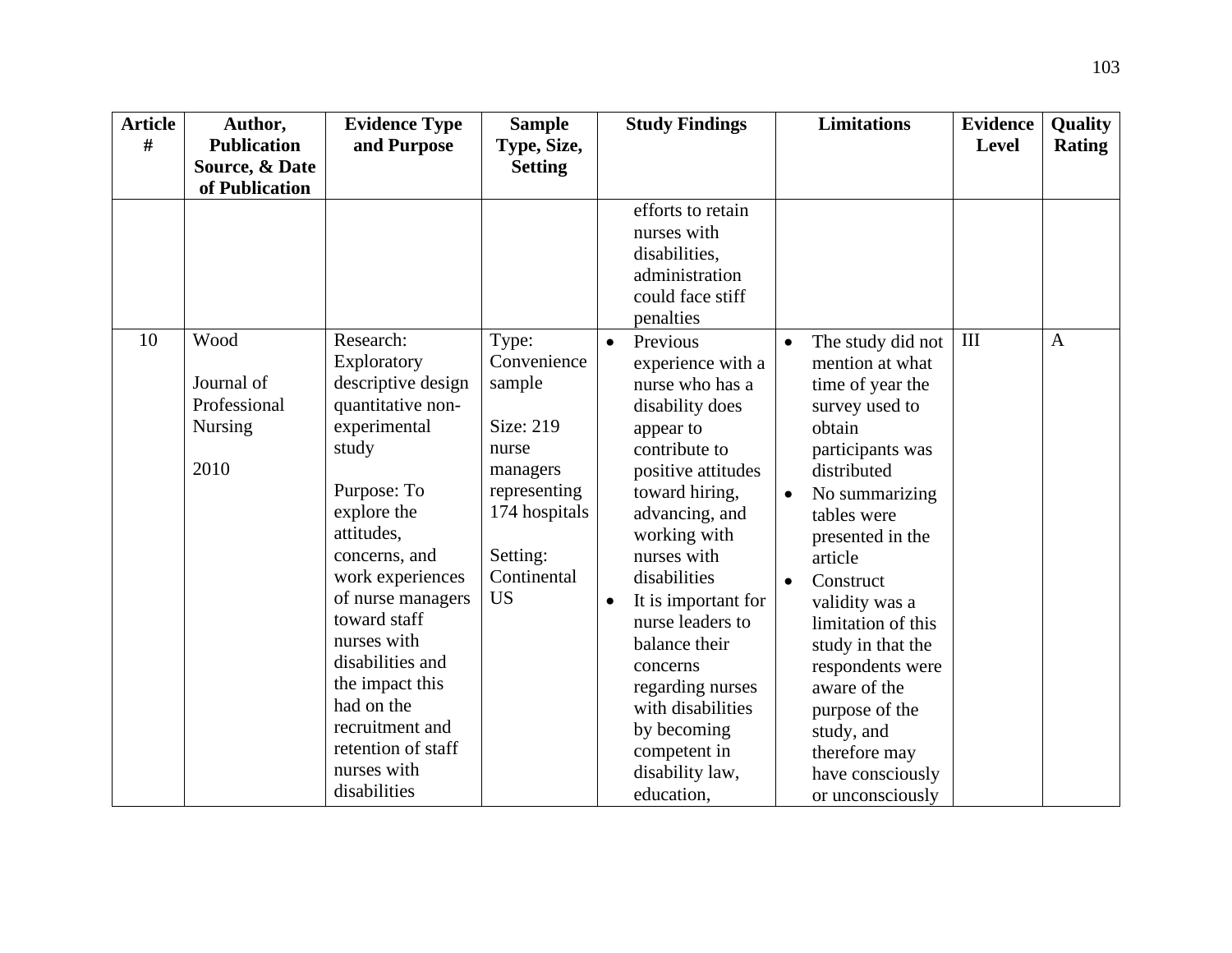| <b>Article</b> | Author,            | <b>Evidence Type</b> | <b>Sample</b>  | <b>Study Findings</b>        | <b>Limitations</b>                                                                                                                                                                                                                                                                                                                                                                                                                                                                                  | <b>Evidence</b> | Quality       |
|----------------|--------------------|----------------------|----------------|------------------------------|-----------------------------------------------------------------------------------------------------------------------------------------------------------------------------------------------------------------------------------------------------------------------------------------------------------------------------------------------------------------------------------------------------------------------------------------------------------------------------------------------------|-----------------|---------------|
| #              | <b>Publication</b> | and Purpose          | Type, Size,    |                              |                                                                                                                                                                                                                                                                                                                                                                                                                                                                                                     | Level           | <b>Rating</b> |
|                | Source, & Date     |                      | <b>Setting</b> |                              |                                                                                                                                                                                                                                                                                                                                                                                                                                                                                                     |                 |               |
|                |                    |                      |                |                              |                                                                                                                                                                                                                                                                                                                                                                                                                                                                                                     |                 |               |
|                | of Publication     |                      |                | practice, and<br>perspective | provided desired<br>responses<br>Inability of the<br>$\bullet$<br>study to<br>differentiate<br>between the<br>severity of the<br>disabilities and<br>the influence that<br>severity of<br>disability may<br>have had on the<br>attitudes and<br>concerns of the<br>nurse leaders<br>The researchers<br>$\bullet$<br>were unable to<br>obtain<br>information on<br>the thoughts or<br>feelings of those<br>who chose not to<br>participate in the<br>study and<br>furthermore,<br>there is no record |                 |               |
|                |                    |                      |                |                              | of why these                                                                                                                                                                                                                                                                                                                                                                                                                                                                                        |                 |               |
|                |                    |                      |                |                              | managers chose                                                                                                                                                                                                                                                                                                                                                                                                                                                                                      |                 |               |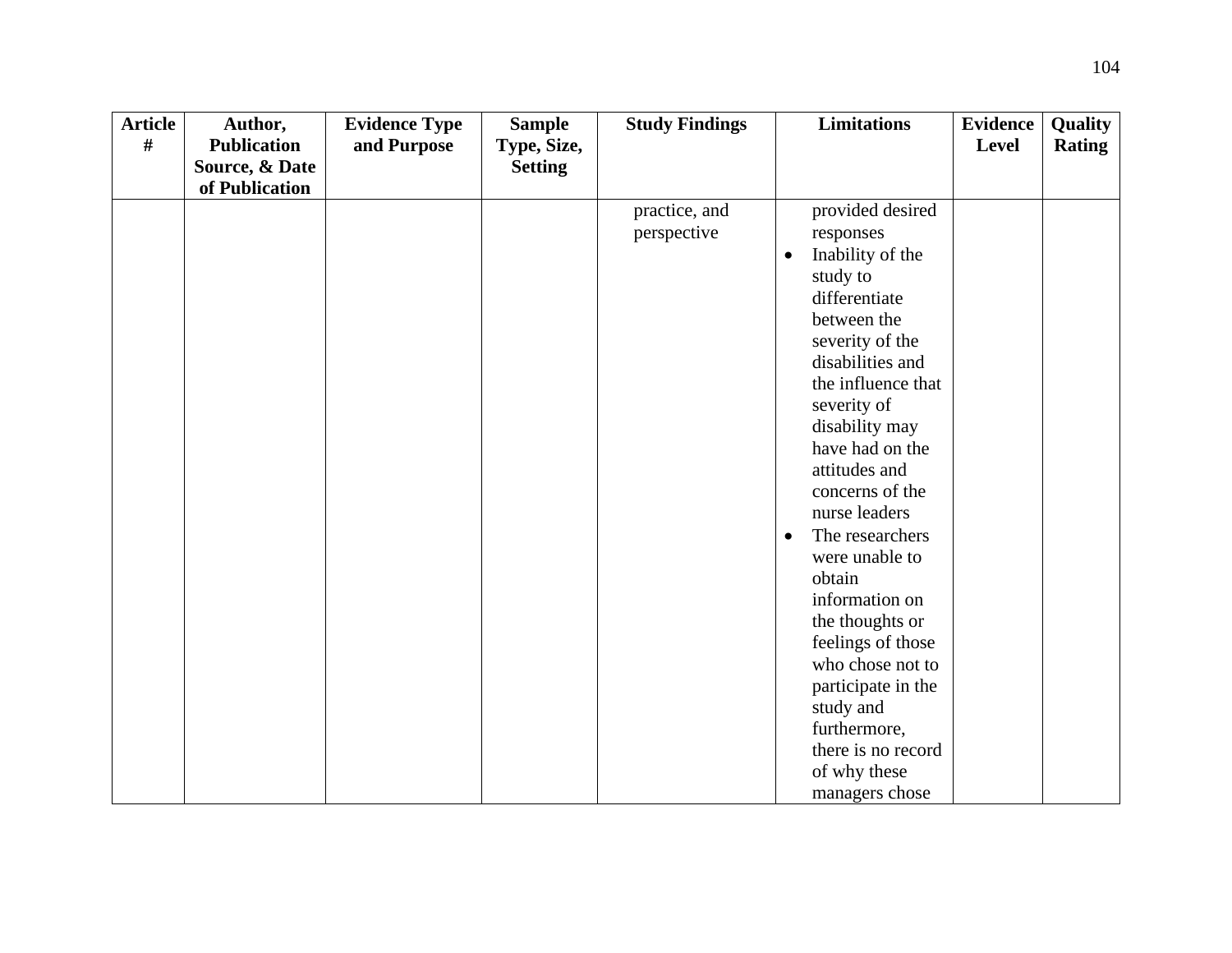| <b>Article</b><br># | Author,<br><b>Publication</b>                               | <b>Evidence Type</b><br>and Purpose                                                                                                                                                                                                                                                                                                           | <b>Sample</b><br>Type, Size,                                                                           |           | <b>Study Findings</b>                                                                                                                                                                                                                                                                                                                                                                                                                                                      |                                     | <b>Limitations</b>                                                                                                                                                                                                                                                                                                                                                                                                                                                                    | <b>Evidence</b><br><b>Level</b> | Quality<br><b>Rating</b> |
|---------------------|-------------------------------------------------------------|-----------------------------------------------------------------------------------------------------------------------------------------------------------------------------------------------------------------------------------------------------------------------------------------------------------------------------------------------|--------------------------------------------------------------------------------------------------------|-----------|----------------------------------------------------------------------------------------------------------------------------------------------------------------------------------------------------------------------------------------------------------------------------------------------------------------------------------------------------------------------------------------------------------------------------------------------------------------------------|-------------------------------------|---------------------------------------------------------------------------------------------------------------------------------------------------------------------------------------------------------------------------------------------------------------------------------------------------------------------------------------------------------------------------------------------------------------------------------------------------------------------------------------|---------------------------------|--------------------------|
|                     | Source, & Date<br>of Publication                            |                                                                                                                                                                                                                                                                                                                                               | <b>Setting</b>                                                                                         |           |                                                                                                                                                                                                                                                                                                                                                                                                                                                                            |                                     |                                                                                                                                                                                                                                                                                                                                                                                                                                                                                       |                                 |                          |
|                     |                                                             |                                                                                                                                                                                                                                                                                                                                               |                                                                                                        |           |                                                                                                                                                                                                                                                                                                                                                                                                                                                                            |                                     | not to participate                                                                                                                                                                                                                                                                                                                                                                                                                                                                    |                                 |                          |
| 11                  | Matt<br>Journal of<br>Research in<br><b>Nursing</b><br>2011 | Research: Non-<br>experimental<br>quantitative pilot<br>study<br>Purpose: To<br>explore the<br>attitudes of<br>registered nurses<br>toward nurses<br>with disabilities in<br>the hospital<br>workplace, the<br>factors<br>contributing to<br>these attitudes,<br>and the concept of<br>disability climate<br>within the hospital<br>workplace | Type:<br>Convenience<br>sample<br>Size: 131<br><b>RNs</b><br>Setting:<br>Puget<br>Sound,<br>Washington | $\bullet$ | Factors<br>impacting<br>disability climate<br>are the individual<br>nurse's<br>experience with<br>disability, level<br>of education held<br>by individual<br>nurses, and the<br>nurse's practice<br>area<br>Only those<br>nurses who had<br>experience with<br>individuals with<br>disabilities<br>believed<br>individuals with<br>disabilities were<br>as capable of<br>being nurses as<br>individuals<br>without<br>disabilities<br>To recruit and<br>retain nurses with | $\bullet$<br>$\bullet$<br>$\bullet$ | Sample size only<br>met minimum<br>requirements to<br>be large enough<br>for this pilot<br>study<br>The small sample<br>size precluded<br>the researcher<br>from conducting<br>analysis based on<br>respondent's<br>roles, or<br>comparing the<br>perceptions of<br>nurses with and<br>without<br>disabilities<br>The response rate<br>was unable to be<br>calculated; there<br>was no way to<br>know how many<br>nurses saw, or<br>were emailed, a<br>flyer and chose<br>not respond | III                             | B                        |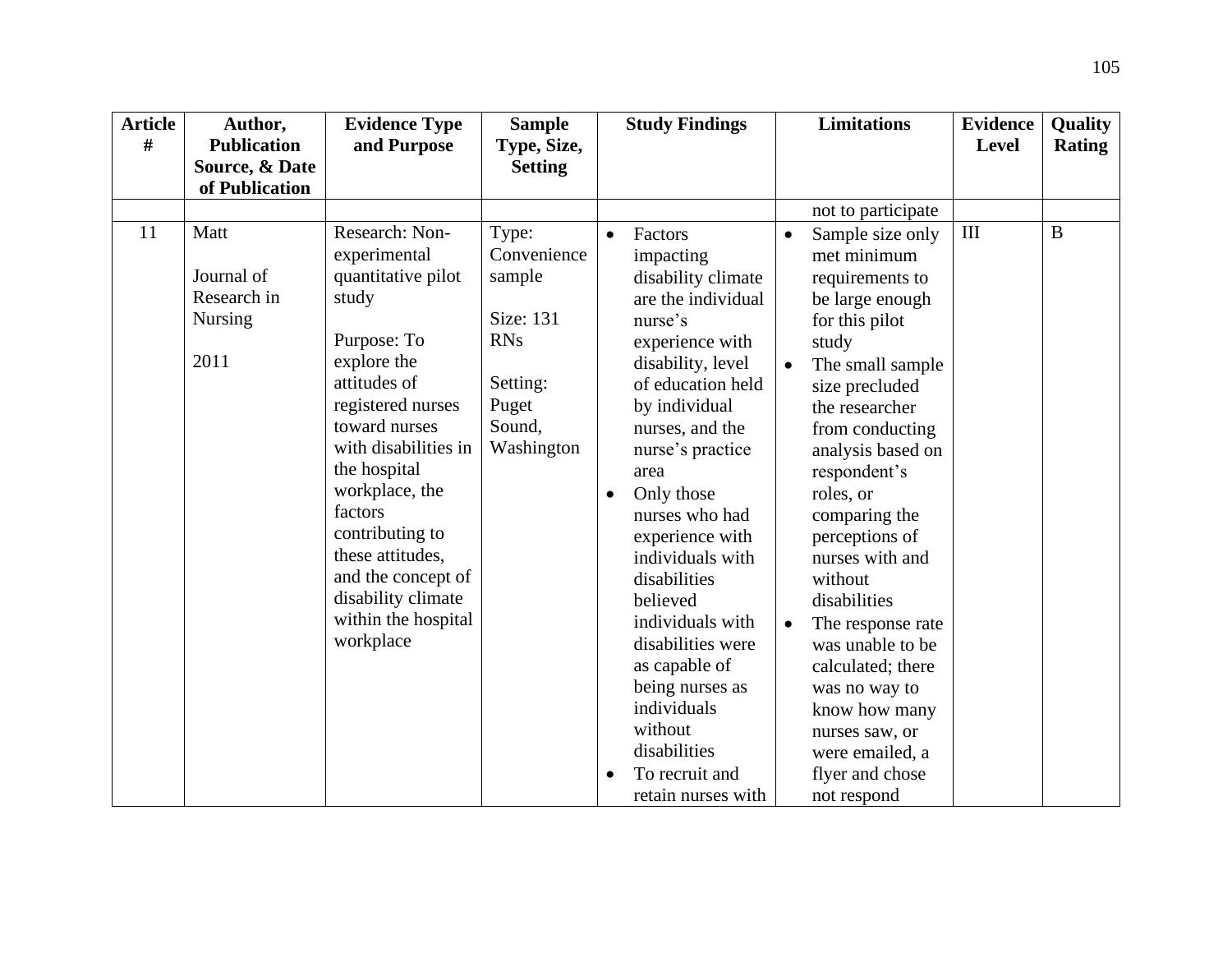| <b>Article</b> | Author,            | <b>Evidence Type</b> | <b>Sample</b>  | <b>Study Findings</b>                                                                                                                                                                                                                                                                                                   | <b>Limitations</b>                                                                                                                                                                                                                                                                                                                                                                                                                                                                                                    | <b>Evidence</b> | <b>Quality</b> |
|----------------|--------------------|----------------------|----------------|-------------------------------------------------------------------------------------------------------------------------------------------------------------------------------------------------------------------------------------------------------------------------------------------------------------------------|-----------------------------------------------------------------------------------------------------------------------------------------------------------------------------------------------------------------------------------------------------------------------------------------------------------------------------------------------------------------------------------------------------------------------------------------------------------------------------------------------------------------------|-----------------|----------------|
| #              | <b>Publication</b> | and Purpose          | Type, Size,    |                                                                                                                                                                                                                                                                                                                         |                                                                                                                                                                                                                                                                                                                                                                                                                                                                                                                       | <b>Level</b>    | <b>Rating</b>  |
|                | Source, & Date     |                      | <b>Setting</b> |                                                                                                                                                                                                                                                                                                                         |                                                                                                                                                                                                                                                                                                                                                                                                                                                                                                                       |                 |                |
|                | of Publication     |                      |                |                                                                                                                                                                                                                                                                                                                         |                                                                                                                                                                                                                                                                                                                                                                                                                                                                                                                       |                 |                |
|                |                    |                      |                | disabilities,<br>employers should<br>access disability<br>climate on<br>specific units to<br>identify target<br>areas needing<br>remedial<br>attention<br>The profession of<br>nursing must<br>move toward<br>realizing and<br>accepting<br>disability as a<br>common and<br>natural part of the<br>human<br>experience | The survey was<br>$\bullet$<br>conducted for<br>two of the<br>hospitals over the<br>period of time<br>spanning from<br>November<br>through January;<br>this could have<br>negatively<br>impacted survey<br>response rates<br>The geographic<br>$\bullet$<br>distribution of<br>the sample, as<br>well as the<br>similarities<br>between the three<br>hospitals<br>involved in the<br>study, does not<br>allow for<br>generalizability<br>of the study<br>results and<br>removes from the<br>statistical<br>conclusion |                 |                |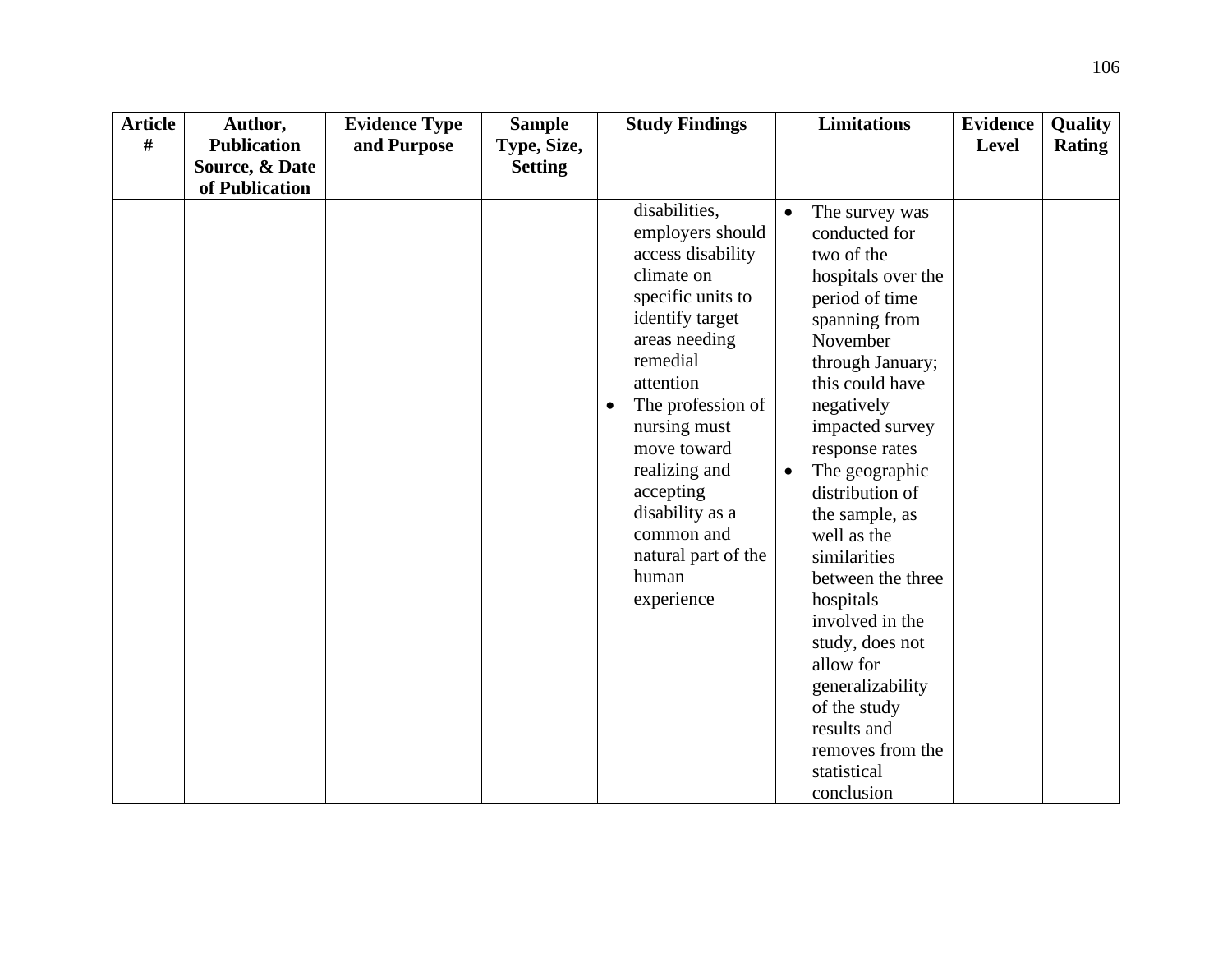| <b>Article</b> | Author,            | <b>Evidence Type</b> | <b>Sample</b>  | <b>Study Findings</b> | <b>Limitations</b>               | <b>Evidence</b> | Quality       |
|----------------|--------------------|----------------------|----------------|-----------------------|----------------------------------|-----------------|---------------|
| $\#$           | <b>Publication</b> | and Purpose          | Type, Size,    |                       |                                  | Level           | <b>Rating</b> |
|                | Source, & Date     |                      | <b>Setting</b> |                       |                                  |                 |               |
|                | of Publication     |                      |                |                       |                                  |                 |               |
|                |                    |                      |                |                       | validity and                     |                 |               |
|                |                    |                      |                |                       | statistical power                |                 |               |
|                |                    |                      |                |                       | of the findings,                 |                 |               |
|                |                    |                      |                |                       | as well as                       |                 |               |
|                |                    |                      |                |                       | provides a threat                |                 |               |
|                |                    |                      |                |                       | the external                     |                 |               |
|                |                    |                      |                |                       | validity of the                  |                 |               |
|                |                    |                      |                |                       | study                            |                 |               |
|                |                    |                      |                |                       | The instrument<br>$\bullet$      |                 |               |
|                |                    |                      |                |                       | used in this study               |                 |               |
|                |                    |                      |                |                       | was a newly                      |                 |               |
|                |                    |                      |                |                       | developed                        |                 |               |
|                |                    |                      |                |                       | instrument that                  |                 |               |
|                |                    |                      |                |                       | was being pilot                  |                 |               |
|                |                    |                      |                |                       | tested; the<br>researcher failed |                 |               |
|                |                    |                      |                |                       | to discuss in the                |                 |               |
|                |                    |                      |                |                       | article if the                   |                 |               |
|                |                    |                      |                |                       | instrument had                   |                 |               |
|                |                    |                      |                |                       | been evaluated                   |                 |               |
|                |                    |                      |                |                       | for construct                    |                 |               |
|                |                    |                      |                |                       | validity or                      |                 |               |
|                |                    |                      |                |                       | instrument                       |                 |               |
|                |                    |                      |                |                       | reliability, no                  |                 |               |
|                |                    |                      |                |                       | Chronbach $\alpha$               |                 |               |
|                |                    |                      |                |                       | statistics were                  |                 |               |
|                |                    |                      |                |                       | provided                         |                 |               |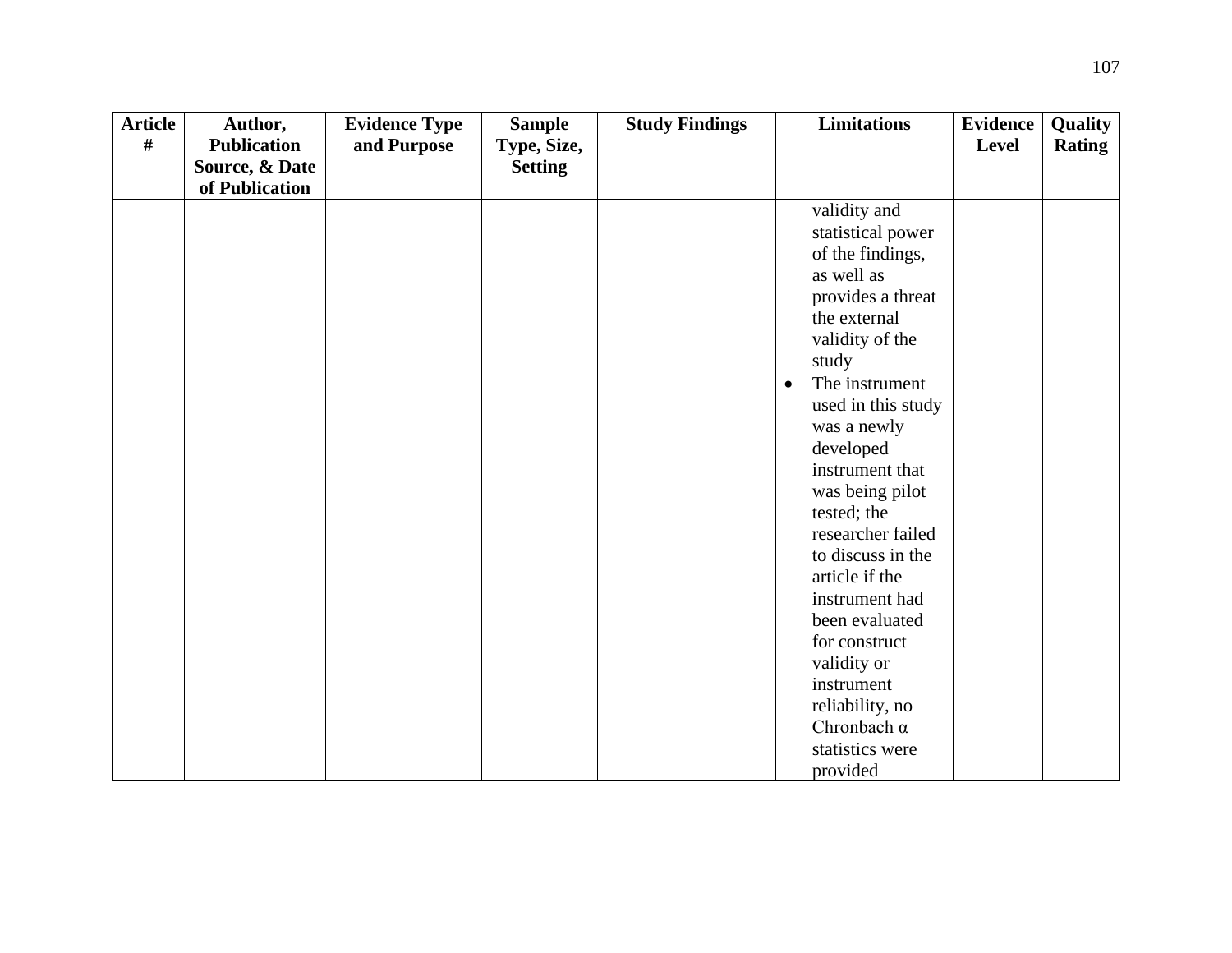\* From: Dang, D., & Dearholt, S. L. (2018). *Johns Hopkins evidence-based practice: Model and guidelines* (3rd ed.). Indianapolis, IN: Sigma Theta Tau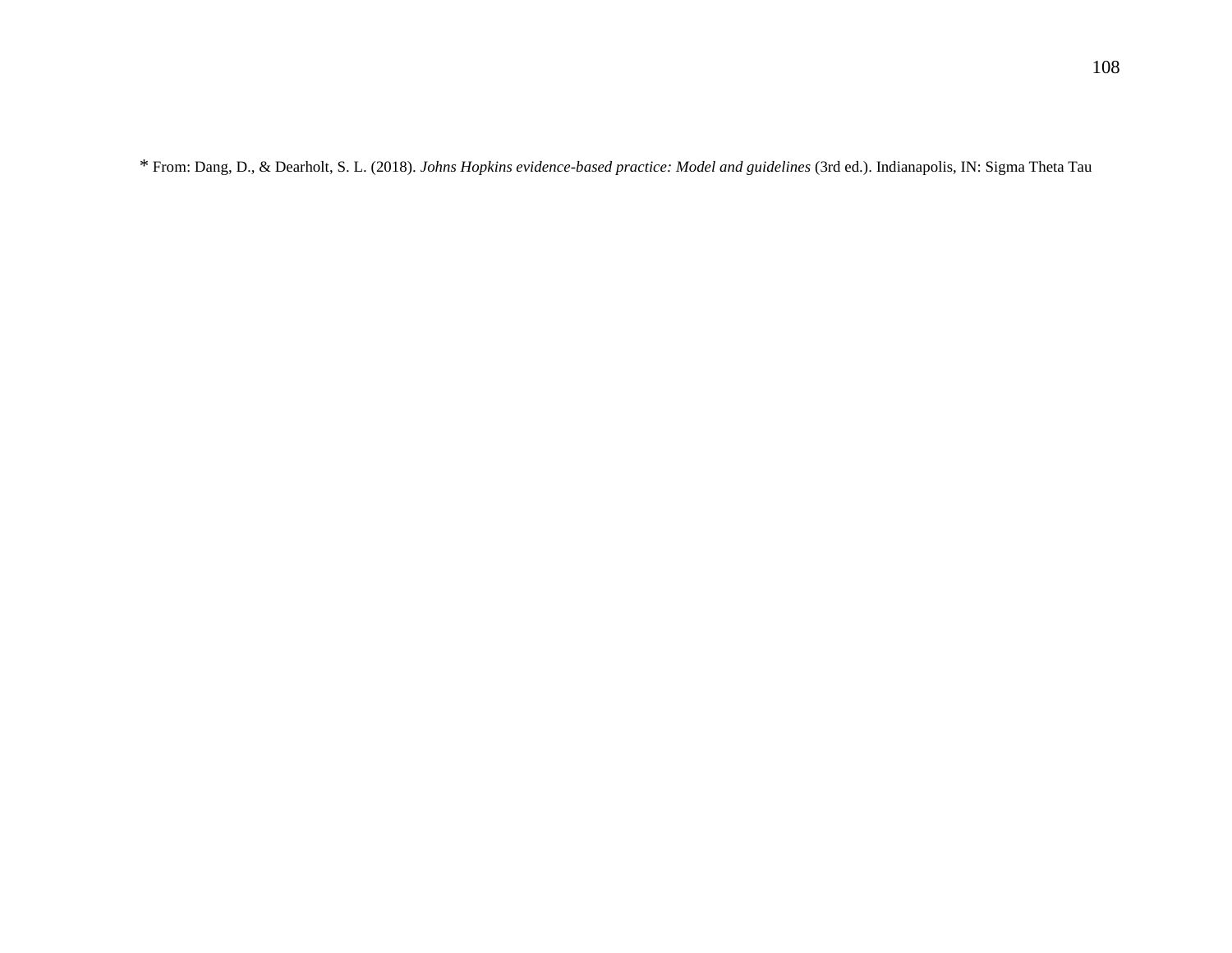## Appendix B

## **Synthesis and Recommendations Tool**

(c) The Johns Hopkins Hospital/The Johns Hopkins University. Used with permission (10/18/13).

**EBP Question:** For practicing registered nurses with a permanent disability, will a transition to viewing disability through the lens of the social model of disability, as opposed to the continuing to view disability through the lens of the medical model of disability, positively impact recruitment and retention rates?

| <b>Category (Level)</b>                                                                                                                                                                                                                                                                                                                            | Total #<br><b>Sources</b> | <b>Overall</b><br>Quality<br><b>Rating</b> | <b>Synthesis of Findings</b><br><b>Evidence That Answers the EBP Question</b>                                                                                                                                                                                                                                                                                                                                                                                                                    |
|----------------------------------------------------------------------------------------------------------------------------------------------------------------------------------------------------------------------------------------------------------------------------------------------------------------------------------------------------|---------------------------|--------------------------------------------|--------------------------------------------------------------------------------------------------------------------------------------------------------------------------------------------------------------------------------------------------------------------------------------------------------------------------------------------------------------------------------------------------------------------------------------------------------------------------------------------------|
| <b>LEVEL I</b><br><b>Experimental Study</b><br>Randomized controlled trial (RCT) Systematic<br>Review of RCTs with or without meta-analysis<br><b>LEVEL II</b><br>Quasi-experimental studies<br>Systematic review of a combination of RCTs and<br>quasi-experimental studies, or quasi-experimental<br>studies only, with or without meta-analysis | $\bf{0}$<br>$\mathbf{0}$  | n/a<br>n/a                                 |                                                                                                                                                                                                                                                                                                                                                                                                                                                                                                  |
| <b>LEVEL III</b><br>Non-experimental study<br>Systematic review of a combination of RCTs, quasi-<br>experimental, and non-experimental studies, or non-<br>experimental studies only, with or without meta-<br>analysis<br>Qualitative study or systematic review of qualitative<br>studies with or without meta-analysis                          | 6                         | B                                          | Staffing: Many nurses who have<br>$\bullet$<br>disabilities hide their disability, or leave<br>the profession of nursing<br>Staffing & Culture: The current health care<br>environment, and disability culture, is not<br>supportive of nurses with disabilities<br>• Culture: The current perception of<br>disabilities within health care emphasizes<br>the limitations that result from having a<br>disability; changing this perception to focus<br>on the value of nurses with disabilities |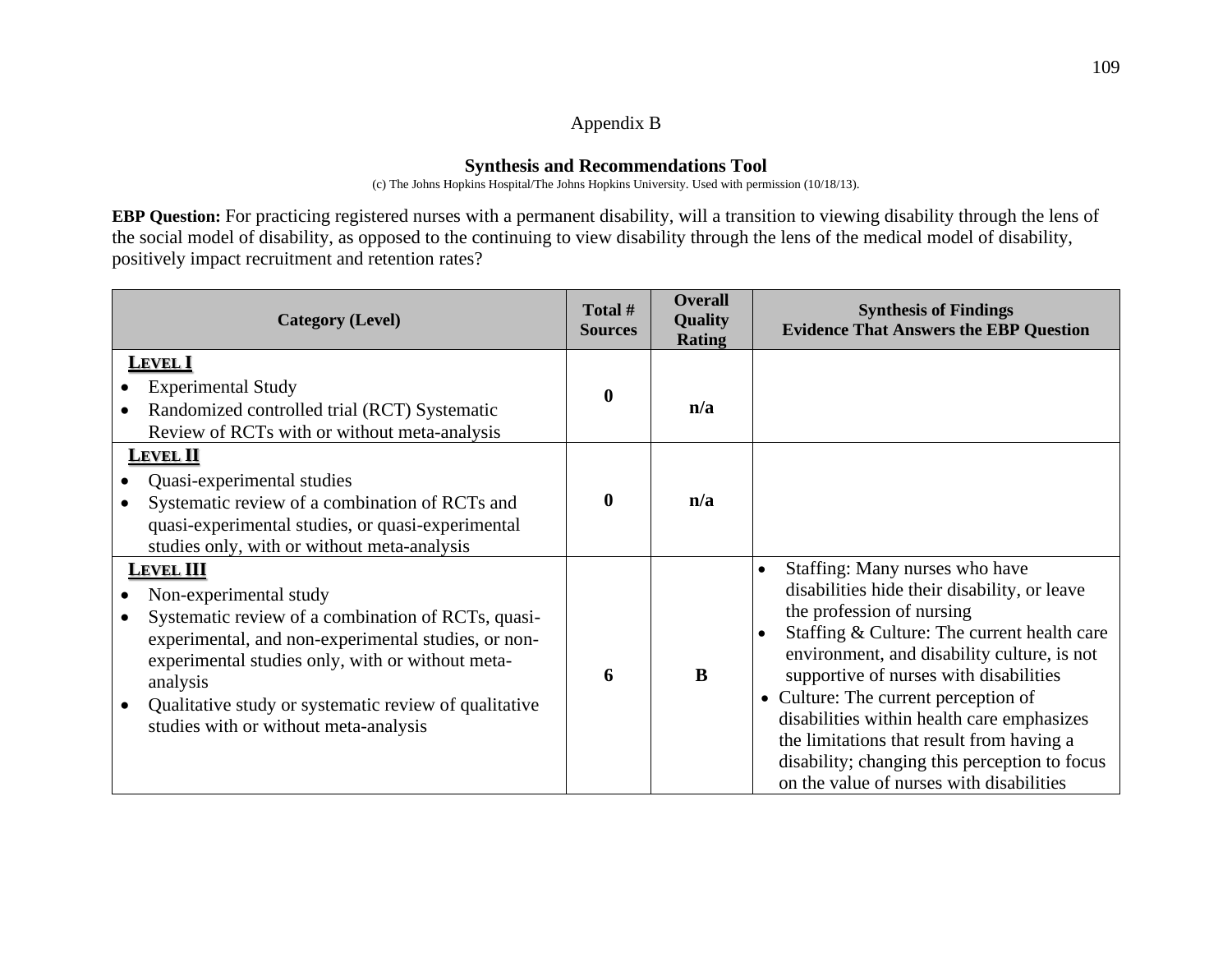|                                                                                                                                                                                                                                   |              |              | enhances the recruitment and retention of<br>nurses with disabilities<br>• Culture: previous positive experience with a<br>nurse who has a disability, or support of<br>nurses with disabilities on the part of<br>leadership and administration, had the<br>greatest positive impact on staffs'<br>perceptions of nurses with disabilities and<br>the recruitment and retention of nurses with<br>disabilities                                                                                                                                                        |
|-----------------------------------------------------------------------------------------------------------------------------------------------------------------------------------------------------------------------------------|--------------|--------------|------------------------------------------------------------------------------------------------------------------------------------------------------------------------------------------------------------------------------------------------------------------------------------------------------------------------------------------------------------------------------------------------------------------------------------------------------------------------------------------------------------------------------------------------------------------------|
| <b>LEVEL IV</b><br>Opinion of respected authorities and/or reports of<br>nationally recognized expert committee based on<br>scientific evidence.                                                                                  | $\mathbf{1}$ | B            | • Legal: Challenges exist between the<br>profession of nursing understanding the<br>mandates of the ADA and operationalizing<br>the rights of nurses with disabilities, and the<br>responsibilities of administration toward<br>these nurses<br>Culture: The current culture of nursing has<br>created systematic barriers, negative<br>attitudes, and prejudices toward nurses with<br>disabilities                                                                                                                                                                   |
| <b>LEVEL V</b><br>Evidence obtained from literature reviews, quality<br>improvement, program evaluation, financial<br>evaluation, or case reports<br>Opinion of nationally recognized expert(s) based on<br>experiential evidence | 4            | $\mathbf{A}$ | Legal: Reasonable accommodations for<br>$\bullet$<br>nurses with disabilities are a legal mandate<br>Legal & Staffing: For the profession of<br>$\bullet$<br>nursing to be compliant with the ADA, and<br>recruit and retain nurses with disabilities,<br>leadership and management should receive<br>further education on disability law, and<br>what nurses with disabilities can contribute<br>to the workplace<br>Culture: The culture of nursing within an<br>$\bullet$<br>organization, and the model through which<br>disability is viewed, directly impact the |